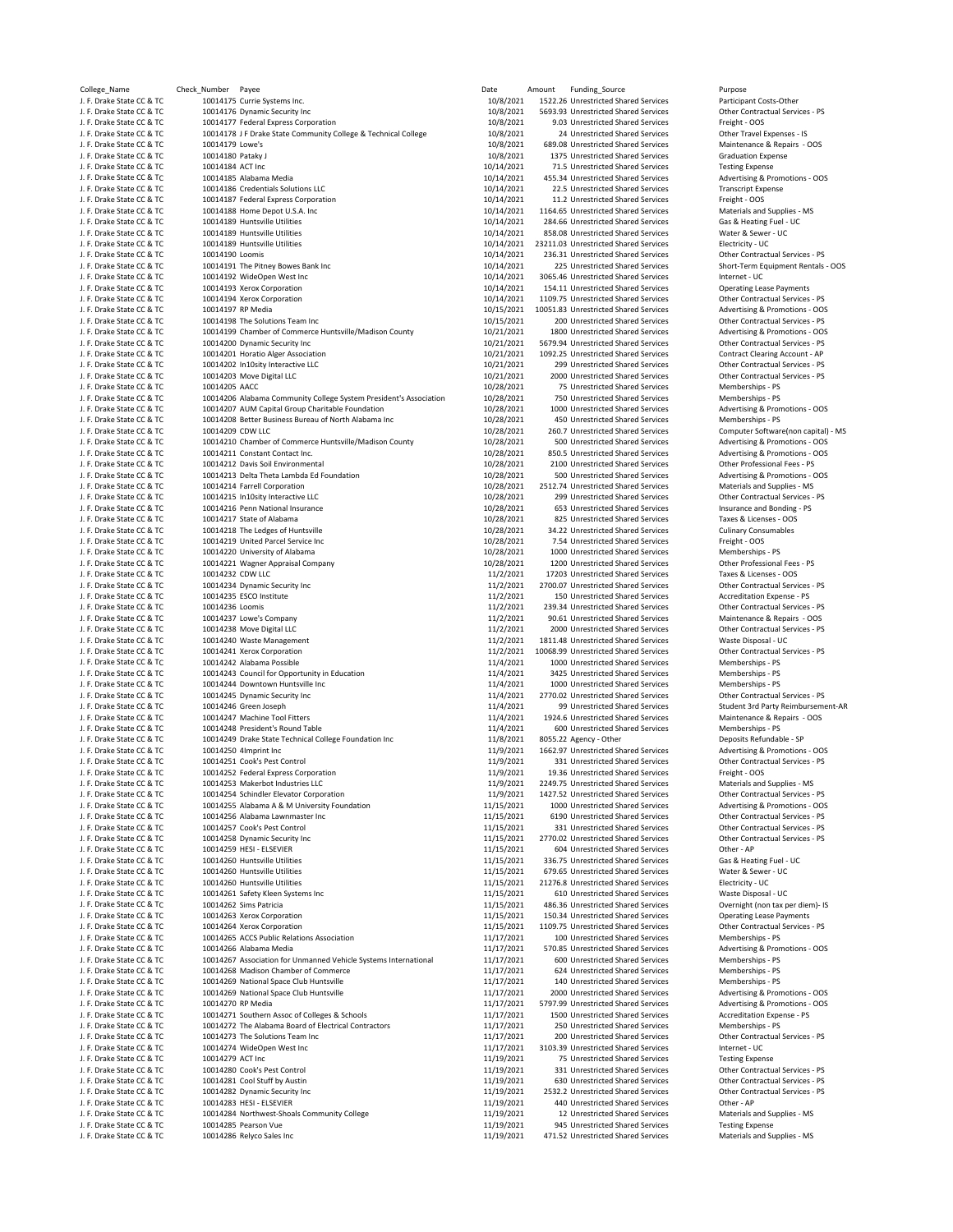| J. F. Drake State CC & TC                              | 10014287 Thomas Electric Inc                                           | 11/19/2021             | 14643 Unrestricted Shared Services                                         | Other Contractual Services - PS                               |
|--------------------------------------------------------|------------------------------------------------------------------------|------------------------|----------------------------------------------------------------------------|---------------------------------------------------------------|
| J. F. Drake State CC & TC                              | 10014288 Waste Management                                              | 11/19/2021             | 1066 Unrestricted Shared Services                                          | Waste Disposal - UC                                           |
| J. F. Drake State CC & TC                              | 10014289 In10sity Interactive LLC                                      | 11/29/2021             | 299 Unrestricted Shared Services                                           | Other Contractual Services - PS                               |
| J. F. Drake State CC & TC                              | 10014290 J F Drake State Community College & Technical College         | 11/29/2021             | 10 Unrestricted Shared Services                                            | Gasoline & Oil - Motor Veh - OOS                              |
| J. F. Drake State CC & TC                              | 10014290 J F Drake State Community College & Technical College         | 11/29/2021             | 40 Unrestricted Shared Services                                            | Other Travel Expenses - IS                                    |
| J. F. Drake State CC & TC                              | 10014291 Walker Rachel                                                 | 11/29/2021             | 3500 Unrestricted Shared Services                                          | Other Professional Fees - PS                                  |
| J. F. Drake State CC & TC                              | 10014303 4Imprint Inc                                                  | 12/3/2021              | 3408.53 Unrestricted Shared Services                                       | Advertising & Promotions - OOS                                |
| J. F. Drake State CC & TC                              | 10014304 Accreditation Commission For Ed In Nursing Inc. (ACEN)        | 12/3/2021              | 7425 Unrestricted Shared Services                                          | Accreditation Expense - PS                                    |
| J. F. Drake State CC & TC                              | 10014305 Castle Branch Inc.                                            | 12/3/2021              | 1396.75 Unrestricted Shared Services                                       | Other - AP                                                    |
| J. F. Drake State CC & TC                              | 10014306 Currie Systems Inc.                                           | 12/3/2021              | 1298.75 Unrestricted Shared Services                                       | Advertising & Promotions - OOS                                |
| J. F. Drake State CC & TC                              | 10014307 Dynamic Security Inc                                          | 12/3/2021              | 5568.14 Unrestricted Shared Services                                       | Other Contractual Services - PS                               |
| J. F. Drake State CC & TC                              | 10014308 Farrell Corporation                                           | 12/3/2021              | 1593.35 Unrestricted Shared Services                                       | Materials and Supplies - MS                                   |
| J. F. Drake State CC & TC                              | 10014309 Federal Express Corporation                                   | 12/3/2021              | 9.68 Unrestricted Shared Services                                          | Freight - OOS                                                 |
| J. F. Drake State CC & TC                              | 10014310 HESI - ELSEVIER                                               | 12/3/2021              | 440 Unrestricted Shared Services                                           | Other - AP                                                    |
| J. F. Drake State CC & TC                              | 10014311 Holston Gases Inc<br>10014312 Insurance Office of America Inc | 12/3/2021<br>12/3/2021 | 897.2 Unrestricted Shared Services<br>5166.06 Unrestricted Shared Services | Materials and Supplies - MS                                   |
| J. F. Drake State CC & TC<br>J. F. Drake State CC & TC | 10014313 Jackson Terell                                                | 12/3/2021              | 69 Unrestricted Shared Services                                            | Insurance and Bonding - PS<br>Professional Development - PS   |
| J. F. Drake State CC & TC                              | 10014314 Loomis                                                        | 12/3/2021              | 240.35 Unrestricted Shared Services                                        | Other Contractual Services - PS                               |
| J. F. Drake State CC & TC                              | 10014315 Madison Turf Keeper                                           | 12/3/2021              | 222.5 Unrestricted Shared Services                                         | Other Contractual Services - PS                               |
| J. F. Drake State CC & TC                              | 10014316 Move Digital LLC                                              | 12/3/2021              | 2000 Unrestricted Shared Services                                          | Other Contractual Services - PS                               |
| J. F. Drake State CC & TC                              | 10014317 Office Depot                                                  | 12/3/2021              | 135.99 Unrestricted Shared Services                                        | Materials and Supplies - MS                                   |
| J. F. Drake State CC & TC                              | 10014318 State of Alabama                                              | 12/3/2021              | 38610 Unrestricted Shared Services                                         | Insurance and Bonding - PS                                    |
| J. F. Drake State CC & TC                              | 10014319 State of Alabama                                              | 12/3/2021              | 48.5 Unrestricted Shared Services                                          | Taxes & Licenses - OOS                                        |
| J. F. Drake State CC & TC                              | 10014320 State of Alabama                                              | 12/3/2021              | 23500 Unrestricted Shared Services                                         | Accounting & Auditing Services - PS                           |
| J. F. Drake State CC & TC                              | 10014326 4Imprint Inc                                                  | 12/8/2021              | 1430.86 Unrestricted Shared Services                                       | Advertising & Promotions - OOS                                |
| J. F. Drake State CC & TC                              | 10014327 Credentials Solutions LLC                                     | 12/8/2021              | 12.5 Unrestricted Shared Services                                          | <b>Transcript Expense</b>                                     |
| J. F. Drake State CC & TC                              | 10014328 Farmers Insurance                                             | 12/8/2021              | 17386 Unrestricted Shared Services                                         | Insurance and Bonding - PS                                    |
| J. F. Drake State CC & TC                              | 10014329 Lowe's                                                        | 12/8/2021              | 984.04 Unrestricted Shared Services                                        | Materials and Supplies - MS                                   |
| J. F. Drake State CC & TC                              | 10014330 Lowe's Company                                                | 12/8/2021              | 351.03 Unrestricted Shared Services                                        | Maintenance & Repairs - OOS                                   |
| J. F. Drake State CC & TC                              | 10014331 North Alabama Engraving Stamp Company                         | 12/8/2021              | 69.25 Unrestricted Shared Services                                         | Materials and Supplies - MS                                   |
| J. F. Drake State CC & TC                              | 10014332 Sims Patricia                                                 | 12/8/2021              | 21.5 Unrestricted Shared Services                                          | Other Travel Expenses - IS                                    |
| J. F. Drake State CC & TC                              | 10014334 Xerox Corporation                                             | 12/8/2021              | 165.13 Unrestricted Shared Services                                        | <b>Operating Lease Payments</b>                               |
| J. F. Drake State CC & TC                              | 10014335 ACT Inc                                                       | 12/9/2021              | 1500 Unrestricted Shared Services                                          | <b>Testing Expense</b>                                        |
| J. F. Drake State CC & TC                              | 10014336 EMW Construction Inc                                          | 12/9/2021              | 37000 Renewal & Replacement Shared Svcs                                    | Maintenance & Repairs - OOS                                   |
| J. F. Drake State CC & TC                              | 10014338 Alabama Lawnmaster Inc                                        | 12/14/2021             | 3095 Unrestricted Shared Services                                          | Other Contractual Services - PS                               |
| J. F. Drake State CC & TC                              | 10014339 Big City Supplies Inc                                         | 12/14/2021             | 2583 Unrestricted Shared Services                                          | Other Contractual Services - PS                               |
| J. F. Drake State CC & TC                              | 10014340 Cool Stuff by Austin                                          | 12/14/2021             | 200 Unrestricted Shared Services                                           | Other Professional Fees - PS                                  |
| J. F. Drake State CC & TC                              | 10014341 Currie Systems Inc.                                           | 12/14/2021             | 1047 Unrestricted Shared Services                                          | Advertising & Promotions - OOS                                |
| J. F. Drake State CC & TC                              | 10014342 Dynamic Security Inc                                          | 12/14/2021             | 2937.9 Unrestricted Shared Services                                        | Other Contractual Services - PS                               |
| J. F. Drake State CC & TC                              | 10014343 Elliott Amanda                                                | 12/14/2021             | 825 Unrestricted Shared Services                                           | Other Contractual Services - PS                               |
| J. F. Drake State CC & TC                              | 10014344 Foliage Design Systems                                        | 12/14/2021             | 7772.35 Unrestricted Shared Services                                       | Materials and Supplies - MS                                   |
| J. F. Drake State CC & TC                              | 10014345 Huntsville Utilities                                          | 12/14/2021             | 574.63 Unrestricted Shared Services                                        | Water & Sewer - UC                                            |
| J. F. Drake State CC & TC                              | 10014345 Huntsville Utilities                                          | 12/14/2021             | 901.38 Unrestricted Shared Services                                        | Gas & Heating Fuel - UC                                       |
| J. F. Drake State CC & TC                              | 10014345 Huntsville Utilities                                          | 12/14/2021             | 20874.72 Unrestricted Shared Services                                      | Electricity - UC                                              |
| J. F. Drake State CC & TC                              | 10014346 RP Media                                                      | 12/14/2021             | 8276.83 Unrestricted Shared Services                                       | Advertising & Promotions - OOS                                |
| J. F. Drake State CC & TC                              | 10014347 Walker 360 Inc                                                | 12/14/2021             | 184 Unrestricted Shared Services                                           | Printing and Binding - OOS                                    |
| J. F. Drake State CC & TC                              | 10014348 WideOpen West Inc                                             | 12/14/2021             | 3050.64 Unrestricted Shared Services                                       | Internet - UC                                                 |
| J. F. Drake State CC & TC                              | 10014349 Safety Kleen Systems Inc                                      | 12/14/2021             | 175 Unrestricted Shared Services                                           | Waste Disposal - UC                                           |
| J. F. Drake State CC & TC                              | 10014361 Alabama Media                                                 | 1/6/2022               | 402.78 Unrestricted Shared Services                                        | Advertising & Promotions - OOS                                |
| J. F. Drake State CC & TC                              | 10014362 Big City Supplies Inc                                         | 1/6/2022               | 2600 Unrestricted Shared Services                                          | Other Contractual Services - PS                               |
| J. F. Drake State CC & TC                              | 10014363 Castle Branch Inc.                                            | 1/6/2022               | 1014 Unrestricted Shared Services                                          | Other - AP                                                    |
| J. F. Drake State CC & TC                              | 10014364 CDW LLC                                                       | 1/6/2022               | 333.76 Unrestricted Shared Services                                        | Computer Software(non capital) - MS                           |
| J. F. Drake State CC & TC                              | 10014365 Cook's Pest Control                                           | 1/6/2022               | 331 Unrestricted Shared Services                                           | Other Contractual Services - PS                               |
| J. F. Drake State CC & TC                              | 10014366 Dynamic Security Inc                                          | 1/6/2022               | 10128.88 Unrestricted Shared Services                                      | Other Contractual Services - PS                               |
| J. F. Drake State CC & TC                              | 10014367 Federal Express Corporation                                   | 1/6/2022               | 148.27 Unrestricted Shared Services                                        | Freight - OOS                                                 |
| J. F. Drake State CC & TC                              | 10014368 In10sity Interactive LLC                                      | 1/6/2022               | 299 Unrestricted Shared Services                                           | Other Contractual Services - PS                               |
| J. F. Drake State CC & TC                              | 10014369 Loomis                                                        | 1/6/2022               | 266.61 Unrestricted Shared Services                                        | Other Contractual Services - PS                               |
| J. F. Drake State CC & TC                              | 10014370 Madison Turf Keeper                                           | 1/6/2022               | 375 Unrestricted Shared Services                                           | Other Contractual Services - PS                               |
| J. F. Drake State CC & TC                              | 10014371 Move Digital LLC                                              | 1/6/2022               | 2000 Unrestricted Shared Services                                          | Other Contractual Services - PS                               |
| J. F. Drake State CC & TC                              | 10014372 North Alabama Engraving Stamp Company                         | 1/6/2022               | 323.1 Unrestricted Shared Services                                         | Printing and Binding - OOS                                    |
| J. F. Drake State CC & TC                              | 10014374 RP Media                                                      | 1/6/2022               | 1295.25 Unrestricted Shared Services                                       | Advertising & Promotions - OOS                                |
| J. F. Drake State CC & TC                              | 10014375 Schindler Elevator Corporation                                | 1/6/2022               | 1481.91 Unrestricted Shared Services                                       | Other Contractual Services - PS                               |
| J. F. Drake State CC & TC                              | 10014376 Sims Patricia                                                 | 1/6/2022               | 170 Unrestricted Shared Services                                           | Other Travel Expenses - IS                                    |
| J. F. Drake State CC & TC                              |                                                                        |                        | 1055.38 Unrestricted Shared Services                                       | Waste Disposal - UC                                           |
| J. F. Drake State CC & TC                              | 10014377 Waste Management<br>10014378 Xerox Corporation                | 1/6/2022<br>1/6/2022   | 151.55 Unrestricted Shared Services                                        | <b>Operating Lease Payments</b>                               |
| J. F. Drake State CC & TC                              | 10014379 Xerox Corporation                                             | 1/6/2022               | 1893.43 Unrestricted Shared Services                                       | Other Contractual Services - PS                               |
| J. F. Drake State CC & TC                              | 10014380 Alabama Media                                                 | 1/13/2022              | 704.62 Unrestricted Shared Services                                        | Advertising & Promotions - OOS                                |
| J. F. Drake State CC & TC                              | 10014381 Credentials Solutions LLC                                     | 1/13/2022              | 32.5 Unrestricted Shared Services                                          | <b>Transcript Expense</b>                                     |
| J. F. Drake State CC & TC                              | 10014382 Dynamic Security Inc                                          | 1/13/2022              | 2798.12 Unrestricted Shared Services                                       | Other Contractual Services - PS                               |
| J. F. Drake State CC & TC                              | 10014383 EverMoore LLC                                                 | 1/13/2022              | 2872.5 Unrestricted Shared Services                                        | Other Professional Fees - PS                                  |
| J. F. Drake State CC & TC                              | 10014384 Farmers Insurance                                             | 1/13/2022              | 274 Unrestricted Shared Services                                           | Insurance and Bonding - PS                                    |
| J. F. Drake State CC & TC                              | 10014385 Herc Rentals Inc                                              | 1/13/2022              | 1293 Unrestricted Shared Services                                          | Short-Term Equipment Rentals - OOS                            |
| J. F. Drake State CC & TC                              | 10014386 Holston Gases Inc                                             | 1/13/2022              | 250 Unrestricted Shared Services                                           | Materials and Supplies - MS                                   |
| J. F. Drake State CC & TC                              | 10014387 Huntsville City Schools                                       | 1/13/2022              | 2500 Unrestricted Shared Services                                          | Advertising & Promotions - OOS                                |
| J. F. Drake State CC & TC                              | 10014388 Huntsville City Schools                                       | 1/13/2022              | 300 Unrestricted Shared Services                                           | Advertising & Promotions - OOS                                |
| J. F. Drake State CC & TC                              |                                                                        |                        | 488.3 Unrestricted Shared Services                                         |                                                               |
|                                                        | 10014389 Huntsville Utilities<br>10014389 Huntsville Utilities         | 1/13/2022<br>1/13/2022 | 2146.66 Unrestricted Shared Services                                       | Water & Sewer - UC                                            |
| J. F. Drake State CC & TC<br>J. F. Drake State CC & TC | 10014389 Huntsville Utilities                                          | 1/13/2022              | 23157.34 Unrestricted Shared Services                                      | Gas & Heating Fuel - UC<br>Electricity - UC                   |
| J. F. Drake State CC & TC                              | 10014390 Lowe's Company                                                | 1/13/2022              | 391.6 Unrestricted Shared Services                                         | Maintenance & Repairs - OOS                                   |
|                                                        | 10014391 Office Depot                                                  | 1/13/2022              | 109.82 Unrestricted Shared Services                                        |                                                               |
| J. F. Drake State CC & TC                              |                                                                        |                        |                                                                            | Materials and Supplies - MS<br>Advertising & Promotions - OOS |
| J. F. Drake State CC & TC                              | 10014392 RP Media                                                      | 1/13/2022              | 13765.67 Unrestricted Shared Services                                      | Short-Term Equipment Rentals - OOS                            |
| J. F. Drake State CC & TC                              | 10014393 The Pitney Bowes Bank Inc                                     | 1/13/2022              | 593.9 Unrestricted Shared Services                                         |                                                               |
| J. F. Drake State CC & TC                              | 10014394 WideOpen West Inc                                             | 1/13/2022              | 3042.41 Unrestricted Shared Services                                       | Internet - UC                                                 |
| J. F. Drake State CC & TC                              | 10014395 Xerox Corporation                                             | 1/13/2022              | 1276.22 Unrestricted Shared Services                                       | Other Contractual Services - PS                               |
| J. F. Drake State CC & TC                              | 10014396 Alabama Community College System                              | 1/19/2022              | 2932.08 Unrestricted Shared Services                                       | Bond Reserve Fee Expense - OOS                                |
| J. F. Drake State CC & TC                              | 10014397 Ballcorps LLC                                                 | 1/19/2022              | 3500 Unrestricted Shared Services                                          | Advertising & Promotions - OOS                                |
| J. F. Drake State CC & TC                              | 10014398 Chamber of Commerce Huntsville/Madison County                 | 1/19/2022              | 1500 Unrestricted Shared Services                                          | Advertising & Promotions - OOS                                |
| J. F. Drake State CC & TC                              | 10014400 Ecampus.com                                                   | 1/19/2022              | 9057.23 Unrestricted Shared Services                                       | Bookstore - AP                                                |
| J. F. Drake State CC & TC                              | 10014401 Krueger International Inc                                     | 1/19/2022              | 3282.13 Unexpended Plant Shared Services                                   | Equipment - non capitalized - MS                              |
| J. F. Drake State CC & TC                              | 10014402 Office Depot                                                  | 1/19/2022              | 73.06 Unrestricted Shared Services                                         | Materials and Supplies - MS                                   |
| J. F. Drake State CC & TC                              | 10014403 Pioneer Management Consulting LLC                             | 1/19/2022              | 10000 Unrestricted Shared Services                                         | Other Contractual Services - PS                               |
| J. F. Drake State CC & TC                              | 10014404 The Valley Weekly                                             | 1/19/2022              | 4160 Unrestricted Shared Services                                          | Advertising & Promotions - OOS                                |
| J. F. Drake State CC & TC                              | 10014405 W W Grainger Inc                                              | 1/19/2022              | 5947.31 Unrestricted Shared Services                                       | Materials and Supplies - MS                                   |
| J. F. Drake State CC & TC                              | 10014406 Walker 360 Inc                                                | 1/19/2022              | 631.5 Unrestricted Shared Services                                         | Advertising & Promotions - OOS                                |
| J. F. Drake State CC & TC                              | 10014406 Walker 360 Inc                                                | 1/19/2022              | 1233.87 Unrestricted Shared Services                                       | Printing and Binding - OOS                                    |
| J. F. Drake State CC & TC                              | 10014407 Alabama Lawnmaster Inc                                        | 1/24/2022              | 3095 Unrestricted Shared Services                                          | Other Contractual Services - PS                               |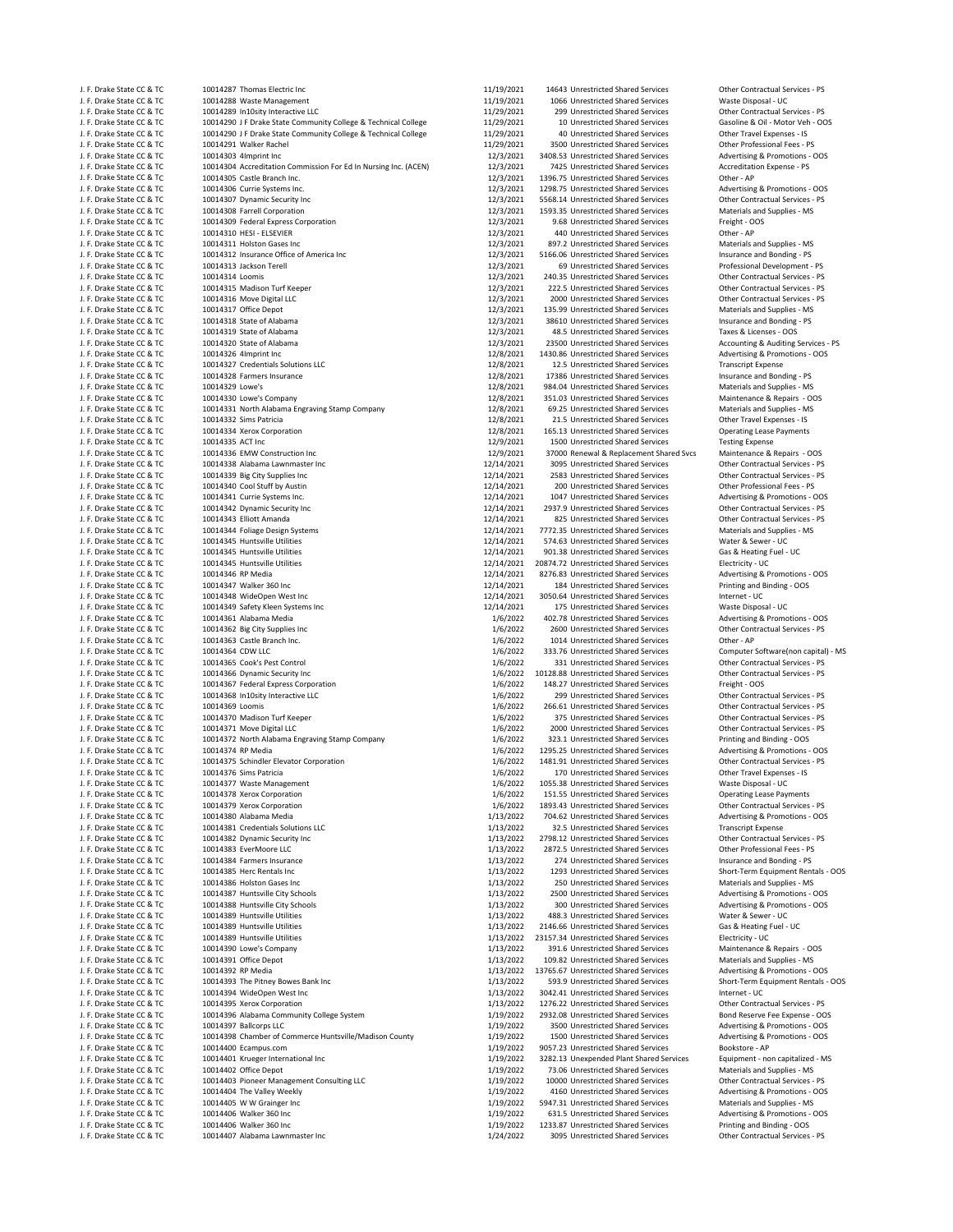| J. F. Drake State CC & TC                              |
|--------------------------------------------------------|
| J. F. Drake State CC & TC                              |
| J. F. Drake State CC & TC                              |
| J. F. Drake State CC & TC                              |
| J. F. Drake State CC & TC                              |
| J. F. Drake State CC & TC                              |
| J. F. Drake State CC & TC                              |
| J. F. Drake State CC & TC                              |
| J. F. Drake State CC & TC                              |
| J. F. Drake State CC & TC                              |
| J. F. Drake State CC & TC                              |
| J. F. Drake State CC & TC                              |
| J. F. Drake State CC & TC                              |
| J. F. Drake State CC & TC                              |
| J. F. Drake State CC & TC                              |
| J. F. Drake State CC & TC                              |
| J. F. Drake State CC & TC                              |
| J. F. Drake State CC & TC                              |
| J. F. Drake State CC & TC                              |
| J. F. Drake State CC & TC                              |
| J. F. Drake State CC & TC                              |
| J. F. Drake State CC & TC                              |
| J. F. Drake State CC & TC                              |
| J. F. Drake State CC & TC                              |
| J. F. Drake State CC & TC                              |
| J. F. Drake State CC & TC                              |
| J. F. Drake State CC & TC                              |
| J. F. Drake State CC & TC                              |
| J. F. Drake State CC & TC                              |
| J. F. Drake State CC & TC                              |
| J. F. Drake State CC & TC                              |
| J. F. Drake State CC & TC                              |
| J. F. Drake State CC & TC                              |
| J. F. Drake State CC & TC                              |
| J. F. Drake State CC & TC                              |
| J. F. Drake State CC & TC                              |
| J. F. Drake State CC & TC                              |
| J. F. Drake State CC & TC                              |
| J. F. Drake State CC & TC                              |
| J. F. Drake State CC & TC                              |
| J. F. Drake State CC & TC                              |
| J. F. Drake State CC & TC                              |
|                                                        |
| J. F. Drake State CC & TC                              |
| J. F. Drake State CC & TC<br>J. F. Drake State CC & TC |
|                                                        |
| J. F. Drake State CC & TC<br>J. F. Drake State CC & TC |
|                                                        |
|                                                        |
| J. F. Drake State CC & TC                              |
| J. F. Drake State CC & TC                              |
| J. F. Drake State CC & TC                              |
| J. F. Drake State CC & TC                              |
| J. F. Drake State CC & TC                              |
| J. F. Drake State CC & TC                              |
| J. F. Drake State CC & TC                              |
| J. F. Drake State CC & TC                              |
| J. F. Drake State CC & TC                              |
| J. F. Drake State CC & TC                              |
| J. F. Drake State CC & TC                              |
| J. F. Drake State CC & TC                              |
| J. F. Drake State CC & TC                              |
| J. F. Drake State CC & TC                              |
| J. F. Drake State CC & TC                              |
| J. F. Drake State CC & TO                              |
| J. F. Drake State CC & TC                              |
| J. F. Drake State CC & TC                              |
| J. F. Drake State CC & TC                              |
| J. F. Drake State CC & TC                              |
| J. F. Drake State CC & TC                              |
| J. F. Drake State CC & TC                              |
| J. F. Drake State CC & TC                              |
| J. F. Drake State CC & TC                              |
| J. F. Drake State CC & TC                              |
| J. F. Drake State CC & TC                              |
| J. F. Drake State CC & TC                              |
| J. F. Drake State CC & TC                              |
| J. F. Drake State CC & TC                              |
| J. F. Drake State CC & TC                              |
| J. F. Drake State CC & TC                              |
| J. F. Drake State CC & TC                              |
| J. F. Drake State CC & TC                              |
| J. F. Drake State CC & TC                              |
| J. F. Drake State CC & TC                              |
| J. F. Drake State CC & TC                              |
| J. F. Drake State CC & TC                              |
| J. F. Drake State CC & TC                              |
| J. F. Drake State CC & TC                              |
| J. F. Drake State CC & TC                              |
| J. F. Drake State CC & TC                              |
| J. F. Drake State CC & TC                              |
| J. F. Drake State CC & TC                              |
| J. F. Drake State CC & TC                              |
| J. F. Drake State CC & TC                              |
| J. F. Drake State CC & TC                              |
| J. F. Drake State CC & TC<br>J. F. Drake State CC & TC |

**J. Drake State Contractual CCC & TC 10014410 Interactive CONTRACT CONTRACT CONTRACT CONTRACT CONTRACT CONTRACT<br>1/24/2022 299 Unrestricted Shared Services Contractual Services Other Contractual Services → PS<br>1/24/2022 19** 1991/1992 17500 Unrestricted Shared Services Softer Contractual Services - PS 1/24/2022 17500 Unrestricted Shared Services Communications Inc 1/24/2022 17500 Unrestricted Shared Services Maintenance & Repairs - OOS J. F. Drake State CC & TC 10014413 W W Grainger Inc 1/24/2022 1957.51 Unrestricted Shared Services Maintenance & Repairs ‐ OOS J. F. Drake State Cock and the Cock of the CC and the CC and the Cock of the Cock of the Communism of the Contractual Services COL 10014417 Cook's Pest Contractual Services PS and the Contractual Services - PS and the Cont J. F. Drake State CC & TC 10014417 Cook's Pest Control 1/27/2022 331 Unrestricted Shared Services Other Contractual Services ‐ PS J. F. Drake State CC & TC 10014418 Garner Marcus 1/27/2022 435 Unrestricted Shared Services Maintenance & Repairs ‐ OOS J. F. 2001 Alabama A & M University Foundation Alabama COC & TO 10014430 Alabama A & M University Foundation 20<br>10014431 Castle Branch Inc. Compare and Cockey and Cockey and Cockey and Cockey and Cockey and Deromotions Co 10014432 Community Foundation of Greater Huntsville  $2/1/2022$ 220 Unrestricted Shared Services Contractual Services - PS<br>
2/1/2022 2742.04 Unrestricted Shared Services Other Contractual Services - PS<br>
2/1/2022 2742.04 Unrestricted Shared Services Other Contractual Services J. F. Drake State CC & TC 10014434 Dynamic Security Inc 2/1/2022 2742.04 Unrestricted Shared Services Other Contractual Services ‐ PS J. F. Drake State CC & TC 10014435 Lowe's 2/1/2022 151.45 Unrestricted Shared Services Materials and Supplies ‐ MS J. F. Drake State Company Company 10014436 Lowe's Company 2011/2022 33.03 Unrestricted Shared Services Maintenance & Repairs - OOS<br>1991/2022 1267.5 Unrestricted Shared Services Testing Expense  $10014438 \,$  W W Grainger Inc 10014439 Werle Enterprises LLC **Annual Computer State Computer State Computer** 2/1/2022 617.08 Unrestricted Shared Services Materials and Supplies - MS<br>10014440 Xerox Corporation Computer State Computer State Computer 2/1/ J. F. Drake State CC & TC 10014440 Xerox Corporation 2/1/2022 1253.31 Unrestricted Shared Services Taxes & Licenses ‐ OOS J. F. Drake State CC & TC 10014452 Ascend Learning Holdings LLC 2/3/2022 16833.41 Unrestricted Shared Services Other ‐ AP J. J. F. Drake State Coccine Communication Communication of the Communication Communication Communication Communication Communication Communication Communication Communication Communication Communication Communication Comm  $2/3/2022 \qquad 282.5 \text{ Unrestricted Shared Service}$   $2/3/2022 \qquad 282.5 \text{ Unrestricted Shared Service}$   $2/3/2022 \qquad 282.5 \text{ Unrestricted Shared Service}$   $2/3/2022 \qquad 282.5 \text{ Unrestricted Shared Service}$   $2/3/2022 \qquad 282.5 \text{ Unrestricted Shared Service}$   $2/3/2022 \qquad 282.5 \text{ Unrestricted Shared Service}$ J. F. Drake State CC & TC 10014455 Move Digital LLC 2/3/2022 2000 Unrestricted Shared Services Other Contractual Services ‐ PS J. F. Drake State CC & TC 10014456 Speakin' Out News 2/3/2022 4000 Unrestricted Shared Services Advertising & Promotions ‐ OOS 1974458 Ascend Learning Holdings LLC (1992) 2002 215900 Unrestricted Shared Services of the computer of the CO<br>1971/2022 232.2 Unrestricted Shared Services Materials and Supplies - MS J. F. Drake State CC & TC 10014459 CDW LLC 2/10/2022 232.2 Unrestricted Shared Services Materials and Supplies ‐ MS J. F. Drake State CC & TC 10014460 Continental Service Group Inc 2/10/2022 187.8 Unrestricted Shared Services Debt Collection Expense ‐ PS 10014461 Credentials Solutions LLC and the Company of the Cause COVID 20022 27.5 Unrestricted Shared Services Transcript Expense<br>10014462 Dynamic Security Inc Company of Company 2/10/2022 5749.9 Unrestricted Shared Service J. F. Drake State CC & TC 10014463 Safety Kleen Systems Inc 2/10/2022 610 Unrestricted Shared Services Waste Disposal ‐ UC 10014464 Terrell Technical Services Inc 2001 10014464 Terrell Technical Services و 2/10/2022 8500 Unexpended Plant Shared Services<br>10014465 WideOpen West Inc 2007 1001 1001 1001 1002 100202 3060.98 Unrestricted Shared Ser J. F. Drake State CC & TC 10014465 WideOpen West Inc 2/10/2022 3060.98 Unrestricted Shared Services Internet ‐ UC 10014468 Alabama Lawnmaster Inc J. F. Drake State CC & TC 10014469 Alabama Media 2/16/2022 268.54 Unrestricted Shared Services Advertising & Promotions ‐ OOS J. F. Drake State CC & TC 10014470 Cool Stuff by Austin 2/16/2022 200 Unrestricted Shared Services Other Professional Fees ‐ PS 10014472 Federal Express Corporation هات المستوى التي توجد المستوى التي توجد المستوى التي يوم 10014472 10014472<br>10014473 Huntsville Utilities مستوى التي توجد التي توجد التي توجد التي توجد التي توجد التي توجد التي توجد الت J. F. Drake State CC & TC 10014473 Huntsville Utilities 2/16/2022 938.3 Unrestricted Shared Services Water & Sewer ‐ UC J. F. Drake State CC & TC 10014473 Huntsville Utilities 2/16/2022 26505.84 Unrestricted Shared Services Electricity ‐ UC 10014474 Pioneer Management Consulting LLC and the Consulting LC 2/16/2022 5000 Unrestricted Shared Services of the Contractual Services - PS 2/16/2022 6429.15 Unrestricted Shared Services Advertising & Promotions - OOS J. F. 2/16/2022 24.45 Unrestricted Shared Services Maintenance & Testing Expense<br>10014485 ACT Inc Corporation 2/24/2022 10.5 Unrestricted Shared Services Testing Expense J. F. Drake State CC & TC 10014485 ACT Inc 2/24/2022 10.5 Unrestricted Shared Services Testing Expense 10014487 Chamber of Commerce Huntsville/Madison County **2/24/2022** 981.88 Unrestricted Shared Services Memberships - PS<br>10014488 City of Huntsville and Services 2/24/2022 2500 Unrestricted Shared Services Advertising & Pro J. F. Drake State CC & TC 10014488 City of Huntsville 2/24/2022 2500 Unrestricted Shared Services Advertising & Promotions ‐ OOS 10014489 Cobbs Allen & Hall Inc. بين المستخدم المستخدم المستخدم المستخدم المستخدم المستخدم المستخدم المستخدم ال<br>2/24/2022 10014489 Cobbs Allen & Hall Incestricted Shared Services And Contractual Services PS و 10014480 Coo J. F. Drake State CC & TC 10014490 Cook's Pest Control 2/24/2022 331 Unrestricted Shared Services Other Contractual Services ‐ PS 10014491 Dynamic Security Inc and the Contractual Services CC 2/24/2022 5679.94 Unrestricted Shared Services Contractual Services - PS<br>10014492 Ecampus.com and the Contractual Services 2/24/2022 35539.67 Unrestricted Share J. F. Drake State CC & TC 10014492 Ecampus.com 2/24/2022 35539.67 Unrestricted Shared Services Bookstore ‐ AP J. F. Drake State CC & TC 10014493 Holston Gases Inc 2/24/2022 953.75 Unrestricted Shared Services Materials and Supplies - MS J. F. 2/24/2022 299 Unrestricted Shared Services Contractual Services - PS 2/24/2022 299 Unrestricted Shared Services Other Contractual Services - PS 2/24/2022 261.37 Unrestricted Shared Services Materials and Supplies - M J. F. Drake State Companies Companies Companies (1949)<br>1991 - The Companies Companies Companies (1949) 1992 - 114.1 Unrestricted Shared Services Management Contractual Services - PS<br>1991-1992 - The Companies Companies Comp 1. 10014497 Wilson Cleaners Contractual Services - PS 2/24/2022 114.1 Unrestricted Shared Services Contractual Services - PS 2/24/2022 1276.22 Unrestricted Shared Services Other Contractual Services - PS 2/24/2022 1276.22 10014508 Verified Credentials LLC J. F. 3/2/2022 371 Unrestricted Shared Services Group Health Insurance - FB 3/2/2022 371 Unrestricted Shared Services Group Health Insurance - FB 3/3/2022 371 Unrestricted Shared Services Group Health Insurance - FB 3/3/20 10014511 Cengage Learning Inc.<br>10014512 Chamber of Commerce Huntsville/Madison County 12/3/2022 129 Unrestricted Shared Services Testing Fees<br>10014512 Chamber of Commerce Huntsville/Madison County 12/3/2022 129 Unrestrict J. I. B. H. B. S. H. B. S. S. Advertising & Promotions - C. Drake State County S. S. S. Advertising & Promotions - C<br>19. S. S. 2001 Unrestricted Shared Services Advertising & Promotions - C. P. S. S. S. S. S. S. S. S. S. S J. F. B. B. S. Alter Contractual Services COMENSIA Heartland Campus State Contractual Services Contractual Services<br>1997 - J. Drake State Contractual Services Contractual Services Contractual Services Contractual Services  $3/3/2022$ 44.75 Unrestricted Shared Services Materials and Supplies - MS<br>
3/3/2022 277.38 Unrestricted Shared Services Other Contractual Services - PS J. F. Drake State CC & TC 10014516 Loomis 3/3/2022 277.38 Unrestricted Shared Services Other Contractual Services ‐ PS 10014518 Move Digital LLC **Capacital Services** - PS 3/3/2022 2000 Unrestricted Shared Services Other Contractual Services - PS 3/3/2022 66.48 Unrestricted Shared Services Culinary Consumables Cub J. F. Drake State CC & TC 10014519 Sam's Club 3/3/2022 66.48 Unrestricted Shared Services Culinary Consumables 10014521 W W Grainger Inc<br>10014522 Waste Management 10014522 Waste Claude Communication State Communications and Supplies and Supplies 3<br>10014522 Waste Management 10026 10026 10026 10026 10026 10026 10026 10026 10026 10026 ربية 10014522 Waste Management و 10014522 Waste Disposal - UC<br>10014523 Xerox Corporation و 10014523 Waste Disposal - UCC 10014523 42.01 Unrestricted Shared Services Maintenance & Repairs - OOS J. F. Drake State CC & TC 10014523 Xerox Corporation 3/3/2022 42.01 Unrestricted Shared Services Maintenance & Repairs ‐ OOS J. F. Drake State CC & TC 10014539 Ballcorps LLC 3/10/2022 2500 Unrestricted Shared Services Advertising & Promotions ‐ OOS J. F. Drake State CC & TC 10014540 Credentials Solutions LLC 3/10/2022 42.5 Unrestricted Shared Services Transcript Expense 10014541 Dynamic Security Inc<br>30014542 Office Depot J. F. Drake State CC & TC 10014542 Office Depot 3/10/2022 361.1 Unrestricted Shared Services Materials and Supplies ‐ MS J. F. Drake State CC & TC 10014543 RP Media 3/10/2022 3017.35 Unrestricted Shared Services Advertising & Promotions ‐ OOS  $\emph{3/10/2022} \quad \emph{931.69 Unrestricted Shared Service}$   $\emph{3/10/2022} \quad \emph{931.69 Unrestricted Shared Service}$   $\emph{3/10/2022} \quad \emph{3104.37 Unrestricted Shared Service}$   $\emph{43.69} \quad \emph{44.60}$   $\emph{54.61} \quad \emph{55.61}$ J. F. Drake State CC & TC 10014546 WideOpen West Inc 3/10/2022 3104.37 Unrestricted Shared Services Internet ‐ UC J. F. Drake State CC & TC 10014548 Alabama Lawnmaster Inc 3/16/2022 3095 Unrestricted Shared Services Other Contractual Services ‐ PS J. F. Drake State CC & TC 10014550 Federal Express Corporation 3/16/2022 13.17 Unrestricted Shared Services Freight ‐ OOS J. F. Drake State CC & TC 10014551 Horizon Industrial Services 3/16/2022 2972 Unrestricted Shared Services Maintenance & Repairs ‐ OOS J. F. Drake State CC & TC 10014552 Huntsville Beautification Board 3/16/2022 25 Unrestricted Shared Services Grants Awards and Prizes ‐ OOS J. F. Drake State CC & TC 10014553 Huntsville Utilities 3/16/2022 641.86 Unrestricted Shared Services Water & Sewer ‐ UC

1. 10014408 Dynamic Security Inc COMENSILE CONTROL CONTROL CONTROL CONTROL 2009.92 Unrestricted Shared Services Other Contractual Services - PS<br>1/24/2022 2909.92 Unrestricted Shared Services Student 3rd Party Reimbursem 1/24/2022 129 Unrestricted Shared Services Student 3rd Party Reimbursement-AR<br>1/24/2022 299 Unrestricted Shared Services Other Contractual Services - PS 1/24/2022 1940 Unrestricted Shared Services Advertising & Promotions - OOS<br>1/24/2022 17500 Unrestricted Shared Services Cher Contractual Services - PS 624.9 Unrestricted Shared Services J.<br>J. P. 2000 Unrestricted Shared Services Advertising & Promotions - OOS<br>2/1/2022 21200 Unrestricted Shared Services Advertising & Promotions - OOS 2/1/2022 173.5 Unrestricted Shared Services Other - AP<br>2/1/2022 2500 Endowment Funds Investment Transaction Expense - PS P. 1267.5 Unrestricted Shared Services Testing Expense<br>1972022 1267.5 Unrestricted Shared Services Materials and Supplies - MS J. F. 2/3/2022 390.48 Unrestricted Shared Services Student 3rd Party Reimbursement-AR<br>1/3/2022 16833.41 Unrestricted Shared Services Other - AP 2/3/2022 10068.99 Unrestricted Shared Services **Contractual Contractual Shared Services** Other Contractual Services **Contractual Services** Other Contractual Services **Contractual Services Contractual Services Contractu** 2/10/2022 5749.9 Unrestricted Shared Services **110. 1001462 CONTREGUARG**<br>2/10/2022 610 Unrestricted Shared Services Waste Disposal - UC 2/10/2022 152.28 Unrestricted Shared Services 00erating Lease Payments<br>2/16/2022 3095 Unrestricted Shared Services 0ther Contractual Services - PS 1/16/2022 1579.2 Unrestricted Shared Services Books (Non-Library)<br>2/16/2022 19.48 Unrestricted Shared Services Books (Non-Li 3556.65 Unrestricted Shared Services J. F. Drake State Cocc & TC 2015 Unrestricted Shared Services Advertising & Promotions - OOS<br>2015 Maintenance & Repairs - OOS J. F. D. F. D. Drake State Co. 2. F. Dr. 2010<br>J. P. Drake State Co. 2010<br>J. S. Drake State Co. 2011 Memberships – P. 24/2022 102.11 New Lemberships – P. 2014 J. 1/24/2022 261.37 Unrestricted Shared Services Materials and Supplies 2/24/2022 261.37 Unrestricted Shared Services Materials and Suppli 2/24/2022 1276.22 Unrestricted Shared Services Contractual Services - PS<br>2/28/2022 17.4 Unrestricted Shared Services Contractual Services - PS J. F. B. E. Drake State Coccious Coccious State CCC & Termiture and Equip \$5K - \$25K · CE 10012022 6098 Bookstore · Shared Services Furniture and Equip \$5K · \$25K · CE J.<br>1991/2022 200 Unrestricted Shared Services Communication State Contractional Fees - PS<br>1912022 2139.54 Unrestricted Shared Services Other Contractual Services - PS 820.56 Unrestricted Shared Services J. F. 34 Unrestricted Shared Services Companies Companies Companies COMET (1992)<br>1999 - State Companies State Companies Companies Materials and Supplies - MS 1133.55 Unexpended Plant Shared Services 149.31 Unrestricted Shared Services J. F. B. Drake State Cocc & TC 10014549 Ecampus.com 3/16/2022 550.8 Unrestricted Shared Services Books (Non-Li<br>1990/16/2022 13.17 Unrestricted Shared Services Books (Non-Li J. F. Drake State CC & TC 10014553 Huntsville Utilities 3/16/2022 4505.09 Unrestricted Shared Services Gas & Heating Fuel ‐ UC

Advertising & Promotions - OOS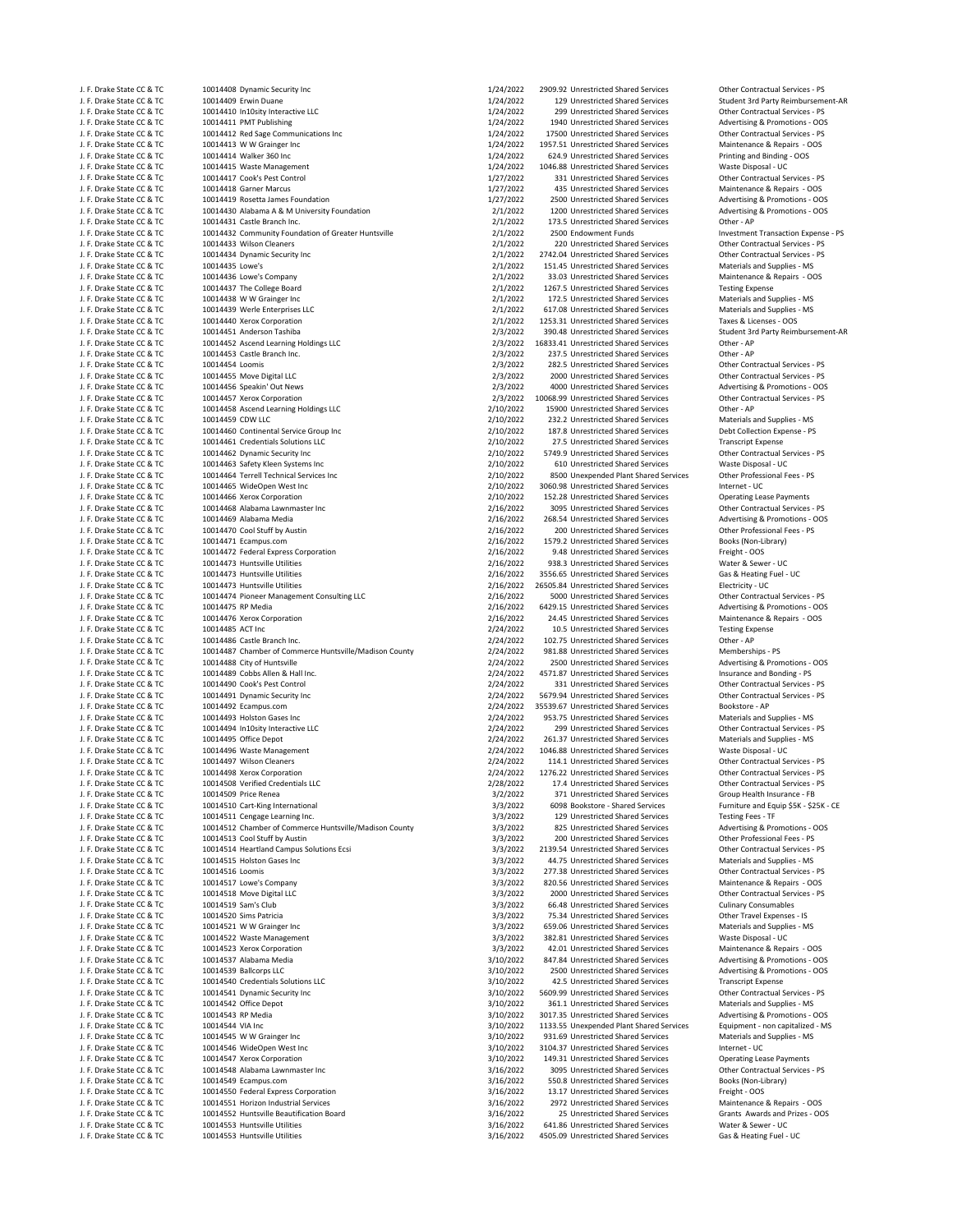J. F. Drake State CC & TC 10014553 Huntsville Utilities 3/16/2022 22509.34 Unrestricted Shared Services Electricity - UC = 10014553 Huntsville Utilities 3/16/2022 22509.34 Unrestricted Shared Services Electricity - UC = 10 J. F. Drake State CC & TC 10014554 Big City Supplies Inc 3/24/2022 3/24/2022 2800 Unrestricted Shared Services Other Contractual Services - PS<br>1. F. Drake State CC & TC 10014555 Cook's Pest Control 3. State Contractual Ser J. F. Drake State CC & TC 10014555 Cook's Pest Control Control 3/24/2022 331 Unrestricted Shared Services Other Contractual Services of the Control 3/24/2022 331 Unrestricted Shared Services Other Professional Fees - PS J. F. Drake State CC & TC 10014556 Cool Stuff by Austin 3/24/2022 524/2022 600 Unrestricted Shared Services Other Professional Fees - PS<br>J. F. Drake State CC & TC 10014557 Dynamic Security Inc 3/24/2022 5225.27 Unrestricte J. F. Drake State CC & TC 10014557 Dynamic Security Inc 3/25 Security 1nc 3/24/2022 5225.27 Unrestricted Shared Services Cher Contractual Services PS<br>J. F. Drake State CC & TC 10014558 National Office Furniture Inc 3/24/20 J. F. Drake State CC & TC 10014558 National Office Furniture Inc 3/24 5882.5 Unexpended Plant Shared Services Equipment ‐ non capitalized ‐ 10014559 National Office Furniture Inc 3/24/2022 5883.5 Unexpended Plant Shared Se 10014559 Russell Welding Company J. F. Drake State CC & TC 10014560 Waste Management 3/24/2022 1046.88 Unrestricted Shared Services Waste Disposal ‐ UC J. F. Drake State CC & TC 10014561 Wilson Cleaners 3/24/2022 100 Unrestricted Shared Services Other Contractual Services - PS 3/24/2022 1276.22 Unrestricted Shared Services Other Contractual Services - PS 3/24/2022 1276.22 J. F. Drake State CC & TC 10014562 Xerox Corporation 3/24/2022 1276.22 Unrestricted Shared Services Other Contractual Services - PS<br>1. F. Drake State CC & TC 10014573 Verified Credentials LLC 3/31/2022 1276.22 Unrestricted J. F. Drake State CC & TC 10014573 Verified Credentials LLC and the Credentials LLC 3/31/2022 17.4 Unrestricted Shared Services Other Contractual Services - PS<br>J. F. Drake State CC & TC 10014574 Alabama Lawnmaster Inc and J. F. Drake State CC & TC 10014574 Alabama Lawnmaster Inc 1001457 Alabama Lawnmaster Inc 4/1/2022 2250 Unrestricted Shared Services 6 Contractual CONTERCONTER CONTRACTUAL SERVICES 10014575 Training for Business & Industry J. F. Drake State CC & TC 10014575 Training for Business & Industry Network 4/1/2022 400 Unrestricted Shared Services Memberships ‐ PS<br>J. F. Drake State CC & TC 10014576 Dynamic Security Inc view of the Contractual Service J. F. Drake State CC & TC 10014577 EverMoore LLC 4/1/2022 2872.5 Unrestricted Shared Services Other Professional Fees ‐ PS J. F. Drake State CC & TC 10014578 Jackson Painting and the state of the state of the state of the state of the state of the state of the state of the state of the state of the state of the state of the state of the state J. F. Drake State CC & TC 10014579 Lowe's Company 4/1/2022 949.34 Unrestricted Shared Services Maintenance & Repairs ‐ OOS J. F. Drake State CC & TC 10014580 Oak Hall Industries LP 4000 CHALL 4/1/2022 146.95 Unrestricted Shared Services Materials and Supplies - MS<br>J. F. Drake State CC & TC 10014581 Schindler Elevator Corporation 4/1/2022 1481. J. F. Drake State CC & TC 10014581 Schindler Elevator Corporation 1999 1481.91 Unrestricted Shared Services 1<br>J. F. Drake State CC & TC 10014582 4Imprint Inc 1. Drake Services 6 10014582 4 11/2022 1481.91 Unrestricted Shar J. F. Drake State CC & TC 10014583 Bubbly LLC 4/7/2022 1500 Unrestricted Shared Services Advertising & Promotions - OOS<br>J. F. Drake State CC & TC 10014584 Castle Branch Inc. And the Communications and the Communications an J. F. Drake State CC & TC 10014584 Castle Branch Inc. 4/7/2022 668.75 Unrestricted Shared Services Other ‐ AP J. F. Drake State Contractive LC and the Contractual Services of the Contractual Services of the Contractual Services - PS 4/7/2022 299 Unrestricted Shared Services Other Contractual Services - PS 4/7/2022 299 Unrestricted J. F. Drake State CC & TC 10014586 Loomis 10014586 Loomis 1997 COLL 10014587 Loomis 11 All 12022 291.14 Unrestricted Shared Services Other Contractual Services - PS 1. Prake State CC & TC 10014587 Move Digital LLC 10014587 J. F. Drake State CC & TC 10014587 Move Digital LLC 4/7/2022 45000 Unrestricted Shared Services 10014587 Move Digital LLC 4000 Unrestricted Shared Services (1999) 1. F. Drake State CC & TC 10014588 National Office Furnitur J. F. Drake State CC & TC 10014588 National Office Furniture Inc enter the state of the state of the 4/7/2022 4584 Unrestricted Shared Services Equipment - non capitalized - MS and the Services Equipment - non capitalized J. F. Drake State CC & TC 10014588 National Office Furniture Inc 100014580 Unrestricted Shared Services Furniture and Equip \$5K - \$25K - CE 10014589 Office Depot<br>J. F. Drake State CC & TC 10014589 Office Depot J. F. Drake State CC & TC 10014589 Office Depot 1. F. Drake State CC & TC 10014589 Office Depot 1. F. Drake State CC & TC 10014590 Xerox Corporation 1. F. Drake State CC & TC 10014590 Xerox Corporation J. F. Drake State CC & TC 10014590 Xerox Corporation 4/7/2022 27.74 Unrestricted Shared Services Maintenance & Repairs - OOS<br>1. F. Drake State CC & TC 10014591 4Umprint Inc 10014591 4Imprint Inc **Access 2001 12014591 4** and the State CC 2578.28 Unrestricted Shared Services Advertising & Promotions - OOS<br>10014592 ACT Inc **CCC 2006 2006 2007 4** and the Alta 2/2022 10.5 Unrestricted Shared Servi 1. F. Drake State CC & TC 10014592 ACT Inc 40014592 ACT Inc. 4/13/2022 10.5 Unrestricted Shared Services Testing Expense<br>1. F. Drake State CC & TC 10014593 Alabama Media 1998 and 1999 11:47 Unrestricted Shared Services Adv J. F. Drake State CC & TC 10014593 Alabama Media 1001469 Alabama Media 19.67 Unrestricted Shared Services Advertising & Promotions - 00<br>1. F. Drake State CC & TC 10014594 Conditioned Air Solutions IIC 19.1000 113/2002 1275 J. F. Drake State CC & TC 10014594 Conditioned Air Solutions LLC 10014594 Conditioned Air Solutions LLC 10014595 Cook's Pest Control<br>J. F. Drake State CC & TC 10014595 Cook's Pest Control 10014695 - PS Cookie Repairs 2001 J. F. Drake State CC & TC 10014595 Cook's Pest Control 4/13/2022 2453 Other Auxiliary‐ Fund Raising Other Contractual Services ‐ PS J. F. Drake State CC & TC 10014596 Credentials Solutions LLC 100014596 Credentials Solutions LLC 10014596 Credentials Solutions LLC 10014597 Crown Trophy 10014597 Crown Transcript Expense 1. E. Drake State CC & TC 10014597 J. F. Drake State CC & TC and the CO14597 Crown Trophy equity the compare to the compare of the compare of the<br>In the State CC & TC and the contractual Services - PS (1912) and the compare of the contractual Services - PS<br> J. F. Drake State CC & TC 10014599 Farmers Insurance<br>
1. F. Drake State CC & TC 10014600 Federal Express Corporation<br>
1. F. Drake State CC & TC 10014600 Federal Express Corporation<br>
1. P. Drake State CC & TC 10014600 Feder J. F. Drake State CC & TC 10014600 Federal Express Corporation 4/13/2022 28.99 Unrestricted Shared Services Freight ‐ OOS J. F. Drake State CC & TC 10014601 HRS Services LLC 6 COMBANG COMPONER 1999 FOR SERVICES AND A 4/13/2022 32800 Unrestricted Shared Services Other Professional Fees - PS (1999) For Services COMPONER 15 AM SUPPLIES - MS (199 J. F. Drake State CC & TC 10014602 Huntsville Fence Company and the Company and the state of the development of the development of the development of the development of the development of the development of the development J. F. Drake State CC & TC 10014603 Huntsville Utilities 4/13/2022 602.9 Unrestricted Shared Services Water & Sewer ‐ UC J. F. Drake State CC & TC 10014603 Huntsville Utilities and the Company of the Case of A13/2022 2883.33 Unrestricted Shared Services Gas & Heating Fuel Case & Heating Fuel Case & Heating Fuel Case of the Case of the Case o J. F. Drake State CC & TC 10014603 Huntsville Utilities (113)<br>
1. F. Drake State CC & TC 10014605 Jell's 4 Ever BBQ 1. All 13/2022 3000 Other Auxiliary- Fund Raising Culinary Consumables J. F. Drake State CC & TC 10014606 Koorsen Fire & Security 1990 1990 1991 1991 1992 11: Altanum 10014606 Apple<br>J. F. Drake State CC & TC 10014607 LED Orange LLC 10014607 LC 1001460 1991 1991 1992 1992 1990 11: Altanum 100<br> J. F. Drake State CC & TC 10014607 LED Orange LLC 4/13/2022 2800 Other Auxiliary‐ Fund Raising Other Contractual Services ‐ PS J. F. Drake State CC & TC 10014609 Noble Chefs LLC 4/13/2022 3250 Other Auxiliary‐ Fund Raising Culinary Consumables J. F. Drake State CC & TC 10014610 RP Media 4/13/2022 4242.35 Unrestricted Shared Services Advertising & Promotions ‐ OOS J. F. Drake State CC & TC 10014611 The Jackson Conference Center LLC 10014611 The Jackson Conference Center LLC<br>J. F. Drake State CC & TC 10014612 VIA Inc 10014612 VIA Inc J. F. Drake State CC & TC 10014612 VIA Inc 4/13/2022 1133.55 Unrestricted Shared Services Equipment - non capitalized - MS<br>J. F. Drake State CC & TC 10014613 Wells Printing Company Inc 4/13/2022 4/13/2022 247 Unrestricted J. F. Drake State CC & TC 10014613 Wells Printing Company Inc and the COST of the COST of the COST of the COST<br>J. F. Drake State CC & TC 10014614 White Rosalind and the Cost of the Cost of the Archive Cost of the Professio J. F. Drake State CC & TC 10014614 White Rosalind 400 and the Communication of the Auxiliary Fund Raising 1001<br>J. F. Drake State CC & TC 10014615 WideOpen West Inc and the Communicational Fees and Auxiliary 114.13 Unrestri J. F. Drake State CC & TC 10014616 Xerox Corporation 1. 1990 and the state of the state of the state of the state CC & TC 10014617 All Needz Rental C-near All 199022 141.77 Unrestricted Shared Services Operating Lease Paym J. F. Drake State CC & TC 10014617 All Needz Rental Center All **All Accords** All 4/19/2022 6694.78 Other Auxiliary‐ Fund Raising Short‐Term Equipment Rental Center All 4/19/2022 6694.78 Other Auxiliary‐ Fund Raising Short‐ J. F. Drake State CC & TC 10014618 The All-Alabama Academic Team Foundation and the May 19/2022 1800 Unrestricted Shared Services Participant Costs-Other Services Participant Costs-Other Services Participant Costs-Other Se J. F. Drake State CC & TC 10014619 ACCS Public Relations Association and the state of the definition of the definition of the definition of the definition of the definitions Accs Public Rese- IS<br>1. F. Drake State CC & TC 1 J. F. Drake State CC & TC 10014620 Alabama A & M University 10014620 Advertising & Promotions and Material Advertising & Promotions and Material Advertising & Promotions and Advertising & Promotions and Advertising & Promo 10014621 Alabama Community College System President's Association <br>10014622 Alabama Lawnmaster Inc Community College System President's Association 4/21/2022 18215 Unrestricted Shared Services Cher Contractual Services - J. F. Drake State CC & TC and The Contractual Services - PS (1991) ADD 471/2022 18215 Unrestricted Shared Services Souther Contractual Services - PS (1991) 2022 18215 Unrestricted Shared Services Other Contractual Services J. F. Drake State CC & TC 10014623 All Needz Rental Center All Needz Rental Center All All 2022 565.71 Other Auxiliary‐ Fund Raising Short‐Term Equipment Rental Center Auxiliary‐ Fund Raising Short‐Term Equipment Rentals ) J. F. Drake State CC & TC 10014625 Conditioned Air Solutions LLC 10014625 Conditioned Air Solutions LC 10014626 Conditioned Air Solutions LC 10014626 Destination Huntsville 10014626 Destination Huntsville 10014626 COS 1001 J. F. Drake State CC & TC 10014626 Destination Huntsville 1999 Channel According the Muslim According According According the Contractual Services - PS 4/21/2022 800 Other Auxiliary‐ Fund Raising Other Contractual Services J. F. Drake State CC & TC 10014627 Dynamic Security Inc 10014627 Dynamic Security Inc 10014627 Dynamic Security Inc 10014627 Dynamic Security Inc 4/21/2022 5686.94 Unrestricted Shared Services Cher Contractual Services - P J. F. Drake State CC & TC 10014628 Hand Arendall Harrison Sale LLC 4/21/2022 360 Unrestricted Shared Services Legal Services ‐ PS J. F. Drake State CC & TC 10014629 J F Drake State Community College & Technical College 1971/2022 40 Unrestricted Shared Services Collect Travel Expense<br>1. F. Drake State CC & TC 10014630 LED Orange LLC 10014630 LED Orang J. F. Drake State CC & TC 10014630 LED Orange LLC 1000 LCC 4/21/2022 4/21/2022 2800 Unrestricted Shared Services Graduation Expense<br>J. F. Drake State CC & TC 10014631 Mitchell 1 MS J. F. Drake State CC & TC 10014631 Mitchell 1 1 and the Software Computer Software Computer Software (non capi<br>J. F. Drake State CC & TC 10014632 Oak Hall Industries LP 1 and capital and capital capital (non capital) 4/21/ J. F. Drake State CC & TC 10014632 Oak Hall Industries LP 1992 CHA 10014632 Oraduation Expense<br>1. F. Drake State CC & TC 10014633 Pataky J (10014638 Pataky J) (10014638 Pataky J) (10014638 Craduation Expense<br>1. F. Drake St J. F. Drake State CC & TC 10014634 The Valley Weekly 4/21/2022 4/21/2022 500 Other Auxiliary‐ Fund Raising Advertising & Promotions - OOS<br>1. F. Drake State CC & TC 10014635 United Site Services of Mississippi LLC 4 4/21/20 J. F. Drake State CC & TC 10014635 United Site Services of Mississippi LLC 4/21/2022 6976.25 Other Auxiliary‐ Fund Raising Short‐Term Equipment Australiany‐ Fund Raising Short‐Term Equipment Rentals Australiany‐ Orien Equi J. F. Drake State CC & TC 10014636 Waste Management 1999 (1999)<br>J. F. Drake State CC & TC 10014637 Xerox Corporation 1999 (1999) (1999) (1999) (1999) (1999) (1999) (1999) (19<br>J. F. Drake State CC & TC 10014637 Xerox Corpor J. F. Drake State CC & TC 10014637 Xerox Corporation 4/21/2022 1276.22 Unrestricted Shared Services Other Contractual Services ‐ PS J. F. Drake State CC & TC 10014638 Banks Natalia 1. The State Costs - State Costs - State Costs - State Costs-Stipends<br>J. F. Drake State CC & TC 10014639 Baugher Christian 1. The State Costs - State Costs - State Costs - S J. F. Drake State CC & TC 10014639 Baugher Christian and the State Christian and the Magazine of the Magazine A<br>J. F. Drake State CC & TC 10014640 Brown Crystal and the State of the State of the Magazine and the Magazine A J. F. Drake State CC & TC 10014641 Defelice Trevon 10014641 Defelice Trevon 10014642 Orientical Costs‐Stipends<br>J. F. Drake State CC & TC 10014642 Gillon Morgan 10014642 105 Unrestricted Shared Services Participant Costs‐St J. F. Drake State CC & TC 10014642 Gillon Morgan 10014642 Gillon Morgan 4/22/2022 105 Unrestricted Shared Services Participant Costs‐Stipends<br>1. F. Drake State CC & TC 10014643 Mangruem Edderick 4/22/2022 105 Unrestricted 10014643 Mangruem Edderick J. F. Drake State CC & TC 10014644 Powell Lashanda 1999 105 Unrestricted Shared Services Alta 22/2022 105 Unrestricted Shared Services Participant Costs-Stipends<br>1. F. Drake State CC & TC 10014645 Sapp Madisson 1999 1999 1 J. F. Drake State CC & TC 10014645 Sapp Madisson 4/22/2022 105 Unrestricted Shared Services Participant Costs‐Stipends J. F. Drake State CC & TC 10014647 Huntsville Business Journal 4/22/2022 1500 Unrestricted Shared Services Advertising & Promotions ‐ OOS J. F. Drake State CC & TC 10014648 Huntsville Committee of 100 4/22/2022 1400 Unrestricted Shared Services Memberships ‐ PS J. F. Drake State CC & TC 10014650 Chamber of Commerce Huntsville/Madison County 1/25/2022 1000 Unrestricted Shared Services Advertising & Promotions - OOS<br>1. F. Drake State CC & TC 10014651 Cool Stuff by Austin 1995 Adver J. F. Drake State CC & TC 10014651 Cool Stuff by Austin 10014651 Cool Stuff by Austin 10014651 Cool Stuff by Austin 10014651 Cool Stuff by Austin 10014652 PS 4/25/2022 200 Unrestricted Shared Services Other Professional Fe J. F. Drake State CC & TC 10014652 Lamont Williams Photography 1990 Company 1990 CHA 25/2022 350 Unrestricted Shared Services Cher Contractual Services (1990) 2016 Press, 2016 Cher Contractual Services (1990) 2020 2020 203 J. F. Drake State CC & TC 10014653 North Alabama Engraving Stamp Company and the state of Alabama Company 4/25/2022 81 Unrestricted Shared Services Materials and Supplies and Supplies and Supplies and Supplies and Supplies J. F. Drake State CC & TC 10014654 State of Alabama 4/25/2022 48.5 Unrestricted Shared Services Taxes & Licenses ‐ OOS 10014656 Drake State Technical College Foundation Inc

2630.14 Unrestricted Shared Services 3000 Other Auxiliary- Fund Raising 175 Other Auxiliary- Fund Raising 3114 13 Unrestricted Shared Services 27 Unrestricted Shared Services 666.81 Unrestricted Shared Services 105 Unrestricted Shared Services **105 Unrestricted Shared Services The Thomas Participant Costs-Stipends**<br>1980 Unrestricted Shared Services Participant Costs Promotions - OOS 27 Unrestricted Shared Services J. F. Drake State CC & TC 10014655 Wells Printing Company Inc 1997 Company inc and the Auxiliary Fund Raising Printing and Printing and Binding and Binding and Binding and Binding and Binding and Binding and Binding and Bi

Advertising & Promotions - OOS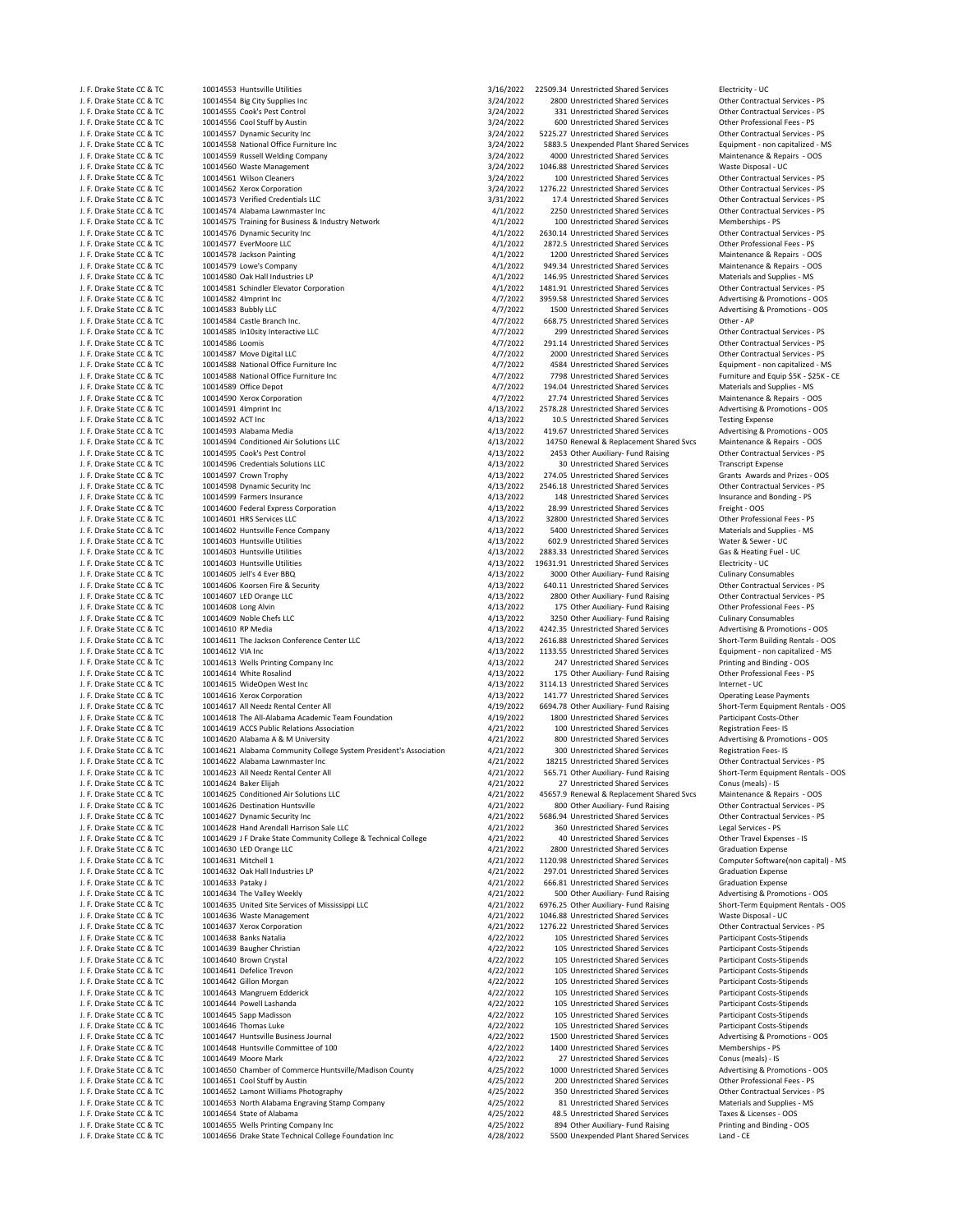J. F. Drake State CC & TC 10014668 Cook's Pest Control 1001468 Cook's Pest Control 10014668 Cook's Pest Control<br>J. F. Drake State CC & TC 10014669 Oak Hall Industries LP 1. 1998 109 2022 109.1 Unrestricted Shared Services J. F. Drake State CC & TC 10014669 Oak Hall Industries LP 4/29/2022 3109.1 Unrestricted Shared Services Graduation Expense<br>1. F. Drake State CC & TC 10014670 Sam's Club<br>4/29/2022 132.53 Other Auxiliary- Career Fair Culinar J. F. Drake State CC & TC 10014670 Sam's Club 4/29/2022 132.53 Other Auxiliary‐ Career Fair Culinary Consumables<br>J. F. Drake State CC & TC 10014671 United Site Services of Mississippi LLC 4 4/29/2022 150 Other Auxiliary‐ F J. F. Drake State CC & TC 10014671 United Site Services of Mississippi LLC 1. May be a 4/29/2022 150 Other Auxiliary‐ Fund Raising Short‐Term Equipment Rentals Rentals Rentals Rentals Auxiliary‐ OOS<br>1. F. Drake State CC & J. F. Drake State CC & TC 10014672 Walker 360 Inc 4/29/2022 4/29/2022 209 Unrestricted Shared Services Printing and Binding - OOS<br>J. F. Drake State CC & TC 10014673 Continental Service Group Inc 64/2022 54/2022 93.6 Unrest 10014673 Continental Service Group Inc J. F. Drake State CC & TC 10014674 Dynamic Security Inc contractual Services FS of the Contractual Services - PS of the Contractual Services - PS of the Contractual Services - PS of the Contractual Services - PS of the Con J. F. Drake State CC & TC 10014675 Farmers Insurance 5/4/2022 2938 Unrestricted Shared Services Insurance and Bonding ‐ PS J. F. Drake State CC & TC 10014676 Farrell Corporation (1990) on the state of the State Services Materials and Supplies - MS<br>J. F. Drake State CC & TC 10014677 Kimball Office Furniture 1999 on the State of the State Servic J. F. Drake State CC & TC 10014677 Kimball Office Furniture 5/4/2022 9635.6 Unrestricted Shared Services Equipment Shared Services Equipment Shared Services Equipment Shared Services Equipment CC & TC 10014678 Loomis J. F. Drake State CC & TC 10014678 Loomis 1001478 Loomis 1999 11 11 11 12 12 13 14/2022 291.14 Unrestricted Shared Services Cher Contractual Services - PS<br>1. F. Drake State CC & TC 10014679 Lowe's Company 1999 12 12 1388.4 J. F. Drake State CC & TC 10014679 Lowe's Company 5/4/2022 588.4 Unrestricted Shared Services Maintenance & Repairs - OOS<br>J. F. Drake State CC & TC 10014680 National Office Furniture Inc State of Company 19882 Unrestricted 10014680 National Office Furniture Inc J. F. Drake State CC & TC 10014680 National Office Furniture Inc 1001 1001 0001 1001 0001 5/4/2022 5633.5 Unexpended Plant Shared Services Equipment - non capitalized - MS<br>J. F. Drake State CC & TC 10014681 Oak Hall Indust J. F. Drake State CC & TC 10014681 Oak Hall Industries LP 5/4/2022 1445 Unrestricted Shared Services Graduation Expense<br>1. F. Drake State CC & TC 10014682 The Hendley Group J. F. Drake State CC & TC 10014682 The Hendley Group 5/4/2022 5/4/2022 3843.75 Other Auxiliary‐ Fund Raising C<br>J. F. Drake State CC & TC 10014683 Walker 360 Inc 6 100 0ther Contractual Services 5/4/2022 1036 Unrestricted S J. F. Drake State CC & TC 10014683 Walker 360 Inc 5/4/2022 1036 Unrestricted Shared Services Graduation Expense J. F. Drake State CC & TC 10014684 Xerox Corporation 5/4/2022 22.94 Unrestricted Shared Services Maintenance & Repairs ‐ OOS J. F. Drake State CC & TC 30015069 Batteries of North Alabama Inc. <br>J. F. Drake State CC & TC 30015070 Henry Casey exercise and Supplies • Materials and Supplies • MS and Supplies • MS and Supplies • MS and Supplies • MS a J. F. Drake State CC & TC 30015070 Henry Casey 10/8/2021 108/2021 170 Title III (Activity 1) Other Travel Expenses - IS<br>J. F. Drake State CC & TC 30015071 Lowe's 10/8/2021 1572 Chancellor - Special Allocation Materials and J. F. Drake State CC & TC and the Hall and Supplies - MS (2021 - 1572 Chancellor - Special Allocation Materials and Supplies - MS<br>J. F. Drake State CC & TC 30015071 Lowe's And the State of Material and the State of All and J. F. Drake State CC & TC 30015071 Lowe's 10/8/2021 10798.82 NASA Grant CC & TC 30015071 Lowe's 10/8/2021 10798.82 NASA Grant Materials and Supplies - MS<br>10/8/2021 10798.82 NASA Grant Materials and Supplies - MS 400151 10/ J. F. Drake State CC & TC 30015073 Mr Rooter Plumbing 10/8/2021 937.5 Chancellor ‐ Special Allocation Maintenance & Repairs ‐ OOS J. F. Drake State CC & TC 30015074 MSC Industrial Supply 10/8/2021 2095.2 Title III (Activity 1) Materials and Supplies - MS<br>J. F. Drake State CC & TC 30015075 Nola Van Peursem Architects PC 10/8/2021 10743.46 Title III (A J. F. Drake State CC & TC 30015075 Nola Van Peursem Architects PC 10/8/2021 10743.46 Title III (Activity 3) Engineering & Architectural Svc ‐PS J. F. Drake State CC & TC 30015076 RJ Young Company 10/8/2021 5006.99 CRRSAA – HBCU and Strengthening II Other Non-Capital Costs<br>J. F. Drake State CC & TC 30015077 Superior Roofine LLC 10 10 10 10 10/8/2021 3450 Chancellor J. F. Drake State CC & TC 30015077 Superior Roofing LLC 100 Chancellor Special Allocation Maintenance & Repairs - OOS<br>J. F. Drake State CC & TC 30015078 The Webster Tree Company Inc. 10/8/2021 10/8/2021 4000 Chancellor - S J. F. Drake State CC & TC 30015078 The Webster Tree Company Inc. 10/8/2021 4000 Chancellor - Special Allocation Other Contractual Services • 10/8/2021 4000 Chancellor - Special Allocation Other Contractual Services • Parti J. F. Drake State CC & TC 30015079 Woodall Tawson 10.1 10/8/2021 544 SPIN‐UP 2XX7‐2XX8 Participant Costs<br>۱. F. Drake State CC & TC 30015080 ACT Inc J. F. Drake State CC & TC 30015080 ACT Inc 30016080 ACT Inc 10/14/2021 42 AE‐State Regular 2XX0‐2XX1 Testing Expense<br>1999 J. F. Drake State CC & TC 30015081 Cae Health Care 3001608 10/14/2021 138118.9 CRSAA - HBCU and Str J. F. Drake State CC & TC 30015081 Cae Health Care 10/14/2021 138118.9 CRRSAA ‐ HBCU and Strengthening II Other Contractual Services ‐ PS J. F. Drake State CC & TC 30015082 Koorsen Fire & Security 10/14/2021 231.35 Title III (Activity 3) Maintenance & Repairs 10/14/2021 231.35 Title III (Activity 3) Maintenance & Repairs 10/14/2021 248.5 Future Act (Activity J. F. Drake State CC & TC 30015083 NurseTim Inc. 10.11 10/14/2021 248.5 Future Act (Activity 1) Acts and Supplies - MS = 10.114/2021 248.5 Future Act (Activity 1) 30015084 Trav-Ad Signs = 10/14/2021 223.14 AE-State Regular 1. F. Drake State CC & TC 30015084 Trav←Ad Signs 10/14/2021 923.14 AE‐State Regular 2XX0‐2XX1 Materials and Supplies - MS<br>1. F. Drake State CC & TC 30015084 Trav‐Ad Signs 10/14/2021 923.14 Chancellor - Special Allocatio J. F. Drake State CC & TC 30015084 Trav‐Ad Signs 10/14/2021 923.14 Chancellor – Special Allocation Materials and Supplies ‐ MS<br>10/14/2021 1275.44 Title III (Activity 1) Materials and Supplies ‐ MS (Materials and Supplies ‐ J. F. Drake State CC & TC 30015085 W W Grainger Inc 10/14/2021 1275.44 Title III (Activity 1) Materials and Supplies ‐ MS J. F. Drake State CC & TC 30015086 Xerox Corporation 10/14/2021 221.99 Title III (Activity 1) Operating Lease Payments J. F. Drake State CC & TC 30015086 Xerox Corporation 10/14/2021 415.98 Title III (Activity 6) Operating Lease Payments J. F. Drake State CC & TC 30015090 EBSCO Industries Inc 10/15/2021 37.91 Title III (Activity 2) Subscriptions ‐ OOS J. F. Drake State CC & TC 30015091 Finley Jr Dameon 10/15/2021 544 SPIN‐UP 2XX7‐2XX8 Participant Costs‐Stipends J. F. Drake State CC & TC 30015092 Holston Gases Inc 10/15/2021 6825.05 Title III (Activity 1) Materials and Supplies ‐ MS 30015093 McKesson Medical-Surgical Government Solutions Llc J. F. Drake State CC & TC 30015094 Office Depot 10/15/2021 480.38 Title III (Activity 6) Materials and Supplies - MS J. F. Drake State CC & TC 30015095 ACCS Human Resources Management Association 10/21/2021 250 Title III (Activity 6) Memberships - PS Memberships - PS 1. Expective and Equip \$5K - \$25K - CE 11 (Activity 6) Memberships - PS J. F. Drake State CC & TC 30015097 Innovative Interfaces Inc. 10. 10.11/2021 358.57 Title III (Activity 2) Subscriptions - OOS<br>J. F. Drake State CC & TC 30015098 Kingsbury Consulting Management 10.11/201001 4212 Chancellor J. F. Drake State CC & TC 30015098 Kingsbury Consulting Management 10/21/2021 4212 Chancellor - Special Allocation Other Professional Allocation Other Professional Allocation Other Professional Allocation Other Professiona J. F. Drake State CC & TC 30015099 Pearce Regina 10. The CC ACC 30015099 Pearce Regina 10/21/2021 400 Title III (Activity 5) Overnight (non tax per diem)‐ IS<br>10/21/2021 159 Future Act (Activity 1) Short-Term Equipment Rent J. F. Drake State CC & TC 30015100 PODS Enterprises Inc 10/21/2021 159 Future Act (Activity 1) Short‐Term Equipment Rentals - OOS<br>19/21/2021 159 Future Act (Activity 1) Waste Disposal - UC 30015101 Steries (Activity 1) Was J. F. Drake State CC & TC 30015100 PODS Enterprises Inc 10/21 169 CHALL 10/21/2021 159 Future Act (Activity 1)<br>J. F. Drake State CC & TC 30015101 Stericycle Inc 10/21/2021 89.92 Future Act (Activity 1) Waste Disposal - UC<br> J. F. Drake State CC & TC 30015102 Strickland Paper Company Inc 10/21/2021 1118 Title III (Activity A Prog Admin) Materials and Supplies -<br>1. F. Drake State CC & TC 30015103 Wittichen Supply Company LLC 10/21/2021 10/21/20 J. F. Drake State CC & TC 30015103 Wittichen Supply Company LLC 10/21/2021 3372.93 CRRSAA ‐ HBCU and Strengthening II Other Non‐Capital Costs J. F. Drake State CC & TC 30015104 North Alabama Homebuilding Academy 10/25/2021 477.3 STEAM - FlexFactor 50ther Professional Fees - PS<br>10/28/2021 2188 Title III (Activity 1) Memberships - PS Memberships - PS (Particle 1) J. F. Drake State CC & TC 30015614 AACC **10/28/2021** 2188 Title III (Activity 1) Memberships - PS<br>J. F. Drake State CC & TC 30015615 Pall Aggela and a college and the state of the USA/2021 2188 Title III (Activity 5) (Nerg J. F. Drake State CC & TC 30015615 Bell Angela 10/28/2021 400 Title III (Activity 5) Overnight (non tax per diem)‐ IS J. F. Drake State CC & TC 30015616 Efibernet Inc. 10. 10. 10. 10. 10. 10. 10. 13857.5 CRRSAA - HBCU and Strengthening II Other Professional Fees - PS<br>10/28/2021 34568.1 Title III (Activity 2) Subscriptions - OOS Subscripti J. F. Drake State CC & TC 30015617 Innovative Interfaces Inc. 10.11 10/28/2021 34568.1 Title III (Activity 2) Subscriptions - OOS<br>J. F. Drake State CC & TC 30015618 McKesson Medical-Surgical Government Solutions Llc 10/28/ J. F. Drake State CC & TC 30015618 McKesson Medical-Surgical Government Solutions Llc 10/28/2021 3006.17 CRRSAA - HEERF Il Institutional Materials and Supplies - MS<br>J. F. Drake State CC & TC 30015619 J. F. Drake State CC & TC 30015620 Sudeall‐Hawkins Monica 10/28/2021 400 Title III (Activity 5) Overnight (non tax per diem)‐ IS<br>J. F. Drake State CC & TC 30015621 Wittichen Supply Company LLC 10/28/2021 3667.72 CRRSAA - H 30015621 Wittichen Supply Company LLC J. F. Drake State CC & TC 30015622 Carter Deleshia 11/2/201 167.5 Title III (Activity 6) Other Travel Expenses - IS<br>J. F. Drake State CC & TC 30015623 Hexagon Manufacturing Intelligence Inc. 11/2/2021 157.5 Title III (Acti J. F. Drake State CC & TC 30015623 Hexagon Manufacturing Intelligence Inc. 11/2/2021 355 Title III (Activity 1)<br>J. F. Drake State CC & TC 30015624 Holston Gases Inc and capital and capital intelligence Inc. 11/2/2021 125 T J. F. Drake State CC & TC 30015624 Holston Gases Inc 11/2/2021 125 Title III (Activity 1) Materials and Supplies - MS<br>11/2/2021 125 Title III (Activity 1) Materials and Supplies - MS 4027 Future Activity 1) Materials and S J. F. Drake State CC & TC 30015625 Lowe's Company 11/2/2021 30.77 Future Act (Activity 1) Maintenance & Repairs ‐ OOS 1.1. Drake State CC & TC 30015626 Office Depot 11/2/2021 78.29 Title III (Activity 1) Materials and Supplies – MS<br>1. P. Drake State CC & TC 30015627 Phillips Corporation 11/2/2021 78.29 Title III (Activity 1) Materials a J. F. Drake State CC & TC 30015627 Phillips Corporation 11/2/2021 25930 Carl Perkins Career & Tech X0‐X1 Career & Tech X0‐X1 to \$30015628 PODS Enterprises Inc J. F. Drake State CC & TC 30015628 PODS Enterprises Inc 11/2/2021 11/2/2021 159 Future Act (Activity 1) Short-Term Equipment Rentals - OOS<br>11/2/2021 89.92 Future Act (Activity 1) Waste Disposal - UC 30015629 Stericycle Inc J. F. Drake State CC & TC 30015629 Stericycle Inc 11/2/2021 89.92 Future Act (Activity 1) Waste Disposal - UC<br>J. F. Drake State CC & TC 30015630 TC Measurement and Control Inc. 11/2/2021 20459 NASA Grant Other Non-Capital 30015630 TC Measurement and Control Inc. J. F. Drake State CC & TC 30015631 ACCS Instructional Officers Association 11/4/2021 300 Title III (Activity 1)<br>J. F. Drake State CC & TC 30015632 Hambrick Neoka 11/8/201 233.5 Title III (Activity 5) 300 Title Travel Expen J. F. Drake State CC & TC 30015632 Hambrick Neoka 11/4/2021 233.5 Title III (Activity 5) Other Travel Expenses ‐ IS<br>11/4/2021 172.5 Title III (Activity 5) Other Travel Expenses ‐ IS (Other Travel Expenses ‐ IS (Activity 5) J. F. Drake State CC & TC 30015633 O'Linger Jennifer 11/4/2021 172.5 Title III (Activity 5) Other Travel Expenses 61.<br>11/9/2021 94.8 Title III (Activity 6) OR STATE 11/9/2021 94.8 Title III (Activity 6) J. F. Drake State CC & TC 30015634 CDW LLC 11/9/201 94.8 Title III (Activity 6) Materials and Supplies - MS and Supplies - MS and Supplies - MS and Supplies - MS and Supplies - MS and Supplies - MS and Supplies - MS and Su J. F. Drake State CC & TC 30015635 Dunlap Contracting Inc 11/9/2021 81922.5 Title III (Activity 3) Construction in Progress ‐ CE J. F. Drake State CC & TC 30015636 Ecampus.com 11/9/2021 498.21 Dual Enrollment Sch. 2XX0‐2XX1 Books (Non-Library)<br>J. F. Drake State CC & TC 30015636 Ecampus.com 11/9/2021 11/9/2021 3135 NASA Grant Books (Non-Library) 30015636 Ecampus.com J. F. Drake State CC & TC 30015637 EMW Construction Inc 11/9/2021 5134.75 Chancellor – Special Allocation Building Alterations - CE 30015637 EMW Construction Inc 11/9/2021 100062.69 Title III SAFRA (Activity 2) Constructio J. F. Drake State CC & TC 30015637 EMW Construction Inc and the CONSTRATE CONSTRATE INCOLLEGATION INCOLLEGATION CONSTRATE CONSTRATE INCOLLEGATION INCOLLEGATION INCOLLEGATION INCOLLEGATION INCOLLEGATION IN PROGRESS - CENSIL J. F. Drake State CC & TC 30015638 Humboldt Mfg Co 11/9/2021 160 NASA Grant Materials and Supplies - MS J. F. Drake State CC & TC 30015639 Learning Labs Inc 11/9/201 23466 Carl Perkins Career & Tech X0‐X1 Technology \$5K to \$25K - CE<br>11/9/2021 749.91 Carl Perkins Career & Tech X0‐X1 Materials and Supplies - MS (11/9/2021 749. J. F. Drake State CC & TC 30015640 Makerbot Industries LLC 11/9/2021 749.91 Carl Perkins Career & Tech X0‐X1<br>J. F. Drake State CC & TC 30015641 PODS Enterprises Inc 11/9/2021 89 Future Act (Activity 1) J. F. Drake State CC & TC 30015642 TouchNet Information Systems Inc 11/9/2021 190 Title III (Activity 5) 1. F. Drake State CC & TC 30015646 CDW LLC<br>11/15/2021 64.15 Title III (Activity 6) J. F. Drake State CC & TC 30015646 CDW LLC 11/15/2021 64.15 Title III (Activity 6) Materials and Supplies - MS<br>J. F. Drake State CC & TC 30015647 EBSCO Industries Inc 11/15/2021 58.85 Title III (Activity 2) Subscriptions -30015647 EBSCO Industries Inc J. F. Drake State CC & TC 30015648 Huntsville Times 11/15/2021 62.16 Title III (Activity 2) Subscriptions - OOS<br>J. F. Drake State CC & TC 30015649 MSC Industrial Supply 11/15/2021 505.44 Title III (Activity 1) Materials an J. F. Drake State CC & TC 30015649 MSC Industrial Supply 11/15/2021 505.44 Title III (Activity 1) Materials and Supplies and Supplies and Supplies and Supplies and Supplies and Supplies and Supplies and Supplies and Suppli J. F. Drake State CC & TC 30015650 ProQuest 11/15/2021 6458.03 Title III (Activity 2) Subscriptions - OOS<br>J. F. Drake State CC & TC 30015651 Xerox Corporation 11/15/2021 11/15/2021 195.91 Title III (Activity 1) Operating L J. F. Drake State CC & TC 30015651 Xerox Corporation 11/15/2021 195.91 Title III (Activity 1) Operating Lease Payments J. F. Drake State CC & TC 30015651 Xerox Corporation 11/15/2021 463.32 Title III (Activity 6) Operating Lease Payments<br>1. F. Drake State CC & TC 30015652 Phillips Corporation 11/17 (2021 1800 ARC Grant 11/17/2021 1800 ARC J. F. Drake State CC & TC 30015652 Phillips Corporation 11/17/2021 1800 ARC Grant Furniture and Equip \$5K - \$25K - CE<br>J. F. Drake State CC & TC 30015653 Pinnacle NetworX LLC 11/17/2021 11/17/2021 2108.15 Cares Act - HBCU 1

J. F. Drake State CC & TC 10014667 Castle Branch Inc. 4 (29 metric at the deliver of the state of the contract and the contract and the contract and services of the contractual Services PS and the Contractual Services PS a 273.46 Chancellor - Special Allocation 125900 CRRSAA - HBCU and Strengthening II 2108.15 Cares Act - HBCU

Maximum and experiment Rentals - OOS<br>Short-Term Equipment Rentals - OOS<br>Taxes & Licenses - OOS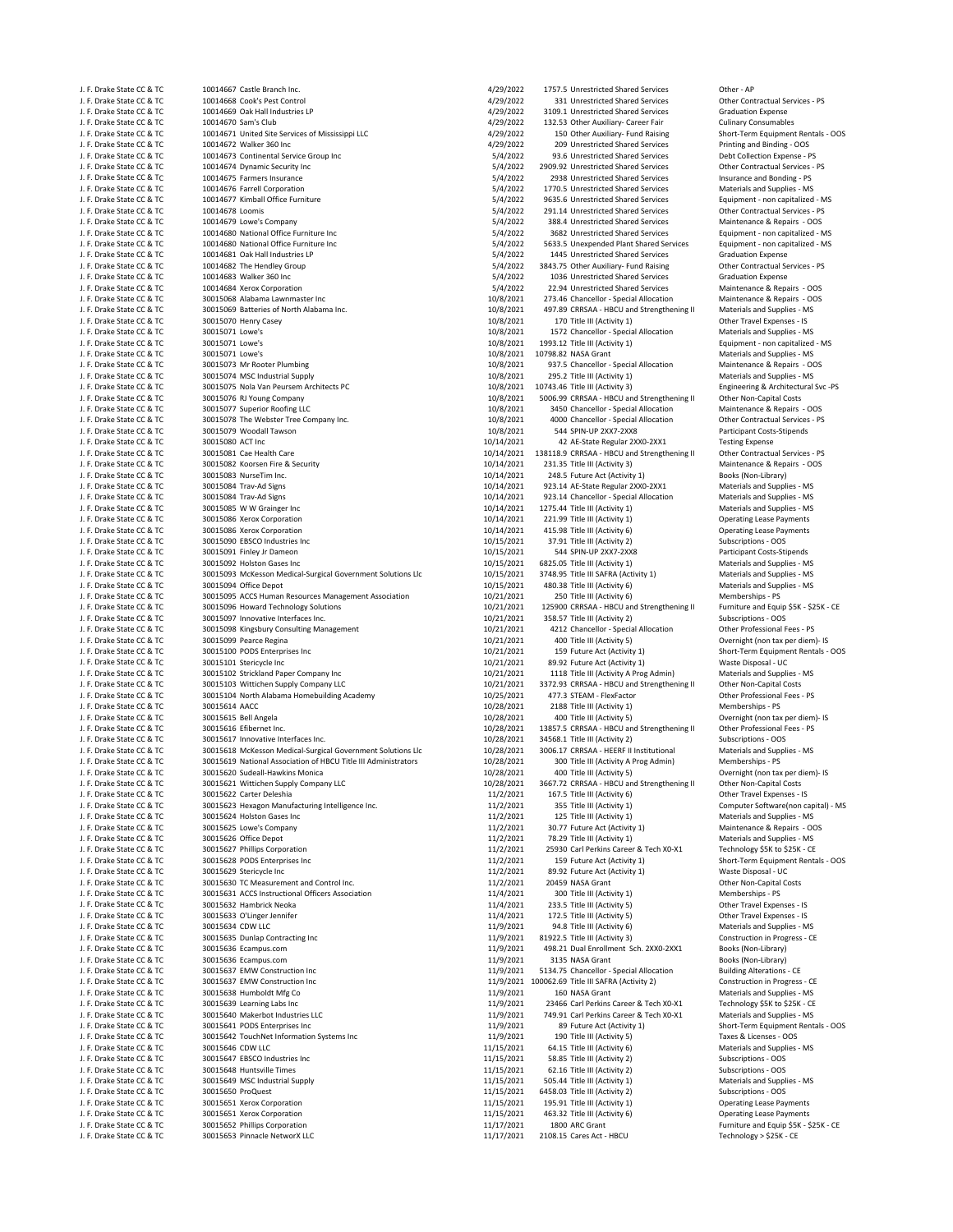| J. F. Drake State CC & TC                              | 30015656 Bell Angela                                  | 11/19/2021             | 20 Title III (Activity 5)                                                  | Other Travel Expenses - IS                                             |
|--------------------------------------------------------|-------------------------------------------------------|------------------------|----------------------------------------------------------------------------|------------------------------------------------------------------------|
| J. F. Drake State CC & TC                              | 30015656 Bell Angela                                  | 11/19/2021             | 300 Title III (Activity 5)                                                 | Overnight (non tax per diem)- IS                                       |
| J. F. Drake State CC & TC                              | 30015657 Holston Gases Inc                            | 11/19/2021             | 56.62 Title III (Activity 1)                                               | Materials and Supplies - MS                                            |
| J. F. Drake State CC & TC                              | 30015658 Krueger International Inc                    | 11/19/2021             | 2355.2 CRRSAA - HBCU and Strengthening II                                  | Equipment - non capitalized - MS                                       |
| J. F. Drake State CC & TC                              | 30015658 Krueger International Inc                    | 11/19/2021             | 15001.2 CRRSAA - HBCU and Strengthening II                                 | Furniture and Equip \$5K - \$25K - CE                                  |
| J. F. Drake State CC & TC                              | 30015659 Lsi Research Inc.                            | 11/19/2021             | 143330 CRRSAA - HBCU and Strengthening II                                  | Technology - non capitalized - MS                                      |
| J. F. Drake State CC & TC                              | 30015660 Swaim Richard                                | 11/19/2021             | 300 Title III (Activity 1)                                                 | Overnight (non tax per diem)- IS                                       |
| J. F. Drake State CC & TC                              | 30015661 Alexander Akeem                              | 12/1/2021              | 150 CRRSAA - HEERF II Institutional                                        | Participant Costs-Stipends                                             |
| J. F. Drake State CC & TC                              | 30015662 Alexander Cora                               | 12/1/2021              | 150 CRRSAA - HEERF II Institutional                                        | <b>Participant Costs-Stipends</b>                                      |
| J. F. Drake State CC & TC                              | 30015663 Ayokanmbi Gladys                             | 12/1/2021              | 150 CRRSAA - HEERF II Institutional                                        | <b>Participant Costs-Stipends</b>                                      |
| J. F. Drake State CC & TC                              | 30015664 Ballard Kent                                 | 12/1/2021              | 150 CRRSAA - HEERF II Institutional                                        | <b>Participant Costs-Stipends</b>                                      |
| J. F. Drake State CC & TC                              | 30015665 Bell Angela                                  | 12/1/2021              | 150 CRRSAA - HEERF II Institutional                                        | <b>Participant Costs-Stipends</b>                                      |
| J. F. Drake State CC & TC                              | 30015666 Borden Dennis                                | 12/1/2021              | 150 CRRSAA - HEERF II Institutional                                        | <b>Participant Costs-Stipends</b>                                      |
| J. F. Drake State CC & TC                              | 30015667 Boswell Tawana<br>30015668 Bulluck Bruce     | 12/1/2021<br>12/1/2021 | 150 CRRSAA - HEERF II Institutional<br>150 CRRSAA - HEERF II Institutional | <b>Participant Costs-Stipends</b>                                      |
| J. F. Drake State CC & TC<br>J. F. Drake State CC & TC | 30015669 Burruss Lauren                               | 12/1/2021              | 150 CRRSAA - HEERF II Institutional                                        | <b>Participant Costs-Stipends</b><br><b>Participant Costs-Stipends</b> |
| J. F. Drake State CC & TC                              | 30015670 Carter Deleshia                              | 12/1/2021              | 150 CRRSAA - HEERF II Institutional                                        | Participant Costs-Stipends                                             |
| J. F. Drake State CC & TC                              | 30015671 Chance Kathryn                               | 12/1/2021              | 150 CRRSAA - HEERF II Institutional                                        | <b>Participant Costs-Stipends</b>                                      |
| J. F. Drake State CC & TC                              | 30015672 Chavers Audrey                               | 12/1/2021              | 150 CRRSAA - HEERF II Institutional                                        | Participant Costs-Stipends                                             |
| J. F. Drake State CC & TC                              | 30015673 Clark Taska                                  | 12/1/2021              | 150 CRRSAA - HEERF II Institutional                                        | Participant Costs-Stipends                                             |
| J. F. Drake State CC & TC                              | 30015674 Clift Carla                                  | 12/1/2021              | 150 CRRSAA - HEERF II Institutional                                        | Participant Costs-Stipends                                             |
| J. F. Drake State CC & TC                              | 30015675 Crutcher Marcus                              | 12/1/2021              | 150 CRRSAA - HEERF II Institutional                                        | Participant Costs-Stipends                                             |
| J. F. Drake State CC & TC                              | 30015676 Davis Mattie                                 | 12/1/2021              | 150 CRRSAA - HEERF II Institutional                                        | <b>Participant Costs-Stipends</b>                                      |
| J. F. Drake State CC & TC                              | 30015677 Driskill ChrisAnn                            | 12/1/2021              | 150 CRRSAA - HEERF II Institutional                                        | <b>Participant Costs-Stipends</b>                                      |
| J. F. Drake State CC & TC                              | 30015678 Ellis John                                   | 12/1/2021              | 150 CRRSAA - HEERF II Institutional                                        | <b>Participant Costs-Stipends</b>                                      |
| J. F. Drake State CC & TC                              | 30015679 Ennis Tina                                   | 12/1/2021              | 150 CRRSAA - HEERF II Institutional                                        | <b>Participant Costs-Stipends</b>                                      |
| J. F. Drake State CC & TC                              | 30015680 Forbes Edwin                                 | 12/1/2021              | 150 CRRSAA - HEERF II Institutional                                        | Participant Costs-Stipends                                             |
| J. F. Drake State CC & TC                              | 30015681 Fowlks-Turner Deaviance                      | 12/1/2021              | 150 CRRSAA - HEERF II Institutional                                        | Participant Costs-Stipends                                             |
| J. F. Drake State CC & TC                              | 30015682 Fury Lilia                                   | 12/1/2021              | 150 CRRSAA - HEERF II Institutional                                        | Participant Costs-Stipends                                             |
| J. F. Drake State CC & TC                              | 30015683 Goodloe Lardell                              | 12/1/2021              | 150 CRRSAA - HEERF II Institutional                                        | Participant Costs-Stipends                                             |
| J. F. Drake State CC & TC                              | 30015684 Green Tiffany                                | 12/1/2021              | 150 CRRSAA - HEERF II Institutional                                        | Participant Costs-Stipends                                             |
| J. F. Drake State CC & TC                              | 30015685 Greene April                                 | 12/1/2021              | 150 CRRSAA - HEERF II Institutional                                        | Participant Costs-Stipends                                             |
| J. F. Drake State CC & TC                              | 30015686 Hambrick Neoka                               | 12/1/2021              | 150 CRRSAA - HEERF II Institutional                                        | <b>Participant Costs-Stipends</b>                                      |
| J. F. Drake State CC & TC                              | 30015687 Hampton Darlene                              | 12/1/2021              | 150 CRRSAA - HEERF II Institutional                                        | Participant Costs-Stipends                                             |
| J. F. Drake State CC & TC                              | 30015688 Harbin Glenn                                 | 12/1/2021              | 150 CRRSAA - HEERF II Institutional                                        | Participant Costs-Stipends                                             |
| J. F. Drake State CC & TC                              | 30015689 Harlow George                                | 12/1/2021              | 150 CRRSAA - HEERF II Institutional                                        | Participant Costs-Stipends                                             |
| J. F. Drake State CC & TC                              | 30015690 Harris Katrina                               | 12/1/2021              | 150 CRRSAA - HEERF II Institutional                                        | <b>Participant Costs-Stipends</b>                                      |
| J. F. Drake State CC & TC                              | 30015691 Henderson Carolyn                            | 12/1/2021              | 150 CRRSAA - HEERF II Institutional                                        | Participant Costs-Stipends                                             |
| J. F. Drake State CC & TC                              | 30015692 Henry Casey                                  | 12/1/2021              | 150 CRRSAA - HEERF II Institutional                                        | Participant Costs-Stipends                                             |
| J. F. Drake State CC & TC                              | 30015693 Hodges Melvin                                | 12/1/2021              | 150 CRRSAA - HEERF II Institutional                                        | <b>Participant Costs-Stipends</b>                                      |
| J. F. Drake State CC & TC                              | 30015694 Holmes Danon                                 | 12/1/2021              | 150 CRRSAA - HEERF II Institutional                                        | Participant Costs-Stipends                                             |
| J. F. Drake State CC & TC                              | 30015695 Holmes Khalid                                | 12/1/2021              | 150 CRRSAA - HEERF II Institutional                                        | <b>Participant Costs-Stipends</b>                                      |
| J. F. Drake State CC & TC                              | 30015696 Humphrey Jessie                              | 12/1/2021              | 150 CRRSAA - HEERF II Institutional                                        | Participant Costs-Stipends                                             |
| J. F. Drake State CC & TC                              | 30015697 James Bobby                                  | 12/1/2021              | 150 CRRSAA - HEERF II Institutional                                        | Participant Costs-Stipends                                             |
| J. F. Drake State CC & TC                              | 30015698 Jones Donyale                                | 12/1/2021              | 150 CRRSAA - HEERF II Institutional                                        | Participant Costs-Stipends                                             |
| J. F. Drake State CC & TC                              | 30015699 Kingsbury Marina                             | 12/1/2021              | 150 CRRSAA - HEERF II Institutional                                        | Participant Costs-Stipends                                             |
| J. F. Drake State CC & TC                              | 30015700 Lawrence Kia                                 | 12/1/2021              | 150 CRRSAA - HEERF II Institutional                                        | Participant Costs-Stipends                                             |
| J. F. Drake State CC & TC                              | 30015701 Mbuguje Mukesha                              | 12/1/2021              | 150 CRRSAA - HEERF II Institutional                                        | <b>Participant Costs-Stipends</b>                                      |
| J. F. Drake State CC & TC                              | 30015702 McCarty Demetrius                            | 12/1/2021              | 150 CRRSAA - HEERF II Institutional                                        | <b>Participant Costs-Stipends</b>                                      |
| J. F. Drake State CC & TC                              | 30015703 McDaniel Darvin                              | 12/1/2021              | 150 CRRSAA - HEERF II Institutional                                        | <b>Participant Costs-Stipends</b>                                      |
| J. F. Drake State CC & TC                              | 30015704 Milton Sammie                                | 12/1/2021              | 150 CRRSAA - HEERF II Institutional                                        | <b>Participant Costs-Stipends</b>                                      |
| J. F. Drake State CC & TC                              | 30015705 Morrison Bruce                               | 12/1/2021              | 150 CRRSAA - HEERF II Institutional                                        | Participant Costs-Stipends                                             |
| J. F. Drake State CC & TC                              | 30015706 Nkwa Tabe Terence                            | 12/1/2021              | 150 CRRSAA - HEERF II Institutional                                        | Participant Costs-Stipends                                             |
| J. F. Drake State CC & TC                              | 30015707 O'Linger Jennifer                            | 12/1/2021              | 150 CRRSAA - HEERF II Institutional                                        | <b>Participant Costs-Stipends</b>                                      |
| J. F. Drake State CC & TC                              | 30015708 Patton Tina                                  | 12/1/2021              | 150 CRRSAA - HEERF II Institutional                                        | <b>Participant Costs-Stipends</b>                                      |
| J. F. Drake State CC & TC                              | 30015709 Pearce Regina                                | 12/1/2021              | 150 CRRSAA - HEERF II Institutional                                        | Participant Costs-Stipends                                             |
| J. F. Drake State CC & TC                              | 30015710 Ray Karen                                    | 12/1/2021              | 150 CRRSAA - HEERF II Institutional                                        | Participant Costs-Stipends                                             |
| J. F. Drake State CC & TC                              | 30015711 Raymond Alice                                | 12/1/2021              | 150 CRRSAA - HEERF II Institutional                                        | <b>Participant Costs-Stipends</b>                                      |
| J. F. Drake State CC & TC                              | 30015712 Rentz Joyce                                  | 12/1/2021              | 150 CRRSAA - HEERF II Institutional                                        | Participant Costs-Stipends                                             |
| J. F. Drake State CC & TC                              | 30015713 Rogers Michelle                              | 12/1/2021              | 150 CRRSAA - HEERF II Institutional                                        | <b>Participant Costs-Stipends</b>                                      |
| J. F. Drake State CC & TC                              | 30015714 Shotts Lesley                                | 12/1/2021              | 150 CRRSAA - HEERF II Institutional                                        | <b>Participant Costs-Stipends</b>                                      |
| J. F. Drake State CC & TC                              | 30015715 Slay Jody                                    | 12/1/2021              | 150 CRRSAA - HEERF II Institutional                                        | Participant Costs-Stipends                                             |
| J. F. Drake State CC & TC                              | 30015716 Swaim Richard                                | 12/1/2021              | 150 CRRSAA - HEERF II Institutional                                        | Participant Costs-Stipends                                             |
| J. F. Drake State CC & TC                              | 30015717 Talley Davian                                | 12/1/2021              | 150 CRRSAA - HEERF II Institutional                                        | Participant Costs-Stipends                                             |
| J. F. Drake State CC & TC                              | 30015718 Tate Tralandar                               | 12/1/2021              | 150 CRRSAA - HEERF II Institutional                                        | Participant Costs-Stipends                                             |
| J. F. Drake State CC & TC                              | 30015719 Walker Letitia                               | 12/1/2021              | 150 CRRSAA - HEERF II Institutional                                        | Participant Costs-Stipends                                             |
| J. F. Drake State CC & TC                              | 30015720 Ward Mattavia                                | 12/1/2021              | 150 CRRSAA - HEERF II Institutional                                        | <b>Participant Costs-Stipends</b>                                      |
| J. F. Drake State CC & TC                              | 30015721 Wheeler Eunice                               | 12/1/2021              | 150 CRRSAA - HEERF II Institutional                                        | Participant Costs-Stipends                                             |
| J. F. Drake State CC & TC                              | 30015722 Williams Kelly                               | 12/1/2021              | 150 CRRSAA - HEERF II Institutional                                        | <b>Participant Costs-Stipends</b>                                      |
| J. F. Drake State CC & TC                              | 30015723 Winn George                                  | 12/1/2021              | 150 CRRSAA - HEERF II Institutional                                        | Participant Costs-Stipends                                             |
| J. F. Drake State CC & TC                              | 30015724 Acro Service Corporation                     | 12/3/2021              | 324.15 CRRSAA - HBCU and Strengthening II                                  | Other Contractual Services - PS                                        |
| J. F. Drake State CC & TC                              | 30015725 Blackbaud Inc                                | 12/3/2021              | 10950.12 Title III (Activity A Institution)                                | Computer Software(non capital) - MS                                    |
| J. F. Drake State CC & TC                              | 30015726 Harlow George                                | 12/3/2021              | 159 Title III (Activity 4)                                                 | Other Travel Expenses - IS                                             |
| J. F. Drake State CC & TC                              | 30015727 Holston Gases Inc                            | 12/3/2021              | 125 Title III (Activity 1)                                                 | Materials and Supplies - MS                                            |
| J. F. Drake State CC & TC                              | 30015727 Holston Gases Inc                            | 12/3/2021              | 181 Title III (Activity 1)                                                 | Materials and Supplies - MS                                            |
| J. F. Drake State CC & TC                              | 30015728 Jackson Terell                               | 12/3/2021              | 150 CRRSAA - HEERF II Institutional                                        | Participant Costs-Stipends                                             |
| J. F. Drake State CC & TC                              | 30015729 Kingsbury Marina                             | 12/3/2021              | 165.75 NASA MUREP Grant                                                    | Conus (meals) - OS                                                     |
| J. F. Drake State CC & TC                              | 30015730 Office Depot                                 | 12/3/2021              | 33.64 Title III (Activity 5)                                               | Materials and Supplies - MS                                            |
| J. F. Drake State CC & TC                              | 30015730 Office Depot                                 | 12/3/2021              | 92.32 Title III (Activity 1)                                               | Materials and Supplies - MS                                            |
| J. F. Drake State CC & TC                              | 30015731 PODS Enterprises Inc                         | 12/3/2021              | 159 Future Act (Activity 1)                                                | Short-Term Equipment Rentals - OOS                                     |
| J. F. Drake State CC & TC                              | 30015732 Stericycle Inc                               | 12/3/2021              | 89.82 Future Act (Activity 1)                                              | Waste Disposal - UC                                                    |
| J. F. Drake State CC & TC                              | 30015761 Alabama Automotive Manufacturers Association | 12/8/2021              | 300 Title III (Activity 1)                                                 | Memberships - PS                                                       |
| J. F. Drake State CC & TC                              | 30015762 Holston Gases Inc                            | 12/8/2021              | 34 Title III (Activity 1)                                                  | Materials and Supplies - MS                                            |
| J. F. Drake State CC & TC                              | 30015762 Holston Gases Inc                            | 12/8/2021              | 6861.44 Title III (Activity 1)                                             | Materials and Supplies - MS                                            |
| J. F. Drake State CC & TC                              | 30015763 Lowe's Company                               | 12/8/2021              | 246.79 CRRSAA - HBCU and Strengthening II                                  | Materials and Supplies - MS                                            |
| J. F. Drake State CC & TC                              | 30015764 Office Depot                                 | 12/8/2021              | 89.94 Title III (Activity 5)                                               | Materials and Supplies - MS                                            |
| J. F. Drake State CC & TC                              | 30015765 Ward Mattavia                                | 12/8/2021              | 128.25 Title III (Activity 5)                                              | Conus (meals) - IS                                                     |
| J. F. Drake State CC & TC                              | 30015766 Xerox Corporation                            | 12/8/2021              | 194.16 Title III (Activity 1)                                              | <b>Operating Lease Payments</b>                                        |
| J. F. Drake State CC & TC                              | 30015766 Xerox Corporation                            | 12/8/2021              | 419.8 Title III (Activity 6)                                               | <b>Operating Lease Payments</b>                                        |
| J. F. Drake State CC & TC                              | 30015767 Trane US Inc                                 | 12/9/2021              | 46136 CRRSAA - HBCU and Strengthening II                                   | Maintenance & Repairs - OOS                                            |
| J. F. Drake State CC & TC                              | 30015768 Sams Donna                                   | 12/10/2021             | 150 CRRSAA - HEERF II Institutional                                        | Participant Costs-Stipends                                             |
| J. F. Drake State CC & TC                              | 30015772 Acro Service Corporation                     | 12/14/2021             | 460.29 CRRSAA - HBCU and Strengthening II                                  | Other Contractual Services - PS                                        |
| J. F. Drake State CC & TC                              | 30015773 Ecampus.com                                  | 12/14/2021             | 97.96 Title III (Activity 2)                                               | Books - CE                                                             |
| J. F. Drake State CC & TC                              | 30015774 Face to Face Marketing LLC                   | 12/14/2021             | 1200 Title III (Activity 6)                                                | Professional Development - PS                                          |
| J. F. Drake State CC & TC                              | 30015775 Holston Gases Inc                            | 12/14/2021             | 479.15 Title III (Activity 1)                                              | Materials and Supplies - MS                                            |
| J. F. Drake State CC & TC                              | 30015776 Home Depot U.S.A. Inc                        | 12/14/2021             | 175.72 WIOA 2XX0-2XX1                                                      | Materials and Supplies - MS                                            |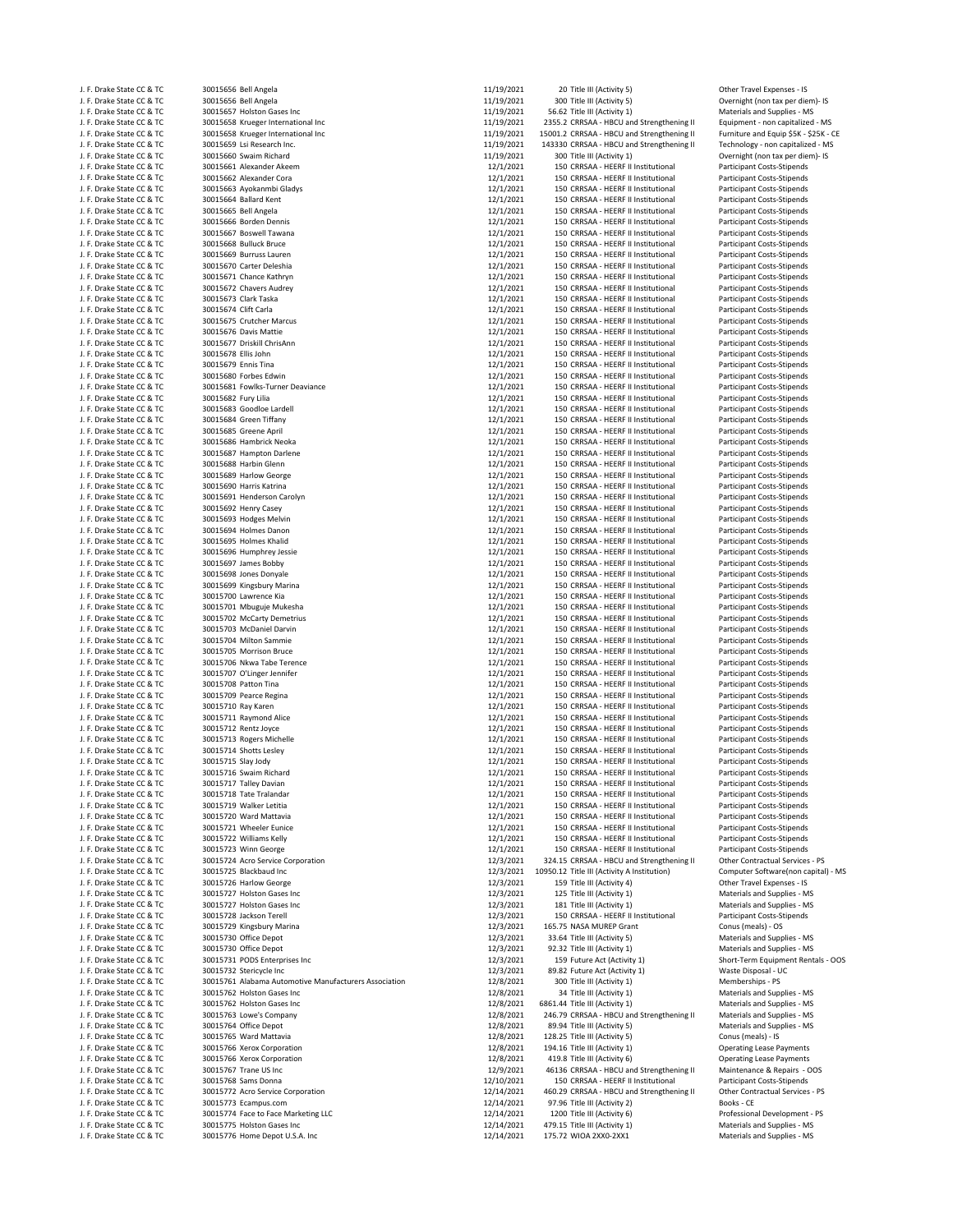J. F. Drake State CC & TC 30015777 Kel‐San Inc & Subsidiares 12/14/2021 726.02 CRRSAA ‐ HBCU and Strengthening II Materials and Supplies ‐ MS<br>12/14/2021 9352 16 CRA TC 30015777 Kel‐San Inc & Subsidiares 12/14/2021 9352 16 J. F. Drake State CC & TC 30015777 Kel‐San Inc & Subsidiares 12/11 12/14/2021 9352.16 CRRSAA ‐ HBCU and Strengthening II Equipment ‐ non capitalized ‐ MS<br>12/14/2021 24599.3 CRRSAA ‐ HBCU and Strengthening II Technology ‐ n J. F. Drake State CC & TC 30015778 Lsi Research Inc. 12000 12/14/2021 24599.3 CRRSAA ← HBCU and Strengthening II Technology – non capital and Strengthening II Technology – non capitalized and Strengthening II Technology – J. F. Drake State CC & TC 30015778 Lsi Research Inc. 12/14/2021 49800 CRRSAA ‐ HBCU and Strengthening II Technology > \$25K ‐ CE J. F. Drake State CC & TC 30015779 MSC Industrial Supply 12000 12000 12/14/2021 156.24 Title III (Activity 1)<br>12/14/2021 107.95 Title III (Activity 5) Material Support 12/14/2021 107.95 Title III (Activity 5) J. P. Drake J. F. Drake State CC & TC 30015780 Office Depot 12/14/2021 107.95 Title III (Activity 5) Materials and Supplies - MS<br>J. F. Drake State CC & TC 30015781 Pearce Regina 12/14/2021 12/14/2021 300 Title III (Activity 5) Overnig J. F. Drake State CC & TC 30015782 RP Media 12001 12/14/2021 5000 LPN Program Grant Advertising & Promotions - OOS<br>12/14/2021 300 Title III (Activity 5) Advertising & Promotions - Overnight (non tax per diem)- IS (Activity J. F. Drake State CC & TC 30015783 Ward Mattavia 12/14/2021 300 Title III (Activity 5) Overnight (non tax per diem)‐ IS J. F. Drake State CC & TC 30015784 Wonderkidz Childcare Center 12/14/2021 160 Project Success Grant 2XX0‐2XX1 Participant Costs‐Stipends J. F. Drake State CC & TC 30015785 Acro Service Corporation 1/6/2022 31/6/2022 842.79 CRRSAA - HBCU and Strengthening II<br>J. F. Drake State CC & TC 30015786 Bell Angela Service Contractual Services – PS 2001 1/6/2022 300 Ti J. F. Drake State CC & TC 30015786 Bell Angela 1999 and the state of the state of the state of the state of the state CC & TC 30015786 Bell Angela 1/6/2022 300 Title III (Activity 5) Overnight (non tax per diem)‐ IS and th J. F. Drake State CC & TC 30015787 CDW LLC<br>J. F. Drake State CC & TC 30015788 Ecampus.com and the state of the state of the state of the state of 30015788 Ecampus.com and Street and Street Alfonsoft and Street Alfonsofteni J. F. Drake State CC & TC 30015789 Holston Gases Inc 1/6/2022 145.97 Title III (Activity 1) Materials and Supplies - MS = MS = MS = 1/6/2022 143.97 Title III (Activity 1) Materials and Supplies - MS = MS = MS = MS = MS = M J. F. Drake State CC & TC 30015790 PODS Enterprises Inc 1/6/2022 159 Future Act (Activity 1) Short‐Term Equipment Rentals - OOS<br>1/6/2022 159 Future Act (Activity 1) Short‐Term Equipment Rentals ‐ OOS<br>1/6/2022 159 Future A J. F. Drake State CC & TC 30015791 State of Alabama 1/6/2022 3966.42 SNAP 2XX1-2XX2 Unearned Revenue - AL J. F. Drake State CC & TC 30015792 Stericycle Inc 1/6/2022 90.02 Future Act (Activity 1) Waste Disposal - UC 30015792 Stericycle Inc 1/6/2022 90.02 Future Act (Activity 1) Waste Disposal - UC 30015793 Trane US Inc 1/6/2022 J. F. Drake State CC & TC 30015793 Trane US Inc 1/6/2022 19944 CRRSAA - HBCU and Strengthening II Maintenance & Repairs - C<br>1/6/2022 189.32 Title III (Activity 1) Operating Lease Payments (asset Payments 1/6/2022 189.32 Ti 30015794 Xerox Corporation J. F. Drake State CC & TC 30015794 Xerox Corporation 1/6/2022 368.38 Title III (Activity 6) Operating Lease Payments J. F. Drake State CC & TC 30015800 CDW LLC 1/13/2022 12384.96 CRRSAA - HBCU and Strengthening II Technology - non capitalized in the state CC & TC 30015801 Holston Gases Inc 1/13/2022 12384.96 CRRSAA - HBCU and Strengtheni J. F. Drake State CC & TC 30015802 McKesson Medical-Surgical Government Solutions Llc 1/13/2022 16143.6 Title III SAFRA (Activity 1) Materials and Supplies - MS<br>J. F. Drake State CC & TC 30015804 ACCS Financial Management J. F. Drake State CC & TC 30015804 ACCS Financial Management Association 1997 199202 450 Title III (Activity 6) Registration Fees- IS<br>1997-02 1812 11: Drake State CC & TC 30015805 Anthology Inc. of NY 119702 1912022 18126 J. F. Drake State CC & TC 30015805 Anthology Inc of NY 1/19/2022 18126 Title III (Activity 6) Computer Software<br>J. F. Drake State CC & TC 30015806 Xerox Corporation capital and capital served to the software software diffe J. F. Drake State CC & TC 30015806 Xerox Corporation 1/19/2020 3482 Title III (Activity 3) Equipment - non capitalized - MS and CC & TC 30015806 Xerox Corporation 1/19/2022 3482 Title III SAFRA (Activity 3) Equipment - non J. F. Drake State CC & TC 30015806 Xerox Corporation 1/19/2022 3482 Title III SAFRA (Activity 3) Equipment - non capitalized - MS (Activity 3) Equipment - non capitalized - MS (Activity 3) Equipment - non capitalized - MS J. F. Drake State CC & TC 30015806 Xerox Corporation 1/19/2022 5848 Ready to Work 2XX0‐2XX1 Furniture and Equip \$5K ‐ \$25K ‐ CE J. F. Drake State CC & TC 30015807 ACCS Deans of Student Affairs Assoc 10 1/24/2022 275 Title III (Activity 5)<br>J. F. Drake State CC & TC 30015808 ACCS Financial Management Association 1/24/2022 500 Title III (Activity 6) M J. F. Drake State CC & TC 30015808 ACCS Financial Management Association 1/24/2022 500 Title III (Activity 6) Memberships ‐ PS Memberships ‐ PS Memberships ‐ PS Memberships ‐ PS Memberships ‐ PS Memberships ‐ PS Membership J. F. Drake State CC & TC 30015809 CDW LLC 1000 COMPUT COMPUTER 1/24/2022 28500 CRRSAA - HBCU and Strengthening II Computer Software(non capital) in the software of the software of the software of the society of the societ J. F. Drake State CC & TC 30015810 Ecampus.com 1/24/2022 423.18 Dual Enrollment Sch. 2XX0‐2XX1 Books (Non-Library)<br>J. F. Drake State CC & TC 30015810 Ecampus.com 1/24/2022 965.2 Dual Enrollment Sch. 2XX0‐2XX1 Scholarship a J. F. Drake State CC & TC 30015810 Ecampus.com 1/24/2022 965.2 Dual Enrollment Sch. 2XX0‐2XX1 Scholarship and Waivers ‐ SW J. F. Drake State CC & TC 30015811 Master Wholesale Inc. 1/24/2022 4868.28 Restricted State Grants Misc Equipment ‐ non capitalized ‐ MS J. F. Drake State CC & TC 30015812 Servpro of S Madison County 1998 and the state of the Contractual Server Co<br>J. F. Drake State CC & TC 30015889 Ecampus.com and State County 1/27/2022 995.7 Dual Enrollment Sch. 2XX0-2XX1 J. F. Drake State CC & TC 30015889 Ecampus.com 1/27/2022 995.7 Dual Enrollment Sch. 2XX0–2XX1 Books (Non-Library)<br>J. F. Drake State CC & TC 30015889 Ecampus.com 1/27/2022 2241.38 Dual Enrollment Sch. 2XX0–2XX1 Scholarship J. F. Drake State CC & TC 30015889 Ecampus.com 1/27/2022 2241.38 Dual Enrollment Sch. 2XX0‐2XX1 Scholarship and Waivers ‐ SW<br>J. F. Drake State CC & TC 30015890 Home Depot U.S.A. Inc the state of the state of the state of t J. F. Drake State CC & TC 30015891 McKesson Medical-Surgical Government Solutions Llc 1/27/2022 254.42 CRRSAA - HEERF II Institutional Materials and Supplies - MS<br>J. F. Drake State CC & TC 30015891 McKesson Medical-Surgica on the State CC & TC and the State State CC & TC 30015891 McKesson Medical-Surgical Government Solutions Llc 1/27/2022 1614.36 Title III SAFRA (Activity 1) Materials and Supplies - MS<br>1. F. Drake State CC & TC 30015902 J. F. Drake State CC & TC 30015902 Business Systems & Consultants Inc 2000 2012 58000 CRRSAA - HEERF II Institutional Furniture and Equip 3. The State CC & TC 30015903 Ecampus.com & Consultants Inc 2001 2002 225.5 Dual Enr J. F. Drake State CC & TC 30015903 Ecampus.com 2002 225.5 Dual Enrollment Sch. 2XX0‐2XX1 Books (Non-Library)<br>J. F. Drake State CC & TC 30015903 Ecampus.com 2003 2003 2003 2012022 1275.71 Dual Enrollment Sch. 2XX0‐2XX1 Scho J. F. Drake State CC & TC 30015903 Ecampus.com 2/1/2022 1275.71 Dual Enrollment Sch. 2XX0‐2XX1 Scholarship and Waivers ‐ SW J. F. Drake State CC & TC 30015905 Stericycle Inc 2002 2003 201/2022 94.08 Future Act (Activity 1) Waste Disposal - UC<br>J. F. Drake State CC & TC 30015906 Trellis 2001 2008 2008 201/2022 454.4 Project Success Grant 2XX0-2XX J. F. Drake State CC & TC 30015906 Trellis 20016 Trellis 2/1/2022 454.4 Project Success Grant 2XX0-2XX1 Unearned Revenue - AL<br>21/2022 2587.5 NASA Grant Materials and Supplies - MS and Supplies - MS and Supplies - MS and Su  $\frac{2}{1/2022}$  2587.5 NASA Grant 20015907 W W Grainger Inc 20015907 W Grant Materials and Supplies and Supplies and Supplies and Supplies and Supplies and Supplies and Supplies and Supplies and Supplies and Supplies and S J. F. Drake State CC & TC 30015908 Xerox Corporation 2010 2010 2012 2022 5925 Title III (Activity 6) Furniture and Equip \$5K - \$25K - CE<br>2/3/2022 663.24 Dual Enrollment Sch. 2XX0-2XX1 Scholarship and Waivers - \$W Scholarsh J. F. Drake State CC & TC 30015914 Ecampus.com 2001 Publiship and Waivers and Drama Communication of Scholarship and Waivers (2/3/2022 663.24 Dual Enrollment Sch. 2XX0–2XX1 Scholarship and Waivers (2/3/2022 4117.69 Dual En J. F. Drake State CC & TC 30015914 Ecampus.com<br>J. F. Drake State CC & TC 30015915 Nola Van Peursem Architects PC 3/3/2022 2385.64 Title III SAFRA (Activity 2) J. F. Drake State CC & TC 30015915 Nola Van Peursem Architects PC 2/3/2022 2385.64 Title III SAFRA (Activity 2) Engineering & Architectural Svc ‐PS 2/3/2022 2385.64 Title III (Activity 2) Engineering & Architectural Svc ‐P J. F. Drake State CC & TC 30015916 The Burmax Co. Inc. 2/3/2022 455.3 Title III (Activity 1) Materials and Supplies ‐ MS J. F. Drake State CC & TC 30015921 ACCS Human Resources Management Association 2/10/2022 500 Title III (Activity 6) Registration Fees- IS<br>J. F. Drake State CC & TC 30015922 CDW LLC CONDUCT MISSION 200202 12441.78 CRRSAA - J. F. Drake State CC & TC 30015923 Ecampus.com 2001 Ecampus.com 2/10/2022 490.82 Dual Enrollment Sch. 2XX0-2XX1 Books (Non-Library)<br>J. F. Drake State CC & TC 30015924 McKesson Medical-Surgical Government Solutions Llc 2/10 J. F. Drake State CC & TC 30015924 McKesson Medical-Surgical Government Solutions Llc 2/10/2022 287.42 CRRSAA ‐ HEERF II Institutional Materials and Supplies ‐ MS<br>J. F. Drake State CC & TC 30015924 McKesson Medical‐Surgica J. F. Drake State CC & TC 30015924 McKesson Medical‐Surgical Government Solutions Llc 2/10/2022 1614.36 Title III SAFRA (Act<br>J. F. Drake State CC & TC 30015925 Office Depot J. F. Drake State CC & TC 30015925 Office Depot 2012 2012 2012 2022 27.63 Title III (Activity 5) Materials and Supplies - MS<br>2/10/2022 29.07 TANP 2XX9-2XX0 Materials and Supplies - MS And Supplies - MS And Supplies - MS An J. F. Drake State CC & TC 30015925 Office Depot<br>J. F. Drake State CC & TC 30015926 Office Depot<br>J. F. Drake State CC & TC 30015926 Phillips Corporation Materials and Supplies – 0. 2/10/2022 665.54 Title III (Activity 1) Ma J. F. Drake State CC & TC 30015926 Phillips Corporation 2010 2001 2002 2002 565.54 Title III (Activity 1) Maintenance & Repairs - OOS<br>2110/2022 159 Future Act (Activity 1) Short-Term Equipment Rentals (Activity 1) Short-Te J. F. Drake State CC & TC 30015927 PODS Enterprises Inc 2/10/2022 159 Future Act (Activity 1) Short‐Term Equipment Rentals ‐ OOS J. F. Drake State CC & TC 30015928 Xerox Corporation 2010 2010 2022 38.97 Title III (Activity 1) Maintenance & Repairs - OOS<br>2010/2022 57.4 Title III (Activity 6) Maintenance & Repairs - OOS 2001/2020 57.4 Title III (Activ J. F. Drake State CC & TC 30015928 Xerox Corporation 2/10/2022 194.3 Title III (Activity 1) Operating Lease Payments J. F. Drake State CC & TC 30015928 Xerox Corporation 30016928 (2002) 379.64 Title III (Activity 6) Operating Lease P<br>J. F. Drake State CC & TC 30015934 ALAIR--Alabama Association for Institutional Research 2/16/2022 100 Ti J. F. Drake State CC & TC 30015934 ALAIR–Alabama Association for Institutional Research 2/16/2022 100 Title III (Activity 6) Memberships - PS<br>I. F. Drake State CC & TC 30015934 ALAIR–Alabama Association for Institutional J. F. Drake State CC & TC 30015934 ALAIR–Alabama Association for Institutional Research 2/16/2022 150 Title III (Activity 6) Registration Fees-I<br>J. F. Drake State CC & TC 30015935 American Library Association 2016/2022 201 J. F. Drake State CC & TC 30015935 American Library Association 2/16/2022 425 Title III (Activity 2) Memberships - PS<br>J. F. Drake State CC & TC 30015936 CDW LLC 30015936 CDW LLC 2002 513.45 CRRSAA - HBCU and Strengthening J. F. Drake State CC & TC 30015936 CDW LLC 2001 CONNUMBER 2001 CONNUMBER 2016/2022 513.45 CRRSAA - HBCU and Strengthening II Materials and Supplies - MS<br>2/16/2022 1593.5 CRRSAA - HBCU and Strengthening II Technology - non J. F. Drake State CC & TC 30015936 CDW LLC 2001 COM 2010 COM 2/16/2022 1593.5 CRRSAA - HBCU and Strengthening II Technology - non capitalized and strengthening II Technology - non capitalized and the state CC & TC 30015937 J. F. Drake State CC & TC 30015937 Ecampus.com 2001.<br>J. F. Drake State CC & TC 30015938 Home Depot U.S.A. Inc 2001 2/16/2022 523.05 Title III (Activity 1) Materials and Supplies - MS 30015938 Home Depot U.S.A. Inc J. F. Drake State CC & TC 30015939 Lincoln Electric Company 2/16/2022 5947.95 Dual Enrollment Sch. 2XX0‐2XX1 Books (Non‐Library) J. F. Drake State CC & TC 30015940 Lsi Research Inc. 2000 Line State CC & TC 30015940 Lsi Research Inc. 2/16/2022 91308 CRRSAA - HBCU and Strengthening II Technology – non capitalized entry the state CC & TC 30015941 US Fo J. F. Drake State CC & TC 30015941 US Foods 2/16/2022 1120.71 Title III (Activity 1) Materials and Supples and Supples and Supplies and Supplies and Supplies and Supplies and Supplies and Supplies and Supplies and Supplie J. F. Drake State CC & TC 30015942 Alabama Two-Year College Library Association 2/24/2022 100 Title III (Activity 2) Memberships ‐ PS<br>J. F. Drake State CC & TC 30015943 CDW LLC MUC PORTER ASSOCiation 2/24/2022 189.5 CRRSAA J. F. Drake State CC & TC 30015943 CDW LLC 2002 CONNECT 2/24/2022 189.5 CRRSAA - HBCU and Strengthening II Materials and Supplies - MS<br>2/24/2022 1703.76 CRRSAA - HBCU and Strengthening II Technology - non capitalized - MS J. F. Drake State CC & TC 30015943 CDW LLC 2000 COMPUTE COMPUTER COMPUTER 1703.76 CRRSAA - HBCU and Strengthening II<br>1. F. Drake State CC & TC 30015943 CDW LLC 2000 COMPUTER 1724/2022 9860.72 Title III SAFRA (Activity 1) J. F. Drake State CC & TC 30015944 Ecampus.com 2001 2002 2164/2022 1662.16 Dual Enrollment Sch. 2XX0-2XX1 Books (Non-Library)<br>2/24/2022 7496 Restricted State Grants Misc Computer Software(in Software) 8. 2. 24/2022 7496 Re J. F. Drake State CC & TC 30015945 GoEngineer Inc 2001 Computer Software Computer Software and Supplies Software(non capital) - MS 2/24/2022 7496 Restricted State Grants Misc Computer Software(non capital) - MS<br>2/24/2022 7 J. F. Drake State CC & TC 30015946 Holston Gases Inc 2002 2002 111.17 Title III (Activity 1) Materials and Supplies - MS<br>J. F. Drake State CC & TC 30015946 Holston Gases Inc 2008 2008 2012 2022 455.41 Title III (Activity 1 J. F. Drake State CC & TC 30015946 Holston Gases Inc 2022 455.41 Title III (Activity 1) Materials and Supplies - MS<br>2/24/2022 536.46 CRRSAA - HBCU and Strengthening II Materials and Supplies - MS . MS . MS . Materials and J. F. Drake State CC & TC 30015947 Home Depot U.S.A. Inc 2/24/2022 536.46 CRRSAA - HBCU and Strengthening II<br>J. F. Drake State CC & TC 30015948 Lincoln Electric Company 2012 124/2022 4807.81 Title III (Activity 1) J. F. Drake State CC & TC 30015949 Mainstay Inc. 2001 COMPUTER COMPUTER MAINSTAN COMPUTER SOFTWARE AND THE SOFTWARE SOFTWARE AND FINE SOFTWARE AND THE SOFTWARE AND THE SOFTWARE AND THE SOFTWARE OF THE SOFTWARE SOFTWARE AND J. F. Drake State CC & TC 30015950 MSC Industrial Supply 2001 2001 2002 432.66 WFD Council Career Pathways 3048.76 MM at the UI Council Career Pathways Council Career Pathways and Supplies and Supplies and Supplies and Sup J. F. Drake State CC & TC 30015951 Office Depot 2. 1.53 TANF 2XX9-2XX0 Materials and Supplies - MS 3/24/2022 1.53 TANF 2XX9-2XX0 Materials and Supplies - MS 3/24/2022 1.53 TANF 2XX9-2XX0 Materials and Supplies - MS 3/24/20 J. F. Drake State CC & TC 30015952 US Foods 2/24/2022 713.21 Title III (Activity 1) Materials and Supplies ‐ MS J. F. Drake State CC & TC 30015953 Wilson Cleaners 2000 2000 2012/2022 280 Veterans Admin 2XX8-2XX9 Other Contractual Services - PS 2/24/2022 280 Veterans Admin 2XX8-2XX9 Other Contractual Services - PS 2/34/2022 12016.2 T J. F. Drake State CC & TC 30015955 CDW LLC 3/3/2022 12016.2 Title III SAFRA (Activity 1) Technology ‐ non capitalized<br>J. F. Drake State CC & TC 30015956 Ecampus.com 3/3/2022 152.89 Dual Enrollment Sch. J. F. Drake State CC & TC 30015956 Ecampus.com 3/3/2022 152.89 Dual Enrollment Sch. 2XX0‐2XX1 Scholarship and Waivers ‐ SW 3/3/2022 152.89 Dual Enrollment Sch. 2XX0‐2XX1 Scholarship and Waivers ‐ SW 3/3/2022 147.56 Title I J. F. Drake State CC & TC 30015957 Holston Gases Inc 3/3/2022 147.56 Title III (Activity 1) Materials and Supplies ‐ MS

4975 CRRSAA - HBCU and Strengthening II 1. F. Drake State Construction Construction COVID-1/13/2022 947.8 Title III (Activity 1)<br>1/13/2022 16143.6 Title III SAFRA (Activity 1) 1989. F. Drake State CC and Strengthening II<br>194.36 CRRSAA - HBCU and Strengthening II<br>254.42 CRRSAA - HEFRE II Institutional 4.74 CRRSAA - HBCU and Strengthening II 12441.78 CRRSAA - HBCU and Strengthening II J. F. Drake State CC & TC 30015957 Holston Gases Inc 3/3/2022 538.45 Title III (Activity 1) Materials and Supplies - MS

Drake State Cocc 3.<br>Drake State Cocc 3001-11/2021 Species Regional 12/14/2021 300 Title III (non tax per diem) Maintenance & Repairs - OOS Technology - non capitalized - MS Materials and Supplies - MS Materials and Supplies - MS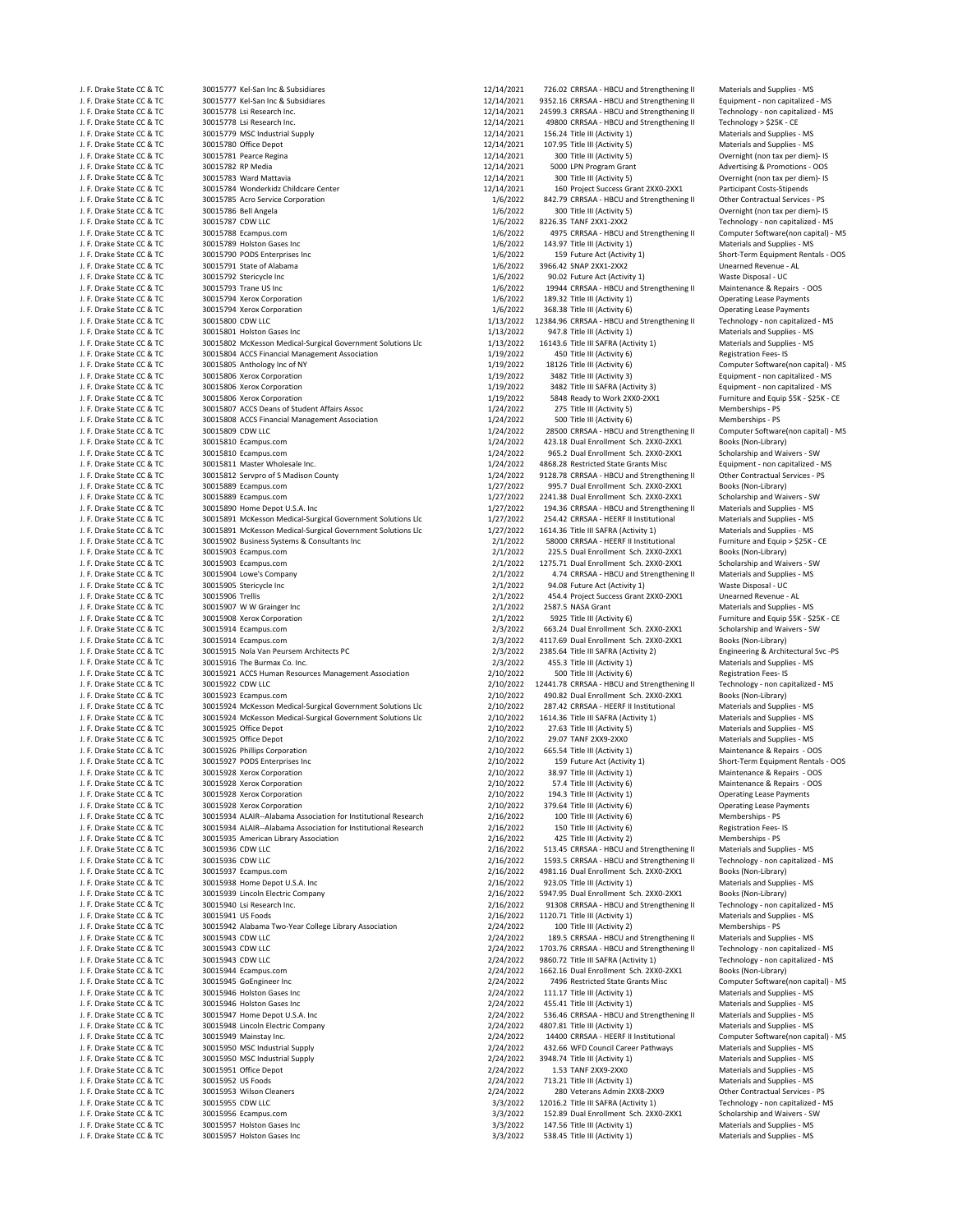| J. F. Drake State CC & TC                              | 30015958 Home Depot U.S.A. Inc                                                                   | 3/3/2022             | 335.2 Restricted State Grants Misc                                    | Materials and Supplies - MS                                |
|--------------------------------------------------------|--------------------------------------------------------------------------------------------------|----------------------|-----------------------------------------------------------------------|------------------------------------------------------------|
| J. F. Drake State CC & TC                              | 30015959 Huntsville Times                                                                        | 3/3/2022             | 53.45 Title III (Activity 2)                                          | Subscriptions - OOS                                        |
| J. F. Drake State CC & TC                              | 30015960 Jackson Painting                                                                        | 3/3/2022             | 6050 Title III (Activity 3)                                           | Maintenance & Repairs - OOS                                |
| J. F. Drake State CC & TC                              | 30015961 Lincoln Electric Company<br>30015962 McKesson Medical-Surgical Government Solutions Llc | 3/3/2022<br>3/3/2022 | 2948.8 Title III (Activity 1)<br>4843.08 Title III SAFRA (Activity 1) | Materials and Supplies - MS                                |
| J. F. Drake State CC & TC<br>J. F. Drake State CC & TC | 30015963 McMaster-Carr Supply                                                                    | 3/3/2022             | 5068.86 Restricted State Grants Misc                                  | Materials and Supplies - MS<br>Materials and Supplies - MS |
| J. F. Drake State CC & TC                              | 30015964 Snap-On Incorporated                                                                    | 3/3/2022             | 964.47 Title III (Activity 1)                                         | Equipment - non capitalized - MS                           |
| J. F. Drake State CC & TC                              | 30015965 Solid Ground Counseling Center                                                          | 3/3/2022             | 3000 CRRSAA - HEERF II Institutional                                  | Other Professional Fees - PS                               |
| J. F. Drake State CC & TC                              | 30015966 Stericycle Inc                                                                          | 3/3/2022             | 94.08 Future Act (Activity 1)                                         | Waste Disposal - UC                                        |
| J. F. Drake State CC & TC                              | 30015967 Xerox Corporation                                                                       | 3/3/2022             | 51.97 Title III (Activity 1)                                          | Maintenance & Repairs - OOS                                |
| J. F. Drake State CC & TC                              | 30015967 Xerox Corporation                                                                       | 3/3/2022             | 120.93 Title III (Activity 6)                                         | Maintenance & Repairs - OOS                                |
| J. F. Drake State CC & TC                              | 30015972 Alexander Akeem                                                                         | 3/10/2022            | 69 Title III (Activity 6)                                             | Conus (meals) - IS                                         |
| J. F. Drake State CC & TC                              | 30015973 Cae Health Care                                                                         | 3/10/2022            | 35288.46 CRRSAA - HBCU and Strengthening II                           | Furniture and Equip > \$25K - CE                           |
| J. F. Drake State CC & TC                              | 30015973 Cae Health Care                                                                         | 3/10/2022            | 57026.05 ICI Equipment - Nursing                                      | Furniture and Equip > \$25K - CE                           |
| J. F. Drake State CC & TC                              | 30015974 Ecampus.com                                                                             | 3/10/2022            | 238.76 Dual Enrollment Sch. 2XX0-2XX1                                 | Books (Non-Library)                                        |
| J. F. Drake State CC & TC                              | 30015975 Harris Katrina                                                                          | 3/10/2022            | 69 Title III (Activity 6)                                             | Conus (meals) - IS                                         |
| J. F. Drake State CC & TC                              | 30015975 Harris Katrina                                                                          | 3/10/2022            | 434.92 Title III (Activity 6)                                         | Lodging - IS                                               |
| J. F. Drake State CC & TC                              | 30015976 Infobase Holdings Inc.                                                                  | 3/10/2022            | 4044 Title III (Activity 2)                                           | Subscriptions - OOS                                        |
| J. F. Drake State CC & TC                              | 30015977 MSC Industrial Supply                                                                   | 3/10/2022            | 159.2 Title III (Activity 1)                                          | Materials and Supplies - MS                                |
| J. F. Drake State CC & TC                              | 30015978 OverDrive Inc.                                                                          | 3/10/2022            | 500 Title III (Activity 2)                                            | Subscriptions - OOS                                        |
| J. F. Drake State CC & TC                              | 30015978 OverDrive Inc.                                                                          | 3/10/2022            | 3000 Title III (Activity 2)                                           | Books - CE                                                 |
| J. F. Drake State CC & TC                              | 30015979 PODS Enterprises Inc                                                                    | 3/10/2022            | 159 Future Act (Activity 1)                                           | Short-Term Equipment Rentals - OOS                         |
| J. F. Drake State CC & TC                              | 30015980 Trossen Robotics Llc                                                                    | 3/10/2022            | 38889.95 Title III (Activity 1)                                       | Furniture and Equip > \$25K - CE                           |
| J. F. Drake State CC & TC                              | 30015981 Xerox Corporation                                                                       | 3/10/2022            | 192.67 Title III (Activity 1)                                         | <b>Operating Lease Payments</b>                            |
| J. F. Drake State CC & TC                              | 30015981 Xerox Corporation                                                                       | 3/10/2022            | 368.14 Title III (Activity 6)                                         | <b>Operating Lease Payments</b>                            |
| J. F. Drake State CC & TC                              | 30015984 Cae Health Care                                                                         | 3/16/2022            | 87415.48 CRRSAA - HEERF II Institutional                              | Furniture and Equip > \$25K - CE                           |
| J. F. Drake State CC & TC                              | 30015985 Office Depot                                                                            | 3/16/2022            | 109.77 TANF 2XX9-2XX0                                                 | Materials and Supplies - MS                                |
| J. F. Drake State CC & TC                              | 30015986 Southern Controls Inc                                                                   | 3/16/2022            | 75021.5 Spcl Pops Ind Training 2XX0-2XX1                              | Furniture and Equip \$5K - \$25K - CE                      |
| J. F. Drake State CC & TC                              | 30015987 Staples Business Advantage                                                              | 3/16/2022            | 313.95 Title III (Activity 6)                                         | Materials and Supplies - MS                                |
| J. F. Drake State CC & TC                              | 30015988 The Burmax Co. Inc.                                                                     | 3/16/2022            | 68.6 Title III (Activity 1)                                           | Materials and Supplies - MS                                |
| J. F. Drake State CC & TC                              | 30015989 ACCS Information Services Association                                                   | 3/24/2022            | 200 Title III (Activity 4)                                            | Memberships - PS                                           |
| J. F. Drake State CC & TC                              | 30015990 Ecampus.com                                                                             | 3/24/2022            | 2387.2 Dual Enrollment Equip. 2XX0-2XX1                               | Books (Non-Library)                                        |
| J. F. Drake State CC & TC                              | 30015992 Holston Gases Inc                                                                       | 3/24/2022            | 15 Title III (Activity 1)                                             | Materials and Supplies - MS                                |
| J. F. Drake State CC & TC                              | 30015993 Lincoln Electric Company                                                                | 3/24/2022            | 1658.74 Title III (Activity 1)                                        | Materials and Supplies - MS                                |
| J. F. Drake State CC & TC                              | 30015994 McKesson Medical-Surgical Government Solutions Llc                                      | 3/24/2022            | 12.51 LPN Program Grant                                               | Equipment - non capitalized - MS                           |
| J. F. Drake State CC & TC                              | 30015995 MSC Industrial Supply                                                                   | 3/24/2022            | 295.02 Title III (Activity 1)                                         | Materials and Supplies - MS                                |
| J. F. Drake State CC & TC                              | 30015996 Myers Tire Supply                                                                       | 3/24/2022            | 2447.07 Title III (Activity 1)                                        | Materials and Supplies - MS                                |
| J. F. Drake State CC & TC                              | 30015997 National Assoc Of Student Financial Aid Admin                                           | 3/24/2022            | 882 Title III (Activity 5)                                            | Memberships - PS                                           |
| J. F. Drake State CC & TC                              | 30015998 The Burmax Co. Inc.                                                                     | 3/24/2022            | 1135.81 Title III (Activity 1)                                        | Materials and Supplies - MS                                |
| J. F. Drake State CC & TC                              | 30015999 US Foods                                                                                | 3/24/2022            | 1146.65 Title III (Activity 1)                                        | Materials and Supplies - MS                                |
| J. F. Drake State CC & TC                              | 30016000 W W Grainger Inc                                                                        | 3/24/2022            | 175.05 Title III (Activity 1)                                         | Equipment - non capitalized - MS                           |
| J. F. Drake State CC & TC                              | 30016000 W W Grainger Inc                                                                        | 3/24/2022            | 741 Restricted State Grants Misc                                      | Materials and Supplies - MS                                |
| J. F. Drake State CC & TC                              | 30016001 Wells Printing Company Inc                                                              | 3/24/2022            | 55.5 Ready to Work 2XX0-2XX1                                          | Advertising & Promotions - OOS                             |
| J. F. Drake State CC & TC                              | 30016001 Wells Printing Company Inc                                                              | 3/24/2022            | 166.5 Auto Mfg WF Dev 2XX1-2XX2                                       | Advertising & Promotions - OOS                             |
| J. F. Drake State CC & TC                              | 30016006 nSide Inc                                                                               | 3/29/2022            | 1927296 CRRSAA - HBCU and Strengthening II                            | Improvements - Other - CE                                  |
| J. F. Drake State CC & TC                              | 30016010 Lsi Research Inc.                                                                       | 3/31/2022            | 120689 CRRSAA - HBCU and Strengthening II                             | Technology - non capitalized - MS                          |
| J. F. Drake State CC & TC                              | 30016011 Alabama Community College Association                                                   | 4/1/2022             | 1000 Title III (Activity 1)                                           | Memberships - PS                                           |
| J. F. Drake State CC & TC                              | 30016012 Cae Health Care                                                                         | 4/1/2022             | 53721.59 ICI Equipment - Nursing                                      | Furniture and Equip > \$25K - CE                           |
|                                                        |                                                                                                  |                      |                                                                       | Technology - non capitalized - MS                          |
| J. F. Drake State CC & TC                              | 30016013 CDW LLC                                                                                 | 4/1/2022             | 2774.88 Title III SAFRA (Activity 1)                                  |                                                            |
| J. F. Drake State CC & TC                              | 30016014 Ecampus.com                                                                             | 4/1/2022             | 455.61 Mentor Protege Training 2XX1-2XX2                              | Books (Non-Library)                                        |
| J. F. Drake State CC & TC                              | 30016015 Hair Queen Beauty LLC                                                                   | 4/1/2022             | 263.92 Title III (Activity 1)                                         | Materials and Supplies - MS                                |
| J. F. Drake State CC & TC                              | 30016016 McKesson Medical-Surgical Government Solutions Llc                                      | 4/1/2022             | 61.33 LPN Program Grant                                               | Equipment - non capitalized - MS                           |
| J. F. Drake State CC & TC                              | 30016017 NurseTim Inc.                                                                           | 4/1/2022             | 599 Future Act (Activity 1)                                           | Subscriptions - OOS                                        |
| J. F. Drake State CC & TC                              | 30016018 Solid Ground Counseling Center                                                          | 4/1/2022             | 3000 CRRSAA - HEERF II Institutional                                  | Other Professional Fees - PS                               |
| J. F. Drake State CC & TC                              | 30016019 Stericycle Inc                                                                          | 4/1/2022             | 94.08 Future Act (Activity 1)                                         | Waste Disposal - UC                                        |
| J. F. Drake State CC & TC                              | 30016020 US Foods                                                                                | 4/1/2022             | 697.54 Title III (Activity 1)                                         | Materials and Supplies - MS                                |
| J. F. Drake State CC & TC                              | 30016021 Werle Enterprises LLC                                                                   | 4/1/2022             | 750 Title III (Activity 6)                                            | Service Contracts on Equipment -OOS                        |
| J. F. Drake State CC & TC                              | 30016022 ABB Inc                                                                                 | 4/7/2022             | 54983 Restricted State Grants Misc                                    | Furniture and Equip > \$25K - CE                           |
| J. F. Drake State CC & TC                              | 30016023 ACCS Human Resources Management Association                                             | 4/7/2022             | 125 Title III (Activity 6)                                            | Registration Fees-IS                                       |
| J. F. Drake State CC & TC                              | 30016024 Boswell Tawana                                                                          | 4/7/2022             | 300 AE-State Regular 2XX1-2XX2                                        | Overnight (non tax per diem)- IS                           |
| J. F. Drake State CC & TC                              | 30016025 Cae Health Care                                                                         | 4/7/2022             | 62523.74 CRRSAA - HEERF II Institutional                              | Furniture and Equip > \$25K - CE                           |
| J. F. Drake State CC & TC                              | 30016026 Holston Gases Inc                                                                       | 4/7/2022             | 106 Title III (Activity 1)                                            | Materials and Supplies - MS                                |
| J. F. Drake State CC & TC                              | 30016026 Holston Gases Inc                                                                       | 4/7/2022             | 125 Title III (Activity 1)                                            | Materials and Supplies - MS                                |
| J. F. Drake State CC & TC                              | 30016027 McKesson Medical-Surgical Government Solutions Llc                                      |                      | 4/7/2022 17627.44 LPN Program Grant                                   | Equipment - non capitalized - MS                           |
| J. F. Drake State CC & TC                              | 30016028 Strickland Paper Company Inc                                                            | 4/7/2022             | 1118 Title III (Activity A Prog Admin)                                | Materials and Supplies - MS                                |
| J. F. Drake State CC & TC                              | 30016029 The Burmax Co. Inc.                                                                     | 4/7/2022             | 71.1 Title III (Activity 1)                                           | Materials and Supplies - MS                                |
| J. F. Drake State CC & TC                              | 30016030 W W Grainger Inc                                                                        | 4/7/2022             | 261.62 Restricted State Grants Misc                                   | Materials and Supplies - MS                                |
| J. F. Drake State CC & TC                              | 30016031 Xerox Corporation                                                                       | 4/7/2022             | 75.89 Title III (Activity 1)                                          | Maintenance & Repairs - OOS                                |
| J. F. Drake State CC & TC                              | 30016031 Xerox Corporation                                                                       | 4/7/2022             | 137.83 Title III (Activity 6)                                         | Maintenance & Repairs - OOS                                |
| J. F. Drake State CC & TC                              | 30016037 Diversified Management Solution LLC                                                     | 4/13/2022            | 5000 Title III (Activity A Prog Admin)                                | Other Professional Fees - PS                               |
| J. F. Drake State CC & TC                              | 30016038 Hair Queen Beauty LLC                                                                   | 4/13/2022            | 599.9 Title III (Activity 1)                                          | Materials and Supplies - MS                                |
| J. F. Drake State CC & TC                              | 30016039 PODS Enterprises Inc                                                                    | 4/13/2022            | 159 Future Act (Activity 1)                                           | Short-Term Equipment Rentals - OOS                         |
| J. F. Drake State CC & TC                              | 30016040 RP Media                                                                                | 4/13/2022            | 1000 Auto Mfg WF Dev 2XX1-2XX2                                        | Advertising - SS                                           |
| J. F. Drake State CC & TC                              | 30016040 RP Media                                                                                | 4/13/2022            | 1500 Ready to Work 2XX0-2XX1                                          | Advertising - SS                                           |
| J. F. Drake State CC & TC                              | 30016041 The Burmax Co. Inc.                                                                     | 4/13/2022            | 25.6 Title III (Activity 1)                                           | Materials and Supplies - MS                                |
| J. F. Drake State CC & TC                              | 30016042 Xerox Corporation                                                                       | 4/13/2022            | 382.05 Title III (Activity 1)                                         | <b>Operating Lease Payments</b>                            |
| J. F. Drake State CC & TC                              | 30016042 Xerox Corporation                                                                       | 4/13/2022            | 687.52 Title III (Activity 6)                                         | <b>Operating Lease Payments</b>                            |
| J. F. Drake State CC & TC                              | 30016043 All Needz Rental Center All                                                             | 4/14/2022            | 1130.88 NASA MUREP Grant                                              | Short-Term Equipment Rentals - OOS                         |
| J. F. Drake State CC & TC                              | 30016044 4Imprint Inc                                                                            | 4/21/2022            | 1682.03 NASA MUREP Grant                                              | Materials and Supplies - MS                                |
| J. F. Drake State CC & TC                              | 30016045 Bell Angela                                                                             | 4/21/2022            | 90.25 Title III (Activity 5)                                          | Conus (meals) - OS                                         |
| J. F. Drake State CC & TC                              | 30016046 Chance Kathryn                                                                          | 4/21/2022            | 8.25 Title III (Activity 6)                                           | Other Travel Expenses - IS                                 |
| J. F. Drake State CC & TC                              | 30016046 Chance Kathryn                                                                          | 4/21/2022            | 212.5 Title III (Activity 6)                                          | Conus (meals) - IS                                         |
| J. F. Drake State CC & TC                              | 30016046 Chance Kathryn                                                                          | 4/21/2022            | 871.23 Title III (Activity 6)                                         | Lodging - IS                                               |
| J. F. Drake State CC & TC                              | 30016047 Cole-Palmer Instrument Company LLC                                                      | 4/21/2022            | 7220.07 Restricted State Grants Misc                                  | Furniture and Equip \$5K - \$25K - CE                      |
| J. F. Drake State CC & TC                              | 30016048 EBSCO Industries Inc                                                                    | 4/21/2022            | 6830 Title III (Activity 2)                                           | Subscriptions - OOS                                        |
| J. F. Drake State CC & TC                              | 30016049 Ecampus.com                                                                             | 4/21/2022            | 180.42 Title III (Activity 2)                                         | Books - CE                                                 |
| J. F. Drake State CC & TC                              | 30016050 Henry Casey                                                                             | 4/21/2022            | 100 Title III (Activity 1)                                            | Commercial Transportation - OS                             |
| J. F. Drake State CC & TC                              | 30016050 Henry Casey                                                                             | 4/21/2022            | 270.5 Title III (Activity 1)                                          | Conus (meals) - OS                                         |
| J. F. Drake State CC & TC                              | 30016051 Holston Gases Inc                                                                       | 4/21/2022            | 251.78 Title III (Activity 1)                                         | Materials and Supplies - MS                                |
| J. F. Drake State CC & TC                              | 30016051 Holston Gases Inc                                                                       | 4/21/2022            | 589.5 Title III (Activity 1)                                          | Materials and Supplies - MS                                |
| J. F. Drake State CC & TC                              | 30016052 Home Depot U.S.A. Inc                                                                   | 4/21/2022            | 130.24 Restricted State Grants Misc                                   | Materials and Supplies - MS                                |
| J. F. Drake State CC & TC                              | 30016053 Office Depot                                                                            | 4/21/2022            | 60.76 NASA MUREP Grant                                                | Materials and Supplies - MS                                |
| J. F. Drake State CC & TC                              | 30016053 Office Depot                                                                            | 4/21/2022            | 64.8 Title III (Activity 5)                                           | Materials and Supplies - MS                                |
| J. F. Drake State CC & TC                              | 30016053 Office Depot                                                                            | 4/21/2022            | 435.95 TANF 2XX9-2XX0                                                 | Materials and Supplies - MS                                |
| J. F. Drake State CC & TC                              | 30016054 Shotts Lesley                                                                           | 4/21/2022            | 147.75 Title III (Activity 6)                                         | Conus (meals) - IS                                         |
| J. F. Drake State CC & TC                              | 30016055 Trane US Inc                                                                            | 4/21/2022            | 5915 Title III (Activity 3)                                           | Maintenance & Repairs - OOS                                |

|           | 335.2 Restricted State Grants Misc          | Materials and Supplies - MS          |
|-----------|---------------------------------------------|--------------------------------------|
| 3/3/2022  | 53.45 Title III (Activity 2)                | Subscriptions - OOS                  |
| 3/3/2022  | 6050 Title III (Activity 3)                 | Maintenance & Repairs - OOS          |
| 3/3/2022  | 2948.8 Title III (Activity 1)               | Materials and Supplies - MS          |
|           |                                             |                                      |
| 3/3/2022  | 4843.08 Title III SAFRA (Activity 1)        | Materials and Supplies - MS          |
| 3/3/2022  | 5068.86 Restricted State Grants Misc        | Materials and Supplies - MS          |
| 3/3/2022  | 964.47 Title III (Activity 1)               | Equipment - non capitalized - MS     |
| 3/3/2022  | 3000 CRRSAA - HEERF II Institutional        | Other Professional Fees - PS         |
| 3/3/2022  | 94.08 Future Act (Activity 1)               | Waste Disposal - UC                  |
| 3/3/2022  | 51.97 Title III (Activity 1)                | Maintenance & Repairs - OOS          |
| 3/3/2022  | 120.93 Title III (Activity 6)               | Maintenance & Repairs - OOS          |
|           |                                             |                                      |
| 3/10/2022 | 69 Title III (Activity 6)                   | Conus (meals) - IS                   |
| 3/10/2022 | 35288.46 CRRSAA - HBCU and Strengthening II | Furniture and Equip > \$25K - CE     |
| 3/10/2022 | 57026.05 ICI Equipment - Nursing            | Furniture and Equip > \$25K - CE     |
| 3/10/2022 | 238.76 Dual Enrollment Sch. 2XX0-2XX1       | Books (Non-Library)                  |
| 3/10/2022 | 69 Title III (Activity 6)                   | Conus (meals) - IS                   |
| 3/10/2022 | 434.92 Title III (Activity 6)               | Lodging - IS                         |
| 3/10/2022 | 4044 Title III (Activity 2)                 | Subscriptions - OOS                  |
| 3/10/2022 | 159.2 Title III (Activity 1)                | Materials and Supplies - MS          |
|           |                                             |                                      |
| 3/10/2022 | 500 Title III (Activity 2)                  | Subscriptions - OOS                  |
| 3/10/2022 | 3000 Title III (Activity 2)                 | Books - CE                           |
| 3/10/2022 | 159 Future Act (Activity 1)                 | Short-Term Equipment Rentals - 0     |
| 3/10/2022 | 38889.95 Title III (Activity 1)             | Furniture and Equip > \$25K - CE     |
| 3/10/2022 | 192.67 Title III (Activity 1)               | <b>Operating Lease Payments</b>      |
| 3/10/2022 | 368.14 Title III (Activity 6)               | <b>Operating Lease Payments</b>      |
| 3/16/2022 | 87415.48 CRRSAA - HEERF II Institutional    | Furniture and Equip > \$25K - CE     |
|           |                                             |                                      |
| 3/16/2022 | 109.77 TANF 2XX9-2XX0                       | Materials and Supplies - MS          |
| 3/16/2022 | 75021.5 Spcl Pops Ind Training 2XX0-2XX1    | Furniture and Equip \$5K - \$25K - 0 |
| 3/16/2022 | 313.95 Title III (Activity 6)               | Materials and Supplies - MS          |
| 3/16/2022 | 68.6 Title III (Activity 1)                 | Materials and Supplies - MS          |
| 3/24/2022 | 200 Title III (Activity 4)                  | Memberships - PS                     |
| 3/24/2022 | 2387.2 Dual Enrollment Equip. 2XX0-2XX1     | Books (Non-Library)                  |
|           |                                             |                                      |
| 3/24/2022 | 15 Title III (Activity 1)                   | Materials and Supplies - MS          |
| 3/24/2022 | 1658.74 Title III (Activity 1)              | Materials and Supplies - MS          |
| 3/24/2022 | 12.51 LPN Program Grant                     | Equipment - non capitalized - MS     |
| 3/24/2022 | 295.02 Title III (Activity 1)               | Materials and Supplies - MS          |
| 3/24/2022 | 2447.07 Title III (Activity 1)              | Materials and Supplies - MS          |
| 3/24/2022 | 882 Title III (Activity 5)                  | Memberships - PS                     |
|           |                                             |                                      |
| 3/24/2022 | 1135.81 Title III (Activity 1)              | Materials and Supplies - MS          |
| 3/24/2022 | 1146.65 Title III (Activity 1)              | Materials and Supplies - MS          |
| 3/24/2022 | 175.05 Title III (Activity 1)               | Equipment - non capitalized - MS     |
| 3/24/2022 | 741 Restricted State Grants Misc            | Materials and Supplies - MS          |
| 3/24/2022 | 55.5 Ready to Work 2XX0-2XX1                | Advertising & Promotions - OOS       |
|           | 166.5 Auto Mfg WF Dev 2XX1-2XX2             | Advertising & Promotions - OOS       |
| 3/24/2022 |                                             |                                      |
| 3/29/2022 | 1927296 CRRSAA - HBCU and Strengthening II  | Improvements - Other - CE            |
| 3/31/2022 | 120689 CRRSAA - HBCU and Strengthening II   | Technology - non capitalized - MS    |
| 4/1/2022  | 1000 Title III (Activity 1)                 | Memberships - PS                     |
| 4/1/2022  | 53721.59 ICI Equipment - Nursing            | Furniture and Equip > \$25K - CE     |
| 4/1/2022  | 2774.88 Title III SAFRA (Activity 1)        | Technology - non capitalized - MS    |
|           |                                             |                                      |
| 4/1/2022  | 455.61 Mentor Protege Training 2XX1-2XX2    | Books (Non-Library)                  |
| 4/1/2022  | 263.92 Title III (Activity 1)               | Materials and Supplies - MS          |
| 4/1/2022  | 61.33 LPN Program Grant                     | Equipment - non capitalized - MS     |
| 4/1/2022  | 599 Future Act (Activity 1)                 | Subscriptions - OOS                  |
| 4/1/2022  | 3000 CRRSAA - HEERF II Institutional        | Other Professional Fees - PS         |
|           |                                             |                                      |
|           |                                             |                                      |
| 4/1/2022  | 94.08 Future Act (Activity 1)               | Waste Disposal - UC                  |
| 4/1/2022  | 697.54 Title III (Activity 1)               | Materials and Supplies - MS          |
| 4/1/2022  | 750 Title III (Activity 6)                  | Service Contracts on Equipment -     |
| 4/7/2022  | 54983 Restricted State Grants Misc          | Furniture and Equip > \$25K - CE     |
|           |                                             |                                      |
| 4/7/2022  | 125 Title III (Activity 6)                  | Registration Fees-IS                 |
| 4/7/2022  | 300 AE-State Regular 2XX1-2XX2              | Overnight (non tax per diem)- IS     |
| 4/7/2022  | 62523.74 CRRSAA - HEERF II Institutional    | Furniture and Equip > \$25K - CE     |
| 4/7/2022  | 106 Title III (Activity 1)                  | Materials and Supplies - MS          |
| 4/7/2022  | 125 Title III (Activity 1)                  | Materials and Supplies - MS          |
| 4/7/2022  | 17627.44 LPN Program Grant                  | Equipment - non capitalized - MS     |
|           |                                             |                                      |
| 4/7/2022  | 1118 Title III (Activity A Prog Admin)      | Materials and Supplies - MS          |
| 4/7/2022  | 71.1 Title III (Activity 1)                 | Materials and Supplies - MS          |
| 4/7/2022  | 261.62 Restricted State Grants Misc         | Materials and Supplies - MS          |
| 4/7/2022  | 75.89 Title III (Activity 1)                | Maintenance & Repairs - OOS          |
| 4/7/2022  | 137.83 Title III (Activity 6)               | Maintenance & Repairs - OOS          |
| 4/13/2022 | 5000 Title III (Activity A Prog Admin)      | Other Professional Fees - PS         |
| 4/13/2022 | 599.9 Title III (Activity 1)                | Materials and Supplies - MS          |
| 4/13/2022 | 159 Future Act (Activity 1)                 | Short-Term Equipment Rentals - 0     |
|           |                                             |                                      |
| 4/13/2022 | 1000 Auto Mfg WF Dev 2XX1-2XX2              | Advertising - SS                     |
| 4/13/2022 | 1500 Ready to Work 2XX0-2XX1                | Advertising - SS                     |
| 4/13/2022 | 25.6 Title III (Activity 1)                 | Materials and Supplies - MS          |
| 4/13/2022 | 382.05 Title III (Activity 1)               | <b>Operating Lease Payments</b>      |
| 4/13/2022 | 687.52 Title III (Activity 6)               | <b>Operating Lease Payments</b>      |
| 4/14/2022 | 1130.88 NASA MUREP Grant                    | Short-Term Equipment Rentals - 0     |
|           | 1682.03 NASA MUREP Grant                    |                                      |
| 4/21/2022 |                                             | Materials and Supplies - MS          |
| 4/21/2022 | 90.25 Title III (Activity 5)                | Conus (meals) - OS                   |
| 4/21/2022 | 8.25 Title III (Activity 6)                 | Other Travel Expenses - IS           |
| 4/21/2022 | 212.5 Title III (Activity 6)                | Conus (meals) - IS                   |
| 4/21/2022 | 871.23 Title III (Activity 6)               | Lodging - IS                         |
|           |                                             |                                      |
| 4/21/2022 | 7220.07 Restricted State Grants Misc        | Furniture and Equip \$5K - \$25K - 0 |
| 4/21/2022 | 6830 Title III (Activity 2)                 | Subscriptions - OOS                  |
| 4/21/2022 | 180.42 Title III (Activity 2)               | Books - CE                           |
| 4/21/2022 | 100 Title III (Activity 1)                  | Commercial Transportation - OS       |
| 4/21/2022 | 270.5 Title III (Activity 1)                | Conus (meals) - OS                   |
| 4/21/2022 | 251.78 Title III (Activity 1)               | Materials and Supplies - MS          |
|           |                                             |                                      |
| 4/21/2022 | 589.5 Title III (Activity 1)                | Materials and Supplies - MS          |
| 4/21/2022 | 130.24 Restricted State Grants Misc         | Materials and Supplies - MS          |
| 4/21/2022 | 60.76 NASA MUREP Grant                      | Materials and Supplies - MS          |
| 4/21/2022 | 64.8 Title III (Activity 5)                 | Materials and Supplies - MS          |
| 4/21/2022 | 435.95 TANF 2XX9-2XX0                       | Materials and Supplies - MS          |
| 4/21/2022 | 147.75 Title III (Activity 6)               | Conus (meals) - IS                   |
| 4/21/2022 | 5915 Title III (Activity 3)                 | Maintenance & Repairs - OOS          |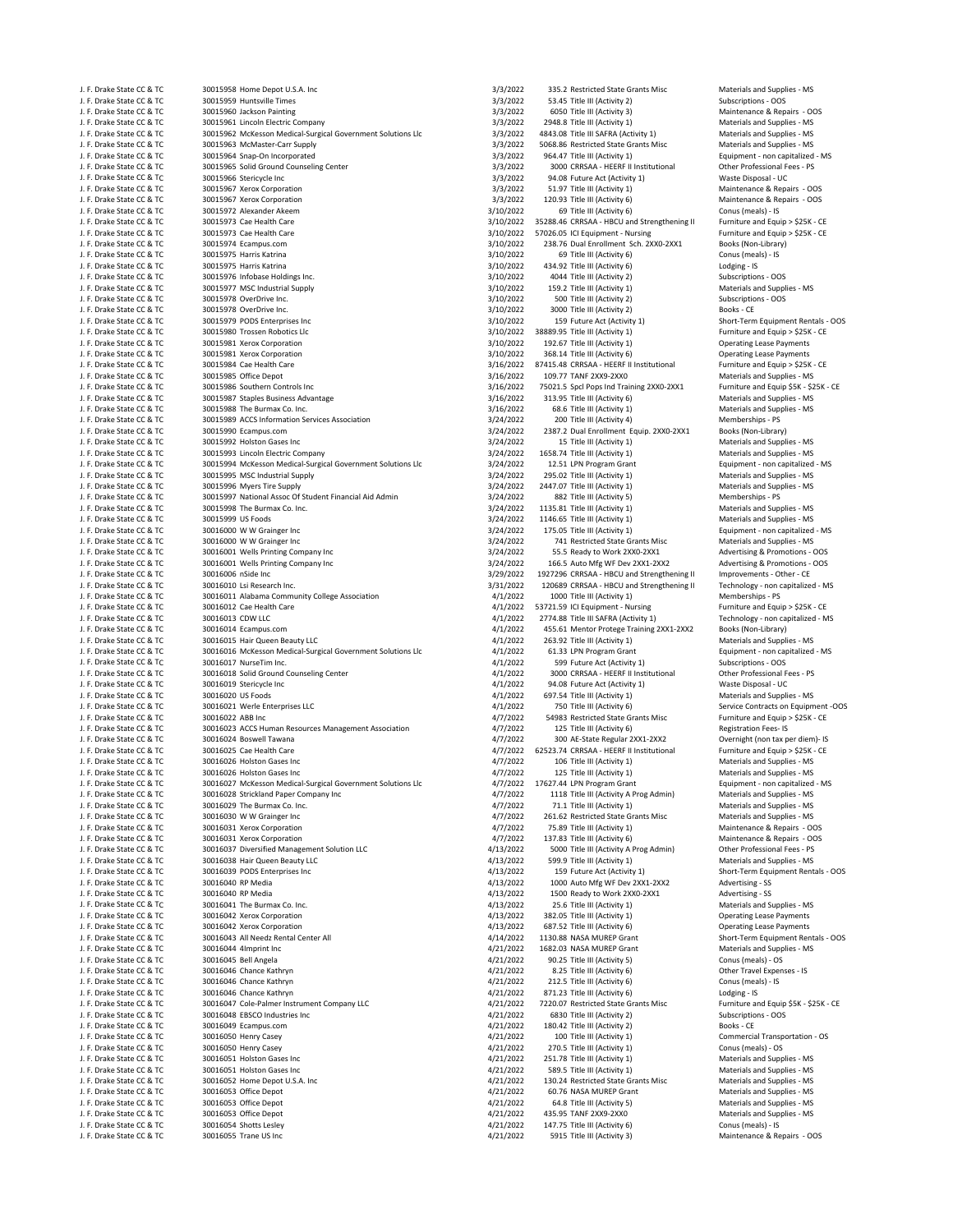| J. F. Drake State CC & TC | 30016056 Transportation South Inc.      |            |                    | 4/21/2022 138207.68 CRRSAA - HBCU and Strengthening II | Transportation Equip > \$25 000 - CE |
|---------------------------|-----------------------------------------|------------|--------------------|--------------------------------------------------------|--------------------------------------|
| J. F. Drake State CC & TC | 30016057 W W Grainger Inc               | 4/21/2022  |                    | 2070.03 Restricted State Grants Misc                   | Equipment - non capitalized - MS     |
| J. F. Drake State CC & TC | 30016058 Applebus Company               | 4/22/2022  |                    | 464.85 NASA MUREP Grant                                | Participant Costs-Travel             |
| J. F. Drake State CC & TC | 30016059 Miller Mona                    | 4/22/2022  |                    | 1500 Title III (Activity 1)                            | Other Professional Fees - PS         |
| J. F. Drake State CC & TC | 30016060 Snap-On Incorporated           | 4/25/2022  |                    | 67098.99 Title III (Activity 1)                        | Furniture and Equip > \$25K - CE     |
| J. F. Drake State CC & TC | 30016167 AACUBO                         | 4/29/2022  |                    | 500 Title III (Activity 6)                             | Memberships - PS                     |
| J. F. Drake State CC & TC | 30016168 Ecampus.com                    | 4/29/2022  |                    | 364.95 Title III (Activity 2)                          | Books - CE                           |
| J. F. Drake State CC & TC | 30016169 Sam's Club                     | 4/29/2022  |                    | 421.64 NASA MUREP Grant                                | Materials and Supplies - MS          |
| J. F. Drake State CC & TC | 30016170 W W Grainger Inc               | 4/29/2022  |                    | 1196.6 Restricted State Grants Misc                    | Equipment - non capitalized - MS     |
| J. F. Drake State CC & TC | 30016171 AACUBO                         | 5/4/2022   |                    | 700 Title III (Activity 6)                             | Registration Fees-OS                 |
| J. F. Drake State CC & TC | 30016172 Dunlap Contracting Inc         | 5/4/2022   |                    | 4765 Title III (Activity 3)                            | Maintenance & Repairs - OOS          |
| J. F. Drake State CC & TC | 30016173 Holston Gases Inc              | 5/4/2022   |                    | 125 Title III (Activity 1)                             | Materials and Supplies - MS          |
| J. F. Drake State CC & TC | 30016174 LMS Metal Sales                | 5/4/2022   |                    | 11935.12 Spcl Pops Ind Workforce Initiatives           | Materials and Supplies - MS          |
| J. F. Drake State CC & TC | 30016175 Lowe's Company                 | 5/4/2022   |                    | 568.76 CRRSAA - HBCU and Strengthening II              | Materials and Supplies - MS          |
| J. F. Drake State CC & TC | 30016176 MSC Industrial Supply          | 5/4/2022   | 10070.56 ARC Grant |                                                        | Materials and Supplies - MS          |
| J. F. Drake State CC & TC | 30016177 National Office Furniture Inc  | 5/4/2022   |                    | 19339 CRRSAA - HEERF II Institutional                  | Equipment - non capitalized - MS     |
| J. F. Drake State CC & TC | 30016178 Office Depot                   | 5/4/2022   |                    | 95.16 Title III (Activity 1)                           | Materials and Supplies - MS          |
| J. F. Drake State CC & TC | 30016179 Solid Ground Counseling Center | 5/4/2022   |                    | 3000 CRRSAA - HEERF II Institutional                   | Other Professional Fees - PS         |
| J. F. Drake State CC & TC | 30016180 Stericycle Inc                 | 5/4/2022   |                    | 94.08 Future Act (Activity 1)                          | Waste Disposal - UC                  |
| J. F. Drake State CC & TC | 30016181 The Burmax Co. Inc.            | 5/4/2022   |                    | 12.9 Title III (Activity 1)                            | Materials and Supplies - MS          |
| J. F. Drake State CC & TC | 30016182 Williams Jeffrey               | 5/4/2022   |                    | 255.75 Title III (Activity 1)                          | Conus (meals) - OS                   |
| J. F. Drake State CC & TC | 30016183 Xerox Corporation              | 5/4/2022   |                    | 77.04 Title III (Activity 1)                           | Maintenance & Repairs - OOS          |
| J. F. Drake State CC & TC | 30016183 Xerox Corporation              | 5/4/2022   |                    | 141.9 Title III (Activity 6)                           | Maintenance & Repairs - OOS          |
| J. F. Drake State CC & TC | 302770 Esslinger-Rogers Sarah           | 2/15/2022  |                    | 148.52 Future Act (Activity 1)                         | Payroll                              |
|                           |                                         |            |                    |                                                        |                                      |
| J. F. Drake State CC & TC | 900011375 Poursaied Shahla              | 10/15/2021 |                    | 946.76 Future Act (Activity 1)                         | Payroll                              |
| J. F. Drake State CC & TC | 900011376 Alabi Gladys                  | 10/15/2021 |                    | 1113.9 Future Act (Activity 1)                         | Payroll                              |
| J. F. Drake State CC & TC | 900011377 Fowlks-Turner Deaviance       | 10/15/2021 |                    | 445.48 Future Act (Activity 1)                         | Payroll                              |
| J. F. Drake State CC & TC | 900011378 James Bobby                   | 10/15/2021 |                    | 572.76 Future Act (Activity 1)                         | Payroll                              |
| J. F. Drake State CC & TC | 900011379 Held Marie                    | 10/15/2021 | 1248.94 STEAM      |                                                        | Payroll                              |
| J. F. Drake State CC & TC | 900011380 Ellis John                    | 10/15/2021 | 1384.34 NASA Grant |                                                        | Payroll                              |
| J. F. Drake State CC & TC | 900011381 Alexander Cora                | 10/15/2021 |                    | 1018.56 AE-State Regular 2XX0-2XX1                     | Payroll                              |
| J. F. Drake State CC & TC | 900011382 Augustin Lysa                 | 10/15/2021 |                    | 980.28 AE-State Regular 2XX0-2XX1                      | Payroll                              |
| J. F. Drake State CC & TC | 900011383 Averette Shanna               | 10/15/2021 |                    | 986.73 AE-Federal Regular 2XX0-2XX1                    | Payroll                              |
| J. F. Drake State CC & TC | 900011384 Monroe Rose                   | 10/15/2021 | 1092.83 STEAM      |                                                        | Payroll                              |
| J. F. Drake State CC & TC | 900011385 Tucker Augustus               | 10/15/2021 |                    | 1612.8 AE-Federal Regular 2XX0-2XX1                    | Payroll                              |
| J. F. Drake State CC & TC | 900011386 Walker Anita                  | 10/15/2021 |                    | 1697.6 AE-Federal Regular 2XX0-2XX1                    | Payroll                              |
| J. F. Drake State CC & TC | 900011388 Hammon Gary                   | 10/15/2021 |                    | 2577.42 WIOA 2XX0-2XX1                                 | Payroll                              |
| J. F. Drake State CC & TC | 900011389 Hinton Doris                  | 10/15/2021 |                    | 3174.62 Future Act (Activity 1)                        | Payroll                              |
| J. F. Drake State CC & TC | 900011392 Zatowski Jeanette             | 10/15/2021 | 2800.16 NASA Grant |                                                        | Payroll                              |
| J. F. Drake State CC & TC | 900011393 Crosby Tomacenia              | 10/15/2021 | 2545.6 STEAM       |                                                        | Payroll                              |
| J. F. Drake State CC & TC | 900011394 Hernandez Anthony             | 10/15/2021 |                    | 795.5 Title III (Activity 5)                           | Payroll                              |
| J. F. Drake State CC & TC | 900011395 Howard Rachel                 | 10/15/2021 |                    | 596.7 Title III (Activity 5)                           | Payroll                              |
| J. F. Drake State CC & TC | 900011397 Malone Terrell                | 10/15/2021 |                    | 1511.93 Title III (Activity 5)                         | Payroll                              |
| J. F. Drake State CC & TC | 900011399 Crutcher Marcus               | 10/15/2021 |                    | 1497.87 Unrestricted Shared Services                   | Payroll                              |
| J. F. Drake State CC & TC | 900011403 Humphrey Jessie               | 10/15/2021 |                    | 2118.87 Unrestricted Shared Services                   | Payroll                              |
| J. F. Drake State CC & TC | 900011404 Driskill ChrisAnn             | 10/15/2021 |                    | 1084.39 Title III (Activity A Institution)             | Payroll                              |
| J. F. Drake State CC & TC | 900011405 Milton Sammie                 | 10/15/2021 |                    | 1074.06 Unrestricted Shared Services                   | Payroll                              |
| J. F. Drake State CC & TC | 900011406 Jackson Terell                | 10/29/2021 |                    | 4072.08 Unrestricted Shared Services                   | Payroll                              |
| J. F. Drake State CC & TC | 900011407 Sims Patricia                 | 10/29/2021 |                    | 16666.67 Unrestricted Shared Services                  | Payroll                              |
| J. F. Drake State CC & TC | 900011408 Davis Mattie                  | 10/29/2021 |                    | 8181.33 Unrestricted Shared Services                   | Payroll                              |
| J. F. Drake State CC & TC | 900011409 Ennis Tina                    | 10/29/2021 |                    | 5661.46 Unrestricted Shared Services                   | Payroll                              |
| J. F. Drake State CC & TC | 900011410 Mbuguje Mukesha               | 10/29/2021 |                    | 7678.33 Unrestricted Shared Services                   | Payroll                              |
|                           |                                         |            |                    | 6125.44 Unrestricted Shared Services                   |                                      |
| J. F. Drake State CC & TC | 900011411 Rogers Michelle               | 10/29/2021 |                    |                                                        | Payroll                              |
| J. F. Drake State CC & TC | 900011412 Sims Rebecca                  | 10/29/2021 |                    | 3651.33 Future Act (Activity 1)                        | Payroll                              |
| J. F. Drake State CC & TC | 900011413 Burruss Lauren                | 10/29/2021 |                    | 6460.78 Future Act (Activity 1)                        | Payroll                              |
| J. F. Drake State CC & TC | 900011414 Griffin Raven                 | 10/29/2021 |                    | 357.98 Unrestricted Shared Services                    | Payroll                              |
| J. F. Drake State CC & TC | 900011415 Ayokanmbi Gladys              | 10/29/2021 |                    | 6796 Unrestricted Shared Services                      | Payroll                              |
| J. F. Drake State CC & TC | 900011416 Sullins Charles               | 10/29/2021 |                    | 357.98 Unrestricted Shared Services                    | Payroll                              |
| J. F. Drake State CC & TC | 900011417 Ward Thronzo                  | 10/29/2021 |                    | 715.95 Unrestricted Shared Services                    | Payroll                              |
| J. F. Drake State CC & TC | 900011418 Johnson Claudine              | 10/29/2021 |                    | 357.98 Unrestricted Shared Services                    | Payroll                              |
| J. F. Drake State CC & TC | 900011419 Barnes Nelson                 | 10/29/2021 |                    | 715.95 Unrestricted Shared Services                    | Payroll                              |
| J. F. Drake State CC & TC | 900011420 Muhammad Ronald               | 10/29/2021 |                    | 4594.08 Unrestricted Shared Services                   | Payroll                              |
| J. F. Drake State CC & TC | 900011421 Gregory Christopher           | 10/29/2021 |                    | 357.98 Unrestricted Shared Services                    | Payroll                              |
| J. F. Drake State CC & TC | 900011422 Long Pamela                   | 10/29/2021 |                    | 1073.93 Unrestricted Shared Services                   | Payroll                              |
| J. F. Drake State CC & TC | 900011423 Pearson Ed                    | 10/29/2021 |                    | 715.95 Unrestricted Shared Services                    | Payroll                              |
| J. F. Drake State CC & TC | 900011424 Ellis John                    | 10/29/2021 |                    | 3620.25 Unrestricted Shared Services                   | Payroll                              |
| J. F. Drake State CC & TC | 900011425 Goodloe Lardell               | 10/29/2021 |                    | 5442.33 Unrestricted Shared Services                   | Payroll                              |
| J. F. Drake State CC & TC | 900011426 Moore Alfred                  | 10/29/2021 |                    | 596.63 Unrestricted Shared Services                    | Payroll                              |
| J. F. Drake State CC & TC | 900011427 Forbes Edwin                  | 10/29/2021 |                    | 5216.33 Unrestricted Shared Services                   | Payroll                              |
| J. F. Drake State CC & TC | 900011428 Winchester Brandi             | 10/29/2021 |                    | 4594.08 Unrestricted Shared Services                   | Payroll                              |
| J. F. Drake State CC & TC | 900011429 Winn George                   | 10/29/2021 |                    | 5969.39 Unrestricted Shared Services                   | Payroll                              |
| J. F. Drake State CC & TC | 900011430 Pace Alecia                   | 10/29/2021 |                    | 103.42 Unrestricted Shared Services                    | Payroll                              |
| J. F. Drake State CC & TC | 900011431 Foster Rashanda               | 10/29/2021 |                    | 1073.93 Unrestricted Shared Services                   | Payroll                              |
| J. F. Drake State CC & TC | 900011432 Kessio Japheth                | 10/29/2021 |                    | 357.98 Unrestricted Shared Services                    | Payroll                              |
| J. F. Drake State CC & TC | 900011433 Milling John                  | 10/29/2021 |                    | 715.95 Unrestricted Shared Services                    | Payroll                              |
| J. F. Drake State CC & TC | 900011434 Canady Charlotte              | 10/29/2021 |                    | 1073.93 Unrestricted Shared Services                   | Payroll                              |
| J. F. Drake State CC & TC | 900011435 Holmes Khalid                 | 10/29/2021 |                    | 5190.71 Unrestricted Shared Services                   | Payroll                              |
| J. F. Drake State CC & TC | 900011436 McCastle-Arutere Toye         | 10/29/2021 |                    | 954.6 Unrestricted Shared Services                     | Payroll                              |
| J. F. Drake State CC & TC | 900011437 Wheeler Eunice                | 10/29/2021 |                    | 4784.22 Unrestricted Shared Services                   | Payroll                              |
| J. F. Drake State CC & TC | 900011438 Mullens Margaret              | 10/29/2021 |                    | 262.52 Unrestricted Shared Services                    | Payroll                              |
| J. F. Drake State CC & TC | 900011439 Rentz Joyce                   | 10/29/2021 |                    | 8594.5 Unrestricted Shared Services                    | Payroll                              |
| J. F. Drake State CC & TC | 900011440 Jones Ruth                    | 10/29/2021 |                    | 596.63 Unrestricted Shared Services                    | Payroll                              |
| J. F. Drake State CC & TC | 900011441 Wilson Tracey                 | 10/29/2021 |                    | 596.63 Unrestricted Shared Services                    | Payroll                              |
| J. F. Drake State CC & TC | 900011442 Boswell Tawana                | 10/29/2021 |                    | 5334.08 AE-State Regular 2XX1-2XX2                     | Payroll                              |
| J. F. Drake State CC & TC | 900011443 Fury Lilia                    | 10/29/2021 |                    | 3863.67 AE-State Regular 2XX1-2XX2                     | Payroll                              |
| J. F. Drake State CC & TC | 900011444 Price Renea                   | 10/29/2021 |                    | -160.53 AE-State Regular 2XX1-2XX2                     | Payroll                              |
| J. F. Drake State CC & TC | 900011444 Price Renea                   |            |                    | 511.56 Unrestricted Shared Services                    | Payroll                              |
|                           |                                         | 10/29/2021 |                    |                                                        |                                      |
| J. F. Drake State CC & TC | 900011445 Williams Cornelius            | 10/29/2021 |                    | 763.68 Unrestricted Shared Services                    | Payroll                              |
| J. F. Drake State CC & TC | 900011446 Little Bertha                 | 10/29/2021 |                    | 5926.63 Unrestricted Shared Services                   | Payroll                              |
| J. F. Drake State CC & TC | 900011447 Malone Ulrekia                | 10/29/2021 |                    | 2505.83 Unrestricted Shared Services                   | Payroll                              |
| J. F. Drake State CC & TC | 900011448 Pruitt Marquita               | 10/29/2021 |                    | 3341.1 Unrestricted Shared Services                    | Payroll                              |
| J. F. Drake State CC & TC | 900011449 Sales Lashun                  | 10/29/2021 |                    | 2625.15 Unrestricted Shared Services                   | Payroll                              |
| J. F. Drake State CC & TC | 900011450 Sams Donna                    | 10/29/2021 |                    | 2028.53 Unrestricted Shared Services                   | Payroll                              |
| J. F. Drake State CC & TC | 900011451 Tate Tralandar                | 10/29/2021 |                    | 1670.55 Unrestricted Shared Services                   | Payroll                              |
| J. F. Drake State CC & TC | 900011452 Williams Kelly                | 10/29/2021 |                    | 6803.93 Unrestricted Shared Services                   | Payroll                              |
| J. E. Drake State CC & TC | 900011453 McDaniel Darvin               | 10/29/2021 |                    | 5790.11 Unrestricted Shared Services                   | Pavrol                               |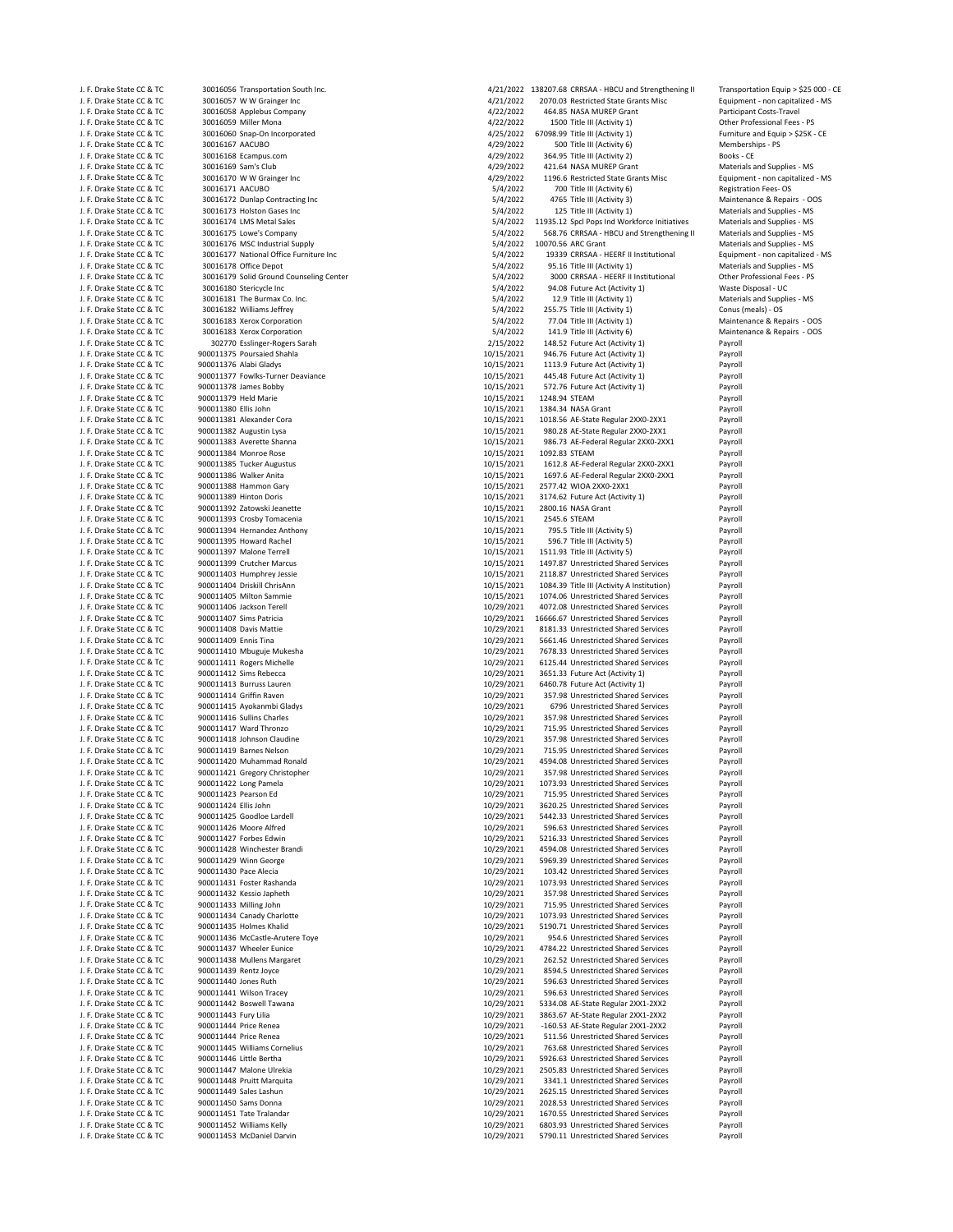| J. F. Drake State CC & TC                              | 900011454 Henry Casey                           |            | 5665.33 Unrestricted Shared Services                       |         |
|--------------------------------------------------------|-------------------------------------------------|------------|------------------------------------------------------------|---------|
|                                                        |                                                 | 10/29/2021 |                                                            | Payroll |
| J. F. Drake State CC & TC                              | 900011455 Williams Jeffrey                      | 10/29/2021 | 5330 Unrestricted Shared Services                          | Payroll |
| J. F. Drake State CC & TC                              | 900011456 Bevel Joseph                          | 10/29/2021 | 6803.93 Unrestricted Shared Services                       | Payroll |
| J. F. Drake State CC & TC                              | 900011457 Swaim Richard                         | 10/29/2021 | 6000.44 Unrestricted Shared Services                       | Payroll |
| J. F. Drake State CC & TC                              | 900011458 Hammon Gary                           | 10/29/2021 | 596.63 Unrestricted Shared Services                        | Payroll |
| J. F. Drake State CC & TC                              | 900011459 Rafferty Kory                         | 10/29/2021 | 4994.67 Unrestricted Shared Services                       | Payroll |
| J. F. Drake State CC & TC                              | 900011460 Ray Karen                             | 10/29/2021 | 6306.5 Unrestricted Shared Services                        | Payroll |
| J. F. Drake State CC & TC                              | 900011461 Ballard Kent                          | 10/29/2021 | 7129.17 Unrestricted Shared Services                       | Payroll |
|                                                        |                                                 |            |                                                            |         |
| J. F. Drake State CC & TC                              | 900011462 Clark Taska                           | 10/29/2021 | 4156.25 Unrestricted Shared Services                       | Payroll |
| J. F. Drake State CC & TC                              | 900011463 Henderson Carolyn                     | 10/29/2021 | 10410.84 Unrestricted Shared Services                      | Payroll |
| J. F. Drake State CC & TC                              | 900011464 Borden Dennis                         | 10/29/2021 | 5790.11 Unrestricted Shared Services                       | Payroll |
| J. F. Drake State CC & TC                              | 900011465 Clift Carla                           | 10/29/2021 | 7131.22 Unrestricted Shared Services                       | Payroll |
| J. F. Drake State CC & TC                              | 900011466 Bell Angela                           | 10/29/2021 | 10244.17 Unrestricted Shared Services                      | Payroll |
| J. F. Drake State CC & TC                              |                                                 | 10/29/2021 | 3735.58 Title III (Activity 5)                             |         |
|                                                        | 900011467 Pearce Regina                         |            |                                                            | Payroll |
| J. F. Drake State CC & TC                              | 900011468 Ward Mattavia                         | 10/29/2021 | 3483.5 Title III (Activity 5)                              | Payroll |
| J. F. Drake State CC & TC                              | 900011469 Jones Donyale                         | 10/29/2021 | 4072.42 Unrestricted Shared Services                       | Payroll |
| J. F. Drake State CC & TC                              | 900011470 Green Tiffany                         | 10/29/2021 | 4576.75 Unrestricted Shared Services                       | Payroll |
| J. F. Drake State CC & TC                              | 900011471 Lawrence Kia                          | 10/29/2021 | 1518.3 Title III (Activity 5)                              | Payroll |
| J. F. Drake State CC & TC                              | 900011471 Lawrence Kia                          | 10/29/2021 | 1712.12 Unrestricted Shared Services                       | Payroll |
| J. F. Drake State CC & TC                              | 900011472 Slay Jody                             | 10/29/2021 | 868.25 Unrestricted Shared Services                        | Payroll |
|                                                        |                                                 |            |                                                            |         |
| J. F. Drake State CC & TC                              | 900011472 Slay Jody                             | 10/29/2021 | 2025.92 Career Coach 2XX1-2XX2                             | Payroll |
| J. F. Drake State CC & TC                              | 900011473 Hambrick Neoka                        | 10/29/2021 | 4156.25 Unrestricted Shared Services                       | Payroll |
| J. F. Drake State CC & TC                              | 900011474 Morrison Bruce                        | 10/29/2021 | 5081.83 Unrestricted Shared Services                       | Payroll |
| J. F. Drake State CC & TC                              | 900011475 O'Linger Jennifer                     | 10/29/2021 | 7293.75 Unrestricted Shared Services                       | Payroll |
| J. F. Drake State CC & TC                              | 900011476 Holmes Danon                          | 10/29/2021 | 3483 Unrestricted Shared Services                          | Payroll |
| J. F. Drake State CC & TC                              | 900011477 Robinson Ashley                       | 10/29/2021 | 2389.5 Unrestricted Shared Services                        | Payroll |
|                                                        |                                                 |            |                                                            |         |
| J. F. Drake State CC & TC                              | 900011478 Sudeall-Hawkins Monica                | 10/29/2021 | 7460.41 Unrestricted Shared Services                       | Payroll |
| J. F. Drake State CC & TC                              | 900011479 Townsend-Baker Jamee                  | 10/29/2021 | 2220.92 Unrestricted Shared Services                       | Payroll |
| J. F. Drake State CC & TC                              | 900011480 Alexander Akeem                       | 10/29/2021 | 8925.67 Unrestricted Shared Services                       | Payroll |
| J. F. Drake State CC & TC                              | 900011481 Carter Deleshia                       | 10/29/2021 | 4072.08 Unrestricted Shared Services                       | Payroll |
| J. F. Drake State CC & TC                              | 900011482 Chavers Audrey                        | 10/29/2021 | 166.25 Title III (Activity A Prog Admin)                   | Payroll |
| J. F. Drake State CC & TC                              | 900011482 Chavers Audrey                        |            |                                                            |         |
|                                                        |                                                 | 10/29/2021 | 3990 Unrestricted Shared Services                          | Payroll |
| J. F. Drake State CC & TC                              | 900011483 Harris Katrina                        | 10/29/2021 | 7293.75 Unrestricted Shared Services                       | Payroll |
| J. F. Drake State CC & TC                              | 900011484 Walker Letitia                        | 10/29/2021 | 4745.58 Unrestricted Shared Services                       | Payroll |
| J. F. Drake State CC & TC                              | 900011485 Chance Kathryn                        | 10/29/2021 | 4493 Unrestricted Shared Services                          | Payroll |
| J. F. Drake State CC & TC                              | 900011486 Patton Tina                           | 10/29/2021 | 2726.42 Unrestricted Shared Services                       | Payroll |
| J. F. Drake State CC & TC                              | 900011487 Kingsbury Marina                      | 10/29/2021 | 3045.35 Unrestricted Shared Services                       | Payroll |
|                                                        |                                                 | 10/29/2021 |                                                            |         |
| J. F. Drake State CC & TC                              | 900011487 Kingsbury Marina                      |            | 3299.14 NASA MUREP Grant                                   | Payroll |
| J. F. Drake State CC & TC                              | 900011488 London-Thomas Laricca                 | 10/29/2021 | 596.63 Unrestricted Shared Services                        | Payroll |
| J. F. Drake State CC & TC                              | 900011489 Parrish Tessa                         | 10/29/2021 | 3735.58 Title III (Activity A Prog Admin)                  | Payroll |
| J. F. Drake State CC & TC                              | 900011490 Raymond Alice                         | 10/29/2021 | 4277.29 Title III (Activity 1)                             | Payroll |
| J. F. Drake State CC & TC                              | 900011490 Raymond Alice                         | 10/29/2021 | 6069.88 Unrestricted Shared Services                       | Payroll |
| J. F. Drake State CC & TC                              | 900011491 Shotts Lesley                         | 10/29/2021 | 1401.75 Title III (Activity A Prog Admin)                  | Payroll |
|                                                        |                                                 |            |                                                            |         |
| J. F. Drake State CC & TC                              | 900011491 Shotts Lesley                         | 10/29/2021 | 6385.75 Unrestricted Shared Services                       | Payroll |
| J. F. Drake State CC & TC                              | 900011492 Baker Elijah                          | 10/29/2021 | 3230.42 Unrestricted Shared Services                       | Payroll |
| J. F. Drake State CC & TC                              | 900011493 Moore Mark                            | 10/29/2021 | 7348.49 Unrestricted Shared Services                       | Payroll |
| J. F. Drake State CC & TC                              |                                                 | 10/29/2021 | 4997.25 Unrestricted Shared Services                       | Payroll |
|                                                        |                                                 |            |                                                            |         |
|                                                        | 900011494 Harbin Glenn                          |            |                                                            |         |
| J. F. Drake State CC & TC                              | 900011495 Harlow George                         | 10/29/2021 | 3567.08 CRRSAA - HBCU and Strengthening II                 | Payroll |
| J. F. Drake State CC & TC                              | 900011496 Nkwa Tabe Terence                     | 10/29/2021 | 2725.67 Unrestricted Shared Services                       | Payroll |
| J. F. Drake State CC & TC                              | 900011497 Bulluck Bruce                         | 10/29/2021 | 7787.5 Unrestricted Shared Services                        | Payroll |
| J. F. Drake State CC & TC                              | 900011498 Greene April                          | 10/29/2021 | 2305.33 Unrestricted Shared Services                       | Payroll |
| J. F. Drake State CC & TC                              | 900011499 Hampton Darlene                       | 10/29/2021 | 2726.42 Unrestricted Shared Services                       | Payroll |
|                                                        |                                                 |            |                                                            |         |
| J. F. Drake State CC & TC                              | 900011500 Hodges Melvin                         | 10/29/2021 | 2894.17 Unrestricted Shared Services                       | Payroll |
| J. F. Drake State CC & TC                              | 900011501 McCarty Demetrius                     | 10/29/2021 | 2810.5 Unrestricted Shared Services                        | Payroll |
| J. F. Drake State CC & TC                              | 900011502 Alabi Gladys                          | 11/15/2021 | 2227.8 Future Act (Activity 1)                             | Payroll |
| J. F. Drake State CC & TC                              | 900011503 Fowlks-Turner Deaviance               | 11/15/2021 | 381.84 Future Act (Activity 1)                             | Payroll |
| J. F. Drake State CC & TC                              | 900011504 James Bobby                           | 11/15/2021 | 509.12 Future Act (Activity 1)                             | Payroll |
| J. F. Drake State CC & TC                              | 900011505 Held Marie                            |            | 1288.71 Unrestricted Shared Services                       |         |
|                                                        |                                                 | 11/15/2021 |                                                            | Payroll |
| J. F. Drake State CC & TC                              | 900011506 Ellis John                            | 11/15/2021 | 477.36 Unrestricted Shared Services                        | Payroll |
| J. F. Drake State CC & TC                              | 900011507 Alexander Cora                        | 11/15/2021 | 1018.56 AE-State Regular 2XX1-2XX2                         | Payroll |
| J. F. Drake State CC & TC                              | 900011508 Augustin Lysa                         | 11/15/2021 | 746.88 AE-State Regular 2XX1-2XX2                          | Payroll |
| J. F. Drake State CC & TC                              | 900011509 Monroe Rose                           | 11/15/2021 | 1469.49 AE-State Regular 2XX1-2XX2                         | Payroll |
| J. F. Drake State CC & TC                              | 900011510 Tucker Augustus                       | 11/15/2021 | 1592.64 AE-State Regular 2XX1-2XX2                         | Payroll |
|                                                        |                                                 | 11/15/2021 |                                                            |         |
| J. F. Drake State CC & TC<br>J. F. Drake State CC & TC | 900011511 Walker Anita<br>900011512 Hammon Gary |            | 1612.72 AE-State Regular 2XX1-2XX2<br>159.1 WIOA 2XX0-2XX1 | Payroll |
|                                                        |                                                 | 11/15/2021 |                                                            | Payroll |
| J. F. Drake State CC & TC                              | 900011513 Hinton Doris                          | 11/15/2021 | 2302.06 Future Act (Activity 1)                            | Payroll |
| J. F. Drake State CC & TC                              | 900011516 Zatowski Jeanette                     | 11/15/2021 | 2625.15 NASA Grant 2021-2022                               | Payroll |
| J. F. Drake State CC & TC                              | 900011517 Crosby Tomacenia                      | 11/15/2021 | 2418.32 Unrestricted Shared Services                       | Payroll |
| J. F. Drake State CC & TC                              | 900011518 Hernandez Anthony                     | 11/15/2021 | 1209.16 Title III (Activity 5)                             | Payroll |
| J. F. Drake State CC & TC                              | 900011519 Howard Rachel                         | 11/15/2021 | 676.26 Title III (Activity 5)                              | Payroll |
| J. F. Drake State CC & TC                              | 900011521 Malone Terrell                        | 11/15/2021 | 1421.74 Title III (Activity 5)                             | Payroll |
| J. F. Drake State CC & TC                              | 900011522 Crutcher Marcus                       |            | 1279.08 Unrestricted Shared Services                       | Payroll |
|                                                        |                                                 | 11/15/2021 |                                                            |         |
| J. F. Drake State CC & TC                              | 900011525 Humphrey Jessie                       | 11/15/2021 | 1917.07 Unrestricted Shared Services                       | Payroll |
| J. F. Drake State CC & TC                              | 900011526 Driskill ChrisAnn                     | 11/15/2021 | 1060.29 Title III (Activity A Institution)                 | Payroll |
| J. F. Drake State CC & TC                              | 900011527 Milton Sammie                         | 11/15/2021 | 1047.54 Unrestricted Shared Services                       | Payroll |
| J. F. Drake State CC & TC                              | 900011528 Jackson Terell                        | 11/30/2021 | 4072.08 Unrestricted Shared Services                       | Payroll |
| J. F. Drake State CC & TC                              | 900011529 Sims Patricia                         | 11/30/2021 | 16666.67 Unrestricted Shared Services                      | Payroll |
|                                                        |                                                 |            | 8181.33 Unrestricted Shared Services                       |         |
| J. F. Drake State CC & TC                              | 900011530 Davis Mattie                          | 11/30/2021 |                                                            | Payroll |
| J. F. Drake State CC & TC                              | 900011531 Ennis Tina                            | 11/30/2021 | 5661.46 Unrestricted Shared Services                       | Payroll |
| J. F. Drake State CC & TC                              | 900011532 Mbuguje Mukesha                       | 11/30/2021 | 7678.33 Unrestricted Shared Services                       | Payroll |
| J. F. Drake State CC & TC                              | 900011533 Rogers Michelle                       | 11/30/2021 | 6125.44 Unrestricted Shared Services                       | Payroll |
| J. F. Drake State CC & TC                              | 900011534 Sims Rebecca                          | 11/30/2021 | 3651.33 Future Act (Activity 1)                            | Payroll |
| J. F. Drake State CC & TC                              | 900011535 Burruss Lauren                        |            | 6460.78 Future Act (Activity 1)                            | Payroll |
|                                                        |                                                 | 11/30/2021 |                                                            |         |
| J. F. Drake State CC & TC                              | 900011536 Griffin Raven                         | 11/30/2021 | 357.98 Unrestricted Shared Services                        | Payroll |
| J. F. Drake State CC & TC                              | 900011537 Ayokanmbi Gladys                      | 11/30/2021 | 6796 Unrestricted Shared Services                          | Payroll |
| J. F. Drake State CC & TC                              | 900011538 Sullins Charles                       | 11/30/2021 | 357.98 Unrestricted Shared Services                        | Payroll |
| J. F. Drake State CC & TC                              | 900011539 Ward Thronzo                          | 11/30/2021 | 715.95 Unrestricted Shared Services                        | Payroll |
| J. F. Drake State CC & TC                              | 900011540 Johnson Claudine                      | 11/30/2021 | 357.98 Unrestricted Shared Services                        | Payroll |
| J. F. Drake State CC & TC                              | 900011541 Barnes Nelson                         | 11/30/2021 | 715.95 Unrestricted Shared Services                        | Payroll |
|                                                        | 900011542 Muhammad Ronald                       |            | 4594.08 Unrestricted Shared Services                       |         |
| J. F. Drake State CC & TC                              |                                                 | 11/30/2021 |                                                            | Payroll |
| J. F. Drake State CC & TC                              | 900011543 Gregory Christopher                   | 11/30/2021 | 357.98 Unrestricted Shared Services                        | Payroll |
| J. F. Drake State CC & TC                              | 900011544 Long Pamela                           | 11/30/2021 | 1073.93 Unrestricted Shared Services                       | Payroll |
| J. F. Drake State CC & TC                              | 900011545 Pearson Ed                            | 11/30/2021 | 715.95 Unrestricted Shared Services                        | Payroll |
| J. F. Drake State CC & TC                              | 900011546 Taylor Kacey                          | 11/30/2021 | 4571.14 Unrestricted Shared Services                       | Payroll |
| J. F. Drake State CC & TC                              | 900011547 Ellis John                            | 11/30/2021 | 3620.25 Unrestricted Shared Services                       | Payroll |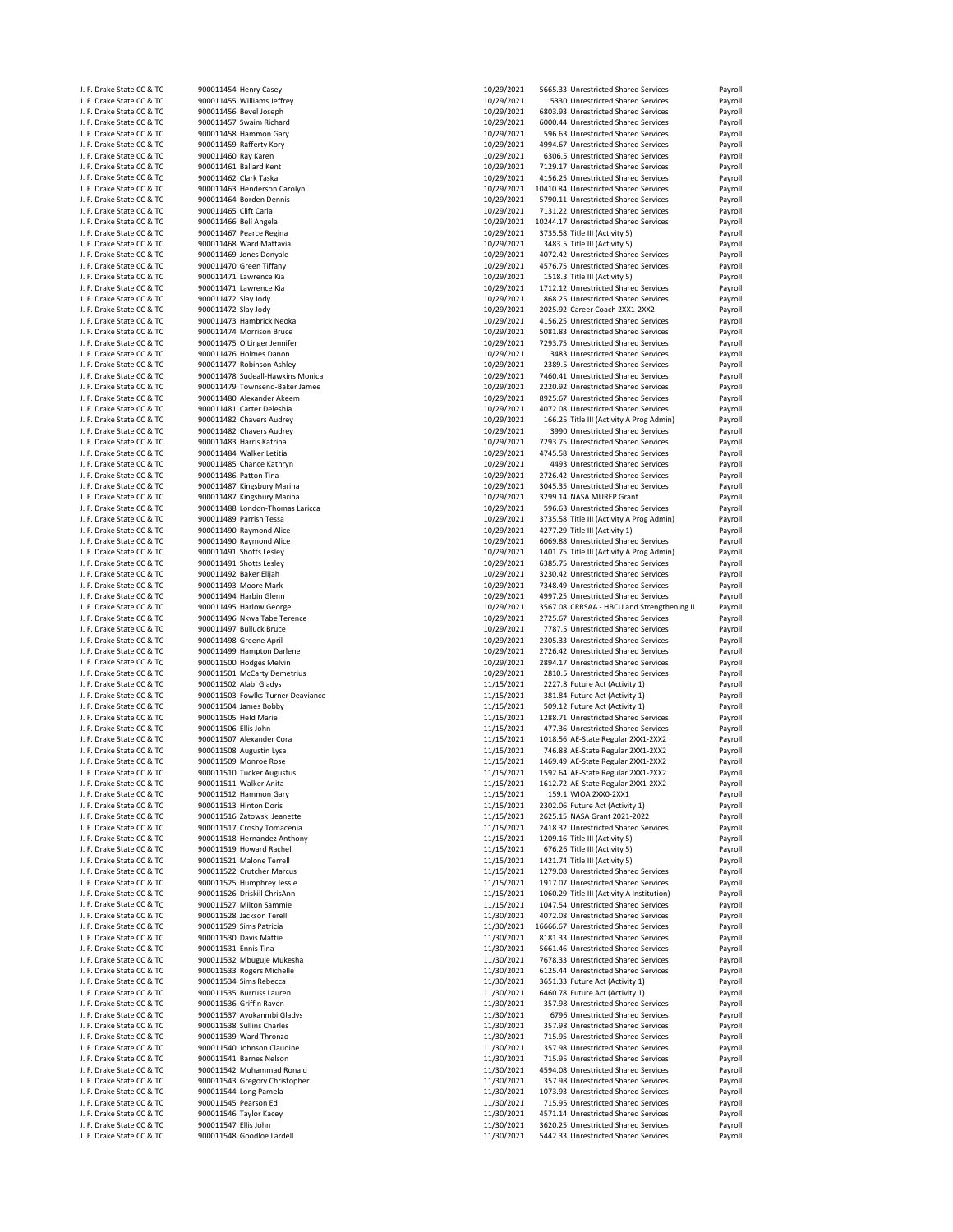| J. F. Drake State CC & TC                              | 900011549 Moore Alfred                          | 11/30/2021               | 596.63 Unrestricted Shared Services                      | Payroll                                  |
|--------------------------------------------------------|-------------------------------------------------|--------------------------|----------------------------------------------------------|------------------------------------------|
| J. F. Drake State CC & TC                              | 900011550 Forbes Edwin                          | 11/30/2021               | 5216.33 Unrestricted Shared Services                     | Payroll                                  |
| J. F. Drake State CC & TC                              | 900011551 Winchester Brandi                     | 11/30/2021               | 4594.08 Unrestricted Shared Services                     | Payroll                                  |
| J. F. Drake State CC & TC                              | 900011552 Winn George                           | 11/30/2021               | 5969.39 Unrestricted Shared Services                     | Payroll                                  |
| J. F. Drake State CC & TC                              | 900011553 Pace Alecia                           | 11/30/2021               | 103.42 Unrestricted Shared Services                      | Payroll                                  |
| J. F. Drake State CC & TC                              | 900011554 Foster Rashanda                       | 11/30/2021               | 1073.93 Unrestricted Shared Services                     | Payroll                                  |
| J. F. Drake State CC & TC                              | 900011555 Kessio Japheth                        | 11/30/2021               | 357.98 Unrestricted Shared Services                      | Payroll                                  |
|                                                        | 900011556 Milling John                          | 11/30/2021               | 715.95 Unrestricted Shared Services                      | Payroll                                  |
| J. F. Drake State CC & TC                              |                                                 |                          |                                                          |                                          |
| J. F. Drake State CC & TC                              | 900011557 Canady Charlotte                      | 11/30/2021               | 1073.93 Unrestricted Shared Services                     | Payroll                                  |
| J. F. Drake State CC & TC                              | 900011558 Holmes Khalid                         | 11/30/2021               | 5190.71 Unrestricted Shared Services                     | Payroll                                  |
| J. F. Drake State CC & TC                              | 900011559 McCastle-Arutere Toye                 | 11/30/2021               | 954.6 Unrestricted Shared Services                       | Payroll                                  |
| J. F. Drake State CC & TC                              | 900011560 Wheeler Eunice                        | 11/30/2021               | 4784.22 Unrestricted Shared Services                     | Payroll                                  |
| J. F. Drake State CC & TC                              | 900011561 Mullens Margaret                      | 11/30/2021               | 262.52 Unrestricted Shared Services                      | Payroll                                  |
| J. F. Drake State CC & TC                              | 900011562 Rentz Joyce                           | 11/30/2021               | 8594.5 Unrestricted Shared Services                      | Payroll                                  |
|                                                        |                                                 |                          |                                                          |                                          |
| J. F. Drake State CC & TC                              | 900011563 Jones Ruth                            | 11/30/2021               | 596.63 Unrestricted Shared Services                      | Payroll                                  |
| J. F. Drake State CC & TC                              | 900011564 Wilson Tracey                         | 11/30/2021               | 596.63 Unrestricted Shared Services                      | Payroll                                  |
| J. F. Drake State CC & TC                              | 900011565 Boswell Tawana                        | 11/30/2021               | 5334.08 AE-State Regular 2XX1-2XX2                       | Payroll                                  |
| J. F. Drake State CC & TC                              | 900011566 Fury Lilia                            | 11/30/2021               | 3863.67 AE-State Regular 2XX1-2XX2                       | Payroll                                  |
| J. F. Drake State CC & TC                              | 900011567 Williams Cornelius                    | 11/30/2021               | 763.68 Unrestricted Shared Services                      | Payroll                                  |
| J. F. Drake State CC & TC                              | 900011568 Little Bertha                         | 11/30/2021               | 5926.63 Unrestricted Shared Services                     | Payroll                                  |
|                                                        |                                                 |                          |                                                          |                                          |
| J. F. Drake State CC & TC                              | 900011569 Malone Ulrekia                        | 11/30/2021               | 2505.83 Unrestricted Shared Services                     | Payroll                                  |
| J. F. Drake State CC & TC                              | 900011570 Pruitt Marquita                       | 11/30/2021               | 3341.1 Unrestricted Shared Services                      | Payroll                                  |
| J. F. Drake State CC & TC                              | 900011571 Sales Lashun                          | 11/30/2021               | 2625.15 Unrestricted Shared Services                     | Payroll                                  |
| J. F. Drake State CC & TC                              | 900011572 Sams Donna                            | 11/30/2021               | 2028.53 Unrestricted Shared Services                     | Payroll                                  |
| J. F. Drake State CC & TC                              | 900011573 Tate Tralandar                        | 11/30/2021               | 1670.55 Unrestricted Shared Services                     | Payroll                                  |
| J. F. Drake State CC & TC                              | 900011574 Williams Kelly                        | 11/30/2021               | 6803.93 Unrestricted Shared Services                     | Payroll                                  |
| J. F. Drake State CC & TC                              | 900011575 McDaniel Darvin                       | 11/30/2021               | 5790.11 Unrestricted Shared Services                     | Payroll                                  |
|                                                        | 900011576 Henry Casey                           |                          | 5665.33 Unrestricted Shared Services                     |                                          |
| J. F. Drake State CC & TC                              |                                                 | 11/30/2021               |                                                          | Payroll                                  |
| J. F. Drake State CC & TC                              | 900011577 Williams Jeffrey                      | 11/30/2021               | 5330 Unrestricted Shared Services                        | Payroll                                  |
| J. F. Drake State CC & TC                              | 900011578 Bevel Joseph                          | 11/30/2021               | 6803.93 Unrestricted Shared Services                     | Payroll                                  |
| J. F. Drake State CC & TC                              | 900011579 Swaim Richard                         | 11/30/2021               | 6000.44 Unrestricted Shared Services                     | Payroll                                  |
| J. F. Drake State CC & TC                              | 900011580 Hammon Gary                           | 11/30/2021               | 596.63 Unrestricted Shared Services                      | Payroll                                  |
| J. F. Drake State CC & TC                              | 900011581 Rafferty Kory                         | 11/30/2021               | 4994.67 Unrestricted Shared Services                     | Payroll                                  |
|                                                        |                                                 |                          |                                                          |                                          |
| J. F. Drake State CC & TC                              | 900011582 Ray Karen                             | 11/30/2021               | 6306.5 Unrestricted Shared Services                      | Payroll                                  |
| J. F. Drake State CC & TC                              | 900011583 Talley Davian                         | 11/30/2021               | 3696.98 Unrestricted Shared Services                     | Payroll                                  |
| J. F. Drake State CC & TC                              | 900011584 Ballard Kent                          | 11/30/2021               | 7129.17 Unrestricted Shared Services                     | Payroll                                  |
| J. F. Drake State CC & TC                              | 900011585 Clark Taska                           | 11/30/2021               | 4156.25 Unrestricted Shared Services                     | Payroll                                  |
| J. F. Drake State CC & TC                              | 900011586 Henderson Carolyn                     | 11/30/2021               | 10410.84 Unrestricted Shared Services                    | Payroll                                  |
| J. F. Drake State CC & TC                              | 900011587 Borden Dennis                         | 11/30/2021               | 5790.11 Unrestricted Shared Services                     | Payroll                                  |
|                                                        |                                                 |                          |                                                          |                                          |
| J. F. Drake State CC & TC                              | 900011588 Clift Carla                           | 11/30/2021               | 7131.22 Unrestricted Shared Services                     | Payroll                                  |
| J. F. Drake State CC & TC                              | 900011589 Bell Angela                           | 11/30/2021               | 10244.17 Unrestricted Shared Services                    | Payroll                                  |
| J. F. Drake State CC & TC                              | 900011590 Pearce Regina                         | 11/30/2021               | 3735.58 Title III (Activity 5)                           | Payroll                                  |
| J. F. Drake State CC & TC                              | 900011591 Ward Mattavia                         | 11/30/2021               | 3483.5 Title III (Activity 5)                            | Payroll                                  |
| J. F. Drake State CC & TC                              | 900011592 Jones Donyale                         | 11/30/2021               | 4072.42 Unrestricted Shared Services                     | Payroll                                  |
|                                                        |                                                 | 11/30/2021               |                                                          |                                          |
| J. F. Drake State CC & TC                              | 900011593 Green Tiffany                         |                          | 4576.75 Unrestricted Shared Services                     | Payroll                                  |
| J. F. Drake State CC & TC                              | 900011594 Lawrence Kia                          | 11/30/2021               | 1518.3 Title III (Activity 5)                            | Payroll                                  |
| J. F. Drake State CC & TC                              | 900011594 Lawrence Kia                          | 11/30/2021               | 1712.12 Unrestricted Shared Services                     | Payroll                                  |
| J. F. Drake State CC & TC                              | 900011595 Slay Jody                             | 11/30/2021               | 868.25 Unrestricted Shared Services                      | Payroll                                  |
| J. F. Drake State CC & TC                              | 900011595 Slay Jody                             | 11/30/2021               | 2025.92 Career Coach 2XX1-2XX2                           | Payroll                                  |
| J. F. Drake State CC & TC                              | 900011596 Hambrick Neoka                        | 11/30/2021               | 4156.25 Unrestricted Shared Services                     | Payroll                                  |
|                                                        |                                                 |                          |                                                          |                                          |
| J. F. Drake State CC & TC                              | 900011597 Morrison Bruce                        | 11/30/2021               | 5081.83 Unrestricted Shared Services                     | Payroll                                  |
| J. F. Drake State CC & TC                              | 900011598 O'Linger Jennifer                     | 11/30/2021               | 7293.75 Unrestricted Shared Services                     | Payroll                                  |
| J. F. Drake State CC & TC                              | 900011599 Drake Robert                          | 11/30/2021               | 2982.8 Unrestricted Shared Services                      | Payroll                                  |
| J. F. Drake State CC & TC                              | 900011600 Holmes Danon                          | 11/30/2021               | 3483 Unrestricted Shared Services                        | Payroll                                  |
| J. F. Drake State CC & TC                              | 900011601 Robinson Ashley                       | 11/30/2021               | 2389.5 Unrestricted Shared Services                      | Payroll                                  |
| J. F. Drake State CC & TC                              | 900011602 Sudeall-Hawkins Monica                | 11/30/2021               | 6936.1 Unrestricted Shared Services                      | Payroll                                  |
|                                                        | 900011603 Townsend-Baker Jamee                  |                          |                                                          |                                          |
| J. F. Drake State CC & TC                              |                                                 | 11/30/2021               | 2667.38 Title III (Activity 5)                           | Payroll                                  |
| J. F. Drake State CC & TC                              | 900011604 Alexander Akeem                       | 11/30/2021               | 8925.67 Unrestricted Shared Services                     | Payroll                                  |
| J. F. Drake State CC & TC                              | 900011605 Carter Deleshia                       | 11/30/2021               | 4072.08 Unrestricted Shared Services                     | Payroll                                  |
| J. F. Drake State CC & TC                              | 900011606 Chavers Audrey                        | 11/30/2021               | 831.25 Title III (Activity A Prog Admin)                 | Payroll                                  |
| J. F. Drake State CC & TC                              | 900011606 Chavers Audrey                        | 11/30/2021               | 3325 Unrestricted Shared Services                        | Payroll                                  |
| J. F. Drake State CC & TC                              | 900011607 Harris Katrina                        | 11/30/2021               | 7293.75 Unrestricted Shared Services                     | Payroll                                  |
| J. F. Drake State CC & TC                              | 900011608 Walker Letitia                        | 11/30/2021               | 4745.58 Unrestricted Shared Services                     | Payroll                                  |
|                                                        |                                                 |                          |                                                          |                                          |
| J. F. Drake State CC & TC                              | 900011609 Chance Kathryn                        | 11/30/2021               | 4493 Unrestricted Shared Services                        | Payroll                                  |
| J. F. Drake State CC & TC                              | 900011610 Patton Tina                           | 11/30/2021               | 2726.42 Unrestricted Shared Services                     | Payroll                                  |
| J. F. Drake State CC & TC                              | 900011611 Kingsbury Marina                      | 11/30/2021               | 2586.52 NASA MUREP Grant                                 | Payroll                                  |
| J. F. Drake State CC & TC                              | 900011611 Kingsbury Marina                      | 11/30/2021               | 3722.07 Unrestricted Shared Services                     | Payroll                                  |
| J. F. Drake State CC & TC                              | 900011612 London-Thomas Laricca                 | 11/30/2021               | 596.63 Unrestricted Shared Services                      | Payroll                                  |
| J. F. Drake State CC & TC                              | 900011613 Parrish Tessa                         | 11/30/2021               | 3735.58 Title III (Activity A Prog Admin)                | Payroll                                  |
| J. F. Drake State CC & TC                              | 900011614 Raymond Alice                         | 11/30/2021               | 5172.53 Title III (Activity 1)                           | Payroll                                  |
|                                                        |                                                 |                          |                                                          |                                          |
| J. F. Drake State CC & TC                              | 900011614 Raymond Alice                         | 11/30/2021               | 5174.64 Unrestricted Shared Services                     | Payroll                                  |
| J. F. Drake State CC & TC                              | 900011615 Shotts Lesley                         | 11/30/2021               | 700.87 Title III (Activity A Prog Admin)                 | Payroll                                  |
| J. F. Drake State CC & TC                              | 900011615 Shotts Lesley                         | 11/30/2021               | 7086.63 Unrestricted Shared Services                     | Payroll                                  |
| J. F. Drake State CC & TC                              | 900011616 Baker Elijah                          | 11/30/2021               | 3230.42 Unrestricted Shared Services                     | Payroll                                  |
| J. F. Drake State CC & TC                              | 900011617 Moore Mark                            | 11/30/2021               | 7129.17 Unrestricted Shared Services                     | Payroll                                  |
| J. F. Drake State CC & TC                              | 900011618 Harbin Glenn                          | 11/30/2021               | 4997.25 Unrestricted Shared Services                     | Payroll                                  |
|                                                        |                                                 |                          |                                                          |                                          |
| J. F. Drake State CC & TC                              | 900011619 Harlow George                         | 11/30/2021               | 3567.08 CRRSAA - HBCU and Strengthening II               | Payroll                                  |
| J. F. Drake State CC & TC                              | 900011620 Nkwa Tabe Terence                     | 11/30/2021               | 2725.67 Unrestricted Shared Services                     | Payroll                                  |
| J. F. Drake State CC & TC                              | 900011621 Bulluck Bruce                         | 11/30/2021               | 7787.5 Unrestricted Shared Services                      | Payroll                                  |
| J. F. Drake State CC & TC                              | 900011622 Greene April                          | 11/30/2021               | 2305.33 Unrestricted Shared Services                     | Payroll                                  |
| J. F. Drake State CC & TC                              | 900011623 Hampton Darlene                       | 11/30/2021               | 2726.42 Unrestricted Shared Services                     | Payroll                                  |
| J. F. Drake State CC & TC                              | 900011624 Hodges Melvin                         | 11/30/2021               | 2894.17 Unrestricted Shared Services                     | Payroll                                  |
|                                                        |                                                 |                          |                                                          |                                          |
| J. F. Drake State CC & TC                              | 900011625 McCarty Demetrius                     | 11/30/2021               | 2810.5 Unrestricted Shared Services                      | Payroll                                  |
| J. F. Drake State CC & TC                              | 900011626 Fowlks-Turner Deaviance               | 12/15/2021               | 477.3 Future Act (Activity 1)                            | Payroll                                  |
| J. F. Drake State CC & TC                              | 900011627 James Bobby                           | 12/15/2021               | 445.48 Future Act (Activity 1)                           | Payroll                                  |
| J. F. Drake State CC & TC                              | 900011628 Kamalu Ngozi                          | 12/15/2021               | 74.26 Future Act (Activity 1)                            | Payroll                                  |
| J. F. Drake State CC & TC                              | 900011629 Held Marie                            | 12/15/2021               | 1352.35 Unrestricted Shared Services                     | Payroll                                  |
| J. F. Drake State CC & TC                              | 900011630 Ellis John                            | 12/15/2021               | 541.01 Unrestricted Shared Services                      | Payroll                                  |
|                                                        |                                                 |                          |                                                          |                                          |
| J. F. Drake State CC & TC                              | 900011631 Alexander Cora                        | 12/15/2021               | 933.68 AE-State Regular 2XX1-2XX2                        | Payroll                                  |
| J. F. Drake State CC & TC                              |                                                 | 12/15/2021               | 770.22 AE-State Regular 2XX1-2XX2                        | Payroll                                  |
| J. F. Drake State CC & TC                              | 900011632 Augustin Lysa                         |                          |                                                          |                                          |
|                                                        | 900011633 Monroe Rose                           | 12/15/2021               | 827.58 AE-State Regular 2XX1-2XX2                        | Payroll                                  |
| J. F. Drake State CC & TC                              | 900011634 Tucker Augustus                       | 12/15/2021               | 1330.56 AE-State Regular 2XX1-2XX2                       | Payroll                                  |
| J. F. Drake State CC & TC                              | 900011635 Walker Anita                          | 12/15/2021               | 1315.64 AE-State Regular 2XX1-2XX2                       |                                          |
|                                                        |                                                 |                          |                                                          |                                          |
| J. F. Drake State CC & TC                              | 900011636 Bevel Joseph                          | 12/15/2021               | 636.4 Unrestricted Shared Services                       |                                          |
| J. F. Drake State CC & TC<br>J. F. Drake State CC & TC | 900011637 Hammon Gary<br>900011638 Hinton Doris | 12/15/2021<br>12/15/2021 | 2577.42 WIOA 2XX0-2XX1<br>297.04 Future Act (Activity 1) | Payroll<br>Payroll<br>Payroll<br>Payroll |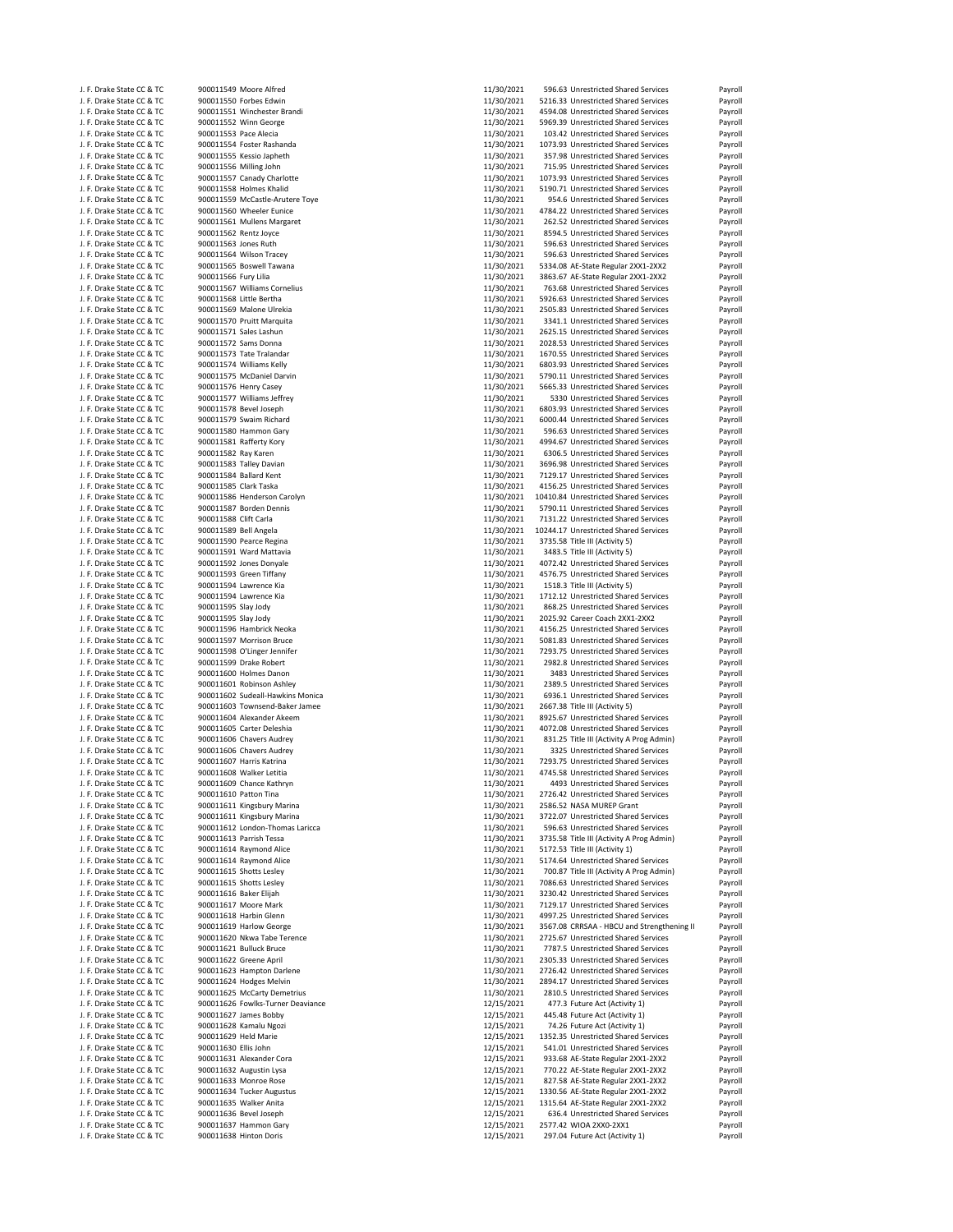| J. F. Drake State CC & TC                              | 900011642 Zatowski Jeanette                       | 12/15/2021 | 2641.06 NASA Grant 2021-2022                                        | Payroll |
|--------------------------------------------------------|---------------------------------------------------|------------|---------------------------------------------------------------------|---------|
| J. F. Drake State CC & TC                              | 900011643 Rafferty Kory                           | 12/15/2021 | 636.4 Unrestricted Shared Services                                  | Payroll |
| J. F. Drake State CC & TC                              | 900011644 Crosby Tomacenia                        | 12/15/2021 | 2004.66 Unrestricted Shared Services                                | Payroll |
| J. F. Drake State CC & TC                              | 900011645 Hernandez Anthony                       | 12/15/2021 | 779.59 Title III (Activity 5)                                       | Payroll |
| J. F. Drake State CC & TC                              | 900011646 Howard Rachel                           | 12/15/2021 | 596.7 Title III (Activity 5)                                        | Payroll |
| J. F. Drake State CC & TC                              | 900011648 Malone Terrell                          | 12/15/2021 | 1167.1 Title III (Activity 5)                                       | Payroll |
| J. F. Drake State CC & TC                              |                                                   | 12/15/2021 | 1077.12 Unrestricted Shared Services                                |         |
|                                                        | 900011649 Crutcher Marcus                         | 12/15/2021 |                                                                     | Payroll |
| J. F. Drake State CC & TC                              | 900011653 Humphrey Jessie                         |            | 1942.29 Unrestricted Shared Services                                | Payroll |
| J. F. Drake State CC & TC                              | 900011654 Driskill ChrisAnn                       | 12/15/2021 | 922.59 Title III (Activity A Institution)                           | Payroll |
| J. F. Drake State CC & TC                              | 900011655 Milton Sammie                           | 12/15/2021 | 570.18 Unrestricted Shared Services                                 | Payroll |
| J. F. Drake State CC & TC                              | 900011656 Jackson Terell                          | 12/15/2021 | 4072.08 Unrestricted Shared Services                                | Payroll |
| J. F. Drake State CC & TC                              | 900011657 Sims Patricia                           | 12/15/2021 | 16666.67 Unrestricted Shared Services                               | Payroll |
| J. F. Drake State CC & TC                              | 900011658 Davis Mattie                            | 12/15/2021 | 8181.33 Unrestricted Shared Services                                | Payroll |
| J. F. Drake State CC & TC                              | 900011659 Ennis Tina                              | 12/15/2021 | 5661.46 Unrestricted Shared Services                                | Payroll |
| J. F. Drake State CC & TC                              | 900011660 Mbuguje Mukesha                         | 12/15/2021 | 7678.33 Unrestricted Shared Services                                | Payroll |
| J. F. Drake State CC & TC                              | 900011661 Rogers Michelle                         | 12/15/2021 | 6125.44 Unrestricted Shared Services                                | Payroll |
| J. F. Drake State CC & TC                              | 900011662 Sims Rebecca                            | 12/15/2021 | 3651.33 Future Act (Activity 1)                                     | Payroll |
| J. F. Drake State CC & TC                              | 900011663 Burruss Lauren                          | 12/15/2021 | 6460.78 Future Act (Activity 1)                                     | Payroll |
| J. F. Drake State CC & TC                              | 900011664 Griffin Raven                           | 12/15/2021 | 357.98 Unrestricted Shared Services                                 | Payroll |
| J. F. Drake State CC & TC                              | 900011665 Ayokanmbi Gladys                        | 12/15/2021 | 6796 Unrestricted Shared Services                                   | Payroll |
| J. F. Drake State CC & TC                              | 900011666 Sullins Charles                         | 12/15/2021 | 357.98 Unrestricted Shared Services                                 | Payroll |
| J. F. Drake State CC & TC                              | 900011667 Ward Thronzo                            | 12/15/2021 | 715.95 Unrestricted Shared Services                                 | Payroll |
| J. F. Drake State CC & TC                              | 900011668 Johnson Claudine                        | 12/15/2021 | 357.98 Unrestricted Shared Services                                 | Payroll |
|                                                        |                                                   |            |                                                                     |         |
| J. F. Drake State CC & TC<br>J. F. Drake State CC & TC | 900011669 Clark Tammie<br>900011670 Barnes Nelson | 12/15/2021 | 4820.52 NASA Grant 2021-2022<br>715.95 Unrestricted Shared Services | Payroll |
|                                                        |                                                   | 12/15/2021 |                                                                     | Payroll |
| J. F. Drake State CC & TC                              | 900011671 Muhammad Ronald                         | 12/15/2021 | 4594.08 Unrestricted Shared Services                                | Payroll |
| J. F. Drake State CC & TC                              | 900011672 Gregory Christopher                     | 12/15/2021 | 357.98 Unrestricted Shared Services                                 | Payroll |
| J. F. Drake State CC & TC                              | 900011673 Long Pamela                             | 12/15/2021 | 1073.93 Unrestricted Shared Services                                | Payroll |
| J. F. Drake State CC & TC                              | 900011674 Pearson Ed                              | 12/15/2021 | 715.95 Unrestricted Shared Services                                 | Payroll |
| J. F. Drake State CC & TC                              | 900011675 Taylor Kacey                            | 12/15/2021 | 4571.14 Unrestricted Shared Services                                | Payroll |
| J. F. Drake State CC & TC                              | 900011676 Ellis John                              | 12/15/2021 | 3620.25 Unrestricted Shared Services                                | Payroll |
| J. F. Drake State CC & TC                              | 900011677 Goodloe Lardell                         | 12/15/2021 | 5442.33 Unrestricted Shared Services                                | Payroll |
| J. F. Drake State CC & TC                              | 900011678 Moore Alfred                            | 12/15/2021 | 596.63 Unrestricted Shared Services                                 | Payroll |
| J. F. Drake State CC & TC                              | 900011679 Forbes Edwin                            | 12/15/2021 | 5216.33 Unrestricted Shared Services                                | Payroll |
| J. F. Drake State CC & TC                              | 900011680 Winchester Brandi                       | 12/15/2021 | 4594.08 Unrestricted Shared Services                                | Payroll |
| J. F. Drake State CC & TC                              | 900011681 Winn George                             | 12/15/2021 | 5969.39 Unrestricted Shared Services                                | Payroll |
| J. F. Drake State CC & TC                              | 900011682 Pace Alecia                             | 12/15/2021 | 103.42 Unrestricted Shared Services                                 | Payroll |
| J. F. Drake State CC & TC                              | 900011683 Foster Rashanda                         | 12/15/2021 | 1073.93 Unrestricted Shared Services                                | Payroll |
| J. F. Drake State CC & TC                              | 900011684 Kessio Japheth                          | 12/15/2021 | 357.98 Unrestricted Shared Services                                 | Payroll |
| J. F. Drake State CC & TC                              | 900011685 Milling John                            | 12/15/2021 | 715.95 Unrestricted Shared Services                                 | Payroll |
| J. F. Drake State CC & TC                              | 900011686 Canady Charlotte                        | 12/15/2021 | 1073.93 Unrestricted Shared Services                                | Payroll |
|                                                        |                                                   |            |                                                                     |         |
| J. F. Drake State CC & TC                              | 900011687 Holmes Khalid                           | 12/15/2021 | 5190.71 Unrestricted Shared Services                                | Payroll |
| J. F. Drake State CC & TC                              | 900011688 McCastle-Arutere Toye                   | 12/15/2021 | 954.6 Unrestricted Shared Services                                  | Payroll |
| J. F. Drake State CC & TC                              | 900011689 Wheeler Eunice                          | 12/15/2021 | 4784.22 Unrestricted Shared Services                                | Payroll |
| J. F. Drake State CC & TC                              | 900011690 Mullens Margaret                        | 12/15/2021 | 262.52 Unrestricted Shared Services                                 | Payroll |
| J. F. Drake State CC & TC                              | 900011691 Rentz Joyce                             | 12/15/2021 | 8594.5 Unrestricted Shared Services                                 | Payroll |
| J. F. Drake State CC & TC                              | 900011692 Jones Ruth                              | 12/15/2021 | 596.63 Unrestricted Shared Services                                 | Payroll |
| J. F. Drake State CC & TC                              | 900011693 Wilson Tracey                           | 12/15/2021 | 596.63 Unrestricted Shared Services                                 | Payroll |
| J. F. Drake State CC & TC                              | 900011694 Boswell Tawana                          | 12/15/2021 | 5334.08 AE-State Regular 2XX1-2XX2                                  | Payroll |
| J. F. Drake State CC & TC                              | 900011695 Fury Lilia                              | 12/15/2021 | 3863.67 AE-State Regular 2XX1-2XX2                                  | Payroll |
| J. F. Drake State CC & TC                              | 900011696 Williams Cornelius                      | 12/15/2021 | 763.68 Unrestricted Shared Services                                 | Payroll |
| J. F. Drake State CC & TC                              | 900011697 Little Bertha                           | 12/15/2021 | 5926.63 Unrestricted Shared Services                                | Payroll |
| J. F. Drake State CC & TC                              | 900011698 Malone Ulrekia                          | 12/15/2021 | 2505.83 Unrestricted Shared Services                                | Payroll |
| J. F. Drake State CC & TC                              | 900011699 Pruitt Marquita                         | 12/15/2021 | 3341.1 Unrestricted Shared Services                                 | Payroll |
| J. F. Drake State CC & TC                              | 900011700 Sales Lashun                            | 12/15/2021 | 2625.15 Unrestricted Shared Services                                | Payroll |
| J. F. Drake State CC & TC                              | 900011701 Sams Donna                              | 12/15/2021 | 2028.53 Unrestricted Shared Services                                | Payroll |
|                                                        |                                                   |            |                                                                     |         |
| J. F. Drake State CC & TC                              | 900011702 Tate Tralandar                          | 12/15/2021 | 1670.55 Unrestricted Shared Services                                | Payroll |
| J. F. Drake State CC & TC                              | 900011703 Williams Kelly                          | 12/15/2021 | 6803.93 Unrestricted Shared Services                                | Payroll |
| J. F. Drake State CC & TC                              | 900011704 McDaniel Darvin                         | 12/15/2021 | 5790.11 Unrestricted Shared Services                                | Payroll |
| J. F. Drake State CC & TC                              | 900011705 Henry Casey                             | 12/15/2021 | 5665.33 Unrestricted Shared Services                                | Payroll |
| J. F. Drake State CC & TC                              | 900011706 Williams Jeffrey                        | 12/15/2021 | 5330 Unrestricted Shared Services                                   | Payroll |
| J. F. Drake State CC & TC                              | 900011707 Bevel Joseph                            | 12/15/2021 | 6803.93 Unrestricted Shared Services                                | Payroll |
| J. F. Drake State CC & TC                              | 900011708 Swaim Richard                           | 12/15/2021 | 6000.44 Unrestricted Shared Services                                | Payroll |
| J. F. Drake State CC & TC                              | 900011709 Hammon Gary                             | 12/15/2021 | 596.63 Unrestricted Shared Services                                 | Payroll |
| J. F. Drake State CC & TC                              | 900011710 Rafferty Kory                           | 12/15/2021 | 4994.67 Unrestricted Shared Services                                | Payroll |
| J. F. Drake State CC & TC                              | 900011711 Ray Karen                               | 12/15/2021 | 6306.5 Unrestricted Shared Services                                 | Payroll |
| J. F. Drake State CC & TC                              | 900011712 Talley Davian                           | 12/15/2021 | 3482.67 Unrestricted Shared Services                                | Payroll |
| J. F. Drake State CC & TC                              | 900011713 Ballard Kent                            | 12/15/2021 | 7129.17 Unrestricted Shared Services                                | Payroll |
| J. F. Drake State CC & TC                              | 900011714 Clark Taska                             | 12/15/2021 | 4156.25 Unrestricted Shared Services                                | Payroll |
| J. F. Drake State CC & TC                              | 900011715 Henderson Carolyn                       | 12/15/2021 | 10410.84 Unrestricted Shared Services                               | Payroll |
| J. F. Drake State CC & TC                              | 900011716 Borden Dennis                           | 12/15/2021 | 5790.11 Unrestricted Shared Services                                | Payroll |
| J. F. Drake State CC & TC                              | 900011717 Clift Carla                             | 12/15/2021 | 7131.22 Unrestricted Shared Services                                | Payroll |
| J. F. Drake State CC & TC                              | 900011718 Bell Angela                             | 12/15/2021 | 10244.17 Unrestricted Shared Services                               | Payroll |
| J. F. Drake State CC & TC                              | 900011719 Pearce Regina                           | 12/15/2021 | 3735.58 Title III (Activity 5)                                      | Payroll |
| J. F. Drake State CC & TC                              | 900011720 Ward Mattavia                           | 12/15/2021 | 3847.93 Unrestricted Shared Services                                | Payroll |
|                                                        |                                                   |            |                                                                     |         |
| J. F. Drake State CC & TC                              | 900011721 Jones Donyale                           | 12/15/2021 | 4072.42 Unrestricted Shared Services                                | Payroll |
| J. F. Drake State CC & TC                              | 900011722 Green Tiffany                           | 12/15/2021 | 4576.75 Unrestricted Shared Services                                | Payroll |
| J. F. Drake State CC & TC                              | 900011723 Lawrence Kia                            | 12/15/2021 | 1518.3 Title III (Activity 5)                                       | Payroll |
| J. F. Drake State CC & TC                              | 900011723 Lawrence Kia                            | 12/15/2021 | 1712.12 Unrestricted Shared Services                                | Payroll |
| J. F. Drake State CC & TC                              | 900011724 Slay Jody                               | 12/15/2021 | 868.25 Unrestricted Shared Services                                 | Payroll |
| J. F. Drake State CC & TC                              | 900011724 Slay Jody                               | 12/15/2021 | 2025.92 Career Coach 2XX1-2XX2                                      | Payroll |
| J. F. Drake State CC & TC                              | 900011725 Hambrick Neoka                          | 12/15/2021 | 4156.25 Unrestricted Shared Services                                | Payroll |
| J. F. Drake State CC & TC                              | 900011726 Morrison Bruce                          | 12/15/2021 | 5081.83 Unrestricted Shared Services                                | Payroll |
| J. F. Drake State CC & TC                              | 900011727 O'Linger Jennifer                       | 12/15/2021 | 7293.75 Unrestricted Shared Services                                | Payroll |
| J. F. Drake State CC & TC                              | 900011728 Drake Robert                            | 12/15/2021 | 2809.92 Unrestricted Shared Services                                | Payroll |
| J. F. Drake State CC & TC                              | 900011729 Holmes Danon                            | 12/15/2021 | 3483 Unrestricted Shared Services                                   | Payroll |
| J. F. Drake State CC & TC                              | 900011730 Robinson Ashley                         | 12/15/2021 | 2531.06 Unrestricted Shared Services                                | Payroll |
| J. F. Drake State CC & TC                              | 900011731 Sudeall-Hawkins Monica                  | 12/15/2021 | 4570.17 Unrestricted Shared Services                                | Payroll |
| J. F. Drake State CC & TC                              | 900011732 Townsend-Baker Jamee                    | 12/15/2021 | 2641.5 Title III (Activity 5)                                       | Payroll |
| J. F. Drake State CC & TC                              | 900011733 Alexander Akeem                         | 12/15/2021 | 8925.67 Unrestricted Shared Services                                | Payroll |
| J. F. Drake State CC & TC                              | 900011734 Carter Deleshia                         | 12/15/2021 | 4072.08 Unrestricted Shared Services                                | Payroll |
| J. F. Drake State CC & TC                              | 900011735 Chavers Audrey                          |            | 415.63 Title III (Activity A Prog Admin)                            | Payroll |
|                                                        |                                                   | 12/15/2021 |                                                                     |         |
| J. F. Drake State CC & TC                              | 900011735 Chavers Audrey                          | 12/15/2021 | 3740.62 Unrestricted Shared Services                                | Payroll |
| J. F. Drake State CC & TC                              | 900011736 Harris Katrina                          | 12/15/2021 | 7293.75 Unrestricted Shared Services                                | Payroll |
| J. F. Drake State CC & TC                              | 900011737 Walker Letitia                          | 12/15/2021 | 4745.58 Unrestricted Shared Services                                | Payroll |
| J. F. Drake State CC & TC                              | 900011738 Chance Kathryn                          | 12/15/2021 | 4493 Unrestricted Shared Services                                   | Payroll |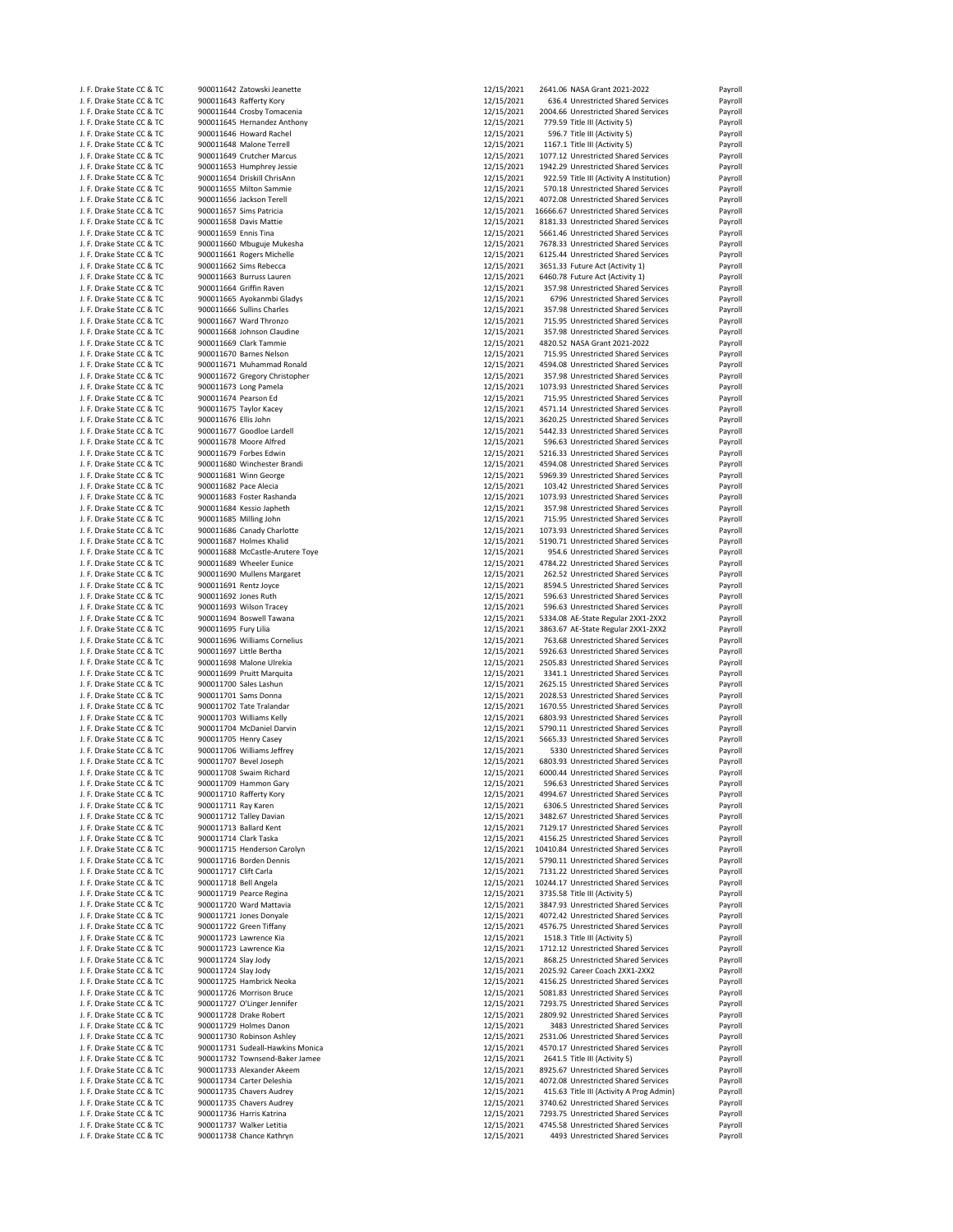| J. F. Drake State CC & TC | 900011739 Patton Tina             | 12/15/2021 | 2726.42 Unrestricted Shared Services       | Payroll |
|---------------------------|-----------------------------------|------------|--------------------------------------------|---------|
| J. F. Drake State CC & TC | 900011740 Kingsbury Marina        | 12/15/2021 | 2144.92 NASA MUREP Grant                   | Payroll |
| J. F. Drake State CC & TC | 900011740 Kingsbury Marina        | 12/15/2021 | 4163.67 Unrestricted Shared Services       | Payroll |
| J. F. Drake State CC & TC | 900011741 London-Thomas Laricca   | 12/15/2021 | 596.63 Unrestricted Shared Services        | Payroll |
|                           |                                   |            |                                            |         |
| J. F. Drake State CC & TC | 900011742 Parrish Tessa           | 12/15/2021 | 3735.58 Title III (Activity A Prog Admin)  | Payroll |
| J. F. Drake State CC & TC | 900011743 Raymond Alice           | 12/15/2021 | 3282.56 Title III (Activity 1)             | Payroll |
| J. F. Drake State CC & TC | 900011743 Raymond Alice           | 12/15/2021 | 7064.61 Unrestricted Shared Services       | Payroll |
| J. F. Drake State CC & TC | 900011744 Shotts Lesley           | 12/15/2021 | 1401.75 Title III (Activity A Prog Admin)  | Payroll |
| J. F. Drake State CC & TC | 900011744 Shotts Lesley           | 12/15/2021 | 6385.75 Unrestricted Shared Services       | Payroll |
|                           |                                   |            |                                            |         |
| J. F. Drake State CC & TC | 900011745 Baker Elijah            | 12/15/2021 | 3230.42 Unrestricted Shared Services       | Payroll |
| J. F. Drake State CC & TC | 900011746 Moore Mark              | 12/15/2021 | 7129.17 Unrestricted Shared Services       | Payroll |
| J. F. Drake State CC & TC | 900011747 Harbin Glenn            | 12/15/2021 | 4997.25 Unrestricted Shared Services       | Payroll |
| J. F. Drake State CC & TC | 900011748 Harlow George           | 12/15/2021 | 3567.08 CRRSAA - HBCU and Strengthening II | Payroll |
|                           |                                   |            |                                            |         |
| J. F. Drake State CC & TC | 900011749 Nkwa Tabe Terence       | 12/15/2021 | 2725.67 Unrestricted Shared Services       | Payroll |
| J. F. Drake State CC & TC | 900011750 Bulluck Bruce           | 12/15/2021 | 7787.5 Unrestricted Shared Services        | Payroll |
| J. F. Drake State CC & TC | 900011751 Greene April            | 12/15/2021 | 2305.33 Unrestricted Shared Services       | Payroll |
| J. F. Drake State CC & TC | 900011752 Hampton Darlene         | 12/15/2021 | 2726.42 Unrestricted Shared Services       | Payroll |
| J. F. Drake State CC & TC | 900011753 Hodges Melvin           | 12/15/2021 | 1486.03 Unrestricted Shared Services       | Payroll |
|                           | 900011754 McCarty Demetrius       | 12/15/2021 |                                            |         |
| J. F. Drake State CC & TC |                                   |            | 2810.5 Unrestricted Shared Services        | Payroll |
| J. F. Drake State CC & TC | 900011755 Crawford Rosie          | 1/14/2022  | 318.2 Future Act (Activity 1)              | Payroll |
| J. F. Drake State CC & TC | 900011756 Oberholtzer Arika       | 1/14/2022  | 334.17 Future Act (Activity 1)             | Payroll |
| J. F. Drake State CC & TC | 900011757 Fowlks-Turner Deaviance | 1/14/2022  | 270.47 Future Act (Activity 1)             | Payroll |
| J. F. Drake State CC & TC | 900011758 James Bobby             | 1/14/2022  | 222.74 Future Act (Activity 1)             | Payroll |
| J. F. Drake State CC & TC | 900011759 Held Marie              | 1/14/2022  | 429.57 Unrestricted Shared Services        | Payroll |
|                           |                                   |            |                                            |         |
| J. F. Drake State CC & TC | 900011760 Alexander Cora          | 1/14/2022  | 509.28 AE-State Regular 2XX1-2XX2          | Payroll |
| J. F. Drake State CC & TC | 900011761 Augustin Lysa           | 1/14/2022  | 350.1 AE-State Regular 2XX1-2XX2           | Payroll |
| J. F. Drake State CC & TC | 900011762 Monroe Rose             | 1/14/2022  | 318.3 AE-State Regular 2XX1-2XX2           | Payroll |
| J. F. Drake State CC & TC | 900011763 Tucker Augustus         | 1/14/2022  | 766.08 AE-State Regular 2XX1-2XX2          | Payroll |
| J. F. Drake State CC & TC | 900011764 Walker Anita            | 1/14/2022  | 806.36 AE-State Regular 2XX1-2XX2          | Payroll |
| J. F. Drake State CC & TC | 900011765 Bevel Joseph            | 1/14/2022  | 413.66 Unrestricted Shared Services        |         |
|                           |                                   |            |                                            | Payroll |
| J. F. Drake State CC & TC | 900011766 Hinton Doris            | 1/14/2022  | 334.17 Future Act (Activity 1)             | Payroll |
| J. F. Drake State CC & TC | 900011769 Zatowski Jeanette       | 1/14/2022  | 827.32 NASA Grant 2021-2022                | Payroll |
| J. F. Drake State CC & TC | 900011770 Rafferty Kory           | 1/14/2022  | 413.66 Unrestricted Shared Services        | Payroll |
| J. F. Drake State CC & TC | 900011771 Crosby Tomacenia        | 1/14/2022  | 890.96 Unrestricted Shared Services        | Payroll |
| J. F. Drake State CC & TC | 900011772 Malone Terrell          | 1/14/2022  | 488.06 Title III (Activity 5)              |         |
|                           |                                   |            |                                            | Payroll |
| J. F. Drake State CC & TC | 900011773 Crutcher Marcus         | 1/14/2022  | 841.5 Unrestricted Shared Services         | Payroll |
| J. F. Drake State CC & TC | 900011776 Humphrey Jessie         | 1/14/2022  | 1437.8 Unrestricted Shared Services        | Payroll |
| J. F. Drake State CC & TC | 900011777 Driskill ChrisAnn       | 1/14/2022  | 602.44 Title III (Activity A Institution)  | Payroll |
| J. F. Drake State CC & TC | 900011778 Milton Sammie           | 1/14/2022  | 782.34 Unrestricted Shared Services        | Payroll |
| J. F. Drake State CC & TC | 900011779 Jackson Terell          | 1/31/2022  | 4072.08 Unrestricted Shared Services       | Payroll |
| J. F. Drake State CC & TC | 900011780 Sims Patricia           | 1/31/2022  | 16666.67 Unrestricted Shared Services      | Payroll |
|                           |                                   |            |                                            |         |
| J. F. Drake State CC & TC | 900011781 Davis Mattie            | 1/31/2022  | 8181.33 Unrestricted Shared Services       | Payroll |
| J. F. Drake State CC & TC | 900011782 Ennis Tina              | 1/31/2022  | 5661.46 Unrestricted Shared Services       | Payroll |
| J. F. Drake State CC & TC | 900011783 Mbuguje Mukesha         | 1/31/2022  | 7678.33 Unrestricted Shared Services       | Payroll |
| J. F. Drake State CC & TC | 900011784 Rogers Michelle         | 1/31/2022  | 6125.44 Unrestricted Shared Services       | Payroll |
| J. F. Drake State CC & TC | 900011785 Sims Rebecca            | 1/31/2022  | 3651.33 Future Act (Activity 1)            | Payroll |
| J. F. Drake State CC & TC | 900011786 Burruss Lauren          | 1/31/2022  | 6460.78 Future Act (Activity 1)            | Payroll |
| J. F. Drake State CC & TC | 900011787 Ayokanmbi Gladys        | 1/31/2022  | 6796 Unrestricted Shared Services          | Payroll |
| J. F. Drake State CC & TC | 900011788 Clark Tammie            | 1/31/2022  | 2217.43 NASA Grant 2021-2022               | Payroll |
|                           |                                   |            |                                            |         |
| J. F. Drake State CC & TC | 900011788 Clark Tammie            | 1/31/2022  | 2603.07 Unrestricted Shared Services       | Payroll |
| J. F. Drake State CC & TC | 900011789 Muhammad Ronald         | 1/31/2022  | 4594.08 Unrestricted Shared Services       | Payroll |
| J. F. Drake State CC & TC | 900011790 Taylor Kacey            | 1/31/2022  | 4571.14 Unrestricted Shared Services       | Payroll |
| J. F. Drake State CC & TC | 900011791 Ellis John              | 1/31/2022  | 3620.25 Unrestricted Shared Services       | Payroll |
| J. F. Drake State CC & TC | 900011792 Goodloe Lardell         | 1/31/2022  | 5442.33 Unrestricted Shared Services       | Payroll |
| J. F. Drake State CC & TC | 900011793 Forbes Edwin            | 1/31/2022  | 5097 Unrestricted Shared Services          | Payroll |
| J. F. Drake State CC & TC | 900011794 Winchester Brandi       | 1/31/2022  | 4594.08 Unrestricted Shared Services       | Payroll |
| J. F. Drake State CC & TC | 900011795 Winn George             | 1/31/2022  | 5611.42 Unrestricted Shared Services       | Payroll |
|                           |                                   |            |                                            |         |
| J. F. Drake State CC & TC | 900011796 Holmes Khalid           | 1/31/2022  | 4594.08 Unrestricted Shared Services       | Payroll |
| J. F. Drake State CC & TC | 900011797 Wheeler Eunice          | 1/31/2022  | 4784.22 Unrestricted Shared Services       | Payroll |
| J. F. Drake State CC & TC | 900011798 Rentz Joyce             | 1/31/2022  | 7759.22 Unrestricted Shared Services       | Payroll |
| J. F. Drake State CC & TC | 900011799 Boswell Tawana          | 1/31/2022  | 5334.08 AE-State Regular 2XX1-2XX2         | Payroll |
| J. F. Drake State CC & TC | 900011800 Fury Lilia              | 1/31/2022  | 3863.67 AE-State Regular 2XX1-2XX2         | Payroll |
| J. F. Drake State CC & TC | 900011801 Little Bertha           | 1/31/2022  | 5330 Unrestricted Shared Services          | Payroll |
|                           |                                   |            |                                            |         |
| J. F. Drake State CC & TC | 900011802 Williams Kelly          | 1/31/2022  | 5730 Unrestricted Shared Services          | Payroll |
| J. F. Drake State CC & TC | 900011803 McDaniel Darvin         | 1/31/2022  | 5790.12 Unrestricted Shared Services       | Payroll |
| J. F. Drake State CC & TC | 900011804 Henry Casey             | 1/31/2022  | 5665.33 Unrestricted Shared Services       | Payroll |
| J. F. Drake State CC & TC | 900011805 Williams Jeffrey        | 1/31/2022  | 5330 Unrestricted Shared Services          | Payroll |
| J. F. Drake State CC & TC | 900011806 Bevel Joseph            | 1/31/2022  | 5730 Unrestricted Shared Services          | Payroll |
| J. F. Drake State CC & TC | 900011807 Swaim Richard           | 1/31/2022  | 6000.44 Unrestricted Shared Services       | Payroll |
| J. F. Drake State CC & TC |                                   |            | 4994.67 Unrestricted Shared Services       |         |
|                           | 900011808 Rafferty Kory           | 1/31/2022  |                                            | Payroll |
| J. F. Drake State CC & TC | 900011809 Ray Karen               | 1/31/2022  | 6306.5 Unrestricted Shared Services        | Payroll |
| J. F. Drake State CC & TC | 900011810 Talley Davian           | 1/31/2022  | 3482.67 Unrestricted Shared Services       | Payroll |
| J. F. Drake State CC & TC | 900011811 Walsh Venice            | 1/31/2022  | 1376.28 Unrestricted Shared Services       | Payroll |
| J. F. Drake State CC & TC | 900011811 Walsh Venice            | 1/31/2022  | 1376.29 NASA MUREP Grant                   | Payroll |
| J. F. Drake State CC & TC | 900011812 Clark Taska             | 1/31/2022  | 4156.25 Unrestricted Shared Services       | Payroll |
| J. F. Drake State CC & TC | 900011813 Henderson Carolyn       | 1/31/2022  | 10410.84 Unrestricted Shared Services      | Payroll |
|                           |                                   |            | 5790.11 Unrestricted Shared Services       |         |
| J. F. Drake State CC & TC | 900011814 Borden Dennis           | 1/31/2022  |                                            | Payroll |
| J. F. Drake State CC & TC | 900011815 Clift Carla             | 1/31/2022  | 7131.22 Unrestricted Shared Services       | Payroll |
| J. F. Drake State CC & TC | 900011816 Ballard Kent            | 1/31/2022  | 823.83 CRRSAA - HBCU and Strengthening II  | Payroll |
| J. F. Drake State CC & TC | 900011816 Ballard Kent            | 1/31/2022  | 3295.3 Unrestricted Shared Services        | Payroll |
| J. F. Drake State CC & TC | 900011817 Bell Angela             | 1/31/2022  | 10244.17 Unrestricted Shared Services      | Payroll |
| J. F. Drake State CC & TC | 900011818 Pearce Regina           | 1/31/2022  | 3735.58 Title III (Activity 5)             | Payroll |
| J. F. Drake State CC & TC | 900011819 Ward Mattavia           | 1/31/2022  | 1393.4 Title III (Activity 5)              | Payroll |
| J. F. Drake State CC & TC | 900011819 Ward Mattavia           | 1/31/2022  | 2438.45 Unrestricted Shared Services       |         |
|                           |                                   |            |                                            | Payroll |
| J. F. Drake State CC & TC | 900011820 Jones Donyale           | 1/31/2022  | 4072.42 Unrestricted Shared Services       | Payroll |
| J. F. Drake State CC & TC | 900011821 Green Tiffany           | 1/31/2022  | 4576.75 Unrestricted Shared Services       | Payroll |
| J. F. Drake State CC & TC | 900011822 Lawrence Kia            | 1/31/2022  | 1518.3 Title III (Activity 5)              | Payroll |
| J. F. Drake State CC & TC | 900011822 Lawrence Kia            | 1/31/2022  | 1712.12 Unrestricted Shared Services       | Payroll |
| J. F. Drake State CC & TC | 900011823 Slay Jody               | 1/31/2022  | 1157.67 Unrestricted Shared Services       | Payroll |
| J. F. Drake State CC & TC | 900011823 Slay Jody               | 1/31/2022  | 1736.5 Career Coach 2XX1-2XX2              | Payroll |
| J. F. Drake State CC & TC | 900011824 Hambrick Neoka          | 1/31/2022  | 4156.25 Unrestricted Shared Services       | Payroll |
| J. F. Drake State CC & TC | 900011825 Morrison Bruce          |            | 5081.83 Unrestricted Shared Services       |         |
|                           |                                   | 1/31/2022  |                                            | Payroll |
| J. F. Drake State CC & TC | 900011826 O'Linger Jennifer       | 1/31/2022  | 7293.75 Unrestricted Shared Services       | Payroll |
| J. F. Drake State CC & TC | 900011827 Deem Emily              | 1/31/2022  | 2104.12 Unrestricted Shared Services       | Payroll |
| J. F. Drake State CC & TC | 900011828 Drake Robert            | 1/31/2022  | 2809.92 Unrestricted Shared Services       | Payroll |
| J. F. Drake State CC & TC | 900011829 Holmes Danon            | 1/31/2022  | 3483 Unrestricted Shared Services          | Payroll |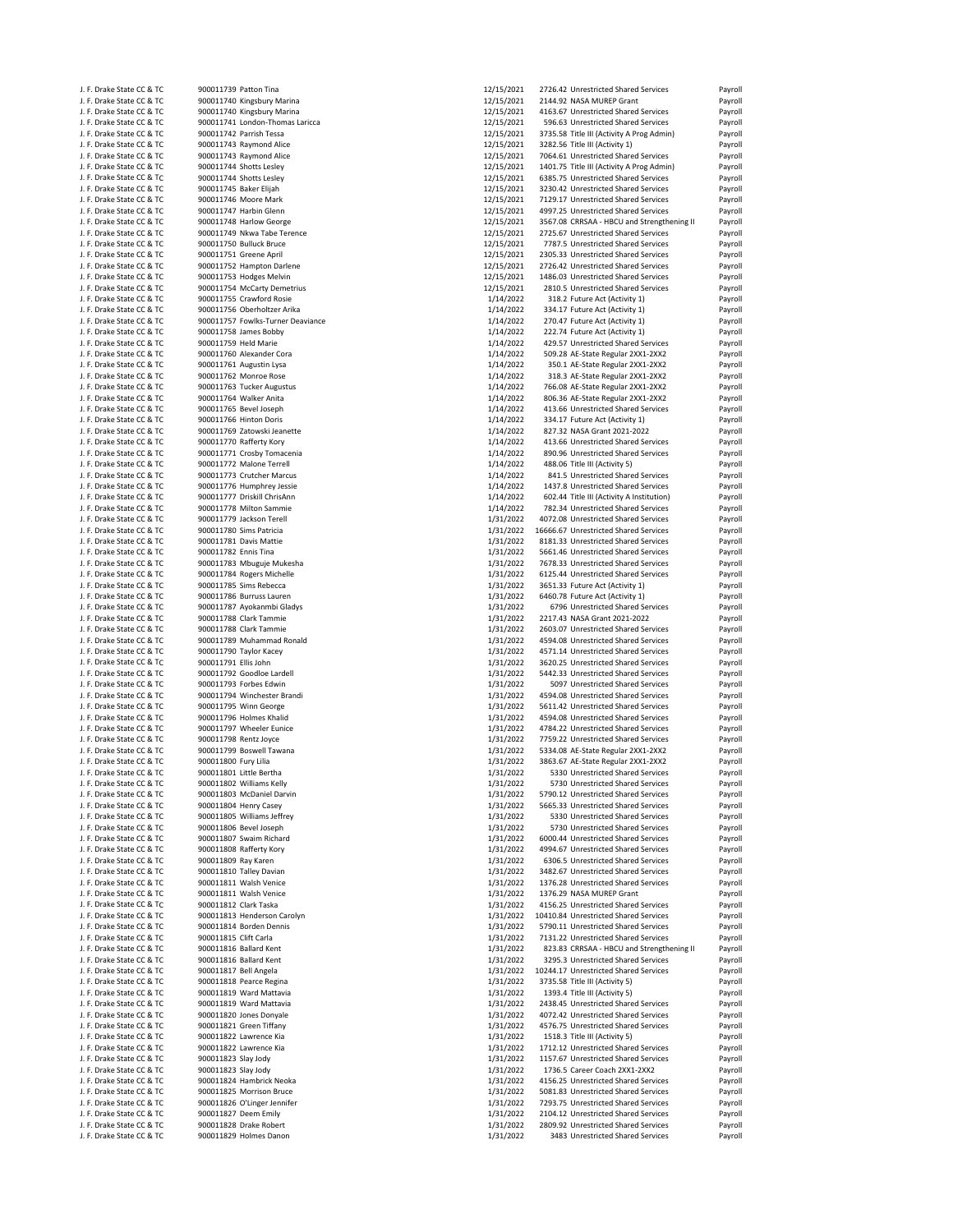| J. F. Drake State CC & TC                              |                                                    |                        | 2557.75 Unrestricted Shared Services                                         |                                          |
|--------------------------------------------------------|----------------------------------------------------|------------------------|------------------------------------------------------------------------------|------------------------------------------|
|                                                        | 900011830 Robinson Ashley                          | 1/31/2022              |                                                                              | Payroll                                  |
| J. F. Drake State CC & TC                              | 900011831 Townsend-Baker Jamee                     | 1/31/2022              | 2641.5 Title III (Activity 5)                                                | Payroll                                  |
| J. F. Drake State CC & TC                              | 900011832 Alexander Akeem                          | 1/31/2022              | 8925.67 Unrestricted Shared Services                                         | Payroll                                  |
| J. F. Drake State CC & TC                              | 900011833 Carter Deleshia                          | 1/31/2022              | 4072.08 Unrestricted Shared Services                                         | Payroll                                  |
| J. F. Drake State CC & TC                              | 900011834 Chavers Audrey                           | 1/31/2022              | 249.38 Title III (Activity A Prog Admin)                                     | Payroll                                  |
| J. F. Drake State CC & TC                              | 900011834 Chavers Audrey                           | 1/31/2022              | 3906.87 Unrestricted Shared Services                                         | Payroll                                  |
| J. F. Drake State CC & TC                              | 900011835 Harris Katrina                           | 1/31/2022              | 7293.75 Unrestricted Shared Services                                         | Payroll                                  |
| J. F. Drake State CC & TC                              | 900011836 Walker Letitia                           | 1/31/2022              | 4745.58 Unrestricted Shared Services                                         | Payroll                                  |
|                                                        |                                                    |                        |                                                                              |                                          |
| J. F. Drake State CC & TC                              | 900011837 Chance Kathryn                           | 1/31/2022              | 4493 Unrestricted Shared Services                                            | Payroll                                  |
| J. F. Drake State CC & TC                              | 900011838 Patton Tina                              | 1/31/2022              | 2726.42 Unrestricted Shared Services                                         | Payroll                                  |
| J. F. Drake State CC & TC                              | 900011839 Kingsbury Marina                         | 1/31/2022              | 3091.21 Unrestricted Shared Services                                         | Payroll                                  |
| J. F. Drake State CC & TC                              | 900011839 Kingsbury Marina                         | 1/31/2022              | 3217.38 NASA MUREP Grant                                                     | Payroll                                  |
| J. F. Drake State CC & TC                              | 900011840 Parrish Tessa                            | 1/31/2022              | 3735.58 Title III (Activity A Prog Admin)                                    | Payroll                                  |
|                                                        |                                                    |                        |                                                                              |                                          |
| J. F. Drake State CC & TC                              | 900011841 Raymond Alice                            | 1/31/2022              | 5172.53 Title III (Activity 1)                                               | Payroll                                  |
| J. F. Drake State CC & TC                              | 900011841 Raymond Alice                            | 1/31/2022              | 5174.64 Unrestricted Shared Services                                         | Payroll                                  |
| J. F. Drake State CC & TC                              | 900011842 Shotts Lesley                            | 1/31/2022              | 1323.87 Title III (Activity A Prog Admin)                                    | Payroll                                  |
| J. F. Drake State CC & TC                              | 900011842 Shotts Lesley                            | 1/31/2022              | 6463.63 Unrestricted Shared Services                                         | Payroll                                  |
| J. F. Drake State CC & TC                              | 900011843 Baker Elijah                             | 1/31/2022              | 3230.42 Unrestricted Shared Services                                         | Payroll                                  |
| J. F. Drake State CC & TC                              | 900011844 Moore Mark                               | 1/31/2022              | 7129.17 Unrestricted Shared Services                                         | Payroll                                  |
|                                                        |                                                    |                        |                                                                              |                                          |
| J. F. Drake State CC & TC                              | 900011845 Harbin Glenn                             | 1/31/2022              | 4997.25 Unrestricted Shared Services                                         | Payroll                                  |
| J. F. Drake State CC & TC                              | 900011846 Harlow George                            | 1/31/2022              | 3567.08 CRRSAA - HBCU and Strengthening II                                   | Payroll                                  |
| J. F. Drake State CC & TC                              | 900011847 Nkwa Tabe Terence                        | 1/31/2022              | 2557.92 Unrestricted Shared Services                                         | Payroll                                  |
| J. F. Drake State CC & TC                              | 900011848 Bulluck Bruce                            | 1/31/2022              | 7787.5 Unrestricted Shared Services                                          | Payroll                                  |
| J. F. Drake State CC & TC                              | 900011849 Greene April                             | 1/31/2022              | 2305.33 Unrestricted Shared Services                                         | Payroll                                  |
|                                                        |                                                    | 1/31/2022              | 2726.42 Unrestricted Shared Services                                         |                                          |
| J. F. Drake State CC & TC                              | 900011850 Hampton Darlene                          |                        |                                                                              | Payroll                                  |
| J. F. Drake State CC & TC                              | 900011851 McCarty Demetrius                        | 1/31/2022              | 2810.5 Unrestricted Shared Services                                          | Payroll                                  |
| J. F. Drake State CC & TC                              | 900011852 Crawford Rosie                           | 2/15/2022              | 2259.22 Future Act (Activity 1)                                              | Payroll                                  |
| J. F. Drake State CC & TC                              | 900011853 Poursaied Shahla                         | 2/15/2022              | 445.54 Future Act (Activity 1)                                               | Payroll                                  |
| J. F. Drake State CC & TC                              | 900011854 Alabi Gladys                             | 2/15/2022              | 427 Future Act (Activity 1)                                                  | Payroll                                  |
| J. F. Drake State CC & TC                              |                                                    |                        |                                                                              |                                          |
|                                                        | 900011855 James Bobby                              | 2/15/2022              | 95.46 Future Act (Activity 1)                                                | Payroll                                  |
| J. F. Drake State CC & TC                              | 900011856 Ellis John                               | 2/15/2022              | 1050.19 Unrestricted Shared Services                                         | Payroll                                  |
| J. F. Drake State CC & TC                              | 900011857 Alexander Cora                           | 2/15/2022              | 933.68 AE-State Regular 2XX1-2XX2                                            | Payroll                                  |
| J. F. Drake State CC & TC                              | 900011858 Augustin Lysa                            | 2/15/2022              | 700.2 AE-State Regular 2XX1-2XX2                                             | Payroll                                  |
| J. F. Drake State CC & TC                              | 900011859 Monroe Rose                              | 2/15/2022              | 827.58 AE-State Regular 2XX1-2XX2                                            | Payroll                                  |
| J. F. Drake State CC & TC                              | 900011860 Tucker Augustus                          | 2/15/2022              | 1431.36 AE-State Regular 2XX1-2XX2                                           | Payroll                                  |
|                                                        |                                                    |                        |                                                                              |                                          |
| J. F. Drake State CC & TC                              | 900011861 Walker Anita                             | 2/15/2022              | 1336.86 AE-State Regular 2XX1-2XX2                                           | Payroll                                  |
| J. F. Drake State CC & TC                              | 900011862 Driskill Joshua                          | 2/15/2022              | 140.63 NASA Grant 2021-2022                                                  | Payroll                                  |
| J. F. Drake State CC & TC                              | 900011864 Hammon Gary                              | 2/15/2022              | 238.65 WIOA 2XX0-2XX1                                                        | Payroll                                  |
| J. F. Drake State CC & TC                              | 900011865 Hinton Doris                             | 2/15/2022              | 2599.1 Future Act (Activity 1)                                               | Payroll                                  |
| J. F. Drake State CC & TC                              | 900011868 Zatowski Jeanette                        | 2/15/2022              | 2545.6 NASA Grant 2021-2022                                                  | Payroll                                  |
| J. F. Drake State CC & TC                              | 900011869 Rafferty Kory                            | 2/15/2022              | 318.2 Unrestricted Shared Services                                           | Payroll                                  |
|                                                        |                                                    |                        |                                                                              |                                          |
| J. F. Drake State CC & TC                              | 900011870 Hernandez Anthony                        | 2/15/2022              | 898.92 Title III (Activity 5)                                                | Payroll                                  |
| J. F. Drake State CC & TC                              | 900011871 Howard Rachel                            | 2/15/2022              | 588.74 Title III (Activity 5)                                                | Payroll                                  |
| J. F. Drake State CC & TC                              | 900011873 Malone Terrell                           | 2/15/2022              | 1209.54 Title III (Activity 5)                                               | Payroll                                  |
| J. F. Drake State CC & TC                              | 900011874 Crutcher Marcus                          | 2/15/2022              | 1380.06 Unrestricted Shared Services                                         | Payroll                                  |
| J. F. Drake State CC & TC                              | 900011876 Hoang Jimmy                              | 2/15/2022              | 632.4 Unrestricted Shared Services                                           | Payroll                                  |
|                                                        |                                                    | 2/15/2022              |                                                                              |                                          |
| J. F. Drake State CC & TC                              | 900011877 Humphrey Jessie                          |                        | 2093.64 Unrestricted Shared Services                                         | Payroll                                  |
| J. F. Drake State CC & TC                              | 900011878 Driskill ChrisAnn                        | 2/15/2022              | 1043.08 Title III (Activity A Institution)                                   | Payroll                                  |
| J. F. Drake State CC & TC                              | 900011879 Milton Sammie                            | 2/15/2022              | 1021.02 Unrestricted Shared Services                                         | Payroll                                  |
| J. F. Drake State CC & TC                              | 900011880 Jackson Terell                           | 2/28/2022              | 4072.08 Unrestricted Shared Services                                         | Payroll                                  |
| J. F. Drake State CC & TC                              | 900011881 Sims Patricia                            | 2/28/2022              | 19974.36 Unrestricted Shared Services                                        | Payroll                                  |
| J. F. Drake State CC & TC                              | 900011882 Davis Mattie                             | 2/28/2022              | 8181.33 Unrestricted Shared Services                                         | Payroll                                  |
|                                                        |                                                    |                        |                                                                              |                                          |
| J. F. Drake State CC & TC                              | 900011883 Ennis Tina                               | 2/28/2022              | 5661.46 Unrestricted Shared Services                                         | Payroll                                  |
| J. F. Drake State CC & TC                              | 900011884 Mbuguje Mukesha                          | 2/28/2022              | 7678.33 Unrestricted Shared Services                                         | Payroll                                  |
| J. F. Drake State CC & TC                              | 900011885 Rogers Michelle                          | 2/28/2022              | 7415.03 Unrestricted Shared Services                                         | Payroll                                  |
| J. F. Drake State CC & TC                              | 900011886 Sims Rebecca                             | 2/28/2022              | 3651.33 Future Act (Activity 1)                                              | Payroll                                  |
| J. F. Drake State CC & TC                              | 900011887 Burruss Lauren                           | 2/28/2022              | 6460.78 Future Act (Activity 1)                                              | Payroll                                  |
| J. F. Drake State CC & TC                              |                                                    |                        | 357.98 Unrestricted Shared Services                                          |                                          |
|                                                        | 900011888 Griffin Raven                            | 2/28/2022              |                                                                              | Payroll                                  |
| J. F. Drake State CC & TC                              | 900011889 Ayokanmbi Gladys                         | 2/28/2022              | 6796 Unrestricted Shared Services                                            | Payroll                                  |
| J. F. Drake State CC & TC                              | 900011890 Sullins Charles                          | 2/28/2022              | 357.98 Unrestricted Shared Services                                          | Payroll                                  |
| J. F. Drake State CC & TC                              | 900011891 Ward Thronzo                             | 2/28/2022              | 715.95 Unrestricted Shared Services                                          | Payroll                                  |
| J. F. Drake State CC & TC                              | 900011892 Johnson Claudine                         | 2/28/2022              | 715.95 Unrestricted Shared Services                                          | Payroll                                  |
| J. F. Drake State CC & TC                              | 900011893 Clark Tammie                             | 2/28/2022              | 2270.46 NASA Grant 2021-2022                                                 | Payroll                                  |
|                                                        |                                                    |                        |                                                                              |                                          |
| J. F. Drake State CC & TC                              | 900011893 Clark Tammie                             | 2/28/2022              | 2550.04 Unrestricted Shared Services                                         | Payroll                                  |
| J. F. Drake State CC & TC                              | 900011894 Barnes Nelson                            | 2/28/2022              | 357.98 Unrestricted Shared Services                                          | Payroll                                  |
| J. F. Drake State CC & TC                              | 900011895 Muhammad Ronald                          | 2/28/2022              | 4594.08 Unrestricted Shared Services                                         | Payroll                                  |
| J. F. Drake State CC & TC                              | 900011896 Gregory Christopher                      | 2/28/2022              | 357.98 Unrestricted Shared Services                                          | Payroll                                  |
| J. F. Drake State CC & TC                              | 900011897 Smothers Deloris                         | 2/28/2022              | 715.95 Unrestricted Shared Services                                          | Payroll                                  |
| J. F. Drake State CC & TC                              | 900011898 Taylor Kacey                             | 2/28/2022              | 4571.14 Unrestricted Shared Services                                         | Payroll                                  |
| J. F. Drake State CC & TC                              | 900011899 Ellis John                               | 2/28/2022              | 3620.25 Unrestricted Shared Services                                         | Payroll                                  |
|                                                        | 900011900 Goodloe Lardell                          |                        | 5442.33 Unrestricted Shared Services                                         |                                          |
| J. F. Drake State CC & TC                              |                                                    | 2/28/2022              |                                                                              | Payroll                                  |
| J. F. Drake State CC & TC                              |                                                    | 2/28/2022              | 596.63 Unrestricted Shared Services                                          |                                          |
| J. F. Drake State CC & TC                              | 900011901 Moore Alfred                             |                        |                                                                              | Payroll                                  |
| J. F. Drake State CC & TC                              | 900011902 Forbes Edwin                             | 2/28/2022              | 5216.33 Unrestricted Shared Services                                         | Payroll                                  |
|                                                        | 900011903 Winchester Brandi                        | 2/28/2022              | 4594.08 Unrestricted Shared Services                                         | Payroll                                  |
|                                                        |                                                    |                        |                                                                              |                                          |
| J. F. Drake State CC & TC                              | 900011904 Winn George                              | 2/28/2022              | 6327.37 Unrestricted Shared Services                                         | Payroll                                  |
| J. F. Drake State CC & TC                              | 900011905 Foster Rashanda                          | 2/28/2022              | 715.95 Unrestricted Shared Services                                          | Payroll                                  |
| J. F. Drake State CC & TC                              | 900011906 Kessio Japheth                           | 2/28/2022              | 715.95 Unrestricted Shared Services                                          | Payroll                                  |
| J. F. Drake State CC & TC                              | 900011907 Milling John                             | 2/28/2022              | 715.95 Unrestricted Shared Services                                          | Payroll                                  |
| J. F. Drake State CC & TC                              | 900011908 Canady Charlotte                         | 2/28/2022              | 715.95 Unrestricted Shared Services                                          | Payroll                                  |
| J. F. Drake State CC & TC                              | 900011909 Holmes Khalid                            | 2/28/2022              | 3996 Unrestricted Shared Services                                            | Payroll                                  |
|                                                        |                                                    |                        |                                                                              |                                          |
| J. F. Drake State CC & TC                              | 900011910 McCastle-Arutere Toye                    | 2/28/2022              | 357.98 Unrestricted Shared Services                                          | Payroll                                  |
| J. F. Drake State CC & TC                              | 900011911 Wheeler Eunice                           | 2/28/2022              | 5309.25 Unrestricted Shared Services                                         | Payroll                                  |
| J. F. Drake State CC & TC                              | 900011912 Rentz Joyce                              | 2/28/2022              | 7997.87 Unrestricted Shared Services                                         | Payroll                                  |
| J. F. Drake State CC & TC                              | 900011913 Jones Ruth                               | 2/28/2022              | 596.63 Unrestricted Shared Services                                          | Payroll                                  |
| J. F. Drake State CC & TC                              | 900011914 Wilson Tracey                            |                        | 596.63 Unrestricted Shared Services                                          | Payroll                                  |
|                                                        |                                                    | 2/28/2022              |                                                                              |                                          |
| J. F. Drake State CC & TC                              | 900011915 Boswell Tawana                           | 2/28/2022              | 5334.08 AE-State Regular 2XX1-2XX2                                           | Payroll                                  |
| J. F. Drake State CC & TC                              | 900011916 Fury Lilia                               | 2/28/2022              | 3863.67 AE-State Regular 2XX1-2XX2                                           | Payroll                                  |
| J. F. Drake State CC & TC                              | 900011917 Little Bertha                            | 2/28/2022              | 5807.3 Unrestricted Shared Services                                          | Payroll                                  |
| J. F. Drake State CC & TC                              | 900011918 Malone Ulrekia                           | 2/28/2022              | 2267.18 Unrestricted Shared Services                                         | Payroll                                  |
| J. F. Drake State CC & TC                              | 900011919 Pruitt Marquita                          | 2/28/2022              | 2028.53 Unrestricted Shared Services                                         | Payroll                                  |
| J. F. Drake State CC & TC                              | 900011920 Sales Lashun                             | 2/28/2022              | 2744.48 Unrestricted Shared Services                                         | Payroll                                  |
|                                                        |                                                    |                        |                                                                              |                                          |
| J. F. Drake State CC & TC                              | 900011921 Sams Donna                               | 2/28/2022              | 2028.53 Unrestricted Shared Services                                         | Payroll                                  |
| J. F. Drake State CC & TC                              | 900011922 Tate Tralandar                           | 2/28/2022              | 2267.18 Unrestricted Shared Services                                         |                                          |
| J. F. Drake State CC & TC                              | 900011923 Williams Kelly                           | 2/28/2022              | 6207.3 Unrestricted Shared Services                                          |                                          |
| J. F. Drake State CC & TC<br>J. F. Drake State CC & TC | 900011924 McDaniel Darvin<br>900011925 Henry Casey | 2/28/2022<br>2/28/2022 | 1551.23 Unrestricted Shared Services<br>5665.33 Unrestricted Shared Services | Payroll<br>Payroll<br>Payroll<br>Payroll |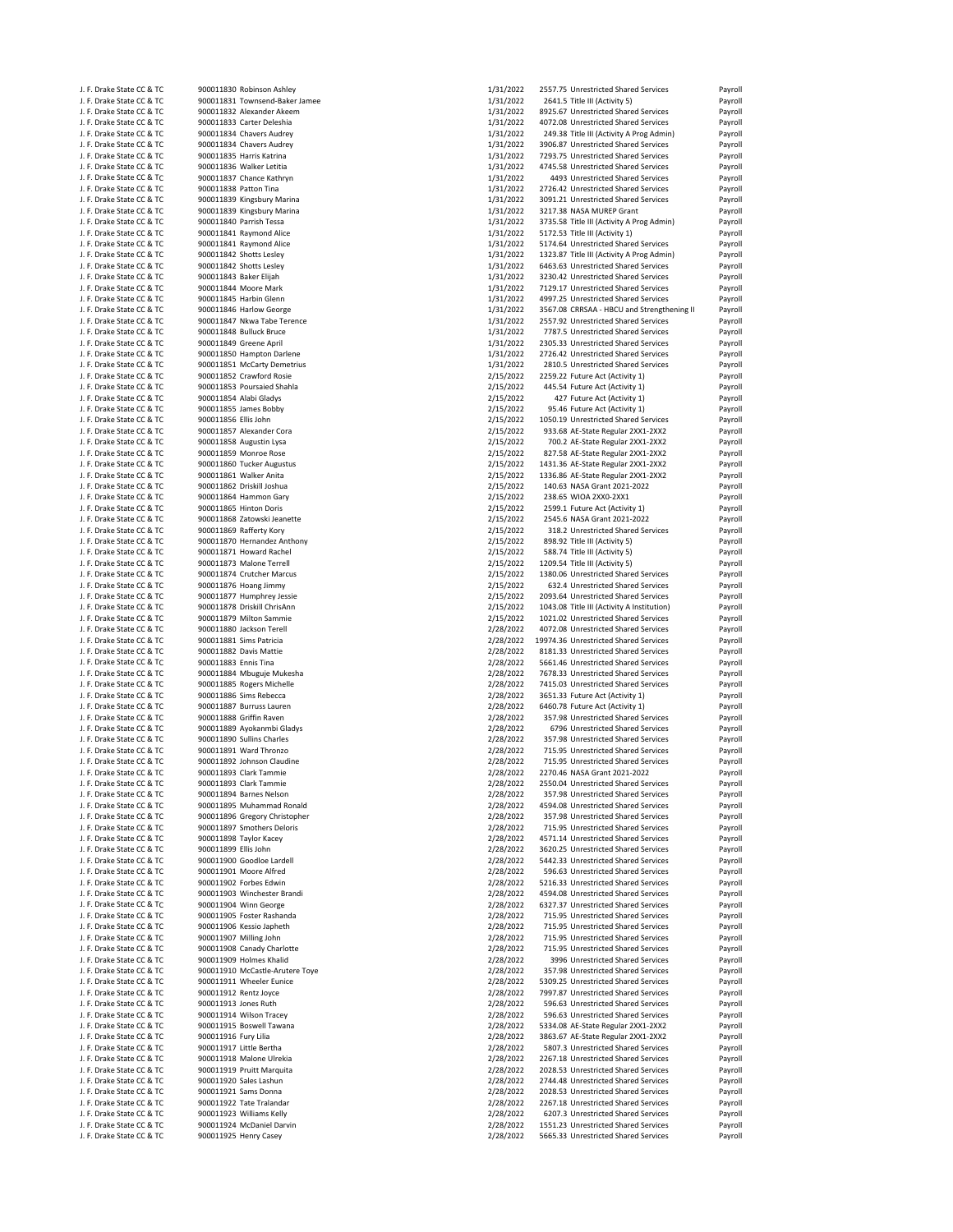| J. F. Drake State CC & TC                              | 900011926 Williams Jeffrey                           | 2/28/2022              | 5330 Unrestricted Shared Services                                   | Payroll            |
|--------------------------------------------------------|------------------------------------------------------|------------------------|---------------------------------------------------------------------|--------------------|
| J. F. Drake State CC & TC                              | 900011927 Bevel Joseph                               | 2/28/2022              | 6803.93 Unrestricted Shared Services                                | Payroll            |
| J. F. Drake State CC & TC                              | 900011928 Swaim Richard                              | 2/28/2022              | 6000.44 Unrestricted Shared Services                                | Payroll            |
| J. F. Drake State CC & TC                              | 900011929 Jungen Sarah                               | 2/28/2022              | 930.74 Unrestricted Shared Services                                 | Payroll            |
| J. F. Drake State CC & TC                              | 900011930 Rafferty Kory                              | 2/28/2022              | 5829.95 Unrestricted Shared Services                                | Payroll            |
| J. F. Drake State CC & TC                              | 900011931 Ray Karen                                  | 2/28/2022              | 6306.5 Unrestricted Shared Services                                 | Payroll            |
| J. F. Drake State CC & TC                              | 900011932 Talley Davian                              | 2/28/2022              | 3261.65 Unrestricted Shared Services                                | Payroll            |
| J. F. Drake State CC & TC                              | 900011933 Walsh Venice                               | 2/28/2022              | 1825.66 Unrestricted Shared Services                                | Payroll            |
| J. F. Drake State CC & TC                              | 900011933 Walsh Venice                               | 2/28/2022              | 1825.67 NASA MUREP Grant                                            | Payroll            |
| J. F. Drake State CC & TC                              | 900011934 Clark Taska                                | 2/28/2022              | 4156.25 Unrestricted Shared Services                                | Payroll            |
| J. F. Drake State CC & TC                              | 900011935 Henderson Carolyn                          | 2/28/2022              | 10410.84 Unrestricted Shared Services                               | Payroll            |
| J. F. Drake State CC & TC                              | 900011936 Borden Dennis                              | 2/28/2022              | 5790.11 Unrestricted Shared Services                                | Payroll            |
| J. F. Drake State CC & TC                              | 900011937 Clift Carla                                | 2/28/2022              | 7131.22 Unrestricted Shared Services                                | Payroll            |
| J. F. Drake State CC & TC                              | 900011938 Ballard Kent                               | 2/28/2022              | 40.72 Unrestricted Shared Services                                  | Payroll            |
| J. F. Drake State CC & TC                              | 900011938 Ballard Kent                               | 2/28/2022              | 4031.36 CRRSAA - HBCU and Strengthening II                          | Payroll            |
| J. F. Drake State CC & TC                              | 900011939 Bell Angela                                | 2/28/2022              | 10244.17 Unrestricted Shared Services                               | Payroll            |
| J. F. Drake State CC & TC                              | 900011940 Pearce Regina                              | 2/28/2022              | 3735.58 Title III (Activity 5)                                      | Payroll            |
| J. F. Drake State CC & TC                              | 900011941 Ward Mattavia                              | 2/28/2022              | 3831.85 Unrestricted Shared Services                                | Payroll            |
| J. F. Drake State CC & TC                              | 900011942 Jones Donyale                              | 2/28/2022              | 4072.42 Unrestricted Shared Services                                | Payroll            |
| J. F. Drake State CC & TC                              | 900011943 Green Tiffany                              | 2/28/2022              | 4576.75 Unrestricted Shared Services                                | Payroll            |
| J. F. Drake State CC & TC                              | 900011944 Lawrence Kia                               | 2/28/2022              | 1518.3 Title III (Activity 5)                                       | Payroll            |
| J. F. Drake State CC & TC                              | 900011944 Lawrence Kia                               | 2/28/2022              | 1712.12 Unrestricted Shared Services                                | Payroll            |
| J. F. Drake State CC & TC                              | 900011945 Slay Jody                                  | 2/28/2022              | 1157.67 Unrestricted Shared Services                                | Payroll            |
| J. F. Drake State CC & TC                              | 900011945 Slay Jody                                  | 2/28/2022              | 1736.5 Career Coach 2XX1-2XX2                                       | Payroll            |
| J. F. Drake State CC & TC                              | 900011946 Hambrick Neoka                             | 2/28/2022              | 4156.25 Unrestricted Shared Services                                | Payroll            |
| J. F. Drake State CC & TC                              | 900011947 Morrison Bruce                             | 2/28/2022              | 5081.83 Unrestricted Shared Services                                | Payroll            |
| J. F. Drake State CC & TC                              | 900011948 O'Linger Jennifer                          | 2/28/2022              | 7293.75 Unrestricted Shared Services                                | Payroll            |
| J. F. Drake State CC & TC                              | 900011949 Deem Emily                                 | 2/28/2022              | 2137 Unrestricted Shared Services                                   | Payroll            |
| J. F. Drake State CC & TC                              | 900011950 Drake Robert                               | 2/28/2022              | 2809.92 Unrestricted Shared Services                                | Payroll            |
| J. F. Drake State CC & TC                              | 900011951 Holmes Danon                               | 2/28/2022              | 3483 Unrestricted Shared Services                                   | Payroll            |
| J. F. Drake State CC & TC                              | 900011952 Robinson Ashley                            | 2/28/2022              | 2557.75 Unrestricted Shared Services                                | Payroll            |
| J. F. Drake State CC & TC                              | 900011953 Townsend-Baker Jamee                       | 2/28/2022              | 2641.5 Title III (Activity 5)                                       | Payroll            |
| J. F. Drake State CC & TC                              | 900011954 Alexander Akeem                            | 2/28/2022              | 8925.67 Unrestricted Shared Services                                | Payroll            |
| J. F. Drake State CC & TC                              | 900011955 Carter Deleshia                            | 2/28/2022              | 4072.08 Unrestricted Shared Services                                | Payroll            |
| J. F. Drake State CC & TC                              | 900011956 Chavers Audrey                             | 2/28/2022              | 457.19 Title III (Activity A Prog Admin)                            | Payroll            |
| J. F. Drake State CC & TC                              | 900011956 Chavers Audrey                             | 2/28/2022              | 3699.06 Unrestricted Shared Services                                | Payroll            |
| J. F. Drake State CC & TC                              | 900011957 Harris Katrina                             | 2/28/2022              | 7293.75 Unrestricted Shared Services                                | Payroll            |
| J. F. Drake State CC & TC                              | 900011958 Walker Letitia                             | 2/28/2022              | 4745.58 Unrestricted Shared Services                                | Payroll            |
| J. F. Drake State CC & TC                              | 900011959 Chance Kathryn                             | 2/28/2022              | 4493 Unrestricted Shared Services                                   | Payroll            |
| J. F. Drake State CC & TC                              | 900011960 Patton Tina                                | 2/28/2022              | 2726.42 Unrestricted Shared Services                                | Payroll            |
| J. F. Drake State CC & TC                              | 900011961 Kingsbury Marina                           | 2/28/2022              | 2271.09 Unrestricted Shared Services                                | Payroll            |
| J. F. Drake State CC & TC                              | 900011961 Kingsbury Marina                           | 2/28/2022              | 4037.5 NASA MUREP Grant                                             | Payroll            |
| J. F. Drake State CC & TC                              | 900011962 London-Thomas Laricca                      | 2/28/2022              | 437.53 Unrestricted Shared Services                                 | Payroll            |
| J. F. Drake State CC & TC                              | 900011963 Parrish Tessa                              | 2/28/2022              | 3735.58 Title III (Activity A Prog Admin)                           | Payroll            |
| J. F. Drake State CC & TC                              | 900011964 Raymond Alice                              | 2/28/2022              | 3384.15 Unrestricted Shared Services                                | Payroll            |
| J. F. Drake State CC & TC                              | 900011964 Raymond Alice                              | 2/28/2022              | 6963.02 Title III (Activity 1)                                      | Payroll            |
| J. F. Drake State CC & TC                              | 900011965 Shotts Lesley                              | 2/28/2022              | 3270.75 Title III (Activity A Prog Admin)                           | Payroll            |
| J. F. Drake State CC & TC                              | 900011965 Shotts Lesley                              | 2/28/2022              | 4516.75 Unrestricted Shared Services                                | Payroll            |
| J. F. Drake State CC & TC                              | 900011966 Baker Elijah                               | 2/28/2022              | 3230.42 Unrestricted Shared Services                                | Payroll            |
| J. F. Drake State CC & TC                              | 900011967 Moore Mark                                 | 2/28/2022              | 7129.17 Unrestricted Shared Services                                | Payroll            |
| J. F. Drake State CC & TC                              | 900011968 Harbin Glenn                               | 2/28/2022              | 4997.25 Unrestricted Shared Services                                | Payroll            |
| J. F. Drake State CC & TC                              | 900011969 Harlow George                              | 2/28/2022              | 3567.08 CRRSAA - HBCU and Strengthening II                          | Payroll            |
| J. F. Drake State CC & TC                              | 900011970 Nkwa Tabe Terence                          | 2/28/2022              | 1887.04 Unrestricted Shared Services                                | Payroll            |
| J. F. Drake State CC & TC                              | 900011971 Bulluck Bruce                              | 2/28/2022              | 7787.5 Unrestricted Shared Services                                 | Payroll            |
| J. F. Drake State CC & TC                              | 900011972 Greene April                               | 2/28/2022              | 2305.33 Unrestricted Shared Services                                | Payroll            |
| J. F. Drake State CC & TC                              | 900011973 Hampton Darlene                            | 2/28/2022              | 2726.42 Unrestricted Shared Services                                | Payroll            |
| J. F. Drake State CC & TC                              | 900011974 McCarty Demetrius                          | 2/28/2022              | 2810.5 Unrestricted Shared Services                                 | Payroll            |
| J. F. Drake State CC & TC                              | 900011975 Crawford Rosie                             | 3/15/2022              | 875.05 Future Act (Activity 1)                                      | Payroll            |
| J. F. Drake State CC & TC                              | 900011976 Esslinger-Rogers Sarah                     | 3/15/2022              | 1280.99 Future Act (Activity 1)                                     | Payroll            |
| J. F. Drake State CC & TC                              | 900011977 Poursaied Shahla                           | 3/15/2022              | 965.33 Future Act (Activity 1)                                      | Payroll            |
| J. F. Drake State CC & TC                              | 900011978 Alabi Gladys                               | 3/15/2022              | 891.12 Future Act (Activity 1)                                      | Payroll            |
| J. F. Drake State CC & TC                              | 900011979 Muhammad Ronald                            | 3/15/2022              | 509.12 Mentor Protege Training 2XX1-2XX2                            | Payroll            |
| J. F. Drake State CC & TC                              | 900011980 Ellis John                                 | 3/15/2022              | 731.95 Unrestricted Shared Services                                 | Payroll            |
| J. F. Drake State CC & TC                              | 900011981 Alexander Cora                             | 3/15/2022              | 1018.56 AE-State Regular 2XX1-2XX2                                  | Payroll            |
| J. F. Drake State CC & TC                              | 900011982 Augustin Lysa                              | 3/15/2022              | 933.6 AE-State Regular 2XX1-2XX2                                    | Payroll            |
| J. F. Drake State CC & TC                              | 900011983 Monroe Rose                                | 3/15/2022              | 636.6 AE-State Regular 2XX1-2XX2                                    | Payroll            |
| J. F. Drake State CC & TC                              | 900011984 Tucker Augustus                            | 3/15/2022              | 1532.16 AE-State Regular 2XX1-2XX2                                  | Payroll            |
| J. F. Drake State CC & TC                              | 900011985 Walker Anita                               | 3/15/2022              | 1320.95 AE-State Regular 2XX1-2XX2                                  | Payroll            |
| J. F. Drake State CC & TC                              | 900011986 Williams Jeffrey                           | 3/15/2022              | 318.2 NASA MUREP Grant                                              | Payroll            |
| J. F. Drake State CC & TC                              | 900011986 Williams Jeffrey                           | 3/15/2022              | 477.3 WFD Council Career Pathways                                   | Payroll            |
| J. F. Drake State CC & TC                              | 900011987 Bevel Joseph                               | 3/15/2022              | 636.4 Unrestricted Shared Services                                  | Payroll            |
| J. F. Drake State CC & TC                              | 900011988 Crosby Tomacenia                           | 3/15/2022              | 509.12 Mentor Protege Training 2XX1-2XX2                            | Payroll            |
| J. F. Drake State CC & TC                              | 900011990 Hammon Gary                                | 3/15/2022              | 318.2 WIOA 2XX0-2XX1                                                | Payroll            |
| J. F. Drake State CC & TC                              | 900011991 Hinton Doris                               | 3/15/2022              | 2821.88 Future Act (Activity 1)                                     | Payroll            |
| J. F. Drake State CC & TC                              | 900011994 Zatowski Jeanette                          | 3/15/2022              | 2322.86 NASA Grant 2021-2022                                        | Payroll            |
| J. F. Drake State CC & TC                              | 900011995 Hernandez Anthony                          | 3/15/2022              | 1209.16 Title III (Activity 5)                                      | Payroll            |
| J. F. Drake State CC & TC                              | 900011996 Howard Rachel                              | 3/15/2022              | 660.35 Title III (Activity 5)                                       | Payroll            |
| J. F. Drake State CC & TC                              | 900011998 Malone Terrell                             | 3/15/2022              | 1612.72 Title III (Activity 5)                                      | Payroll            |
| J. F. Drake State CC & TC                              | 900011999 Crutcher Marcus                            | 3/15/2022              | 1279.08 Unrestricted Shared Services                                | Payroll            |
| J. F. Drake State CC & TC                              | 900012001 Hoang Jimmy                                | 3/15/2022              | 775.2 Unrestricted Shared Services                                  | Payroll            |
| J. F. Drake State CC & TC                              | 900012002 Humphrey Jessie                            | 3/15/2022              | 1917.07 Unrestricted Shared Services                                | Payroll            |
| J. F. Drake State CC & TC                              | 900012003 Driskill ChrisAnn                          | 3/15/2022              | 1025.87 Title III (Activity A Institution)                          | Payroll            |
| J. F. Drake State CC & TC                              | 900012004 Milton Sammie                              | 3/15/2022              | 954.72 Unrestricted Shared Services                                 | Payroll            |
| J. F. Drake State CC & TC                              | 900012005 Jackson Terell                             | 3/31/2022              | 4072.08 Unrestricted Shared Services                                | Payroll            |
| J. F. Drake State CC & TC                              | 900012006 Sims Patricia                              | 3/31/2022              | 18333.33 Unrestricted Shared Services                               | Payroll            |
| J. F. Drake State CC & TC                              | 900012007 Davis Mattie                               | 3/31/2022              | 9295.23 Unrestricted Shared Services                                | Payroll            |
| J. F. Drake State CC & TC                              | 900012008 Ennis Tina                                 | 3/31/2022              | 6032.76 Unrestricted Shared Services                                | Payroll            |
| J. F. Drake State CC & TC                              | 900012009 Mbuguje Mukesha                            | 3/31/2022              | 8297.16 Unrestricted Shared Services                                | Payroll            |
| J. F. Drake State CC & TC                              | 900012010 Sims Rebecca                               | 3/31/2022              | 3651.33 Future Act (Activity 1)                                     | Payroll            |
| J. F. Drake State CC & TC                              | 900012011 Burruss Lauren                             | 3/31/2022              | 6460.78 Future Act (Activity 1)                                     | Payroll            |
| J. F. Drake State CC & TC                              | 900012012 Griffin Raven                              | 3/31/2022              | 357.98 Unrestricted Shared Services                                 | Payroll            |
| J. F. Drake State CC & TC                              | 900012013 Ayokanmbi Gladys                           | 3/31/2022              | 6796 Unrestricted Shared Services                                   | Payroll            |
| J. F. Drake State CC & TC                              | 900012014 Sullins Charles                            | 3/31/2022              | 357.98 Unrestricted Shared Services                                 | Payroll            |
| J. F. Drake State CC & TC                              | 900012015 Ward Thronzo                               | 3/31/2022              | 715.95 Unrestricted Shared Services                                 | Payroll            |
|                                                        |                                                      |                        |                                                                     |                    |
| J. F. Drake State CC & TC<br>J. F. Drake State CC & TC | 900012016 Johnson Claudine<br>900012017 Clark Tammie | 3/31/2022<br>3/31/2022 | 715.95 Unrestricted Shared Services<br>2270.46 NASA Grant 2021-2022 | Payroll<br>Payroll |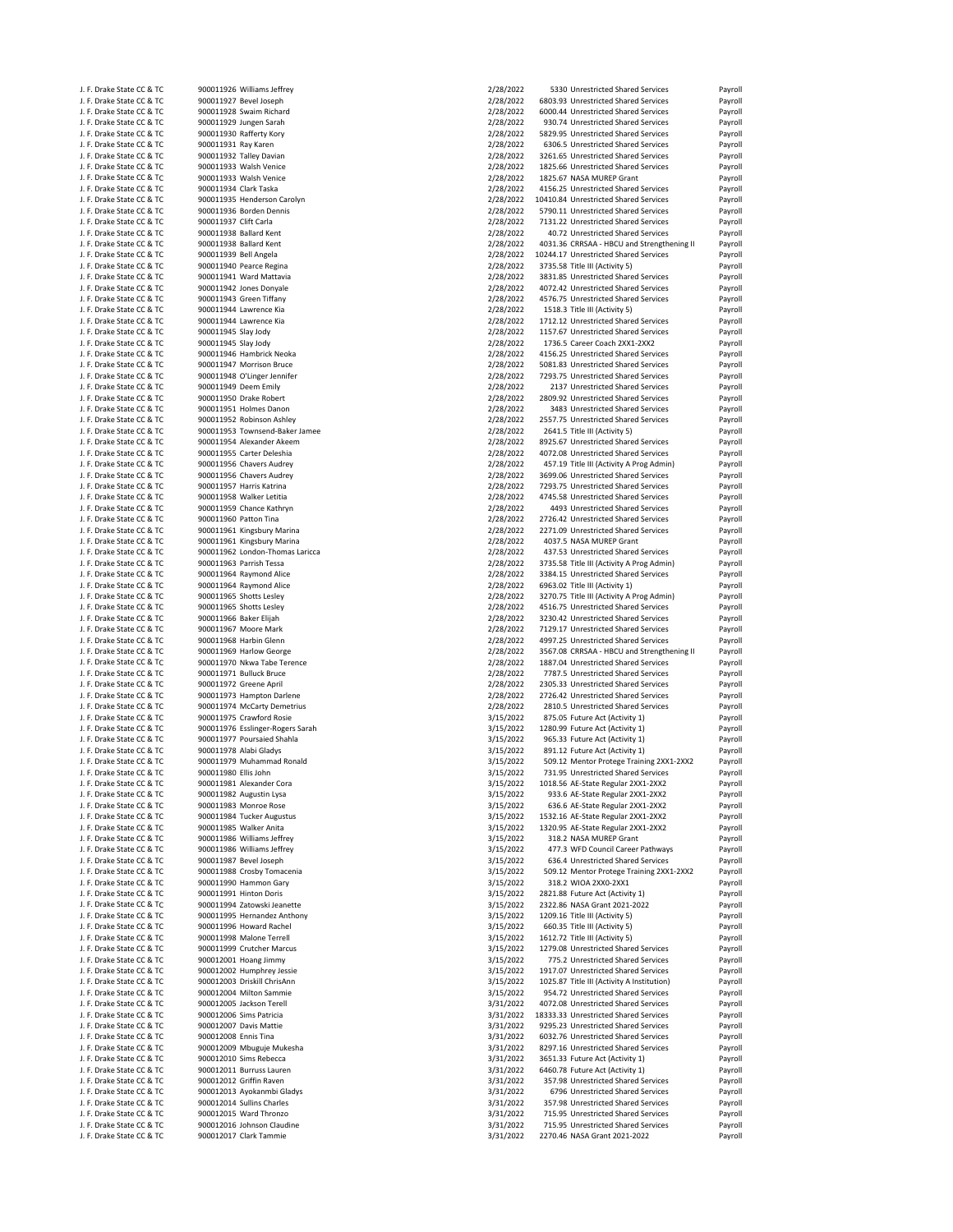| J. F. Drake State CC & TC |                       | 900012017 Clark Tammie           | 3/31/2022 | 2550.04 Unrestricted Shared Services       | Payroll |
|---------------------------|-----------------------|----------------------------------|-----------|--------------------------------------------|---------|
| J. F. Drake State CC & TC |                       | 900012018 Barnes Nelson          | 3/31/2022 | 357.98 Unrestricted Shared Services        | Payroll |
| J. F. Drake State CC & TC |                       | 900012019 Muhammad Ronald        | 3/31/2022 | 4594.08 Unrestricted Shared Services       | Payroll |
| J. F. Drake State CC & TC |                       | 900012020 Gregory Christopher    | 3/31/2022 | 357.98 Unrestricted Shared Services        | Payroll |
| J. F. Drake State CC & TC |                       | 900012021 Smothers Deloris       | 3/31/2022 | 715.95 Unrestricted Shared Services        | Payroll |
| J. F. Drake State CC & TC |                       | 900012022 Taylor Kacey           | 3/31/2022 | 4571.14 Unrestricted Shared Services       | Payroll |
| J. F. Drake State CC & TC | 900012023 Ellis John  |                                  | 3/31/2022 | 3620.25 Unrestricted Shared Services       | Payroll |
| J. F. Drake State CC & TC |                       | 900012024 Goodloe Lardell        | 3/31/2022 | 5442.33 Unrestricted Shared Services       | Payroll |
| J. F. Drake State CC & TC |                       | 900012025 Moore Alfred           | 3/31/2022 | 596.63 Unrestricted Shared Services        | Payroll |
| J. F. Drake State CC & TC |                       | 900012026 Forbes Edwin           |           | 5216.33 Unrestricted Shared Services       |         |
|                           |                       |                                  | 3/31/2022 |                                            | Payroll |
| J. F. Drake State CC & TC |                       | 900012027 Winchester Brandi      | 3/31/2022 | 4594.08 Unrestricted Shared Services       | Payroll |
| J. F. Drake State CC & TC |                       | 900012028 Winn George            | 3/31/2022 | 6327.37 Unrestricted Shared Services       | Payroll |
| J. F. Drake State CC & TC |                       | 900012029 Foster Rashanda        | 3/31/2022 | 715.95 Unrestricted Shared Services        | Payroll |
| J. F. Drake State CC & TC |                       | 900012030 Kessio Japheth         | 3/31/2022 | 715.95 Unrestricted Shared Services        | Payroll |
| J. F. Drake State CC & TC |                       | 900012031 Milling John           | 3/31/2022 | 715.95 Unrestricted Shared Services        | Payroll |
| J. F. Drake State CC & TC |                       | 900012032 Canady Charlotte       | 3/31/2022 | 715.95 Unrestricted Shared Services        | Payroll |
| J. F. Drake State CC & TC |                       | 900012033 McCastle-Arutere Toye  | 3/31/2022 | 357.98 Unrestricted Shared Services        | Payroll |
| J. F. Drake State CC & TC |                       | 900012034 Wheeler Eunice         | 3/31/2022 | 1820 GA-AL LSAMP NSF HRD 1305041 X9-X0     | Payroll |
| J. F. Drake State CC & TC |                       | 900012034 Wheeler Eunice         | 3/31/2022 | 5309.25 Unrestricted Shared Services       | Payroll |
| J. F. Drake State CC & TC | 900012035 Rentz Joyce |                                  | 3/31/2022 | 7997.87 Unrestricted Shared Services       | Payroll |
| J. F. Drake State CC & TC | 900012036 Jones Ruth  |                                  | 3/31/2022 | 596.63 Unrestricted Shared Services        | Payroll |
| J. F. Drake State CC & TC |                       | 900012037 Wilson Tracey          | 3/31/2022 | 596.63 Unrestricted Shared Services        | Payroll |
| J. F. Drake State CC & TC |                       | 900012038 Boswell Tawana         | 3/31/2022 | 5334.08 AE-State Regular 2XX1-2XX2         | Payroll |
| J. F. Drake State CC & TC | 900012039 Fury Lilia  |                                  | 3/31/2022 | 3863.67 AE-State Regular 2XX1-2XX2         | Payroll |
| J. F. Drake State CC & TC |                       | 900012040 Little Bertha          | 3/31/2022 | 5807.3 Unrestricted Shared Services        | Payroll |
| J. F. Drake State CC & TC |                       | 900012041 Malone Ulrekia         | 3/31/2022 | 2267.18 Unrestricted Shared Services       | Payroll |
|                           |                       |                                  | 3/31/2022 |                                            |         |
| J. F. Drake State CC & TC |                       | 900012042 Pruitt Marquita        |           | 2028.53 Unrestricted Shared Services       | Payroll |
| J. F. Drake State CC & TC |                       | 900012043 Sales Lashun           | 3/31/2022 | 2744.48 Unrestricted Shared Services       | Payroll |
| J. F. Drake State CC & TC |                       | 900012044 Sams Donna             | 3/31/2022 | 2028.53 Unrestricted Shared Services       | Payroll |
| J. F. Drake State CC & TC |                       | 900012045 Tate Tralandar         | 3/31/2022 | 2267.18 Unrestricted Shared Services       | Payroll |
| J. F. Drake State CC & TC |                       | 900012046 Williams Kelly         | 3/31/2022 | 6207.3 Unrestricted Shared Services        | Payroll |
| J. F. Drake State CC & TC |                       | 900012047 McDaniel Darvin        | 3/31/2022 | 1551.23 Unrestricted Shared Services       | Payroll |
| J. F. Drake State CC & TC |                       | 900012048 Henry Casey            | 3/31/2022 | 5665.33 Unrestricted Shared Services       | Payroll |
| J. F. Drake State CC & TC |                       | 900012049 Williams Jeffrey       | 3/31/2022 | 5330 Unrestricted Shared Services          | Payroll |
| J. F. Drake State CC & TC |                       | 900012050 Bevel Joseph           | 3/31/2022 | 6803.93 Unrestricted Shared Services       | Payroll |
| J. F. Drake State CC & TC |                       | 900012051 Swaim Richard          | 3/31/2022 | 6000.44 Unrestricted Shared Services       | Payroll |
| J. F. Drake State CC & TC |                       | 900012052 Jungen Sarah           | 3/31/2022 | 930.74 Unrestricted Shared Services        | Payroll |
| J. F. Drake State CC & TC |                       | 900012053 Rafferty Kory          | 3/31/2022 | 5829.95 Unrestricted Shared Services       | Payroll |
| J. F. Drake State CC & TC | 900012054 Ray Karen   |                                  | 3/31/2022 | 6488.53 Unrestricted Shared Services       | Payroll |
| J. F. Drake State CC & TC |                       | 900012055 Talley Davian          | 3/31/2022 | 3482.67 Unrestricted Shared Services       | Payroll |
| J. F. Drake State CC & TC |                       | 900012056 Walsh Venice           | 3/31/2022 | 1825.66 Unrestricted Shared Services       | Payroll |
| J. F. Drake State CC & TC |                       | 900012056 Walsh Venice           | 3/31/2022 | 1825.67 NASA MUREP Grant                   | Payroll |
| J. F. Drake State CC & TC | 900012057 Clark Taska |                                  | 3/31/2022 | 4156.25 Unrestricted Shared Services       |         |
|                           |                       |                                  |           |                                            | Payroll |
| J. F. Drake State CC & TC |                       | 900012058 Henderson Carolyn      | 3/31/2022 | 10410.84 Unrestricted Shared Services      | Payroll |
| J. F. Drake State CC & TC | 900012059 Mayer Levi  |                                  | 3/31/2022 | 4603.15 Unrestricted Shared Services       | Payroll |
| J. F. Drake State CC & TC |                       | 900012060 Borden Dennis          | 3/31/2022 | 5790.11 Unrestricted Shared Services       | Payroll |
| J. F. Drake State CC & TC | 900012061 Clift Carla |                                  | 3/31/2022 | 7131.22 Unrestricted Shared Services       | Payroll |
| J. F. Drake State CC & TC |                       | 900012062 Ballard Kent           | 3/31/2022 | 493.33 Unrestricted Shared Services        | Payroll |
| J. F. Drake State CC & TC | 900012063 Bell Angela |                                  | 3/31/2022 | 10244.17 Unrestricted Shared Services      | Payroll |
| J. F. Drake State CC & TC |                       | 900012064 Pearce Regina          | 3/31/2022 | 3735.58 Title III (Activity 5)             | Payroll |
| J. F. Drake State CC & TC |                       | 900012065 Ward Mattavia          | 3/31/2022 | 969.78 Unrestricted Shared Services        | Payroll |
| J. F. Drake State CC & TC |                       | 900012065 Ward Mattavia          | 3/31/2022 | 3864.14 Title III (Activity 5)             | Payroll |
| J. F. Drake State CC & TC |                       | 900012066 Jones Donyale          | 3/31/2022 | 4072.42 Unrestricted Shared Services       | Payroll |
| J. F. Drake State CC & TC |                       | 900012067 Green Tiffany          | 3/31/2022 | 4576.75 Unrestricted Shared Services       | Payroll |
| J. F. Drake State CC & TC |                       | 900012068 Lawrence Kia           | 3/31/2022 | 1518.3 Title III (Activity 5)              | Payroll |
| J. F. Drake State CC & TC |                       | 900012068 Lawrence Kia           | 3/31/2022 | 1712.12 Unrestricted Shared Services       | Payroll |
| J. F. Drake State CC & TC | 900012069 Slay Jody   |                                  | 3/31/2022 | 868.25 Unrestricted Shared Services        | Payroll |
| J. F. Drake State CC & TC | 900012069 Slay Jody   |                                  | 3/31/2022 | 2025.92 Career Coach 2XX1-2XX2             | Payroll |
| J. F. Drake State CC & TC |                       | 900012070 Hambrick Neoka         | 3/31/2022 | 4156.25 Unrestricted Shared Services       | Payroll |
| J. F. Drake State CC & TC |                       | 900012071 Morrison Bruce         | 3/31/2022 | 5081.83 Unrestricted Shared Services       | Payroll |
| J. F. Drake State CC & TC |                       | 900012072 O'Linger Jennifer      | 3/31/2022 | 7293.75 Unrestricted Shared Services       | Payroll |
| J. F. Drake State CC & TC |                       | 900012073 Deem Emily             | 3/31/2022 | 2137 Unrestricted Shared Services          | Payroll |
| J. F. Drake State CC & TC |                       | 900012074 Drake Robert           | 3/31/2022 |                                            |         |
|                           |                       |                                  |           | 2809.92 Unrestricted Shared Services       | Payroll |
| J. F. Drake State CC & TC |                       | 900012075 Holmes Danon           | 3/31/2022 | 3483 Unrestricted Shared Services          | Payroll |
| J. F. Drake State CC & TC | 900012076 Powell Joel |                                  | 3/31/2022 | 5050.11 Unrestricted Shared Services       | Payroll |
| J. F. Drake State CC & TC |                       | 900012077 Robinson Ashley        | 3/31/2022 | 1770.75 Unrestricted Shared Services       | Payroll |
| J. F. Drake State CC & TC |                       | 900012078 Townsend-Baker Jamee   | 3/31/2022 | 2641.5 Title III (Activity 5)              | Payroll |
| J. F. Drake State CC & TC |                       | 900012079 Alexander Akeem        | 3/31/2022 | 8925.67 Unrestricted Shared Services       | Payroll |
| J. F. Drake State CC & TC |                       | 900012080 Carter Deleshia        | 3/31/2022 | 939.73 Unrestricted Shared Services        | Payroll |
| J. F. Drake State CC & TC |                       | 900012081 Chavers Audrey         | 3/31/2022 | 1122.19 Title III (Activity A Prog Admin)  | Payroll |
| J. F. Drake State CC & TC |                       | 900012081 Chavers Audrey         | 3/31/2022 | 3034.06 Unrestricted Shared Services       | Payroll |
| J. F. Drake State CC & TC |                       | 900012082 Harris Katrina         | 3/31/2022 | 7293.75 Unrestricted Shared Services       | Payroll |
| J. F. Drake State CC & TC |                       | 900012083 Walker Letitia         | 3/31/2022 | 4745.58 Unrestricted Shared Services       | Payroll |
| J. F. Drake State CC & TC |                       | 900012084 Chance Kathryn         | 3/31/2022 | 4493 Unrestricted Shared Services          | Payroll |
| J. F. Drake State CC & TC | 900012085 Patton Tina |                                  | 3/31/2022 | 2726.42 Unrestricted Shared Services       | Payroll |
| J. F. Drake State CC & TC |                       | 900012086 Kingsbury Marina       | 3/31/2022 | 3091.21 Unrestricted Shared Services       | Payroll |
| J. F. Drake State CC & TC |                       | 900012086 Kingsbury Marina       | 3/31/2022 | 3217.38 NASA MUREP Grant                   | Payroll |
| J. F. Drake State CC & TC |                       | 900012087 London-Thomas Laricca  | 3/31/2022 | 437.53 Unrestricted Shared Services        | Payroll |
| J. F. Drake State CC & TC |                       | 900012088 Parrish Tessa          | 3/31/2022 | 3735.58 Title III (Activity A Prog Admin)  | Payroll |
| J. F. Drake State CC & TC |                       | 900012089 Raymond Alice          |           | 4774.64 Title III (Activity 1)             | Payroll |
|                           |                       |                                  | 3/31/2022 |                                            |         |
| J. F. Drake State CC & TC |                       | 900012089 Raymond Alice          | 3/31/2022 | 5572.53 Unrestricted Shared Services       | Payroll |
| J. F. Drake State CC & TC |                       | 900012090 Shotts Lesley          | 3/31/2022 | 3660.13 Unrestricted Shared Services       | Payroll |
| J. F. Drake State CC & TC |                       | 900012090 Shotts Lesley          | 3/31/2022 | 4127.37 Title III (Activity A Prog Admin)  | Payroll |
| J. F. Drake State CC & TC |                       | 900012091 Baker Elijah           | 3/31/2022 | 3230.42 Unrestricted Shared Services       | Payroll |
| J. F. Drake State CC & TC |                       | 900012092 Moore Mark             | 3/31/2022 | 7129.17 Unrestricted Shared Services       | Payroll |
| J. F. Drake State CC & TC |                       | 900012093 Harbin Glenn           | 3/31/2022 | 4997.25 Unrestricted Shared Services       | Payroll |
| J. F. Drake State CC & TC |                       | 900012094 Harlow George          | 3/31/2022 | 3567.08 CRRSAA - HBCU and Strengthening II | Payroll |
| J. F. Drake State CC & TC |                       | 900012095 Bulluck Bruce          | 3/31/2022 | 7787.5 Unrestricted Shared Services        | Payroll |
| J. F. Drake State CC & TC |                       | 900012096 Greene April           | 3/31/2022 | 2305.33 Unrestricted Shared Services       | Payroll |
| J. F. Drake State CC & TC |                       | 900012097 Hampton Darlene        | 3/31/2022 | 2726.42 Unrestricted Shared Services       | Payroll |
| J. F. Drake State CC & TC |                       | 900012098 McCarty Demetrius      | 3/31/2022 | 2810.5 Unrestricted Shared Services        | Payroll |
| J. F. Drake State CC & TC |                       | 900012099 Crawford Rosie         | 4/15/2022 | 2322.86 Future Act (Activity 1)            | Payroll |
| J. F. Drake State CC & TC |                       | 900012100 Esslinger-Rogers Sarah | 4/15/2022 | 928.25 Future Act (Activity 1)             | Payroll |
| J. F. Drake State CC & TC |                       | 900012101 Poursaied Shahla       | 4/15/2022 | 482.66 Future Act (Activity 1)             | Payroll |
| J. F. Drake State CC & TC |                       | 900012102 Alabi Gladys           | 4/15/2022 | 891.12 Future Act (Activity 1)             | Payroll |
| J. F. Drake State CC & TC |                       | 900012103 James Bobby            | 4/15/2022 | 254.56 Future Act (Activity 1)             | Payroll |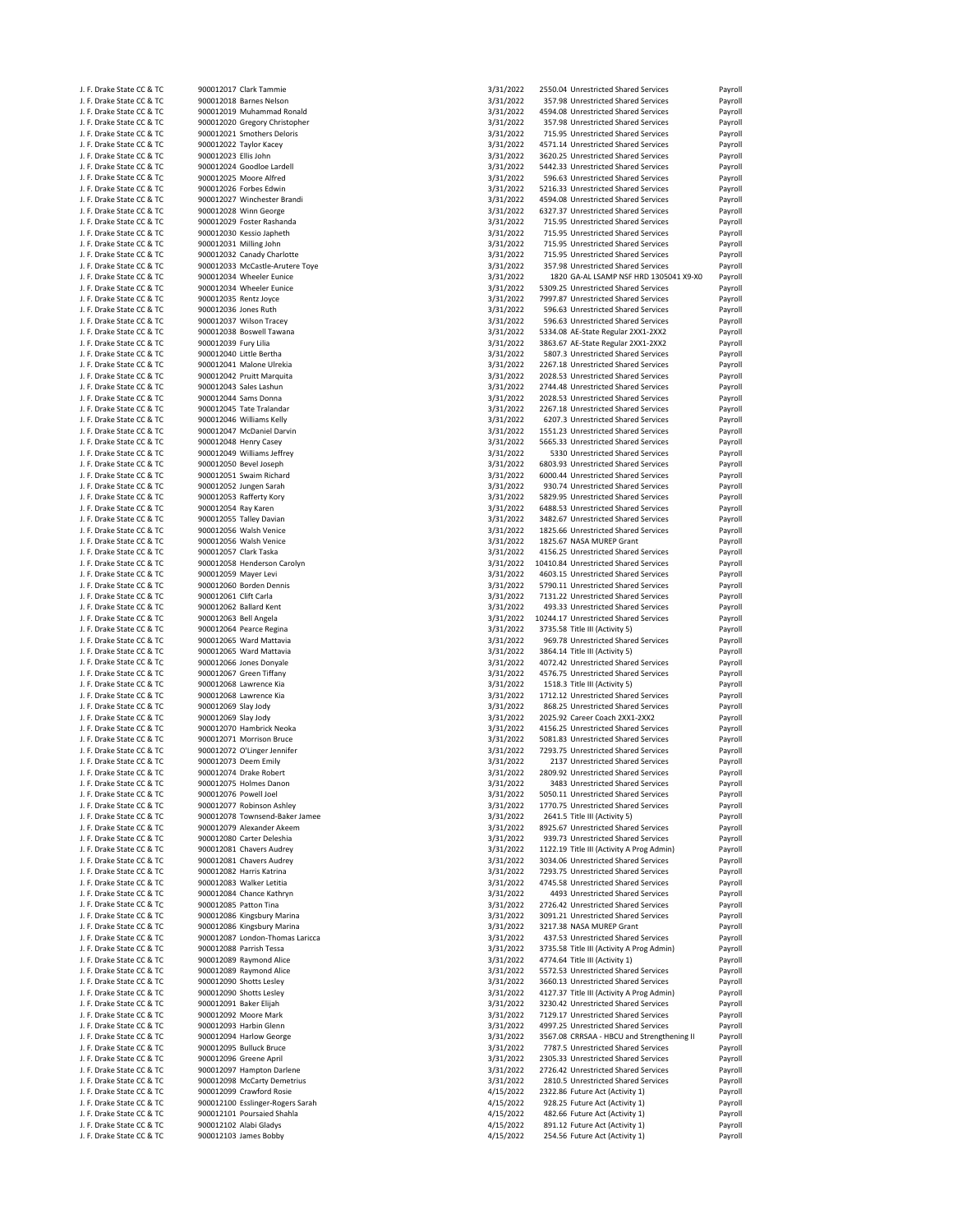| J. F. Drake State CC & TC | 900012104 Muhammad Ronald       | 4/15/2022 | 1018.24 Mentor Protege Training 2XX1-2XX2 | Payroll |
|---------------------------|---------------------------------|-----------|-------------------------------------------|---------|
| J. F. Drake State CC & TC | 900012107 Ellis John            | 4/15/2022 | 970.63 Unrestricted Shared Services       | Payroll |
| J. F. Drake State CC & TC | 900012108 Alexander Cora        | 4/15/2022 | 679.04 AE-State Regular 2XX1-2XX2         | Payroll |
|                           |                                 | 4/15/2022 |                                           |         |
| J. F. Drake State CC & TC | 900012109 Augustin Lysa         |           | 840.24 AE-State Regular 2XX1-2XX2         | Payroll |
| J. F. Drake State CC & TC | 900012110 Tucker Augustus       | 4/15/2022 | 1391.04 AE-State Regular 2XX1-2XX2        | Payroll |
| J. F. Drake State CC & TC | 900012111 Walker Anita          | 4/15/2022 | 1066.31 AE-State Regular 2XX1-2XX2        | Payroll |
| J. F. Drake State CC & TC | 900012112 Williams Jeffrey      | 4/15/2022 | 159.1 Ready to Work 2XX0-2XX1             | Payroll |
| J. F. Drake State CC & TC | 900012113 Crosby Tomacenia      | 4/15/2022 | 2036.48 Mentor Protege Training 2XX1-2XX2 | Payroll |
| J. F. Drake State CC & TC | 900012115 Hammon Gary           | 4/15/2022 | 286.38 WIOA 2XX0-2XX1                     | Payroll |
| J. F. Drake State CC & TC | 900012116 Hinton Doris          | 4/15/2022 | 2821.88 Future Act (Activity 1)           | Payroll |
|                           |                                 |           |                                           |         |
| J. F. Drake State CC & TC | 900012119 Zatowski Jeanette     | 4/15/2022 | 2179.67 NASA Grant 2021-2022              | Payroll |
| J. F. Drake State CC & TC | 900012120 Hernandez Anthony     | 4/15/2022 | 1121.66 Title III (Activity 5)            | Payroll |
| J. F. Drake State CC & TC | 900012121 Howard Rachel         | 4/15/2022 | 628.52 Title III (Activity 5)             | Payroll |
| J. F. Drake State CC & TC | 900012123 Malone Terrell        | 4/15/2022 | 1909.8 Title III (Activity 5)             | Payroll |
| J. F. Drake State CC & TC | 900012124 Crutcher Marcus       | 4/15/2022 | 1497.87 Unrestricted Shared Services      | Payroll |
|                           |                                 |           | 877.2 Unrestricted Shared Services        |         |
| J. F. Drake State CC & TC | 900012126 Hoang Jimmy           | 4/15/2022 |                                           | Payroll |
| J. F. Drake State CC & TC | 900012127 Humphrey Jessie       | 4/15/2022 | 2244.99 Unrestricted Shared Services      | Payroll |
| J. F. Drake State CC & TC | 900012128 Driskill ChrisAnn     | 4/15/2022 | 970.79 Title III (Activity A Institution) | Payroll |
| J. F. Drake State CC & TC | 900012129 Milton Sammie         | 4/15/2022 | 1219.92 Unrestricted Shared Services      | Payroll |
| J. F. Drake State CC & TC | 900012130 Jackson Terell        | 4/29/2022 | 4072.08 Unrestricted Shared Services      | Payroll |
| J. F. Drake State CC & TC | 900012131 Sims Patricia         | 4/29/2022 | 18333.33 Unrestricted Shared Services     | Payroll |
|                           | 900012132 Davis Mattie          | 4/29/2022 | 9295.23 Unrestricted Shared Services      |         |
| J. F. Drake State CC & TC |                                 |           |                                           | Payroll |
| J. F. Drake State CC & TC | 900012133 Ennis Tina            | 4/29/2022 | 6032.76 Unrestricted Shared Services      | Payroll |
| J. F. Drake State CC & TC | 900012134 Mbuguje Mukesha       | 4/29/2022 | 8297.16 Unrestricted Shared Services      | Payroll |
| J. F. Drake State CC & TC | 900012135 Sims Rebecca          | 4/29/2022 | 3651.33 Future Act (Activity 1)           | Payroll |
| J. F. Drake State CC & TC | 900012136 Burruss Lauren        | 4/29/2022 | 6460.78 Future Act (Activity 1)           | Payroll |
| J. F. Drake State CC & TC | 900012137 Griffin Raven         | 4/29/2022 | 357.98 Unrestricted Shared Services       | Payroll |
|                           |                                 | 4/29/2022 |                                           |         |
| J. F. Drake State CC & TC | 900012138 Ayokanmbi Gladys      |           | 6796 Unrestricted Shared Services         | Payroll |
| J. F. Drake State CC & TC | 900012139 Sullins Charles       | 4/29/2022 | 357.98 Unrestricted Shared Services       | Payroll |
| J. F. Drake State CC & TC | 900012140 Ward Thronzo          | 4/29/2022 | 715.95 Unrestricted Shared Services       | Payroll |
| J. F. Drake State CC & TC | 900012141 Johnson Claudine      | 4/29/2022 | 715.95 Unrestricted Shared Services       | Payroll |
| J. F. Drake State CC & TC | 900012142 Clark Tammie          | 4/29/2022 | 2270.46 NASA Grant 2021-2022              | Payroll |
| J. F. Drake State CC & TC | 900012142 Clark Tammie          | 4/29/2022 | 2550.04 Unrestricted Shared Services      | Payroll |
|                           |                                 |           |                                           |         |
| J. F. Drake State CC & TC | 900012143 Barnes Nelson         | 4/29/2022 | 357.98 Unrestricted Shared Services       | Payroll |
| J. F. Drake State CC & TC | 900012144 Muhammad Ronald       | 4/29/2022 | 4594.08 Unrestricted Shared Services      | Payroll |
| J. F. Drake State CC & TC | 900012145 Gregory Christopher   | 4/29/2022 | 357.98 Unrestricted Shared Services       | Payroll |
| J. F. Drake State CC & TC | 900012146 Smothers Deloris      | 4/29/2022 | 715.95 Unrestricted Shared Services       | Payroll |
| J. F. Drake State CC & TC | 900012147 Taylor Kacey          | 4/29/2022 | 4571.14 Unrestricted Shared Services      | Payroll |
| J. F. Drake State CC & TC | 900012148 Ellis John            | 4/29/2022 | 3620.25 Unrestricted Shared Services      |         |
|                           |                                 |           |                                           | Payroll |
| J. F. Drake State CC & TC | 900012149 Goodloe Lardell       | 4/29/2022 | 5442.33 Unrestricted Shared Services      | Payroll |
| J. F. Drake State CC & TC | 900012150 Moore Alfred          | 4/29/2022 | 596.63 Unrestricted Shared Services       | Payroll |
| J. F. Drake State CC & TC | 900012151 Forbes Edwin          | 4/29/2022 | 5216.33 Unrestricted Shared Services      | Payroll |
| J. F. Drake State CC & TC | 900012152 Winchester Brandi     | 4/29/2022 | 4594.08 Unrestricted Shared Services      | Payroll |
| J. F. Drake State CC & TC | 900012153 Winn George           | 4/29/2022 | 6327.37 Unrestricted Shared Services      | Payroll |
|                           |                                 |           |                                           |         |
| J. F. Drake State CC & TC | 900012154 Foster Rashanda       | 4/29/2022 | 715.95 Unrestricted Shared Services       | Payroll |
| J. F. Drake State CC & TC | 900012155 Kessio Japheth        | 4/29/2022 | 715.95 Unrestricted Shared Services       | Payroll |
|                           |                                 |           |                                           |         |
| J. F. Drake State CC & TC | 900012156 Milling John          | 4/29/2022 | 715.95 Unrestricted Shared Services       | Payroll |
|                           |                                 |           |                                           |         |
| J. F. Drake State CC & TC | 900012157 Canady Charlotte      | 4/29/2022 | 715.95 Unrestricted Shared Services       | Payroll |
| J. F. Drake State CC & TC | 900012158 McCastle-Arutere Toye | 4/29/2022 | 357.98 Unrestricted Shared Services       | Payroll |
| J. F. Drake State CC & TC | 900012159 Smith William         | 4/29/2022 | 3229.96 Unrestricted Shared Services      | Payroll |
| J. F. Drake State CC & TC | 900012160 Wheeler Eunice        | 4/29/2022 | 1400 GA-AL LSAMP NSF HRD 1305041 X9-X0    | Payroll |
| J. F. Drake State CC & TC | 900012160 Wheeler Eunice        | 4/29/2022 | 5309.25 Unrestricted Shared Services      | Payroll |
| J. F. Drake State CC & TC | 900012161 Rentz Joyce           | 4/29/2022 | 7997.87 Unrestricted Shared Services      | Payroll |
|                           |                                 |           | 596.63 Unrestricted Shared Services       |         |
| J. F. Drake State CC & TC | 900012162 Jones Ruth            | 4/29/2022 |                                           | Payroll |
| J. F. Drake State CC & TC | 900012163 Wilson Tracey         | 4/29/2022 | 596.63 Unrestricted Shared Services       | Payroll |
| J. F. Drake State CC & TC | 900012164 Boswell Tawana        | 4/29/2022 | 5334.08 AE-State Regular 2XX1-2XX2        | Payroll |
| J. F. Drake State CC & TC | 900012165 Fury Lilia            | 4/29/2022 | 3863.67 AE-State Regular 2XX1-2XX2        | Payroll |
| J. F. Drake State CC & TC | 900012166 Little Bertha         | 4/29/2022 | 5807.3 Unrestricted Shared Services       | Payroll |
| J. F. Drake State CC & TC | 900012167 Malone Ulrekia        | 4/29/2022 | 2267.18 Unrestricted Shared Services      | Payroll |
|                           |                                 |           |                                           |         |
| J. F. Drake State CC & TC | 900012168 Pruitt Marquita       | 4/29/2022 | 2028.53 Unrestricted Shared Services      | Payroll |
| J. F. Drake State CC & TC | 900012169 Sales Lashun          | 4/29/2022 | 2744.48 Unrestricted Shared Services      | Payroll |
| J. F. Drake State CC & TC | 900012170 Sams Donna            | 4/29/2022 | 2028.53 Unrestricted Shared Services      | Payroll |
| J. F. Drake State CC & TC | 900012171 Tate Tralandar        | 4/29/2022 | 2267.18 Unrestricted Shared Services      | Payroll |
| J. F. Drake State CC & TC | 900012172 Williams Kelly        | 4/29/2022 | 6207.3 Unrestricted Shared Services       | Payroll |
| J. F. Drake State CC & TC | 900012173 McDaniel Darvin       | 4/29/2022 | 1551.23 Unrestricted Shared Services      | Payroll |
| J. F. Drake State CC & TC |                                 |           |                                           |         |
|                           | 900012174 Henry Casey           | 4/29/2022 | 5665.33 Unrestricted Shared Services      | Payroll |
| J. F. Drake State CC & TC | 900012175 Williams Jeffrey      | 4/29/2022 | 5330 Unrestricted Shared Services         | Payroll |
| J. F. Drake State CC & TC | 900012176 Bevel Joseph          | 4/29/2022 | 6803.93 Unrestricted Shared Services      | Payroll |
| J. F. Drake State CC & TC | 900012177 Swaim Richard         | 4/29/2022 | 6000.44 Unrestricted Shared Services      | Payroll |
| J. F. Drake State CC & TC | 900012178 Jungen Sarah          | 4/29/2022 | 930.74 Unrestricted Shared Services       | Payroll |
| J. F. Drake State CC & TC | 900012179 Rafferty Kory         | 4/29/2022 | 5829.95 Unrestricted Shared Services      | Payroll |
| J. F. Drake State CC & TC | 900012180 Ray Karen             | 4/29/2022 | 6473.17 Unrestricted Shared Services      | Payroll |
|                           |                                 |           |                                           |         |
| J. F. Drake State CC & TC | 900012181 Talley Davian         | 4/29/2022 | 3482.67 Unrestricted Shared Services      | Payroll |
| J. F. Drake State CC & TC | 900012182 Walsh Venice          | 4/29/2022 | 1825.66 Unrestricted Shared Services      | Payroll |
| J. F. Drake State CC & TC | 900012182 Walsh Venice          | 4/29/2022 | 1825.67 NASA MUREP Grant                  | Payroll |
| J. F. Drake State CC & TC | 900012183 Clark Taska           | 4/29/2022 | 4156.25 Unrestricted Shared Services      | Payroll |
| J. F. Drake State CC & TC | 900012184 Henderson Carolyn     | 4/29/2022 | 10410.84 Unrestricted Shared Services     | Payroll |
| J. F. Drake State CC & TC | 900012185 Mayer Levi            | 4/29/2022 |                                           |         |
|                           |                                 |           | 6800.08 Unrestricted Shared Services      | Payroll |
| J. F. Drake State CC & TC | 900012186 Borden Dennis         | 4/29/2022 | 5790.11 Unrestricted Shared Services      | Payroll |
| J. F. Drake State CC & TC | 900012187 Clift Carla           | 4/29/2022 | 7131.22 Unrestricted Shared Services      | Payroll |
| J. F. Drake State CC & TC | 900012188 Bell Angela           | 4/29/2022 | 10244.17 Unrestricted Shared Services     | Payroll |
| J. F. Drake State CC & TC | 900012189 Hernandez Anthony     | 4/29/2022 | 2289.24 Unrestricted Shared Services      | Payroll |
| J. F. Drake State CC & TC | 900012190 Pearce Regina         | 4/29/2022 |                                           | Payroll |
|                           |                                 |           | 3735.58 Title III (Activity 5)            |         |
| J. F. Drake State CC & TC | 900012191 Ward Mattavia         | 4/29/2022 | 5165.58 Title III (Activity 5)            | Payroll |
| J. F. Drake State CC & TC | 900012192 Jones Donyale         | 4/29/2022 | 4072.42 Unrestricted Shared Services      | Payroll |
| J. F. Drake State CC & TC | 900012193 Green Tiffany         | 4/29/2022 | 4576.75 Unrestricted Shared Services      | Payroll |
| J. F. Drake State CC & TC | 900012194 Lawrence Kia          | 4/29/2022 | 1518.3 Title III (Activity 5)             | Payroll |
| J. F. Drake State CC & TC | 900012194 Lawrence Kia          | 4/29/2022 | 1712.12 Unrestricted Shared Services      | Payroll |
| J. F. Drake State CC & TC |                                 |           | 1302.38 Unrestricted Shared Services      |         |
|                           | 900012195 Slay Jody             | 4/29/2022 |                                           | Payroll |
| J. F. Drake State CC & TC | 900012195 Slay Jody             | 4/29/2022 | 1591.79 Career Coach 2XX1-2XX2            | Payroll |
| J. F. Drake State CC & TC | 900012196 Hambrick Neoka        | 4/29/2022 | 4156.25 Unrestricted Shared Services      | Payroll |
| J. F. Drake State CC & TC | 900012197 Morrison Bruce        | 4/29/2022 | 5081.83 Unrestricted Shared Services      | Payroll |
| J. F. Drake State CC & TC | 900012198 O'Linger Jennifer     | 4/29/2022 | 7293.75 Unrestricted Shared Services      | Payroll |
| J. F. Drake State CC & TC | 900012199 Deem Emily            | 4/29/2022 | 2137 Unrestricted Shared Services         | Payroll |
| J. F. Drake State CC & TC | 900012200 Drake Robert          | 4/29/2022 | 2809.92 Unrestricted Shared Services      | Payroll |
| J. F. Drake State CC & TC | 900012201 Holmes Danon          | 4/29/2022 | 3483 Unrestricted Shared Services         | Payroll |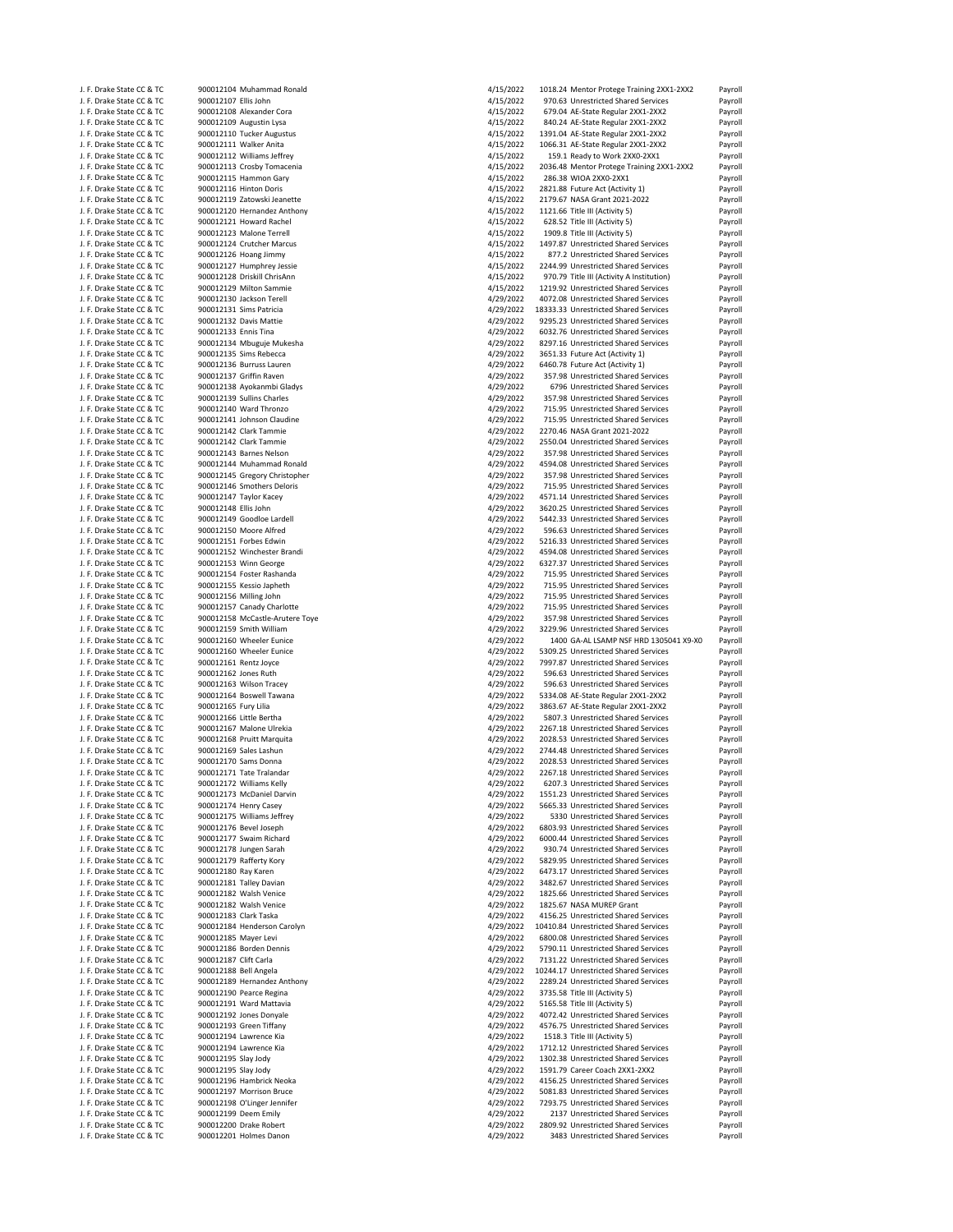| J. F. Drake State CC & TC                                                                                        | 900012202 POV |            |
|------------------------------------------------------------------------------------------------------------------|---------------|------------|
| J. F. Drake State CC & TC                                                                                        | 900012203 Rob |            |
| J. F. Drake State CC & TC                                                                                        | 900012204 Tov |            |
| J. F. Drake State CC & TC                                                                                        | 900012205 Ale |            |
|                                                                                                                  | 900012206 Car |            |
| J. F. Drake State CC & TC                                                                                        |               |            |
| J. F. Drake State CC & TC                                                                                        | 900012207 Cha |            |
| J. F. Drake State CC & TC                                                                                        | 900012207 Cha |            |
| J. F. Drake State CC & TC                                                                                        | 900012208 Har |            |
| J. F. Drake State CC & TC                                                                                        | 900012209 Wa  |            |
| J. F. Drake State CC & TC                                                                                        | 900012210 Cha |            |
| J. F. Drake State CC & TC                                                                                        | 900012210 Cha |            |
|                                                                                                                  |               |            |
| J. F. Drake State CC & TC                                                                                        | 900012211 Pat |            |
| J. F. Drake State CC & TC                                                                                        | 900012211 Pat |            |
| J. F. Drake State CC & TC                                                                                        | 900012212 Kin |            |
| J. F. Drake State CC & TC                                                                                        | 900012212 Kin |            |
| J. F. Drake State CC & TC                                                                                        | 900012213 Lon |            |
|                                                                                                                  | 900012214 Par |            |
| J. F. Drake State CC & TC                                                                                        |               |            |
| J. F. Drake State CC & TC                                                                                        | 900012215 Ray |            |
| J. F. Drake State CC & TC                                                                                        | 900012215 Ray |            |
| J. F. Drake State CC & TC                                                                                        | 900012216 Sho |            |
| J. F. Drake State CC & TC                                                                                        | 900012216 Sho |            |
| J. F. Drake State CC & TC                                                                                        | 900012217 Bak |            |
| J. F. Drake State CC & TC                                                                                        | 900012218 Mo  |            |
|                                                                                                                  |               |            |
| J. F. Drake State CC & TC                                                                                        | 900012219 Cla |            |
| J. F. Drake State CC & TC                                                                                        | 900012220 Har |            |
| J. F. Drake State CC & TC                                                                                        | 900012221 Har |            |
| J. F. Drake State CC & TC                                                                                        | 900012222 Bul |            |
| J. F. Drake State CC & TC                                                                                        | 900012223 Gre |            |
| J. F. Drake State CC & TC                                                                                        | 900012224 Har |            |
| J. F. Drake State CC & TC                                                                                        | 900012225 Mc  |            |
|                                                                                                                  |               |            |
| J. F. Drake State CC & TC                                                                                        | E1101613      | Reg        |
| J. F. Drake State CC & TC                                                                                        | E1101613      | Reg        |
| J. F. Drake State CC & TC                                                                                        | E1101613      | Reg        |
| J. F. Drake State CC & TC                                                                                        | E1101613      | Reg        |
| J. F. Drake State CC & TC                                                                                        | E1101613      | Reg        |
| J. F. Drake State CC & TC                                                                                        |               |            |
|                                                                                                                  | E1101613      | Reg        |
| J. F. Drake State CC & TC                                                                                        | E1101613      | Reg        |
| J. F. Drake State CC & TC                                                                                        | E1101613      | Reg        |
| J. F. Drake State CC & TC                                                                                        | E1101613      | Reg        |
| J. F. Drake State CC & TC                                                                                        | E1101614      | Sta        |
| J. F. Drake State CC & TC                                                                                        | E1101616      | PEE        |
| J. F. Drake State CC & TC                                                                                        | E1101620      | WE         |
|                                                                                                                  |               |            |
| J. F. Drake State CC & TC                                                                                        | E1101623      | WE         |
| J. F. Drake State CC & TC                                                                                        | E1101623      | WE         |
| J. F. Drake State CC & TC                                                                                        | E1101624      | WE         |
| J. F. Drake State CC & TC                                                                                        | E1101624      | WE         |
| J. F. Drake State CC & TC                                                                                        | E1101625      | San        |
| J. F. Drake State CC & TC                                                                                        | E1101625      | San        |
|                                                                                                                  |               |            |
| J. F. Drake State CC & TC                                                                                        | E1101626      | Ver        |
| J. F. Drake State CC & TC                                                                                        | E1101627      | PEE        |
| J. F. Drake State CC & TC                                                                                        | E1101629      | Sta        |
| J. F. Drake State CC & TC                                                                                        | E1101632      | <b>Sta</b> |
| J. F. Drake State CC & TC                                                                                        | E1101633      | Ver        |
| J. F. Drake State CC & TC                                                                                        | E1101634      | Reg        |
|                                                                                                                  |               |            |
| J. F. Drake State CC & TC                                                                                        | E1101634      | Reg        |
| J. F. Drake State CC & TC                                                                                        | E1101634      | Reg        |
| J. F. Drake State CC & TC                                                                                        | E1101634      | Reg        |
| J. F. Drake State CC & TC                                                                                        | E1101634      | Reg        |
| J. F. Drake State CC & TC                                                                                        | E1101634      | Reg        |
| J. F. Drake State CC & TC                                                                                        | E1101634      | Reg        |
| J. F. Drake State CC & TC                                                                                        | E1101634      | Reg        |
| J. F. Drake State CC & TC<br>J. F. Drake State CC & TC<br>J. F. Drake State CC & TC<br>J. F. Drake State CC & TC |               |            |
|                                                                                                                  | E1101634      | Reg        |
|                                                                                                                  | E1101634      | Reg        |
|                                                                                                                  | E1101638      | PEE        |
| J. F. Drake State CC & TC                                                                                        | E1101640      | Sta        |
| J. F. Drake State CC & TC                                                                                        | E1101643      | WE         |
| J. F. Drake State CC & TC                                                                                        | E1101644      | WE         |
| J. F. Drake State CC & TC                                                                                        | E1101645      | San        |
|                                                                                                                  |               |            |
| J. F. Drake State CC & TC                                                                                        | E1101645      | San        |
| J. F. Drake State CC & TC                                                                                        | E1101646      | Sys        |
| J. F. Drake State CC & TC                                                                                        | E1101647      | Ver        |
| J. F. Drake State CC & TC                                                                                        | E1101648      | The        |
| J. F. Drake State CC & TC                                                                                        | E1101649      | Reg        |
| J. F. Drake State CC & TC                                                                                        | E1101649      | Reg        |
| J. F. Drake State CC & TC                                                                                        |               |            |
|                                                                                                                  | E1101649      | Reg        |
| J. F. Drake State CC & TC                                                                                        | E1101649      | Reg        |
| J. F. Drake State CC & TC                                                                                        | E1101649      | Reg        |
| J. F. Drake State CC & TC                                                                                        | E1101649      | Reg        |
| J. F. Drake State CC & TC                                                                                        | E1101649      | Reg        |
| J. F. Drake State CC & TC                                                                                        | E1101649      | Reg        |
| J. F. Drake State CC & TC                                                                                        | E1101649      | Reg        |
|                                                                                                                  |               |            |
| J. F. Drake State CC & TC                                                                                        | E1101649      | Reg        |
| J. F. Drake State CC & TC                                                                                        | E1101649      | Reg        |
| J. F. Drake State CC & TC                                                                                        | E1101649      | Reg        |
| J. F. Drake State CC & TC                                                                                        | E1101649      | Reg        |
| J. F. Drake State CC & TC                                                                                        | E1101649      | Reg        |
| J. F. Drake State CC & TC                                                                                        | E1101649      | Reg        |
| J. F. Drake State CC & TC                                                                                        | E1101654      | Sta        |
|                                                                                                                  |               |            |
| J. F. Drake State CC & TC                                                                                        | E1101657      | WE         |
| J. F. Drake State CC & TC                                                                                        | E1101658      | WE         |
| J. F. Drake State CC & TC                                                                                        | E1101659      | Ver        |
| J. F. Drake State CC & TC                                                                                        | E1101660      | Reg        |
| J. F. Drake State CC & TC                                                                                        | E1101660      | Reg        |
| J. F. Drake State CC & TC                                                                                        | E1101660      | Reg        |
|                                                                                                                  |               |            |
| J. F. Drake State CC & TC                                                                                        | E1101660      | Reg        |
| J. F. Drake State CC & TC                                                                                        | E1101660      | Reg        |

| 202 Powell Joel                                   |
|---------------------------------------------------|
| 203 Robinson Ashley                               |
| 204 Townsend-Baker Jamee                          |
| 205 Alexander Akeem                               |
| 206 Carter Deleshia                               |
| 207 Chavers Audrey                                |
| 207 Chavers Audrey                                |
| 208 Harris Katrina                                |
| 209 Walker Letitia                                |
| 210 Chance Kathryn                                |
| 210 Chance Kathryn                                |
| 211 Patton Tina                                   |
| 211 Patton Tina                                   |
| 212 Kingsbury Marina                              |
| 212 Kingsbury Marina<br>213 London-Thomas Laricca |
| 214 Parrish Tessa                                 |
| 215 Raymond Alice                                 |
| 215 Raymond Alice                                 |
| 216 Shotts Lesley                                 |
| 216 Shotts Lesley                                 |
| 217 Baker Elijah                                  |
| 218 Moore Mark                                    |
| 219 Clark Casey                                   |
| 220 Harbin Glenn                                  |
| 221 Harlow George                                 |
| 222 Bulluck Bruce                                 |
| 223 Greene April                                  |
| 224 Hampton Darlene                               |
| 225 McCarty Demetrius                             |
| <b>Regions Bank</b>                               |
| <b>Regions Bank</b>                               |
| <b>Regions Bank</b>                               |
| <b>Regions Bank</b>                               |
| <b>Regions Bank</b>                               |
| <b>Regions Bank</b>                               |
| <b>Regions Bank</b>                               |
| <b>Regions Bank</b>                               |
| <b>Regions Bank</b>                               |
| <b>State of Alabama</b>                           |
| PEEHIP                                            |
| WEX Inc                                           |
| WEX Inc                                           |
| <b>WEX Inc</b>                                    |
| WEX Inc                                           |
| WEX Inc                                           |
| Sam's Club                                        |
| Sam's Club<br>Verizon Wireless                    |
| PEEHIP                                            |
| State of Alabama                                  |
| State of Alabama                                  |
| Verizon Wireless                                  |
| <b>Regions Bank</b>                               |
| <b>Regions Bank</b>                               |
| <b>Regions Bank</b>                               |
| <b>Regions Bank</b>                               |
| <b>Regions Bank</b>                               |
| <b>Regions Bank</b>                               |
| <b>Regions Bank</b>                               |
| <b>Regions Bank</b>                               |
| <b>Regions Bank</b>                               |
| <b>Regions Bank</b>                               |
| PEEHIP                                            |
| State of Alabama                                  |
| WEX Inc                                           |
| <b>WEX Inc</b>                                    |
| Sam's Club                                        |
| Sam's Club                                        |
| Sysco Central Alabama LLC                         |
| Verizon Wireless<br>The Pitney Bowes Bank Inc     |
| <b>Regions Bank</b>                               |
| <b>Regions Bank</b>                               |
| <b>Regions Bank</b>                               |
| <b>Regions Bank</b>                               |
| <b>Regions Bank</b>                               |
| <b>Regions Bank</b>                               |
| <b>Regions Bank</b>                               |
| <b>Regions Bank</b>                               |
| <b>Regions Bank</b>                               |
| <b>Regions Bank</b>                               |
| <b>Regions Bank</b>                               |
| <b>Regions Bank</b>                               |
| <b>Regions Bank</b>                               |
| <b>Regions Bank</b>                               |
| <b>Regions Bank</b>                               |
| State of Alabama                                  |
| <b>WEX Inc</b>                                    |
| <b>WEX Inc</b>                                    |
| Verizon Wireless                                  |
| <b>Regions Bank</b>                               |
| <b>Regions Bank</b>                               |
| <b>Regions Bank</b>                               |
| <b>Regions Bank</b>                               |

| J. F. Drake State CC & TC                              | 900012202 Powell Joel |                                                            | 4/29/2022              | 7460.42 Unrestricted Shared Services                                        | Payroll                              |
|--------------------------------------------------------|-----------------------|------------------------------------------------------------|------------------------|-----------------------------------------------------------------------------|--------------------------------------|
| J. F. Drake State CC & TC                              |                       | 900012203 Robinson Ashley                                  | 4/29/2022              | 125.43 Unrestricted Shared Services                                         | Payroll                              |
| J. F. Drake State CC & TC                              |                       | 900012204 Townsend-Baker Jamee                             | 4/29/2022              | 2641.5 Title III (Activity 5)                                               | Payroll                              |
| J. F. Drake State CC & TC                              |                       | 900012205 Alexander Akeem                                  | 4/29/2022              | 8925.67 Unrestricted Shared Services                                        | Payroll                              |
| J. F. Drake State CC & TC                              |                       | 900012206 Carter Deleshia                                  | 4/29/2022              | 10037.29 Unrestricted Shared Services                                       | Payroll                              |
| J. F. Drake State CC & TC                              |                       | 900012207 Chavers Audrey                                   | 4/29/2022              | 1039.06 Title III (Activity A Prog Admin)                                   | Payroll                              |
| J. F. Drake State CC & TC                              |                       | 900012207 Chavers Audrey                                   | 4/29/2022              | 3117.19 Unrestricted Shared Services                                        | Payroll                              |
| J. F. Drake State CC & TC                              |                       | 900012208 Harris Katrina                                   | 4/29/2022              | 7293.75 Unrestricted Shared Services                                        | Payroll                              |
| J. F. Drake State CC & TC                              |                       | 900012209 Walker Letitia                                   | 4/29/2022              | 4745.58 Unrestricted Shared Services                                        | Payroll                              |
| J. F. Drake State CC & TC                              |                       | 900012210 Chance Kathryn                                   | 4/29/2022              | 21.25 Title III (Activity 6)                                                | Payroll                              |
| J. F. Drake State CC & TC                              |                       | 900012210 Chance Kathryn                                   | 4/29/2022              | 4493 Unrestricted Shared Services                                           | Payroll                              |
| J. F. Drake State CC & TC                              |                       | 900012211 Patton Tina                                      | 4/29/2022              | 21.25 Title III (Activity 6)                                                | Payroll                              |
| J. F. Drake State CC & TC                              |                       | 900012211 Patton Tina                                      | 4/29/2022              | 2726.42 Unrestricted Shared Services                                        | Payroll                              |
| J. F. Drake State CC & TC                              |                       | 900012212 Kingsbury Marina                                 | 4/29/2022              | 2883.03 Unrestricted Shared Services                                        | Payroll                              |
| J. F. Drake State CC & TC                              |                       | 900012212 Kingsbury Marina                                 | 4/29/2022              | 3425.56 NASA MUREP Grant                                                    | Payroll                              |
| J. F. Drake State CC & TC<br>J. F. Drake State CC & TC |                       | 900012213 London-Thomas Laricca<br>900012214 Parrish Tessa | 4/29/2022              | 437.53 Unrestricted Shared Services                                         | Payroll                              |
|                                                        |                       |                                                            | 4/29/2022<br>4/29/2022 | 3735.58 Title III (Activity A Prog Admin)<br>4973.59 Title III (Activity 1) | Payroll                              |
| J. F. Drake State CC & TC<br>J. F. Drake State CC & TC |                       | 900012215 Raymond Alice<br>900012215 Raymond Alice         | 4/29/2022              | 5373.58 Unrestricted Shared Services                                        | Payroll<br>Payroll                   |
| J. F. Drake State CC & TC                              |                       | 900012216 Shotts Lesley                                    | 4/29/2022              | 1946.88 Unrestricted Shared Services                                        | Payroll                              |
| J. F. Drake State CC & TC                              |                       | 900012216 Shotts Lesley                                    | 4/29/2022              | 5840.62 Title III (Activity A Prog Admin)                                   | Payroll                              |
| J. F. Drake State CC & TC                              |                       | 900012217 Baker Elijah                                     | 4/29/2022              | 3230.42 Unrestricted Shared Services                                        | Payroll                              |
| J. F. Drake State CC & TC                              |                       | 900012218 Moore Mark                                       | 4/29/2022              | 7129.17 Unrestricted Shared Services                                        | Payroll                              |
| J. F. Drake State CC & TC                              |                       | 900012219 Clark Casey                                      | 4/29/2022              | 2896.36 Unrestricted Shared Services                                        | Payroll                              |
| J. F. Drake State CC & TC                              |                       | 900012220 Harbin Glenn                                     | 4/29/2022              | 4997.25 Unrestricted Shared Services                                        | Payroll                              |
| J. F. Drake State CC & TC                              |                       | 900012221 Harlow George                                    | 4/29/2022              | 3567.08 CRRSAA - HBCU and Strengthening II                                  | Payroll                              |
| J. F. Drake State CC & TC                              |                       | 900012222 Bulluck Bruce                                    | 4/29/2022              | 7787.5 Unrestricted Shared Services                                         | Payroll                              |
| J. F. Drake State CC & TC                              |                       | 900012223 Greene April                                     | 4/29/2022              | 2305.33 Unrestricted Shared Services                                        | Payroll                              |
| J. F. Drake State CC & TC                              |                       | 900012224 Hampton Darlene                                  | 4/29/2022              | 2726.42 Unrestricted Shared Services                                        | Payroll                              |
| J. F. Drake State CC & TC                              |                       | 900012225 McCarty Demetrius                                | 4/29/2022              | 2810.5 Unrestricted Shared Services                                         | Payroll                              |
| J. F. Drake State CC & TC                              | E1101613              | <b>Regions Bank</b>                                        | 10/6/2021              | 4 Unrestricted Shared Services                                              | Subscriptions - OOS                  |
| J. F. Drake State CC & TC                              | E1101613              | <b>Regions Bank</b>                                        | 10/6/2021              | 100 Unrestricted Shared Services                                            | Bank Card Fees - PS                  |
| J. F. Drake State CC & TC                              | E1101613              | <b>Regions Bank</b>                                        | 10/6/2021              | 222.16 Unrestricted Shared Services                                         | <b>Culinary Consumables</b>          |
| J. F. Drake State CC & TC                              | E1101613              | <b>Regions Bank</b>                                        | 10/6/2021              | 322.71 Unrestricted Shared Services                                         | Printing and Binding - OOS           |
| J. F. Drake State CC & TC                              | E1101613              | <b>Regions Bank</b>                                        | 10/6/2021              | 363.74 Unrestricted Shared Services                                         | Materials and Supplies - MS          |
| J. F. Drake State CC & TC                              | E1101613              | <b>Regions Bank</b>                                        | 10/6/2021              | 399 Unrestricted Shared Services                                            | Registration Fees-IS                 |
| J. F. Drake State CC & TC                              | E1101613              | <b>Regions Bank</b>                                        | 10/6/2021              | 628.45 Unrestricted Shared Services                                         | Advertising & Promotions - OOS       |
| J. F. Drake State CC & TC                              | E1101613              | <b>Regions Bank</b>                                        | 10/6/2021              | 832.9 Unrestricted Shared Services                                          | Short-Term Equipment Rentals - OOS   |
| J. F. Drake State CC & TC                              | E1101613              | <b>Regions Bank</b>                                        | 10/6/2021              | 1599.4 Unrestricted Shared Services                                         | Maintenance & Repairs - OOS          |
| J. F. Drake State CC & TC                              | E1101614              | State of Alabama                                           | 10/7/2021              | 88.86 Bookstore - Shared Services                                           | Sales Tax - AP                       |
| J. F. Drake State CC & TC                              | E1101616              | PEEHIP                                                     | 10/7/2021              | 426.67 Unrestricted Shared Services                                         | Group Health Insurance - FB          |
| J. F. Drake State CC & TC                              | E1101620              | WEX Inc                                                    | 10/21/2021             | 84.34 Unrestricted Shared Services                                          | Gasoline & Oil - Motor Veh - OOS     |
| J. F. Drake State CC & TC                              | E1101623              | WEX Inc                                                    | 10/29/2021             | 75 Unrestricted Shared Services                                             | Bank Card Fees - PS                  |
| J. F. Drake State CC & TC                              | E1101623              | WEX Inc                                                    | 10/29/2021             | 100.07 Unrestricted Shared Services                                         | Gasoline & Oil - Motor Veh - OOS     |
| J. F. Drake State CC & TC                              | E1101624              | WEX Inc                                                    | 10/29/2021             | 11.6 Unrestricted Shared Services                                           | Bank Card Fees - PS                  |
| J. F. Drake State CC & TC                              | E1101624              | WEX Inc                                                    | 10/29/2021             | 372.76 Unrestricted Shared Services                                         | Gasoline & Oil - Motor Veh - OOS     |
| J. F. Drake State CC & TC                              | E1101625              | Sam's Club                                                 | 10/29/2021             | 100 Unrestricted Shared Services                                            | Participant Costs-Stipends           |
| J. F. Drake State CC & TC                              | E1101625              | Sam's Club                                                 | 10/29/2021             | 140.56 Unrestricted Shared Services                                         | <b>Culinary Consumables</b>          |
| J. F. Drake State CC & TC                              | E1101626              | Verizon Wireless                                           | 11/2/2021              | 668.18 Unrestricted Shared Services                                         | Wireless Phones - UC                 |
| J. F. Drake State CC & TC                              | E1101627              | PEEHIP                                                     | 11/4/2021              | 800 Unrestricted Shared Services                                            | Group Health Insurance - FB          |
| J. F. Drake State CC & TC                              | E1101629              | State of Alabama                                           | 11/4/2021              | 16.24 Bookstore - Shared Services                                           | Sales Tax - AP                       |
| J. F. Drake State CC & TC                              | E1101632              | State of Alabama                                           | 11/8/2021              | 7.93 Unrestricted Shared Services                                           | Unclaimed Property - AP              |
| J. F. Drake State CC & TC                              | E1101633              | Verizon Wireless                                           | 11/9/2021              | 668.52 Unrestricted Shared Services                                         | Internet - UC                        |
| J. F. Drake State CC & TC                              | E1101634              | <b>Regions Bank</b>                                        | 11/12/2021             | 79 Unrestricted Shared Services                                             | Professional Development - PS        |
| J. F. Drake State CC & TC                              | E1101634              | <b>Regions Bank</b>                                        | 11/12/2021             | 88.23 Unrestricted Shared Services                                          | Subscriptions - OOS                  |
| J. F. Drake State CC & TC                              | E1101634              | <b>Regions Bank</b>                                        | 11/12/2021             | 100 Unrestricted Shared Services                                            | Bank Card Fees - PS                  |
| J. F. Drake State CC & TC                              | E1101634              | <b>Regions Bank</b>                                        | 11/12/2021             | 155.51 Unrestricted Shared Services                                         | <b>Culinary Consumables</b>          |
| J. F. Drake State CC & TC                              | E1101634              | <b>Regions Bank</b>                                        | 11/12/2021             | 203.47 Unrestricted Shared Services                                         | Maintenance & Repairs - OOS          |
| J. F. Drake State CC & TC                              | E1101634              | <b>Regions Bank</b>                                        | 11/12/2021             | 843.67 Unrestricted Shared Services                                         | Short-Term Equipment Rentals - OOS   |
| J. F. Drake State CC & TC                              | E1101634              | <b>Regions Bank</b>                                        | 11/12/2021             | 944.58 Unrestricted Shared Services                                         | Registration Fees-IS                 |
| J. F. Drake State CC & TC                              | E1101634              | <b>Regions Bank</b>                                        | 11/12/2021             | 1093.6 Unrestricted Shared Services                                         | Materials and Supplies - MS          |
| J. F. Drake State CC & TC                              | E1101634              | <b>Regions Bank</b>                                        | 11/12/2021             | 1264.44 Unrestricted Shared Services                                        | Advertising & Promotions - OOS       |
| J. F. Drake State CC & TC                              | E1101634              | <b>Regions Bank</b>                                        | 11/12/2021             | 2392.8 Unrestricted Shared Services                                         | Commercial Transportation - OS       |
| J. F. Drake State CC & TC                              | E1101638              | PEEHIP                                                     | 12/2/2021              | 1600 Unrestricted Shared Services                                           | Group Health Insurance - FB          |
| J. F. Drake State CC & TC                              | E1101640              | State of Alabama                                           | 12/2/2021              | 9.67 Bookstore - Shared Services                                            | Sales Tax - AP                       |
| J. F. Drake State CC & TC                              | E1101643              | WEX Inc                                                    | 12/3/2021              | 432.68 Unrestricted Shared Services                                         | Gasoline & Oil - Motor Veh - OOS     |
| J. F. Drake State CC & TC                              | E1101644              | WEX Inc                                                    | 12/3/2021              | 76.01 Unrestricted Shared Services                                          | Gasoline & Oil - Motor Veh - OOS     |
| J. F. Drake State CC & TC                              | E1101645              | Sam's Club                                                 | 12/8/2021              | 7.05 Unrestricted Shared Services                                           | Bank Card Fees - PS                  |
| J. F. Drake State CC & TC                              | E1101645              | Sam's Club                                                 | 12/8/2021              | 211.72 Unrestricted Shared Services                                         | <b>Culinary Consumables</b>          |
| J. F. Drake State CC & TC                              | E1101646              | Sysco Central Alabama LLC                                  | 12/8/2021              | 664.02 Unrestricted Shared Services                                         | <b>Culinary Consumables</b>          |
| J. F. Drake State CC & TC                              | E1101647              | Verizon Wireless                                           | 12/8/2021              | 668.16 Unrestricted Shared Services                                         | Wireless Phones - UC                 |
| J. F. Drake State CC & TC                              | E1101648              | The Pitney Bowes Bank Inc                                  | 12/9/2021              | 1500 Unrestricted Shared Services                                           | Postage - OOS                        |
| J. F. Drake State CC & TC                              | E1101649              | <b>Regions Bank</b>                                        | 12/9/2021              | 4 Unrestricted Shared Services                                              | Subscriptions - OOS                  |
| J. F. Drake State CC & TC                              | E1101649              | <b>Regions Bank</b>                                        | 12/9/2021              | 46.4 Unrestricted Shared Services                                           | Postage - OOS                        |
| J. F. Drake State CC & TC                              | E1101649              | <b>Regions Bank</b>                                        | 12/9/2021              | 63.99 Unrestricted Shared Services                                          | Conus (meals) - OS                   |
| J. F. Drake State CC & TC                              | E1101649              | <b>Regions Bank</b>                                        | 12/9/2021              | 100 Unrestricted Shared Services                                            | Bank Card Fees - PS                  |
| J. F. Drake State CC & TC                              | E1101649              | <b>Regions Bank</b>                                        | 12/9/2021              | 224 Unrestricted Shared Services                                            | <b>Registration Fees-IS</b>          |
| J. F. Drake State CC & TC                              | E1101649              | <b>Regions Bank</b>                                        | 12/9/2021              | 331.19 Unrestricted Shared Services                                         | <b>Testing Expense</b>               |
| J. F. Drake State CC & TC                              | E1101649              | <b>Regions Bank</b>                                        | 12/9/2021              | 385.41 Drake Foundation                                                     | <b>Culinary Consumables</b>          |
| J. F. Drake State CC & TC                              | E1101649              | <b>Regions Bank</b>                                        | 12/9/2021              | 497 Unrestricted Shared Services                                            | Professional Development - PS        |
| J. F. Drake State CC & TC                              | E1101649              | <b>Regions Bank</b>                                        | 12/9/2021              | 500 Unrestricted Shared Services                                            | Advertising & Promotions - OOS       |
| J. F. Drake State CC & TC                              | E1101649              | <b>Regions Bank</b>                                        | 12/9/2021              | 631.68 Unrestricted Shared Services                                         | Lodging - OS                         |
| J. F. Drake State CC & TC                              | E1101649              | <b>Regions Bank</b>                                        | 12/9/2021              | 721.18 Unrestricted Shared Services                                         | Materials and Supplies - MS          |
| J. F. Drake State CC & TC                              | E1101649              | <b>Regions Bank</b>                                        | 12/9/2021              | 843.67 Unrestricted Shared Services                                         | Short-Term Equipment Rentals - OOS   |
| J. F. Drake State CC & TC                              | E1101649              | <b>Regions Bank</b>                                        | 12/9/2021              | 1044.74 Unrestricted Shared Services                                        | <b>Culinary Consumables</b>          |
| J. F. Drake State CC & TC                              | E1101649              | <b>Regions Bank</b>                                        | 12/9/2021              | 1047.08 Unrestricted Shared Services                                        | Maintenance & Repairs - OOS          |
| J. F. Drake State CC & TC                              | E1101649              | <b>Regions Bank</b>                                        | 12/9/2021              | 6880 Unrestricted Shared Services                                           | Transportation Equip \$5K-\$25K - CE |
| J. F. Drake State CC & TC                              | E1101654              | State of Alabama                                           | 1/5/2022               | 23.05 Bookstore - Shared Services                                           | Sales Tax - AP                       |
| J. F. Drake State CC & TC                              | E1101657              | WEX Inc                                                    | 1/5/2022               | 448.2 Unrestricted Shared Services                                          | Gasoline & Oil - Motor Veh - OOS     |
| J. F. Drake State CC & TC                              | E1101658              | WEX Inc                                                    | 1/5/2022               | 175.22 Unrestricted Shared Services                                         | Gasoline & Oil - Motor Veh - OOS     |
| J. F. Drake State CC & TC                              | E1101659              | Verizon Wireless                                           | 1/6/2022               | 668.16 Unrestricted Shared Services                                         | Wireless Phones - UC                 |
| J. F. Drake State CC & TC                              | E1101660              | <b>Regions Bank</b>                                        | 1/11/2022              | -497 Unrestricted Shared Services                                           | Professional Development - PS        |
| J. F. Drake State CC & TC                              | E1101660              | <b>Regions Bank</b>                                        | 1/11/2022              | 4 Unrestricted Shared Services                                              | Subscriptions - OOS                  |
| J. F. Drake State CC & TC                              | E1101660              | <b>Regions Bank</b>                                        | 1/11/2022              | 35 Unrestricted Shared Services                                             | Other Contractual Services - PS      |
| J. F. Drake State CC & TC                              | E1101660              | <b>Regions Bank</b>                                        | 1/11/2022              | 100 Unrestricted Shared Services                                            | Bank Card Fees - PS                  |
| J. F. Drake State CC & TC                              | E1101660              | <b>Regions Bank</b>                                        | 1/11/2022              | 259.55 Unrestricted Shared Services                                         | Memberships - PS                     |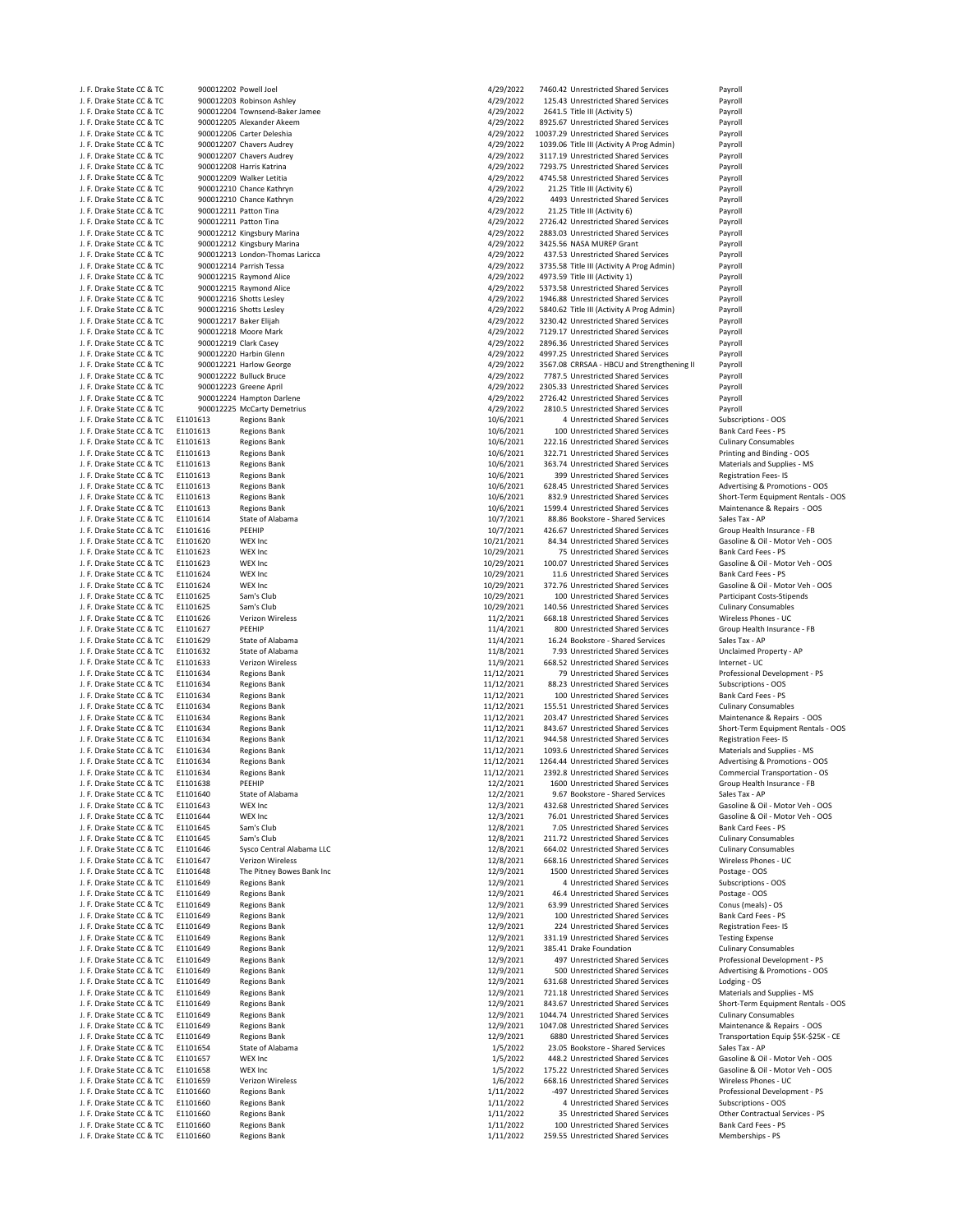| . | DIGVE STATE CC OF IC      |  | LIIUIUU  | "  |
|---|---------------------------|--|----------|----|
|   | J. F. Drake State CC & TC |  | E1101660 | Rε |
|   | J. F. Drake State CC & TC |  | E1101660 | Re |
|   | J. F. Drake State CC & TC |  | E1101660 | Rε |
|   | J. F. Drake State CC & TC |  | E1101660 | Rε |
|   | J. F. Drake State CC & TC |  | E1101660 | Rε |
|   | J. F. Drake State CC & TC |  | E1101660 | Rε |
|   | J. F. Drake State CC & TC |  |          |    |
|   |                           |  | E1101660 | Rε |
|   | J. F. Drake State CC & TC |  | E1101660 | R٤ |
|   | J. F. Drake State CC & TC |  | E1101661 | Pr |
|   | J. F. Drake State CC & TC |  | E1101664 | PE |
|   | J. F. Drake State CC & TC |  | E1101665 | W  |
|   | J. F. Drake State CC & TC |  | E1101667 | PE |
|   |                           |  |          |    |
|   | J. F. Drake State CC & TC |  | E1101669 | St |
|   | J. F. Drake State CC & TC |  | E1101672 | Rε |
|   | J. F. Drake State CC & TC |  | E1101672 | R  |
|   | J. F. Drake State CC & TC |  | E1101672 | Rε |
|   | J. F. Drake State CC & TC |  | E1101672 | Rε |
|   | J. F. Drake State CC & TC |  | E1101672 | R  |
|   | J. F. Drake State CC & TC |  | E1101672 | R  |
|   | J. F. Drake State CC & TC |  | E1101672 | Rε |
|   |                           |  |          |    |
|   | J. F. Drake State CC & TC |  | E1101672 | R  |
|   | J. F. Drake State CC & TC |  | E1101672 | Rε |
|   | J. F. Drake State CC & TC |  | E1101672 | R  |
|   | J. F. Drake State CC & TC |  | E1101672 | R  |
|   | J. F. Drake State CC & TC |  | E1101672 | R  |
|   | J. F. Drake State CC & TC |  | E1101673 | V  |
|   | J. F. Drake State CC & TC |  | E1101679 | St |
|   | J. F. Drake State CC & TC |  | E1101682 | V  |
|   |                           |  |          |    |
|   | J. F. Drake State CC & TC |  | E1101683 | W  |
|   | J. F. Drake State CC & TC |  | E1101684 | W  |
|   | J. F. Drake State CC & TC |  | E1101685 | Rε |
|   | J. F. Drake State CC & TC |  | E1101685 | R  |
|   | J. F. Drake State CC & TC |  | E1101685 | R6 |
|   | J. F. Drake State CC & TC |  | E1101685 | R  |
|   | J. F. Drake State CC & TC |  | E1101685 | R  |
|   | J. F. Drake State CC & TC |  |          |    |
|   |                           |  | E1101685 | R٤ |
|   | J. F. Drake State CC & TC |  | E1101685 | R6 |
|   | J. F. Drake State CC & TC |  | E1101685 | R  |
|   | J. F. Drake State CC & TC |  | E1101685 | Rε |
|   | J. F. Drake State CC & TC |  | E1101685 | R  |
|   | J. F. Drake State CC & TC |  | E1101685 | R6 |
|   | J. F. Drake State CC & TC |  | E1101689 | V  |
|   | J. F. Drake State CC & TC |  | E1101690 | W  |
|   |                           |  |          |    |
|   | J. F. Drake State CC & TC |  | E1101691 | W  |
|   | J. F. Drake State CC & TC |  | E1101692 | PE |
|   | J. F. Drake State CC & TC |  | E1101694 | St |
|   | J. F. Drake State CC & TC |  | E1101698 | R6 |
|   | J. F. Drake State CC & TC |  | E1101698 | R6 |
|   | J. F. Drake State CC & TC |  | E1101698 | R  |
|   | J. F. Drake State CC & TC |  | E1101698 | R  |
|   |                           |  |          |    |
|   | J. F. Drake State CC & TC |  | E1101698 | Rε |
|   | J. F. Drake State CC & TC |  | E1101698 | R  |
|   | J. F. Drake State CC & TC |  | E1101698 | R  |
|   | J. F. Drake State CC & TC |  | E1101698 | R  |
|   | J. F. Drake State CC & TC |  | E1101698 | Rε |
|   | J. F. Drake State CC & TC |  | E1101698 | Rε |
|   | J. F. Drake State CC & TC |  | E1101698 | R  |
|   | J. F. Drake State CC & TC |  | E1101698 | R6 |
|   |                           |  |          | R6 |
|   | J. F. Drake State CC & TC |  | E1101698 |    |
|   | J. F. Drake State CC & TC |  | E1101698 | R  |
|   | J. F. Drake State CC & TC |  | E1101698 | Rε |
|   | J. F. Drake State CC & TC |  | E1101700 | Tł |
|   | J. F. Drake State CC & TC |  | E1101703 | W  |
|   | J. F. Drake State CC & TC |  | E1303112 | Rε |
|   | J. F. Drake State CC & TC |  | E1303112 | Rε |
|   | J. F. Drake State CC & TC |  | E1303112 | R٤ |
|   | J. F. Drake State CC & TC |  | E1303112 | R  |
|   | J. F. Drake State CC & TC |  | E1303112 | Re |
|   | J. F. Drake State CC & TC |  |          |    |
|   |                           |  | E1303112 | R6 |
|   | J. F. Drake State CC & TC |  | E1303112 | Rε |
|   | J. F. Drake State CC & TC |  | E1303112 | R  |
|   | J. F. Drake State CC & TC |  | E1303113 | Sy |
|   | J. F. Drake State CC & TC |  | E1303114 | W  |
|   | J. F. Drake State CC & TC |  | E1303114 | w  |
|   | J. F. Drake State CC & TC |  | E1303115 | Sa |
|   | J. F. Drake State CC & TC |  | E1303116 | Sy |
|   | J. F. Drake State CC & TC |  | E1303117 | Re |
|   |                           |  |          |    |
|   | J. F. Drake State CC & TC |  | E1303117 | R  |
|   | J. F. Drake State CC & TC |  | E1303117 | R  |
|   | J. F. Drake State CC & TC |  | E1303117 | R  |
|   | J. F. Drake State CC & TC |  | E1303117 | Rε |
|   | J. F. Drake State CC & TC |  | E1303117 | R  |
|   | J. F. Drake State CC & TC |  | E1303117 | R  |
|   | J. F. Drake State CC & TC |  | E1303117 | R  |
|   |                           |  |          |    |
|   | J. F. Drake State CC & TC |  | E1303117 | Re |
|   | J. F. Drake State CC & TC |  | E1303118 | Sy |
|   | J. F. Drake State CC & TC |  | E1303119 | Sy |
|   | J. F. Drake State CC & TC |  | E1303120 | w  |
|   | J. F. Drake State CC & TC |  | E1303121 | Sa |
|   | J. F. Drake State CC & TC |  | E1303122 | Sy |
|   | J. F. Drake State CC & TC |  | E1303123 | R  |
|   | J. F. Drake State CC & TC |  | E1303123 | R6 |
|   |                           |  |          |    |
|   | J. F. Drake State CC & TC |  | E1303123 | R  |
|   | J. F. Drake State CC & TC |  | E1303123 | R  |
|   | J. F. Drake State CC & TC |  | E1303123 | Rε |
|   |                           |  |          |    |

| J. F. Drake State CC & TC | E1101660 | <b>Regions Bank</b>       | 1/11/2022  | 590.95 Unrestricted Shared Services       | Postage - OOS                       |
|---------------------------|----------|---------------------------|------------|-------------------------------------------|-------------------------------------|
|                           |          |                           |            |                                           |                                     |
| J. F. Drake State CC & TC | E1101660 | <b>Regions Bank</b>       | 1/11/2022  | 755.5 Unrestricted Shared Services        | Maintenance & Repairs - OOS         |
| J. F. Drake State CC & TC | E1101660 | <b>Regions Bank</b>       | 1/11/2022  | 838.03 Unrestricted Shared Services       | <b>Culinary Consumables</b>         |
| J. F. Drake State CC & TC | E1101660 | <b>Regions Bank</b>       | 1/11/2022  | 843.67 Unrestricted Shared Services       | Short-Term Equipment Rentals - OOS  |
| J. F. Drake State CC & TC | E1101660 | <b>Regions Bank</b>       | 1/11/2022  | 905 Unrestricted Shared Services          | Registration Fees-IS                |
| J. F. Drake State CC & TC | E1101660 | <b>Regions Bank</b>       | 1/11/2022  | 927.88 Drake Foundation                   | Materials and Supplies - MS         |
| J. F. Drake State CC & TC | E1101660 | <b>Regions Bank</b>       | 1/11/2022  | 1094.49 Unrestricted Shared Services      | Materials and Supplies - MS         |
| J. F. Drake State CC & TC | E1101660 | <b>Regions Bank</b>       | 1/11/2022  | 2310.72 Unrestricted Shared Services      | Advertising & Promotions - OOS      |
|                           |          |                           |            |                                           |                                     |
| J. F. Drake State CC & TC | E1101660 | <b>Regions Bank</b>       | 1/11/2022  | 9684.72 Unrestricted Shared Services      | Computer Software(non capital) - MS |
| J. F. Drake State CC & TC | E1101661 | Progress Bank             | 1/12/2022  | 4100.29 SS Bond Escrow Fund               | Bonds - Interest Payments - CE      |
| J. F. Drake State CC & TC | E1101664 | PEEHIP                    | 1/20/2022  | 426.67 Unrestricted Shared Services       | Group Health Insurance - FB         |
| J. F. Drake State CC & TC | E1101665 | WEX Inc                   | 1/26/2022  | 135.63 Unrestricted Shared Services       | Gasoline & Oil - Motor Veh - OOS    |
| J. F. Drake State CC & TC | E1101667 | PEEHIP                    | 2/3/2022   | 746.67 Unrestricted Shared Services       | Group Health Insurance - FB         |
|                           |          |                           |            |                                           |                                     |
| J. F. Drake State CC & TC | E1101669 | State of Alabama          | 2/3/2022   | 10.3 Bookstore - Shared Services          | Sales Tax - AP                      |
| J. F. Drake State CC & TC | E1101672 | <b>Regions Bank</b>       | 2/9/2022   | 17 Unrestricted Shared Services           | Subscriptions - OOS                 |
| J. F. Drake State CC & TC | E1101672 | <b>Regions Bank</b>       | 2/9/2022   | 30 Unrestricted Shared Services           | <b>Registration Fees-IS</b>         |
| J. F. Drake State CC & TC | E1101672 | <b>Regions Bank</b>       | 2/9/2022   | 112 Unrestricted Shared Services          | <b>Culinary Consumables</b>         |
| J. F. Drake State CC & TC | E1101672 | <b>Regions Bank</b>       | 2/9/2022   | 135 Unrestricted Shared Services          | Bank Card Fees - PS                 |
| J. F. Drake State CC & TC | E1101672 | <b>Regions Bank</b>       | 2/9/2022   | 400 Unrestricted Shared Services          | Other Travel Expenses - IS          |
|                           |          |                           |            |                                           |                                     |
| J. F. Drake State CC & TC | E1101672 | <b>Regions Bank</b>       | 2/9/2022   | 544.03 Unrestricted Shared Services       | Materials and Supplies - MS         |
| J. F. Drake State CC & TC | E1101672 | <b>Regions Bank</b>       | 2/9/2022   | 602.19 Unrestricted Shared Services       | Equipment - non capitalized - MS    |
| J. F. Drake State CC & TC | E1101672 | <b>Regions Bank</b>       | 2/9/2022   | 1012.21 Unrestricted Shared Services      | Short-Term Equipment Rentals - OOS  |
| J. F. Drake State CC & TC | E1101672 | <b>Regions Bank</b>       | 2/9/2022   | 1044.97 Unrestricted Shared Services      | Memberships - PS                    |
| J. F. Drake State CC & TC | E1101672 | <b>Regions Bank</b>       | 2/9/2022   | 1065.43 Unrestricted Shared Services      | Maintenance & Repairs - OOS         |
|                           |          |                           |            |                                           |                                     |
| J. F. Drake State CC & TC | E1101672 | <b>Regions Bank</b>       | 2/9/2022   | 1188.03 Unrestricted Shared Services      | Advertising & Promotions - OOS      |
| J. F. Drake State CC & TC | E1101672 | <b>Regions Bank</b>       | 2/9/2022   | 2156 Unrestricted Shared Services         | Other - AP                          |
| J. F. Drake State CC & TC | E1101673 | Verizon Wireless          | 2/10/2022  | 1217.85 Unrestricted Shared Services      | Wireless Phones - UC                |
| J. F. Drake State CC & TC | E1101679 | State of Alabama          | 3/2/2022   | 11.8 Bookstore - Shared Services          | Sales Tax - AP                      |
| J. F. Drake State CC & TC | E1101682 | Verizon Wireless          | 3/7/2022   | 667.88 Unrestricted Shared Services       | Wireless Phones - UC                |
| J. F. Drake State CC & TC | E1101683 | WEX Inc                   | 3/7/2022   | 138.95 Unrestricted Shared Services       | Gasoline & Oil - Motor Veh - OOS    |
|                           |          |                           |            |                                           |                                     |
| J. F. Drake State CC & TC | E1101684 | WEX Inc                   | 3/7/2022   | 244.03 Unrestricted Shared Services       | Gasoline & Oil - Motor Veh - OOS    |
| J. F. Drake State CC & TC | E1101685 | <b>Regions Bank</b>       | 3/8/2022   | 17 Unrestricted Shared Services           | Subscriptions - OOS                 |
| J. F. Drake State CC & TC | E1101685 | <b>Regions Bank</b>       | 3/8/2022   | 30 Unrestricted Shared Services           | <b>Registration Fees-IS</b>         |
| J. F. Drake State CC & TC | E1101685 | <b>Regions Bank</b>       | 3/8/2022   | 75 Unrestricted Shared Services           | Memberships - PS                    |
| J. F. Drake State CC & TC | E1101685 | <b>Regions Bank</b>       | 3/8/2022   | 75 Unrestricted Shared Services           | Other Travel Expenses - IS          |
|                           |          |                           |            |                                           |                                     |
| J. F. Drake State CC & TC | E1101685 | <b>Regions Bank</b>       | 3/8/2022   | 100 Unrestricted Shared Services          | Bank Card Fees - PS                 |
| J. F. Drake State CC & TC | E1101685 | <b>Regions Bank</b>       | 3/8/2022   | 447.28 Unrestricted Shared Services       | Materials and Supplies - MS         |
| J. F. Drake State CC & TC | E1101685 | <b>Regions Bank</b>       | 3/8/2022   | 552.95 Unrestricted Shared Services       | Maintenance & Repairs - OOS         |
| J. F. Drake State CC & TC | E1101685 | <b>Regions Bank</b>       | 3/8/2022   | 659.93 Unrestricted Shared Services       | <b>Culinary Consumables</b>         |
| J. F. Drake State CC & TC | E1101685 | <b>Regions Bank</b>       | 3/8/2022   | 732.82 Unrestricted Shared Services       | Advertising & Promotions - OOS      |
| J. F. Drake State CC & TC | E1101685 | <b>Regions Bank</b>       | 3/8/2022   | 750 Unrestricted Shared Services          | Other Professional Fees - PS        |
|                           |          |                           |            |                                           |                                     |
| J. F. Drake State CC & TC | E1101685 | <b>Regions Bank</b>       | 3/8/2022   | 843.67 Unrestricted Shared Services       | Short-Term Equipment Rentals - OOS  |
| J. F. Drake State CC & TC | E1101689 | Verizon Wireless          | 4/1/2022   | 667.86 Unrestricted Shared Services       | Wireless Phones - UC                |
| J. F. Drake State CC & TC | E1101690 | WEX Inc                   | 4/1/2022   | 168.11 Unrestricted Shared Services       | Gasoline & Oil - Motor Veh - OOS    |
| J. F. Drake State CC & TC | E1101691 | WEX Inc                   | 4/1/2022   | 173.88 Unrestricted Shared Services       | Gasoline & Oil - Motor Veh - OOS    |
| J. F. Drake State CC & TC | E1101692 | PEEHIP                    | 4/6/2022   | 800 Unrestricted Shared Services          | Group Health Insurance - FB         |
|                           |          |                           |            |                                           |                                     |
| J. F. Drake State CC & TC | E1101694 | State of Alabama          | 4/6/2022   | 1.8 Bookstore - Shared Services           | Sales Tax - AP                      |
| J. F. Drake State CC & TC | E1101698 | <b>Regions Bank</b>       | 4/11/2022  | 100 Unrestricted Shared Services          | Bank Card Fees - PS                 |
| J. F. Drake State CC & TC | E1101698 | <b>Regions Bank</b>       | 4/11/2022  | 120 Unrestricted Shared Services          | Grants Awards and Prizes - OOS      |
| J. F. Drake State CC & TC | E1101698 | <b>Regions Bank</b>       | 4/11/2022  | 136 Unrestricted Shared Services          | Subscriptions - OOS                 |
| J. F. Drake State CC & TC | E1101698 | <b>Regions Bank</b>       | 4/11/2022  | 174 Unrestricted Shared Services          | Computer Software(non capital) - MS |
|                           |          |                           |            |                                           |                                     |
| J. F. Drake State CC & TC | E1101698 | <b>Regions Bank</b>       | 4/11/2022  | 195 Other Auxiliary- Fund Raising         | Postage - OOS                       |
| J. F. Drake State CC & TC | E1101698 | <b>Regions Bank</b>       | 4/11/2022  | 328.85 Unrestricted Shared Services       | Other Travel Expenses - IS          |
| J. F. Drake State CC & TC | E1101698 | <b>Regions Bank</b>       | 4/11/2022  | 406.12 Unrestricted Shared Services       | <b>Culinary Consumables</b>         |
| J. F. Drake State CC & TC | E1101698 | <b>Regions Bank</b>       | 4/11/2022  | 525 Other Auxiliary- Fund Raising         | Materials and Supplies - MS         |
| J. F. Drake State CC & TC | E1101698 | <b>Regions Bank</b>       | 4/11/2022  | 590.44 Unrestricted Shared Services       | Registration Fees-IS                |
| J. F. Drake State CC & TC | E1101698 | <b>Regions Bank</b>       | 4/11/2022  | 750 Unrestricted Shared Services          | Other Professional Fees - PS        |
|                           |          |                           |            |                                           |                                     |
| J. F. Drake State CC & TC | E1101698 | <b>Regions Bank</b>       | 4/11/2022  | 843.67 Unrestricted Shared Services       | Short-Term Equipment Rentals - OOS  |
| J. F. Drake State CC & TC | E1101698 | <b>Regions Bank</b>       | 4/11/2022  | 1301.66 Unrestricted Shared Services      | Advertising & Promotions - OOS      |
| J. F. Drake State CC & TC | E1101698 | <b>Regions Bank</b>       | 4/11/2022  | 2065.6 Unrestricted Shared Services       | Other Travel Expenses - OS          |
| J. F. Drake State CC & TC | E1101698 | <b>Regions Bank</b>       | 4/11/2022  | 4243.34 Unrestricted Shared Services      | Materials and Supplies - MS         |
| J. F. Drake State CC & TC | E1101698 | <b>Regions Bank</b>       | 4/11/2022  | 5307.7 Unrestricted Shared Services       | Maintenance & Repairs - OOS         |
| J. F. Drake State CC & TC | E1101700 | The Pitney Bowes Bank Inc | 4/15/2022  | 225 Unrestricted Shared Services          | Short-Term Equipment Rentals - OOS  |
|                           |          |                           |            |                                           |                                     |
| J. F. Drake State CC & TC | E1101703 | <b>WEX Inc</b>            | 4/29/2022  | 138.4 Unrestricted Shared Services        | Gasoline & Oil - Motor Veh - OOS    |
| J. F. Drake State CC & TC | E1303112 | <b>Regions Bank</b>       | 10/6/2021  | 119.99 Title III (Activity 6)             | Subscriptions - OOS                 |
| J. F. Drake State CC & TC | E1303112 | <b>Regions Bank</b>       | 10/6/2021  | 235.15 Future Act (Activity 1)            | Maintenance & Repairs - OOS         |
| J. F. Drake State CC & TC | E1303112 | <b>Regions Bank</b>       | 10/6/2021  | 556 Cares Act - HBCU                      | Materials and Supplies - MS         |
| J. F. Drake State CC & TC | E1303112 | <b>Regions Bank</b>       | 10/6/2021  | 640.71 Title III (Activity 5)             | Other Travel Expenses - IS          |
| J. F. Drake State CC & TC |          |                           |            | 908.34 CRRSAA - HBCU and Strengthening II |                                     |
|                           | E1303112 | <b>Regions Bank</b>       | 10/6/2021  |                                           | Materials and Supplies - MS         |
| J. F. Drake State CC & TC | E1303112 | <b>Regions Bank</b>       | 10/6/2021  | 2649.62 Title III (Activity 3)            | Maintenance & Repairs - OOS         |
| J. F. Drake State CC & TC | E1303112 | <b>Regions Bank</b>       | 10/6/2021  | 4845 Title III (Activity 1)               | Registration Fees-IS                |
| J. F. Drake State CC & TC | E1303112 | <b>Regions Bank</b>       | 10/6/2021  | 10405.97 NASA Grant                       | Materials and Supplies - MS         |
| J. F. Drake State CC & TC | E1303113 | Sysco Central Alabama LLC | 10/14/2021 | 592.76 Title III (Activity 1)             | Materials and Supplies - MS         |
|                           |          | WEX Inc                   |            | 132.42 Title III (Activity 5)             |                                     |
| J. F. Drake State CC & TC | E1303114 |                           | 10/29/2021 |                                           | Gasoline & Oil - Motor Veh - OOS    |
| J. F. Drake State CC & TC | E1303114 | <b>WEX Inc</b>            | 10/29/2021 | 139.41 Title III (Activity 5)             | Gasoline & Oil - Motor Veh - OOS    |
| J. F. Drake State CC & TC | E1303115 | Sam's Club                | 10/29/2021 | 370 Project Success Grant 2XX0-2XX1       | Participant Costs-Stipends          |
| J. F. Drake State CC & TC | E1303116 | Sysco Central Alabama LLC | 11/2/2021  | 2099.13 Title III (Activity 1)            | Materials and Supplies - MS         |
| J. F. Drake State CC & TC | E1303117 | <b>Regions Bank</b>       | 11/12/2021 | 127.24 Title III (Activity 3)             | Maintenance & Repairs - OOS         |
| J. F. Drake State CC & TC | E1303117 | <b>Regions Bank</b>       | 11/12/2021 | 208.5 Future Act (Activity 1)             | Maintenance & Repairs - OOS         |
| J. F. Drake State CC & TC |          |                           | 11/12/2021 |                                           | Materials and Supplies - MS         |
|                           | E1303117 | <b>Regions Bank</b>       |            | 258.7 CRRSAA - HBCU and Strengthening II  |                                     |
| J. F. Drake State CC & TC | E1303117 | <b>Regions Bank</b>       | 11/12/2021 | 420 Title III (Activity 4)                | Registration Fees-IS                |
| J. F. Drake State CC & TC | E1303117 | <b>Regions Bank</b>       | 11/12/2021 | 492.68 Title III (Activity 6)             | Other Travel Expenses - IS          |
| J. F. Drake State CC & TC | E1303117 | <b>Regions Bank</b>       | 11/12/2021 | 650 Title III (Activity 6)                | Registration Fees-IS                |
| J. F. Drake State CC & TC | E1303117 | <b>Regions Bank</b>       | 11/12/2021 | 845 Title III (Activity 5)                | Registration Fees-IS                |
|                           |          |                           |            |                                           |                                     |
| J. F. Drake State CC & TC | E1303117 | <b>Regions Bank</b>       | 11/12/2021 | 1108.53 Title III (Activity 5)            | Other Travel Expenses - IS          |
| J. F. Drake State CC & TC | E1303117 | <b>Regions Bank</b>       | 11/12/2021 | 1375 Title III (Activity 1)               | Registration Fees-IS                |
| J. F. Drake State CC & TC | E1303118 | Sysco Central Alabama LLC | 11/16/2021 | 1848.79 Title III (Activity 1)            | Materials and Supplies - MS         |
| J. F. Drake State CC & TC | E1303119 | Sysco Central Alabama LLC | 11/29/2021 | 474.87 Title III (Activity 1)             | Materials and Supplies - MS         |
| J. F. Drake State CC & TC | E1303120 | WEX Inc                   | 12/3/2021  | 75.46 Title III (Activity 4)              | Gasoline & Oil - Motor Veh - OOS    |
| J. F. Drake State CC & TC | E1303121 | Sam's Club                | 12/8/2021  | 91.98 Project Success Grant 2XX8-2XX9     | Materials and Supplies - MS         |
|                           |          |                           |            |                                           |                                     |
| J. F. Drake State CC & TC | E1303122 | Sysco Central Alabama LLC | 12/8/2021  | 1112.64 Title III (Activity 1)            | Materials and Supplies - MS         |
| J. F. Drake State CC & TC | E1303123 | <b>Regions Bank</b>       | 12/9/2021  | 38.98 Title III (Activity 3)              | Maintenance & Repairs - OOS         |
| J. F. Drake State CC & TC | E1303123 | <b>Regions Bank</b>       | 12/9/2021  | 109.9 CRRSAA - HBCU and Strengthening II  | Materials and Supplies - MS         |
| J. F. Drake State CC & TC | E1303123 | <b>Regions Bank</b>       | 12/9/2021  | 584.4 Title III (Activity 4)              | Lodging - IS                        |
| J. F. Drake State CC & TC | E1303123 | <b>Regions Bank</b>       | 12/9/2021  | 584.4 Title III (Activity 5)              | Lodging - IS                        |
| J. F. Drake State CC & TC | E1303123 | <b>Regions Bank</b>       | 12/9/2021  | 1130 Project Success Grant 2XX8-2XX9      | Materials and Supplies - MS         |